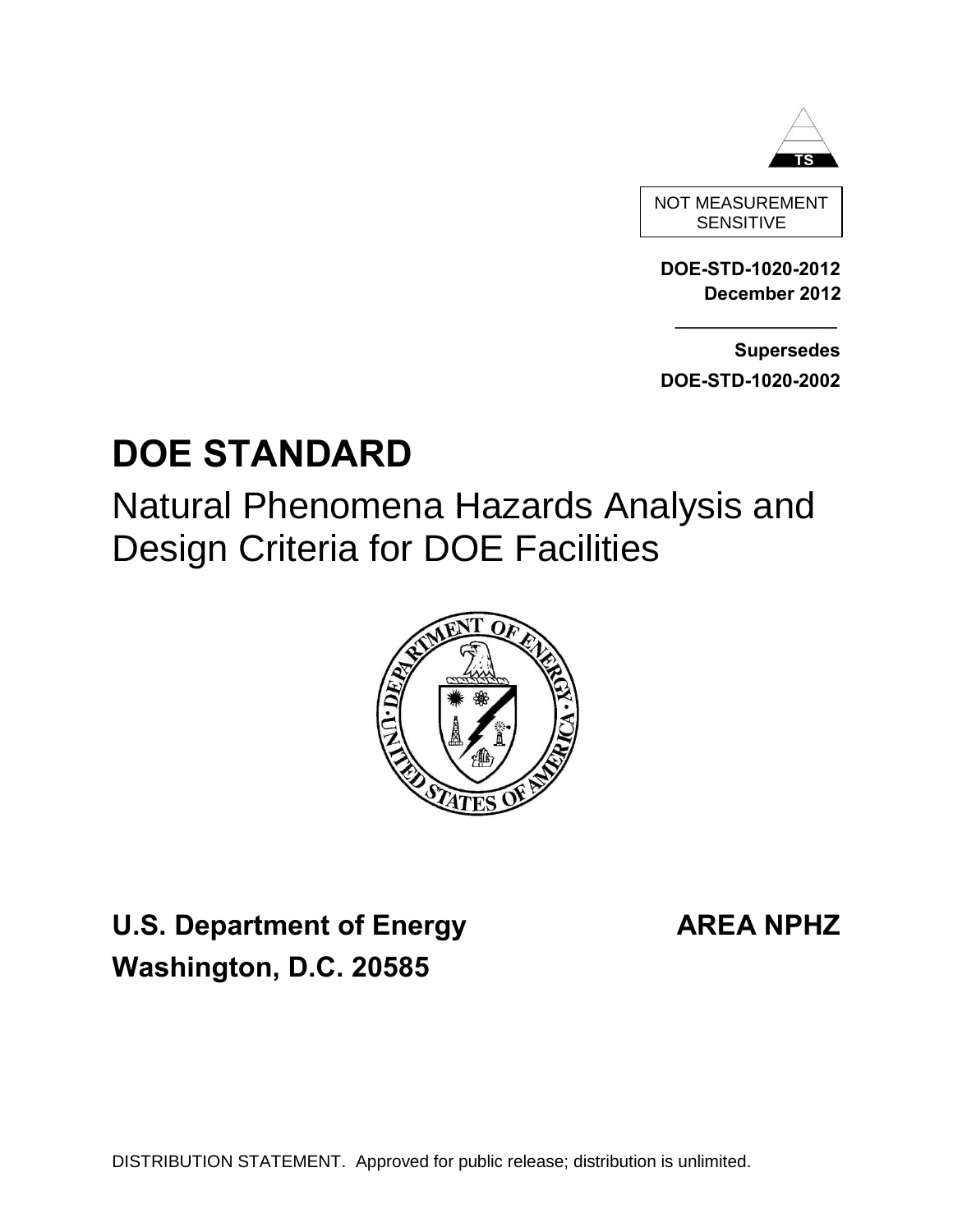This document is available on the Department of Energy Technical Standards Program Web page at http://www.hss.doe.gov/nuclearsafety/ns/techstds/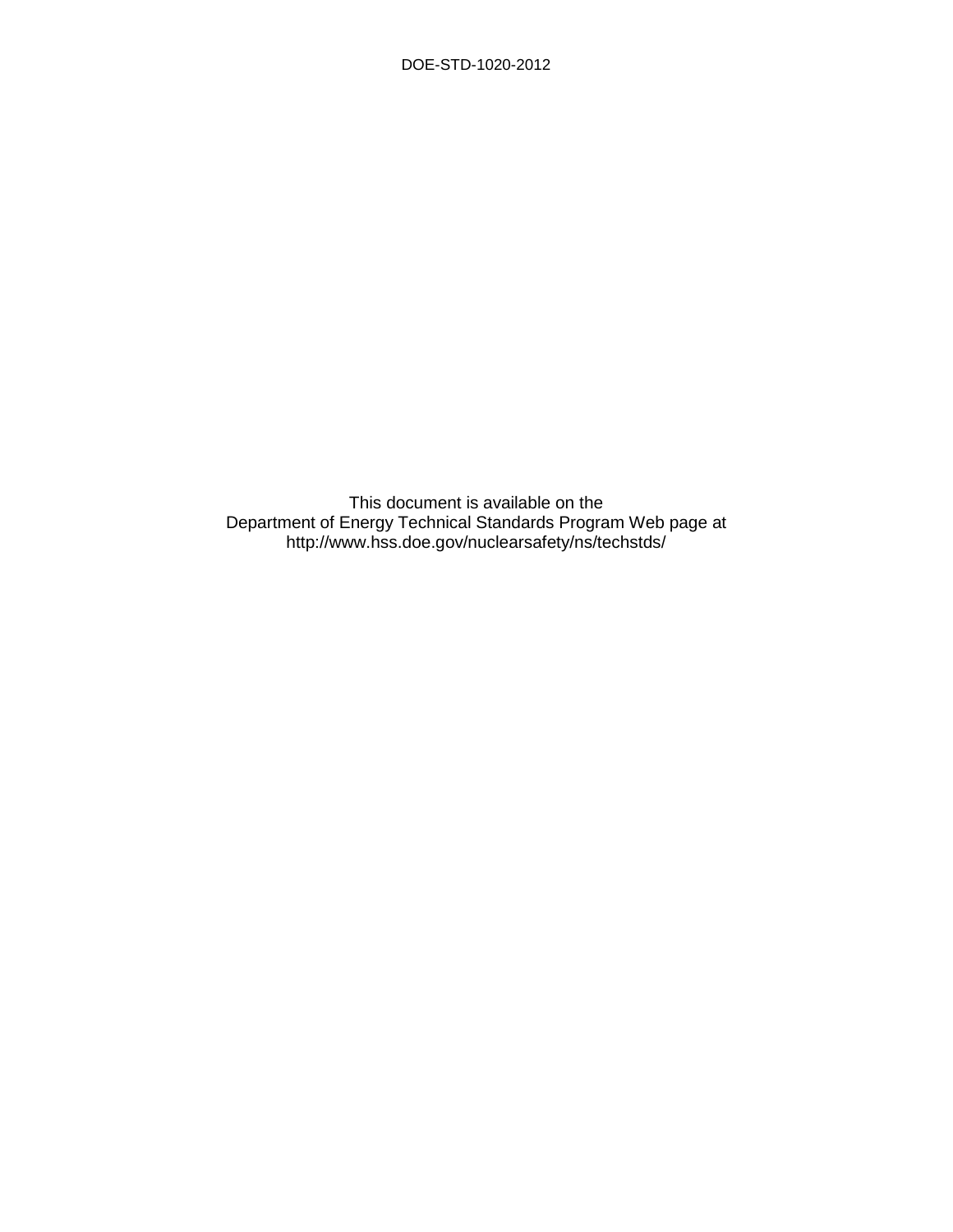## <span id="page-2-0"></span>**Foreword**

Department of Energy (DOE) Standard (STD)-1020-2012, *Natural Phenomena Hazards Analysis and Design Criteria for DOE Facilities,* provides criteria and guidance for the analysis and design of facility structures, systems, and components (SSCs) that are necessary to implement the requirements of DOE Order (O) 420.1C, *Facility Safety*, and to ensure that the SSCs will be able to effectively perform their intended safety functions under the effects of natural phenomena hazards (NPHs). This Standard also provides criteria and guidance for the use of industry building codes and voluntary consensus standards in the NPH analysis and design of SSCs in DOE facilities. In particular, it provides criteria and guidance for:

- Establishing the performance requirements for SSCs in terms of parameters that define failure of their safety functions (e.g., design basis flood water level relative to the location of an SSC that is vulnerable to inundation, the state of SSC deformation under various NPH loads, limit states under dynamic loads , etc.), and grading the SSCs into more than one NPH design category, based on the consequences of SSC failure when subjected to NPH events;
- Calculating NPH demands on SSCs resulting from NPH events in terms of parameters that define failure of their safety functions; and
- Designing (or, for existing facilities, design evaluation) SSCs to ensure their ability to maintain required functionality when subjected to demands of NPH events.

The focus of this Standard is on the analysis and design of new facilities. For existing facilities, evaluations of NPH capabilities should have already been performed utilizing the previous version of this and other related NPH standards. This Standard also provides criteria and guidance for major modifications to existing hazard category 1, 2, and 3 nuclear facilities, and for 10-year NPH reassessments, which could potentially trigger design reviews of existing facilities if significant increases in NPH design loads or risks are identified.

Prior to this revision of DOE-STD-1020, DOE used the following DOE guide (G) and standards to support implementation of the NPH requirements:

- **DOE G 420.1-2**, *Guide for the Mitigation of Natural Phenomena Hazards for DOE Nuclear and Non-Nuclear Facilities*;
- **DOE-STD-1020-2002**, *Natural Phenomena Hazards Design and Evaluation Criteria for Department of Energy Facilities*;
- **DOE-STD-1021-93 (Reaffirmed in 2002)**, *Natural Phenomena Hazards Performance Categorization Guidelines for Structures, Systems, and Components*;
- **DOE-STD-1022-94 (Reaffirmed in 2002)**, *Natural Phenomena Hazards Site Characterization Criteria*; and
- **DOE-STD-1023-95 (Reaffirmed in 2002)**, *Natural Phenomena Hazards Assessment Criteria*.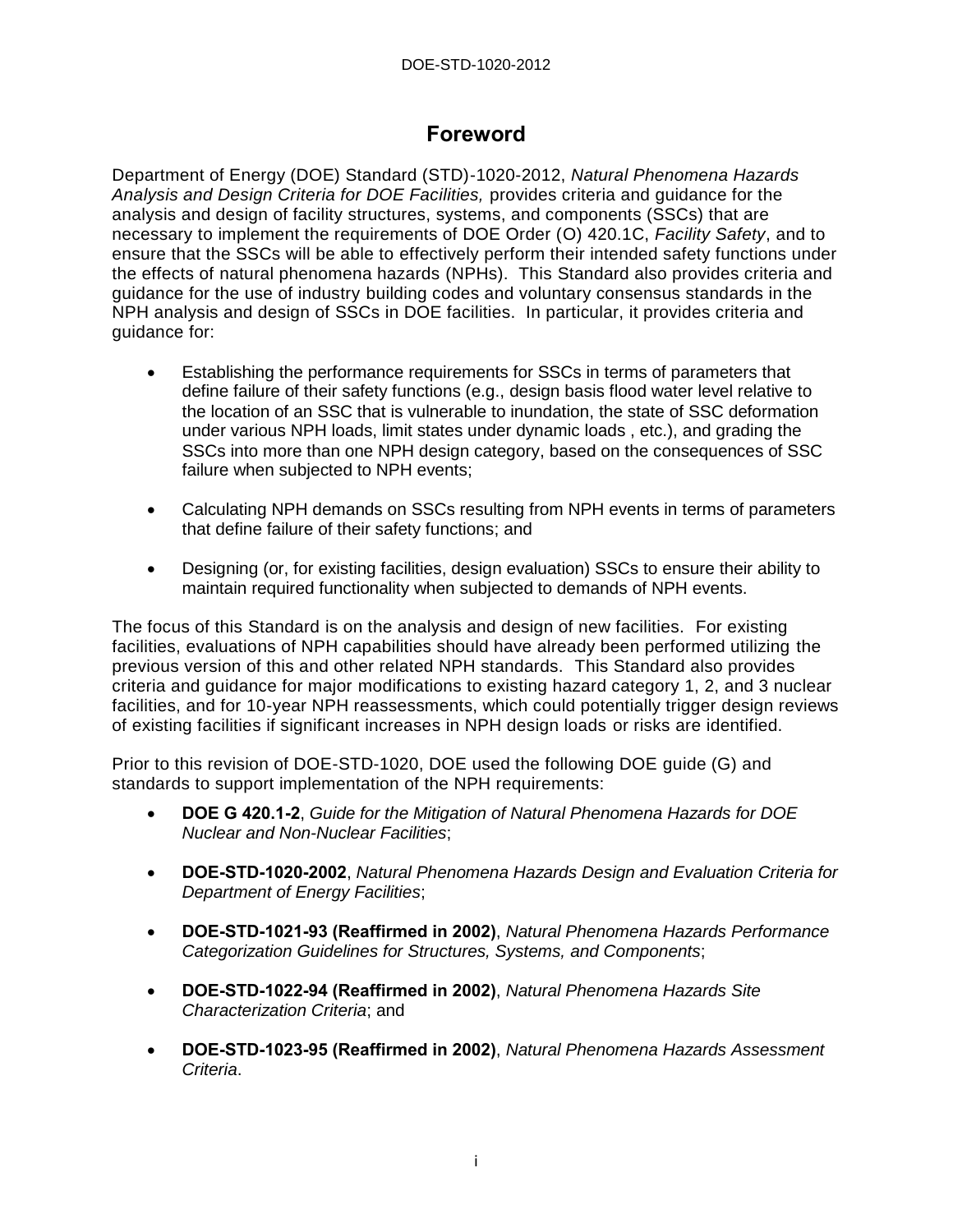Because of the recent development and issuance of several voluntary consensus standards by the nuclear industry professional organizations that address DOE NPH analysis and design needs, three of the listed standards have been superseded and the DOE NPH Guide has been cancelled with some information re-located to this new DOE-STD-1020-2012, as discussed below:

- **DOE G 420.1-2:** This guide is cancelled. Most of the guidance was no longer needed and any remaining applicable guidance was incorporated into this revision of DOE-STD-1020.
- **DOE-STD-1021-93:** This standard is superseded. The seismic categorization provisions of DOE-STD-1021 are replaced by American National Standards Institute (ANSI)/American Nuclear Society (ANS)-2.26-2004 (R2010), *Categorization of Nuclear Facility Structures, Systems, and Components for Seismic Design,* and this revision of DOE-STD-1020*.* The wind, precipitation (inclusive of rain, snow, and ice), and flood hazard mitigation provisions are replaced by new criteria and guidance provided in this revision of DOE-STD-1020.
- **DOE-STD-1022-94:** This standard is superseded. The seismic site characterization provisions of DOE-STD-1022 are replaced by ANSI/ANS-2.27-2008, *Criteria for Investigation of Nuclear Facility Sites for Seismic Hazard Assessment*, as specified in this revision of DOE-STD-1020. The wind and flood site characterization provisions are also provided in this revision.
- **DOE-STD-1023-95:** This standard is superseded. The seismic hazard assessment provisions of DOE-STD-1023-95 are replaced by ANSI/ANS-2.29-2008, *Probabilistic Seismic Hazards Analysis*, as specified in this revision of DOE-STD-1020. The wind and flood hazards assessment provisions are also provided in this revision.

The superseded standards will still be available for reference and use at existing facilities and can be found at the archived standards section of the DOE Technical Standards Program website.

In addition, this revision of DOE-STD-1020 provides supplemental criteria and guidance relative to seismic hazards (beyond and/or supporting that provided in the industry standards) and new criteria and guidance for analysis and design of SSCs for lightning, precipitation, and volcanic eruption events.

Throughout this Standard, the word "shall" denotes actions that are required to comply with this Standard. The word "should" is used to indicate recommended practices. The use of "may" with reference to application of a procedure or method, indicates that the use of the procedure or method is optional.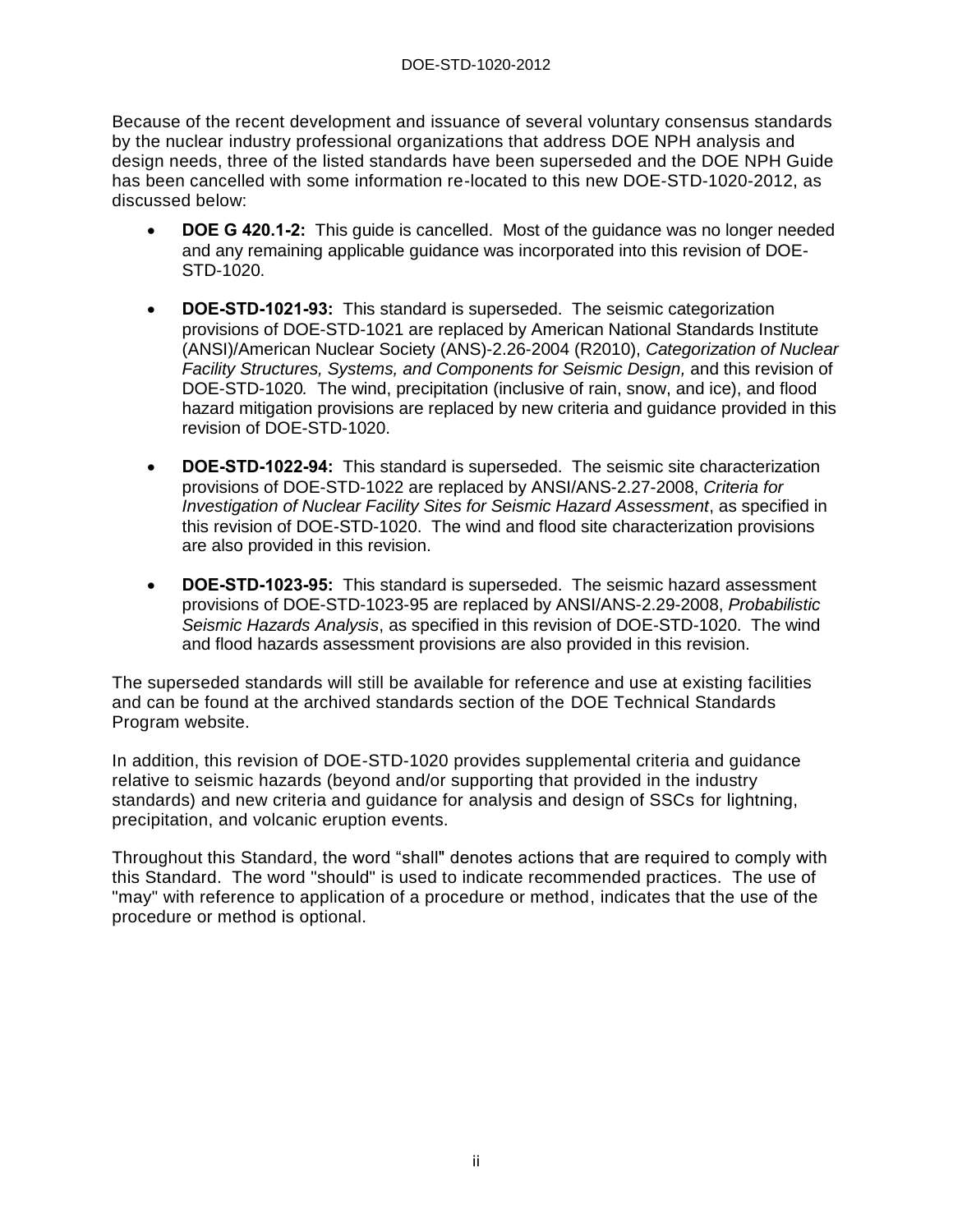## **TABLE OF CONTENTS**

| 1.0. |                                                                                        |  |
|------|----------------------------------------------------------------------------------------|--|
|      |                                                                                        |  |
| 1.2. |                                                                                        |  |
|      |                                                                                        |  |
|      |                                                                                        |  |
| 2.0. |                                                                                        |  |
|      | 2.1. Facilities Other than Hazard Category 1, 2, and 3 Nuclear Facilities 5            |  |
|      |                                                                                        |  |
|      |                                                                                        |  |
| 3.0. |                                                                                        |  |
|      |                                                                                        |  |
|      | 3.2. Selection of Design Basis Earthquake (DBE) Return Period to Approximately         |  |
| 3.3. |                                                                                        |  |
| 3.4. |                                                                                        |  |
| 3.5. | Building and Equipment Response Analysis to Determine Seismic Demand 13                |  |
|      |                                                                                        |  |
|      |                                                                                        |  |
| 4.0. | Criteria and Guidelines for Wind, Tornado, and Hurricane Design 15                     |  |
|      |                                                                                        |  |
| 4.2. |                                                                                        |  |
| 4.3. | Probabilistic Wind Hazard Assessment and Determination of Wind Design                  |  |
|      |                                                                                        |  |
| 5.0. | Criteria and Guidelines for Flood, Seiche and Tsunami Design 25                        |  |
|      |                                                                                        |  |
| 5.2. |                                                                                        |  |
| 5.3. | Determination of Flood Design Parameters for Flood-Related Hazards 28                  |  |
| 5.4. | Probabilistic Flood Hazard Assessment and Determination of Flood Design<br>Parameters. |  |
|      |                                                                                        |  |
| 6.0. |                                                                                        |  |
|      |                                                                                        |  |
|      |                                                                                        |  |
| 7.0. |                                                                                        |  |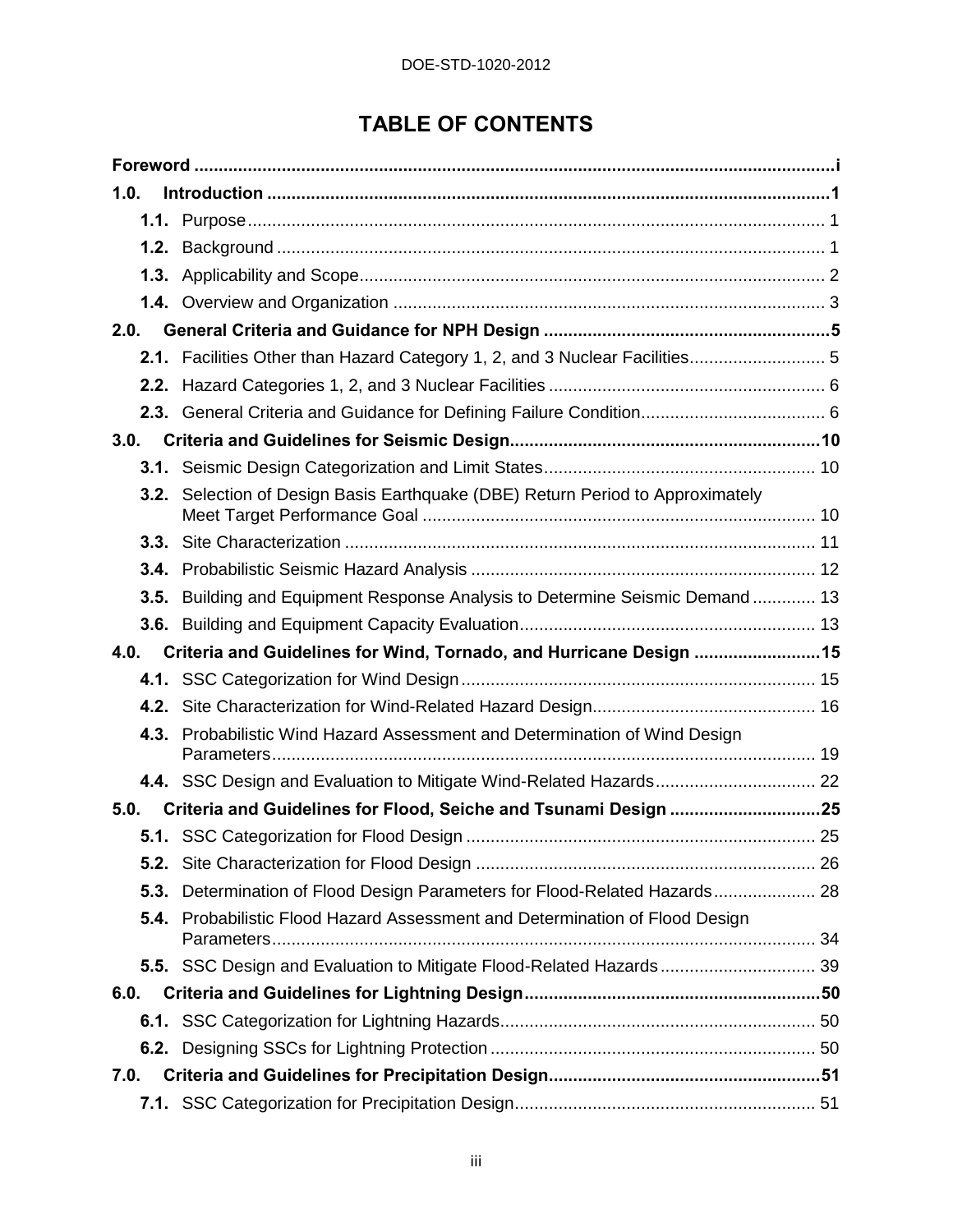#### DOE-STD-1020-2012

| 7.3. |                                                                                  |  |
|------|----------------------------------------------------------------------------------|--|
| 7.4. | Probabilistic Precipitation Hazard Assessment and Determination of Precipitation |  |
|      | 7.5. SSC Design and Evaluation to Mitigate Precipitation-Related Hazards  55     |  |
| 8.0. |                                                                                  |  |
|      |                                                                                  |  |
|      |                                                                                  |  |
| 8.3. |                                                                                  |  |
| 8.4. |                                                                                  |  |
|      |                                                                                  |  |
| 9.0. |                                                                                  |  |
|      | 9.1. NPH Design and Evaluation of Existing Facilities for Major Modifications 65 |  |
|      |                                                                                  |  |
|      |                                                                                  |  |
|      |                                                                                  |  |
|      |                                                                                  |  |
|      |                                                                                  |  |
|      |                                                                                  |  |
|      |                                                                                  |  |

## **Table of Figures and Tables**

| Table 3-1:    | Response Modification Coefficients for Seismic Design of SDC-1 and SDC-2               |     |
|---------------|----------------------------------------------------------------------------------------|-----|
| Table $4-1$ : | Mean Return Periods for Design Basis Wind Speeds for WDC-3, WDC-4, and                 |     |
|               |                                                                                        |     |
|               | Table 5-2A: Return Period for Design Basis Flood Level (DBFL) for Various Flood Design |     |
|               | Table 5-2B: Return Period (Years) for Design Basis Flood Structural Loads35            |     |
|               |                                                                                        |     |
|               |                                                                                        |     |
| Table 7-1:    | Return Period (Years) for Design Precipitation Flooding Caused by Precipitation        | .55 |
| Table $7-2$ : | Return Period (Years) for Design Precipitation Structural Loads55                      |     |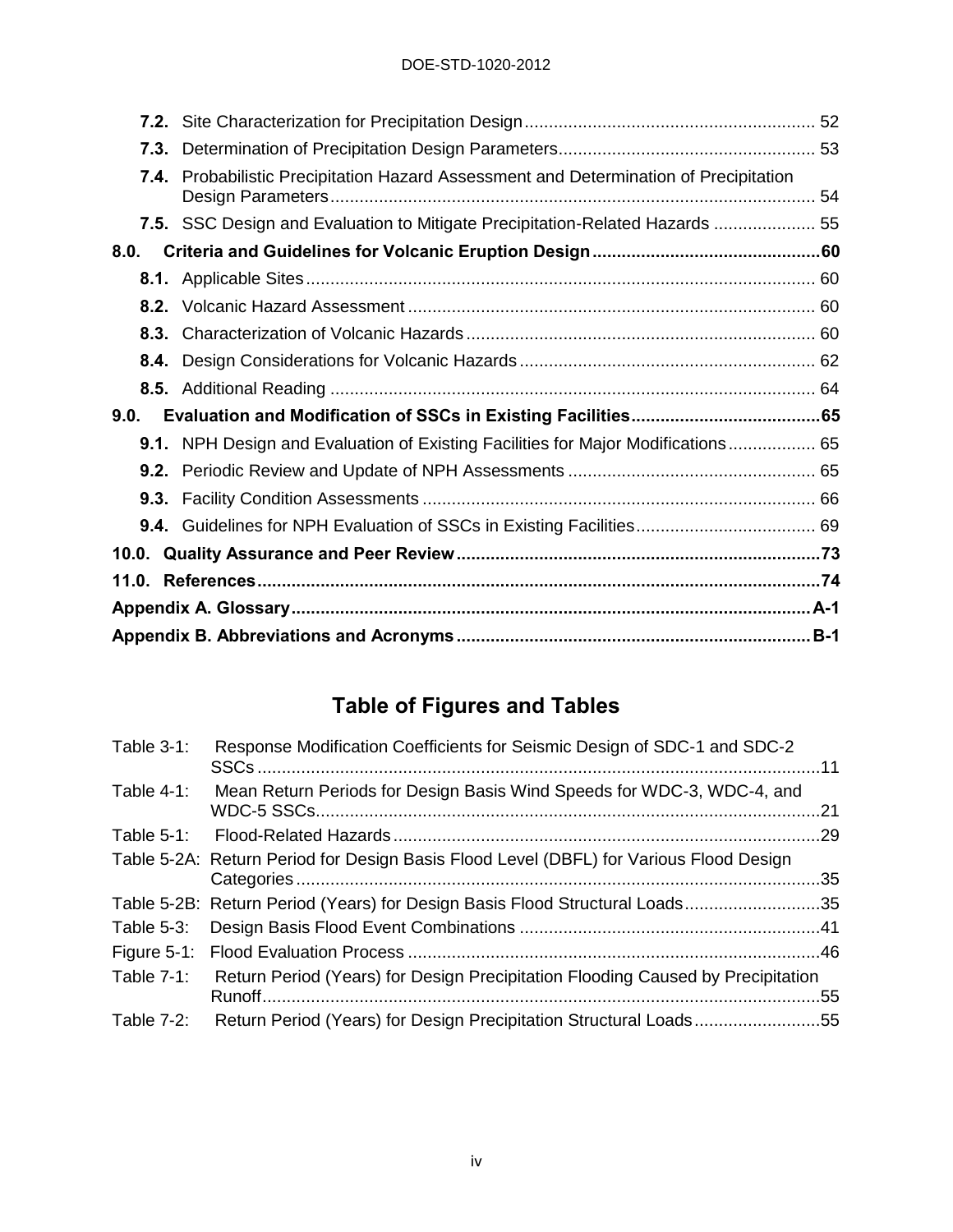## <span id="page-6-0"></span>**1.0 Introduction**

#### <span id="page-6-1"></span>**1.1. Purpose**

This Department of Energy (DOE) Standard (STD)-1020-2012, *Natural Phenomena Hazards Analysis and Design Criteria for DOE Facilities,* provides criteria and guidance for the analysis and design of facility structures, systems, and components (SSCs) that are necessary to implement the requirements of DOE Order (O) 420.1C, *Facility Safety,* and to ensure that the SSCs will be able to effectively perform their intended safety functions under the effects of natural phenomena hazards (NPHs). This Standard also provides criteria and guidance for the use of industry building codes and voluntary consensus standards in the NPH analysis and design of SSCs in DOE facilities.

#### <span id="page-6-2"></span>**1.2. Background**

Earlier versions of this Standard have directly provided NPH analysis and design methods, requirements and criteria to satisfy DOE NPH requirements. However, since the passage of the 1995 *National Technology Transfer and Advancement Act* that encourages the use of industry building codes and voluntary consensus standards, DOE has actively participated with standards development organizations, (e.g., the American Nuclear Society (ANS), the American Society of Civil Engineers (ASCE), the Structural Engineering Institute (SEI)), to develop the following five voluntary consensus standards associated with the seismic and extreme winds design of nuclear facilities:

- American National Standards Institute (ANSI)/ANS-2.26-2004, *Categorization of Nuclear Facility Structures, Systems, and Components*;
- ANSI/ANS-2.27-2008, *Criteria for Investigation of Nuclear Facility Sites for Seismic Hazard Assessment*;
- ANSI/ANS-2.29-2008, *Probabilistic Seismic Hazards Analysis*;
- ANSI/ANS-2.3-2011, *Estimating Tornado, Hurricane, and Extreme Straight-Line Wind Characteristics at Nuclear Facilities; and,*
- ASCE/SEI 43-05, *Seismic Design Criteria for Structures, Systems, and Components in Nuclear Facilities*.

The first four of these voluntary consensus standards were adopted by DOE, with some modifications, as stated in DOE-STD-1189-2008, *Integration of Safety into the Design Process*, for seismic design of new facilities and major modifications of existing facilities, thereby replacing the seismic portions of:

- DOE-STD-1020-2002, *Natural Phenomena Hazards Design and Evaluation Criteria for Department of Energy Facilities*;
- DOE-STD-1021-93, *Natural Phenomena Hazards Performance Categorization Guidelines for Structures, Systems and Components*;
- DOE-STD-1022-94, *Natural Phenomena Hazards Site Characterization Criteria*; and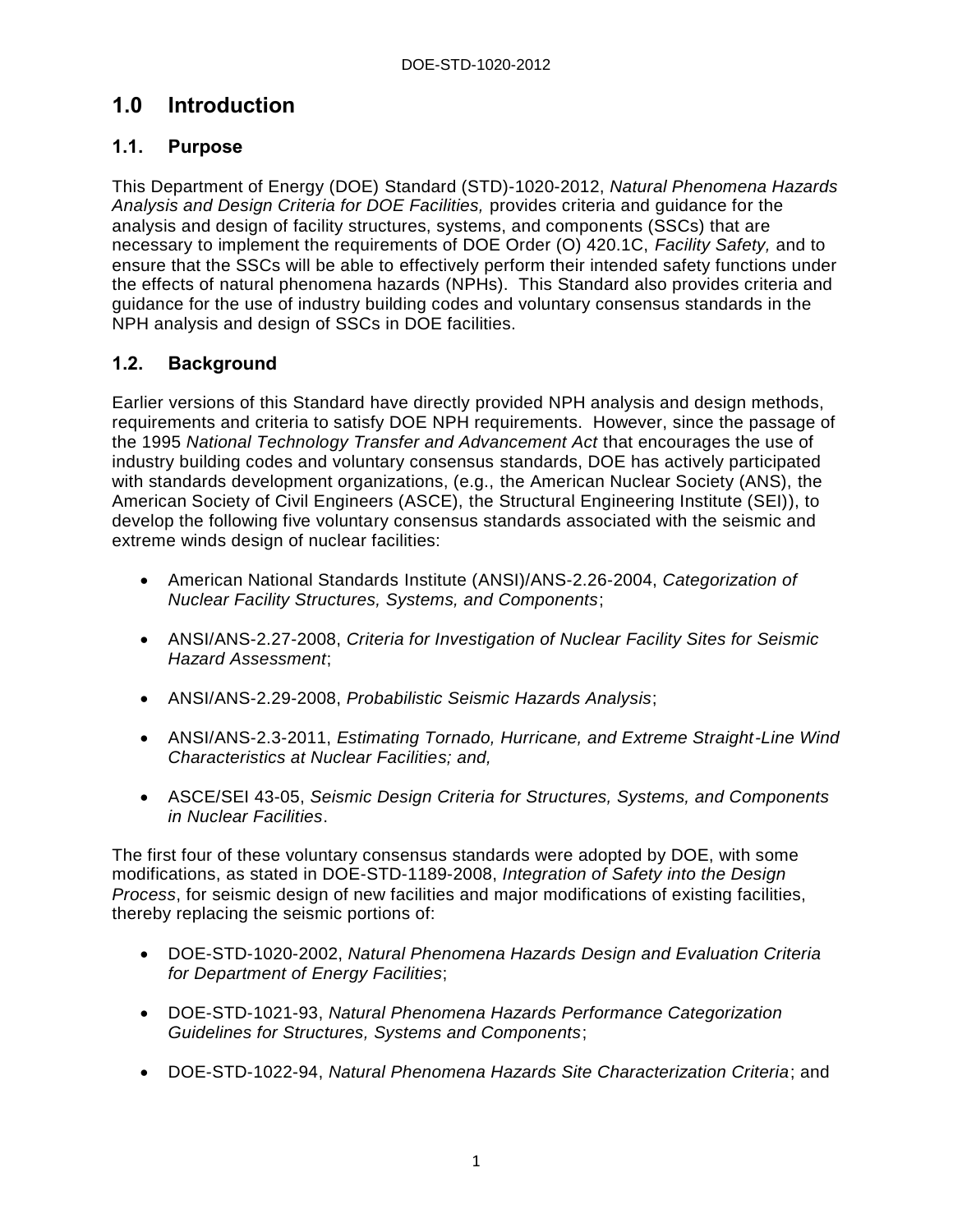DOE-STD-1023-95, *Natural Phenomena Hazards Assessment Criteria*.

The use of criteria and guidance in DOE-STD-1020-2002, DOE-STD-1021-93, DOE-STD-1022-94 and DOE-STD-1023-95 for NPHs other than seismic was continued, in large part, with the criteria and guidance being consolidated, updated, and incorporated into this revision of DOE-STD-1020.

This revision of DOE-STD-1020 adopts the seismic voluntary consensus standards to make it consistent with the approach taken in DOE-STD-1189-2008 and consolidates, updates, and incorporates criteria and guidance for other NPHs that was included in the DOE NPH standards (i.e., DOE-STD-1020-2002, DOE-STD-1021-93, DOE-STD-1022-94, and DOE-STD-1023-95). These four standards are superseded by this revision of DOE-STD-1020 and the voluntary consensus standards that it is adopting, but will still be available for reference and use at existing facilities and can be found at the archived standards section of the DOE Technical Standards Program website. Further, information in Appendices B through E of DOE-STD-1020-2002, which is not included in this revision of DOE-STD-1020, provides background on the previous NPH criteria and design that can be useful when evaluating current designs and understanding general NPH design philosophies. The Department is evaluating an update of this information and incorporation into a separate handbook.

#### <span id="page-7-0"></span>**1.3. Applicability and Scope**

This Standard has the same applicability as Chapter IV of Attachment 2 in DOE O 420.1C, i.e., it is applicable to all government-owned and government-leased nuclear and nonnuclear facilities and sites.

The provisions of this Standard apply only to new facilities and major modifications, unless triggered by periodic NPH assessment and upgrade requirements.

This Standard addresses the following NPHs: earthquakes, extreme winds (inclusive of tornado, hurricane, and extreme straight line winds), floods, lightning, precipitation (inclusive of snow, rain, and ice), and volcanic eruptions. Wildland fires that may result from certain NPHs are not addressed in this Standard; rather, they are addressed in DOE-STD-1066- 2012, *Fire Protection*.

Several other NPHs may require analysis and design consideration at certain sites, although no guidance for hazard analysis or design for these phenomena is provided in this Standard. These phenomena include drought, fog, frost, extreme temperatures, landslides, subsidence, surface collapse, uplift, and waterspouts. DOE and facility operators should discuss which, if any, of these phenomena need consideration, based on both site and facility characteristics.

Several documents have been referenced in this Standard, both for establishing or augmenting requirements and to provide guidance. Even though only the current versions of these documents have been cited in this Standard, the use of the applicable provisions in the latest version of a cited reference is preferable, but not mandatory, provided that the use of such a later version is consistent with other provisions of this Standard. Also, when an SSC is designed by mixing the provisions from two versions of a cited reference, the resulting design shall not be less conservative than that resulting from the application of the latest version alone.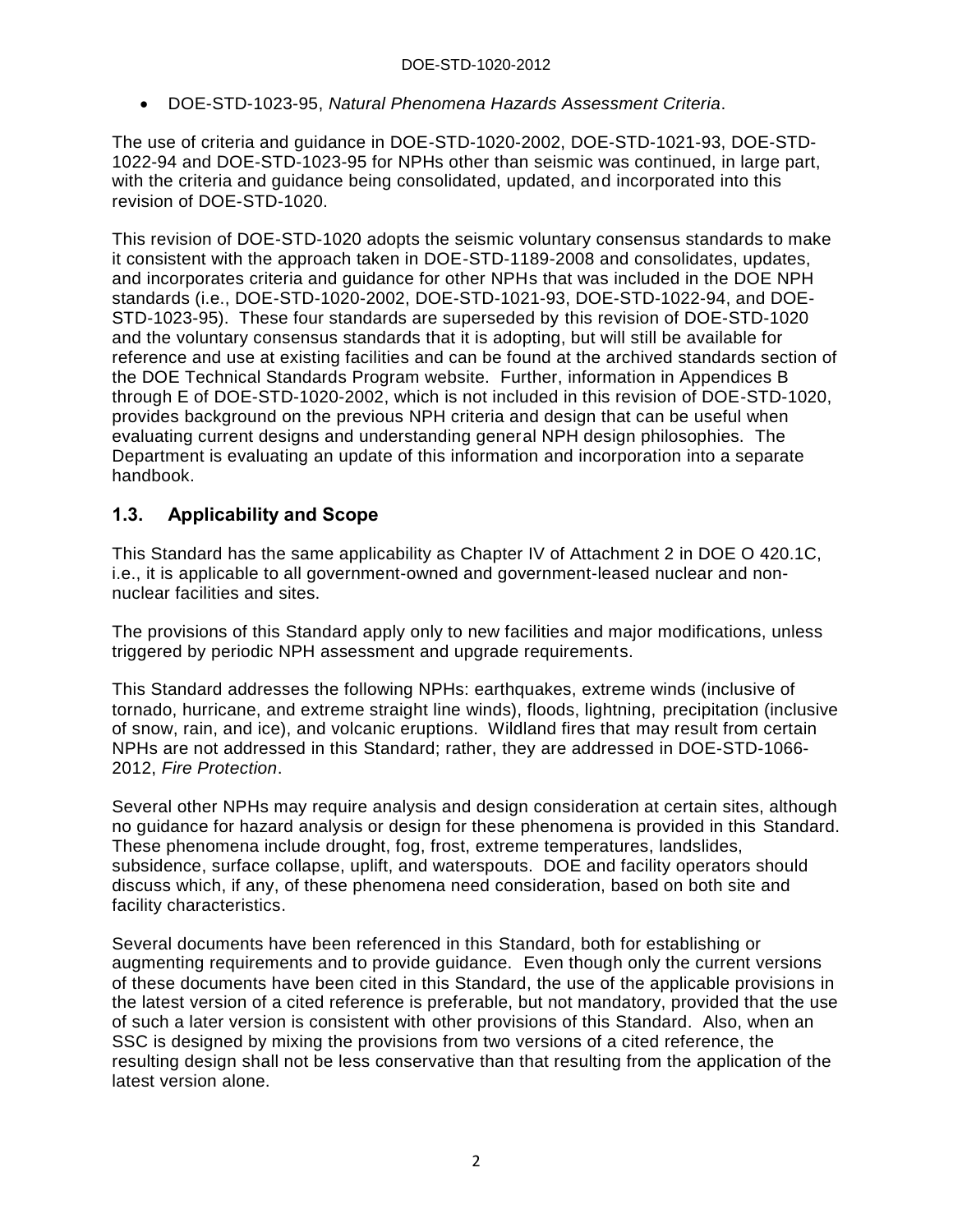#### <span id="page-8-0"></span>**1.4. Overview and Organization**

The NPH analysis and design process involves the following steps:

**Step 1**: Siting new facilities to avoid active geologic faults, areas of instability subject to landslides, and areas of likely soil liquefaction. Also, unless impractical from cost and strategic considerations, facilities shall not be located below the design basis flood level (DBFL) determined from a probabilistic flood hazard analysis. Special attention shall be given to sites potentially subject to flooding from upstream dams or reservoirs, including seismically induced failures.<sup>1</sup>

**Step 2**: Establishing the performance requirements for SSCs in terms of parameters that define failure of their safety functions (e.g., flood water level relative to the location of a SSC that is vulnerable to inundation, the state of SSC deformation under various NPH loads, limit states (LS) under seismic loads, etc.), that can be determined from the NPH design category (NDC) which is based upon the consequences of SSC failure when subjected to NPH events.

**Step 3**: Calculating NPH demands on SSCs resulting from NPH events in terms of parameters that define failure of their safety functions.

**Step 4**: Designing (or, for existing facilities, design evaluation) SSCs to ensure their ability to maintain required functionality when subjected to demands of NPH events.

Section 2 of this Standard provides generic NPH criteria and guidance for Step 2, above, for establishing the NPH performance requirements for SSCs. Additional criteria and guidance for Step 2 specific to an NPH type are provided in Sections 3 through 8. These sections also provide criteria and guidance for calculating NPH demands (i.e., Step 3) and for SSC design (i.e., Step 4) for each of the NPH types, specifically:

- Section 3 addresses Seismic Hazards;
- Section 4 addresses Wind, Tornado, and Hurricane Hazards;
- Section 5 addresses Flood, Seiche and Tsunami Hazards;
- Section 6 addresses Lightning Hazards;

 $\overline{a}$ 

- Section 7 addresses Precipitation Hazards (i.e., snow, rain, ice, or their combination); and
- Section 8 addresses Volcanic Eruption Hazards.

The remainder of the standard provides general criteria and guidance applicable to all NPH types.

 Section 9 presents criteria and guidance for modifications of existing facilities and for periodic evaluation of NPH assessments;

 $1$  Active geological faults are those demonstrating multiple movements within the last approximately 500,000 years, or at least one movement within the last approximately 50,000 years.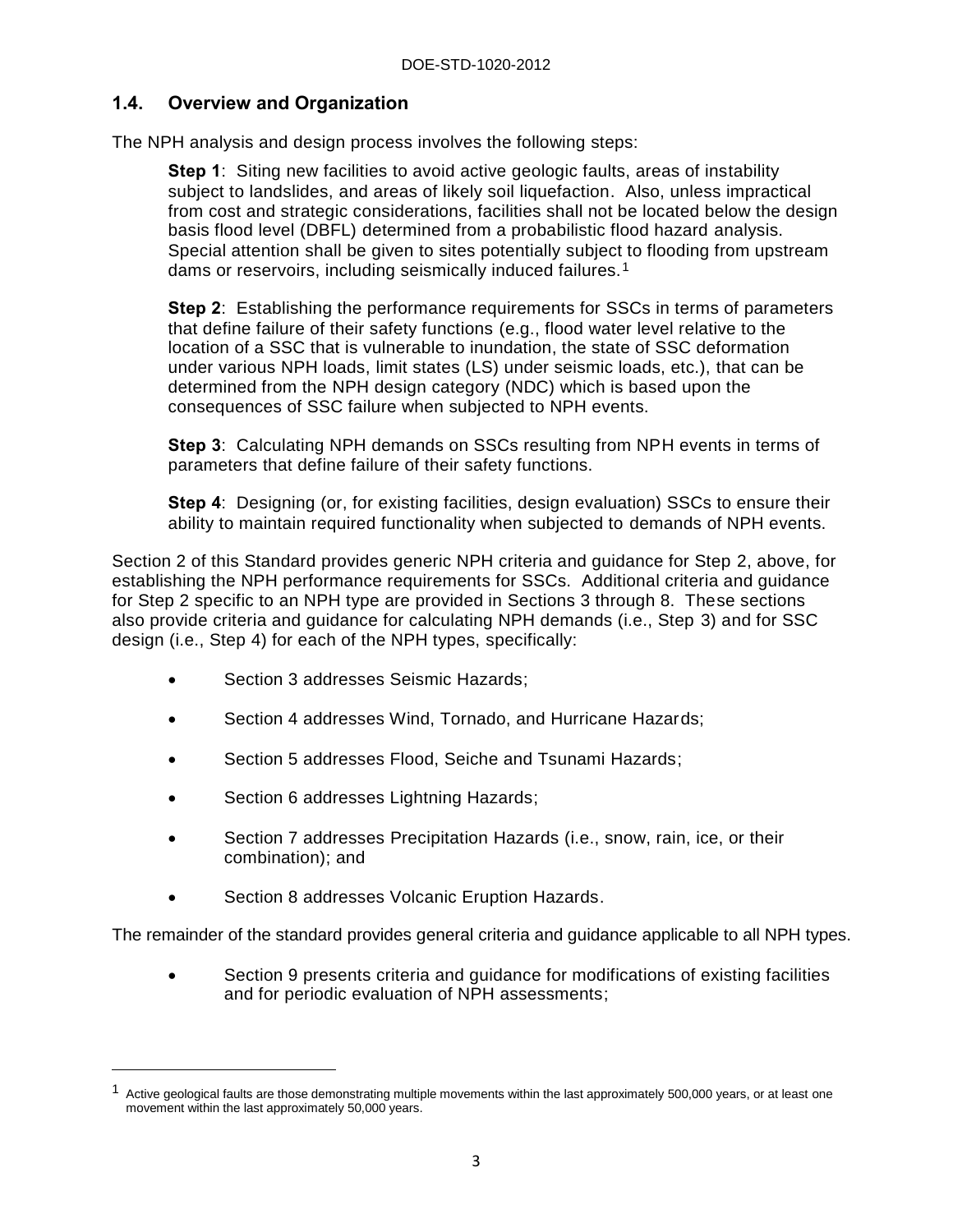- Section 10 provides criteria and guidance for ensuring quality assurance and peer reviews;
- **Section 11 provides references; and,**
- Appendices A and B provide glossary and acronyms, respectively.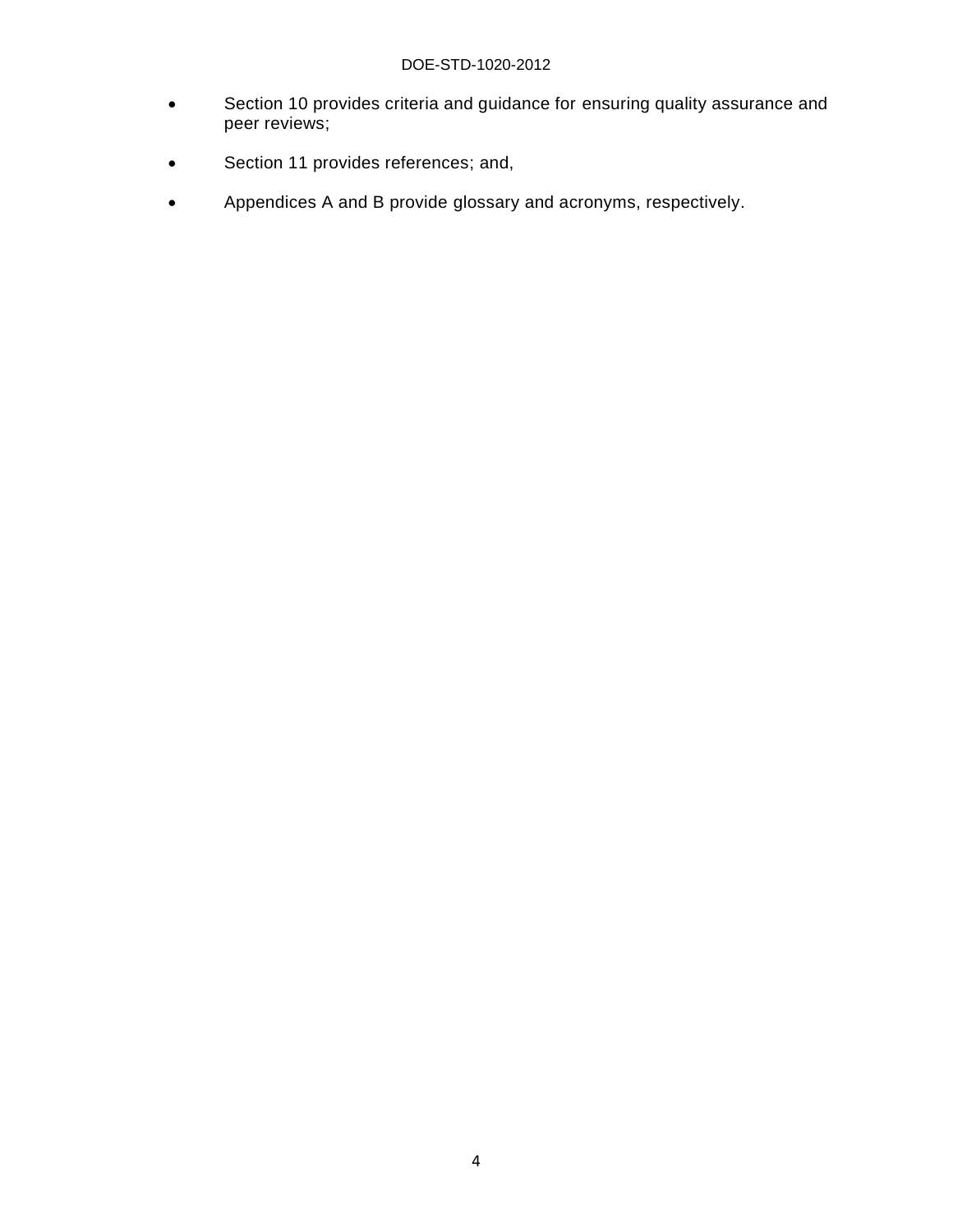## <span id="page-10-0"></span>**2.0 General Criteria and Guidance for NPH Design**

Criteria for NPH design of an SSC are dependent on the NDC of the SSC. This section provides criteria and guidance for selecting NDCs that are appropriate for SSCs from the consideration of their failure consequences to workers and the public. This section also provides criteria and guidance for defining NPH-related SSC failure.

This Standard is written primarily for NPH design of hazard category 1, 2, and 3 nuclear facilities, the criteria and guidance for which are given in Section 2.2, Section 2.1 provides criteria and guidance that are applicable for all other facilities (see Section 1.3 for a list of facilities to which this Standard is applicable).

#### <span id="page-10-1"></span>**2.1. Facilities Other than Hazard Category 1, 2, and 3 Nuclear Facilities**

- 2.1.1 For facility risk categorization and design of SSCs subjected to seismic, wind, flood, and precipitation (snow, ice, and rain) loads, the criteria and guidelines given in ASCE/SEI 7- 10, *Minimum Design Loads for Buildings and Other Structures*, shall be used. For these facilities, lightning protection shall be in accordance with the National Fire Protection Association (NFPA) 780-2011, *Standard for the Installation of Lightning Protection Systems*. Annex L of NFPA 780-2011 provides guidance to determine if a lightning protection system is required. For facilities in which a Faraday cage is selected, Chapter X of DOE-STD-1212-2012, *Explosives Safety,* provides guidance on installation, inspection, and maintenance. Electrical distribution lines, utility connections, piping, and fencing should be protected from current surges by surge protective devices, bonding and grounding. Consideration should be given to providing lightning protection to bus shelters, guard shacks and other structures where personnel may seek shelter. Also, it is recommended that sites within 400 kilometers of a Quaternary volcanic vent (such as the Idaho National Laboratory, the Los Alamos National Laboratory and the Hanford site) consider using Section 8 of this Standard to calculate potential ash loads on roofs and to determine the applicable design load combinations.
- 2.1.2 Facilities containing explosives, or those that can be affected by detonation (inadvertent or planned) of explosives, are required by the Code of Federal Regulations (C.F.R.) in 10 C.F.R. 851, *Worker Safety and Health Program*, to use Chapters VI and X of the DOE-STD-1212-2012, *Explosives Safety*, in addition to the requirements given in Sections 2.1.1 and 2.1.4 of this Standard. Special care may be needed in detailing frangible (blowout panels) to meet both criteria. Additional care is recommended for the design and securing of industrial, laboratory equipment (with more than de minimus quantities of explosives) and shelving for explosives storage in seismically prone areas to preclude impact to explosives due to shelving collapse, or explosives ejection, or falling.
- 2.1.3 NPH design of facilities with biological hazards should be based on an NDC level and LS that are consistent with their safety and containment criteria.
- 2.1.4 To comply with Public Law 102-614 and Executive Order 12941, *Seismic Safety of Existing Federally Owned or Leased Buildings*, the guidelines provided in the Interagency Committee on Seismic Safety in Construction's (ICSSC) RP-8, *Standards of Seismic Safety for Existing Federally Owned and Leased Buildings*, shall be used to:
	- determine when a seismic evaluation and retrofitting of an existing nonnuclear facility will be necessary; and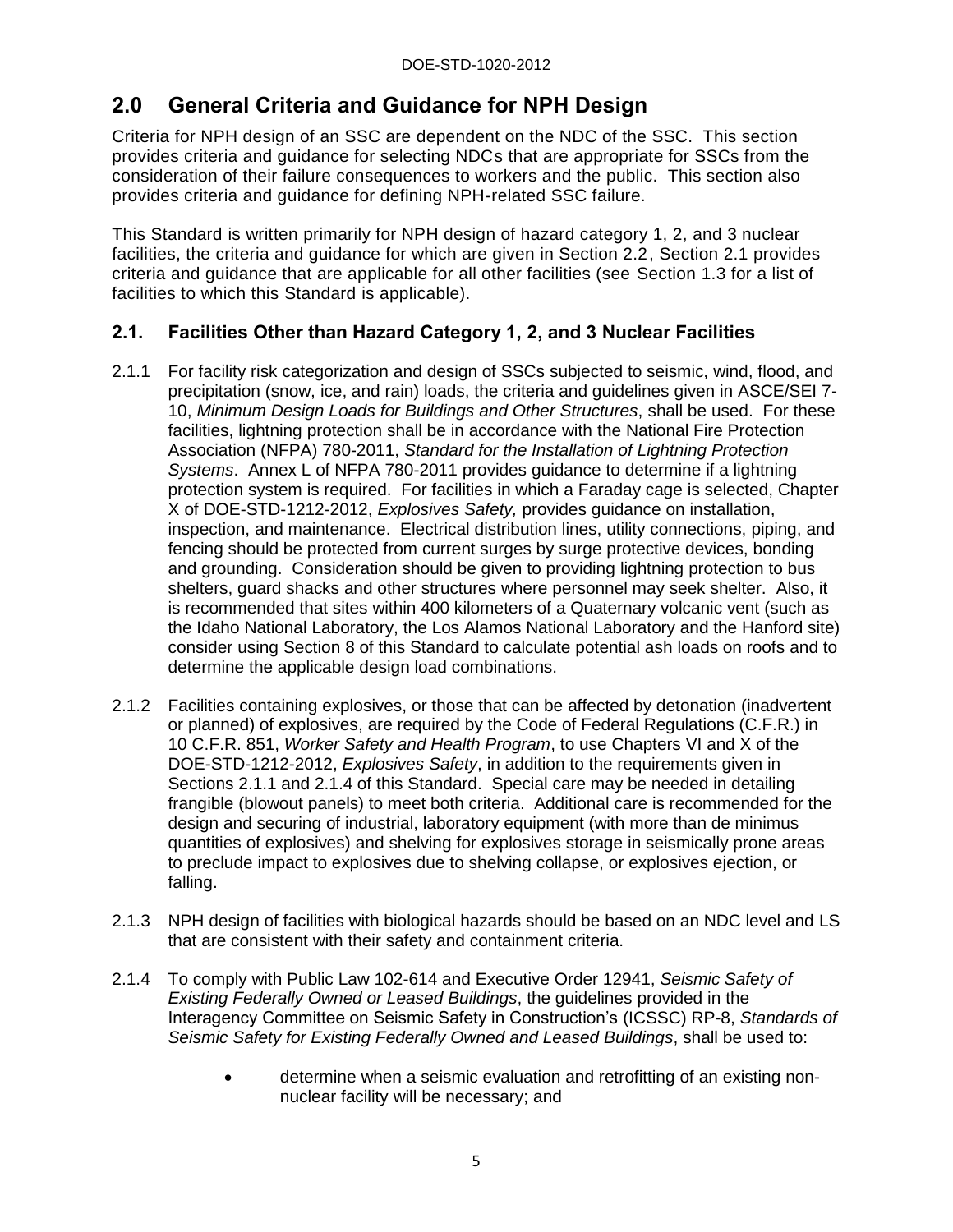- establish the evaluation and mitigation requirements. Additional guidelines are provided in ICSSC RP-5, *ICSSC Guidance on Implementing Executive Order 12941 on Seismic Safety of Existing Federally Owned or Leased Buildings*.
- 2.1.5 For facilities with significant chemical or toxicological hazards, the design should consider the guidance and criteria in Section 2.3.9, or equivalent.

#### <span id="page-11-0"></span>**2.2 Hazard Categories 1, 2, and 3 Nuclear Facilities**

- 2.2.1 Background and Overview. ANSI/ANS-2.26-2004, *Categorization of Nuclear Facility Structures, Systems, and Components for Seismic Design*, provides a process for determining a seismic design category (SDC) and LS that establishes performance expectations for SSCs when subjected to seismic (i.e., earthquake-related) hazards. LS defines the maximum deformation level that the SSC may undergo under seismic loads and still perform its intended safety function. SSCs are graded into five SDCs based on the consequences of SSC failure or the SSC reaching its LS. It is important to note that the term LS defines SSC failure from seismic loads only, and in this Standard, this term is not applicable to other NPHs. Deformation-related failures resulting from other, nonseismic NPHs are defined by the design codes and criteria that are used to design the SSCs. For NPH design of SSCs in nuclear facilities, subject to the additional and superseding criteria and guidelines provided in this Standard, the intent is to use the radiological hazards evaluation and NPH design categorization process provided in ANSI/ANS-2.26-2004, supplemented by DOE-STD-3009-94, *Preparation Guide for U.S. Department of Energy Nonreactor Nuclear Facilities Documented Safety Analysis* and DOE-STD-1189-2008. Thus, for various NPHs, the SSCs will be categorized into the following NDC:
	- For seismic hazards: SDCs 1 through 5 (i.e., SDC-1 through SDC-5);
	- For extreme wind, tornado, and hurricane hazards: wind design categories (WDCs) 1 through 5 (i.e., WDC-1 through WDC-5);
	- For flood, seiche, and tsunami, hazards: flood design categories (FDCs) 1 through 5 (i.e., FDC-1 through FDC-5);
	- For extreme precipitation hazards: precipitation design categories (PDCs) 1 through 5 (i.e., PDC-1 through PDC-5; and
	- For volcanic eruption hazards: volcanic design categories (VDC) 1 through 5 (i.e., VDC-1 through VDC-5).

The remainder of Section 2 provides general criteria and guidance for NPH design categorization and for defining SSC failure conditions. Additional details are provided in each NPH-specific section of this Standard (i.e., Sections 3 through 8).

- <span id="page-11-1"></span>2.2.2 General Criteria and Guidance for Establishing Various NPH Design Categories
	- 2.2.2.1 For hazard category 1, 2, and 3 nuclear facilities, the NDCs for safety (i.e., safety class and safety significant) SSCs shall be determined based on analysis of the severity of unmitigated consequences using the categorization methodology given in Appendix A of DOE-STD-1189-2008.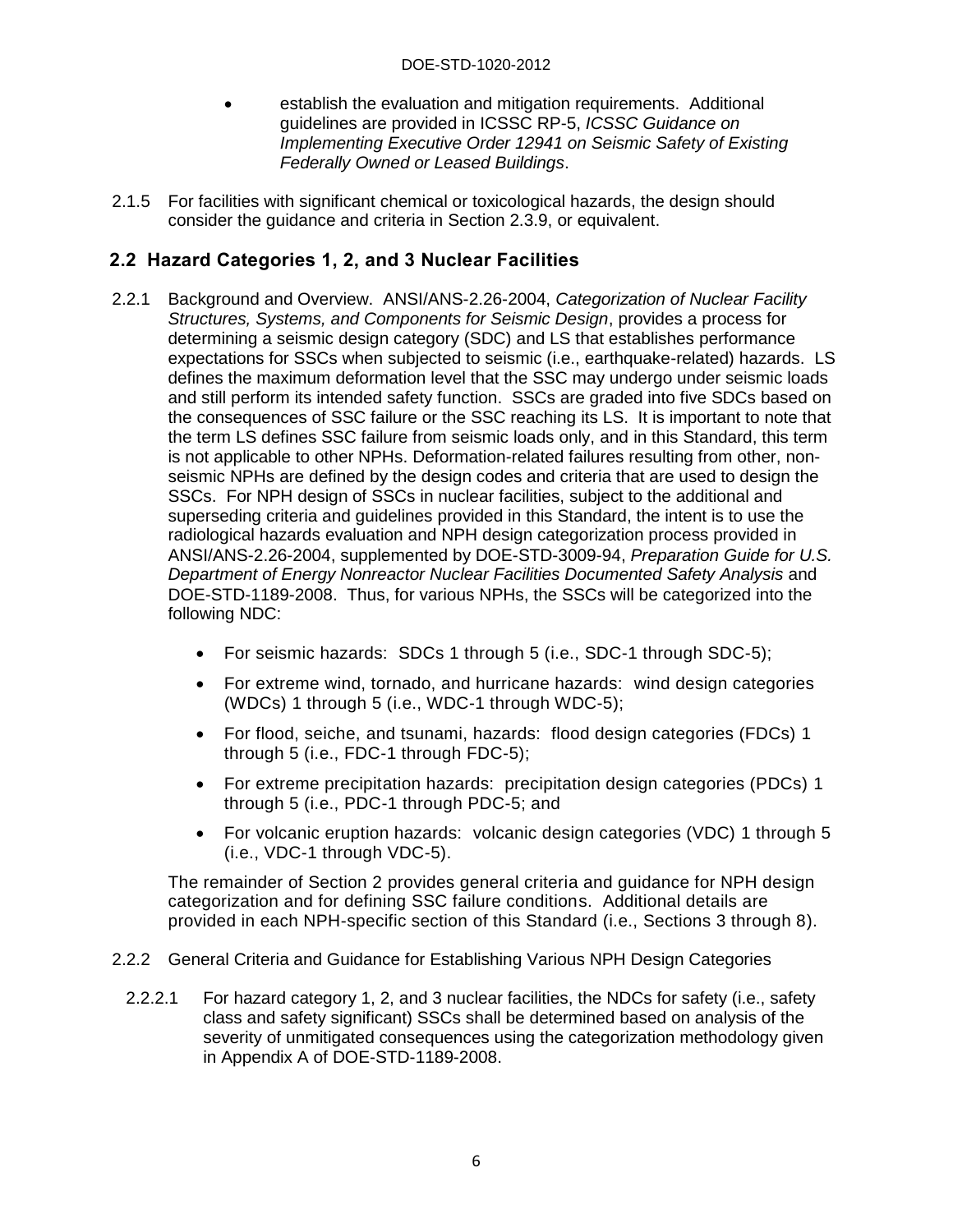- 2.2.2.2 The NDC of an SSC establishes the target performance goal for the SSC, (same as those specified in ANSI/ANS-2.26-2004 and ASCE 43-05, *Seismic Design Criteria for Structures, Systems and Components in Nuclear Facilities*, for seismic hazards), and the return period of the NPH event given in this Standard to which the SSC will need to be designed. For existing facilities, the NDC establishes the return period of the NPH event to which the SSC design will need to be evaluated.
- 2.2.2.3 The Performance Goal (defined in ANSI/ANS-2.26-2004 in terms of annualized failure probability) and the Return Period of the design or evaluation basis NPH of an SSC, are based on the significance of the SSC for protection of workers and the public. For example, for seismic design of SSCs important for the protection of the public against high radiation doses, the return period for the design basis earthquake (DBE) will be much longer (i.e., the peak ground acceleration will be high) than that for SSCs whose failure does not result in any significant off-site consequences to the public.
- 2.2.2.4 Consistent with ANSI/ANS-2.26-2004, SSCs shall be given a NDC (i.e., design category 1 through 5) for seismic, wind, flood, precipitation, and volcanic eruption (e.g., ashfall) NPHs. For lightning protection, since available data on the level or the size of lightning events and their return periods are not adequate, SSCs have been placed only into two groups: one for SSCs that may not perform their safety functions when subjected to a lightning event, and, therefore, requires lightning protection; and the other for SSCs that do not require lightning protection.
- 2.2.2.5 In applying the categorization criteria given in Appendix A of DOE-STD-1189, no higher designations than NPH category 3 design requirements are necessary for co-located worker protection because, in addition to design features, site training and site emergency procedures provide for adequate protection for workers. Only in the case of an in-facility worker who needs to remain in the facility for safe shutdown or other safety-related purposes, should NDC 3 be considered for SSCs required for the protection of that worker.

#### **2.3 General Criteria and Guidance for Defining Failure Condition**

- 2.3.1 For different SSCs, the "failure condition" (i.e., condition where the SSC cannot be relied upon to perform its safety function) will depend upon the safety function being performed. An SSC failure condition shall be defined using an approach consistent with ANSI/ANS-2.26-2004 for NPHs, and the guidelines given in this Standard.
- 2.3.2 For seismic hazard evaluations, consistent with ANSI/ANS-2.26-2004, the failure of an SSC shall be defined in terms of its LS or permissible deformation limit from safety function considerations. For other NPHs, dynamic loads, which consider deformation-related SSC failure, the definition of failure shall be consistent with the design codes being used. For example, for wind-related missile hazard design, the SSC failure definition shall be consistent, as specified in this Standard, with that provided in applicable standards such as American Concrete Institute (ACI)-349-06, *Code Requirements for Nuclear Safety-Related Concrete Structures and Commentary*, Appendix F, and ANSI/ American Institute of Steel Construction (AISC) N690-06, *Specification for Safety-Related Steel Structures for Nuclear Facilities*, Section NB-3. However, the hazards consequence evaluation process and radiological dose criteria by which SDCs are determined in ANSI/ANS-2.26-2004 are also applicable for selecting design categories for NPHs other than seismic.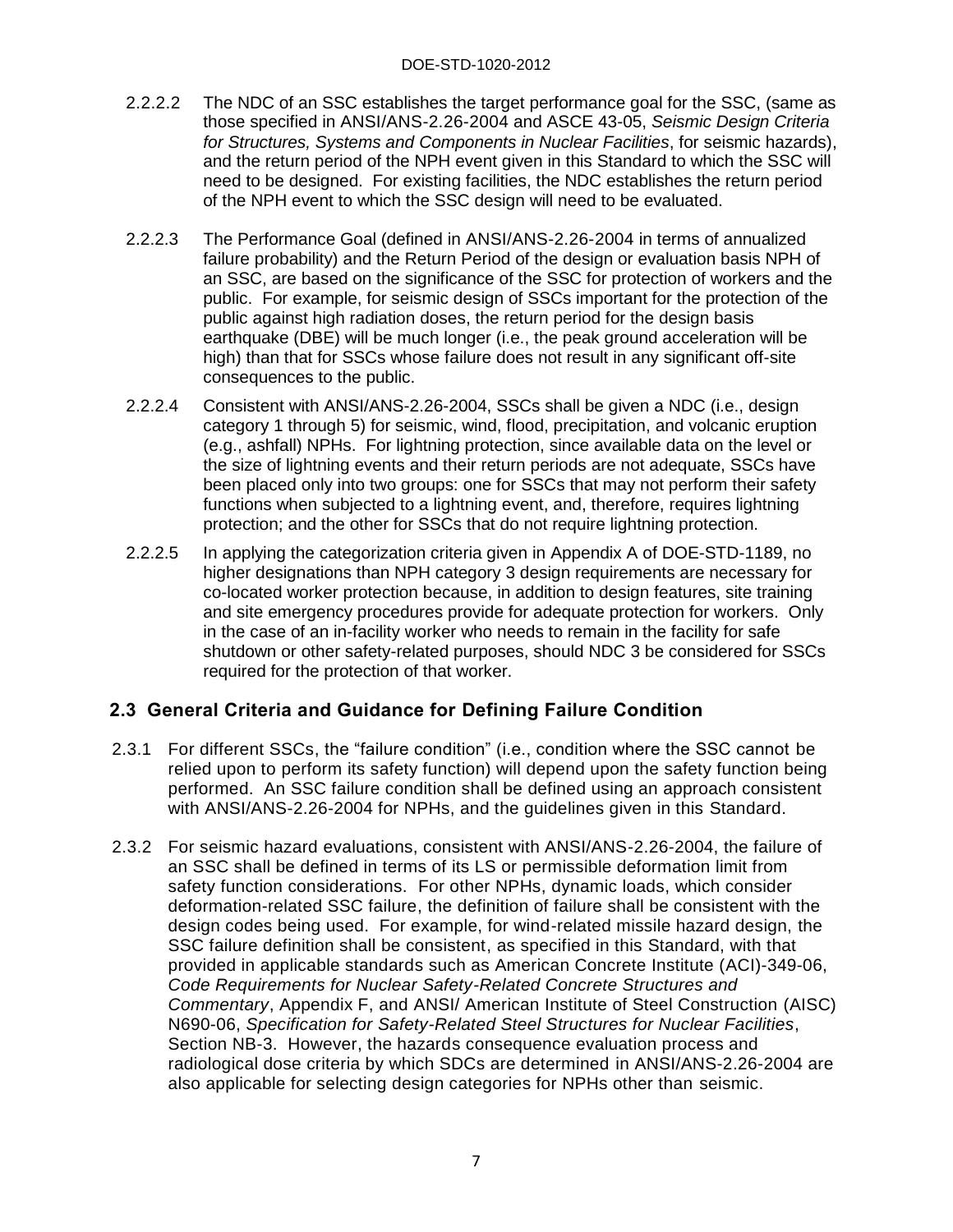- 2.3.3 For wind-related hazards evaluations in Section 4 of this Standard, except for evaluating tornado or wind-borne missile impacts, and for other NPH evaluations in Sections 5 through 8 of this Standard, an SSC failure shall be defined, as specified in this Standard, in terms of load combinations, permissible stress, strain, or deformation given, as applicable, in ASCE/SEI 7-10, ACI-349-06 (for NDC 3, 4, and 5 only), or ANSI/AISC N690 (for NDC 3, 4, and 5 only), the provisions of which shall be used in designing the SSCs.
- 2.3.4 The computed stress, strain, or deformation in the SSC, when subjected to NPHs, shall not exceed the threshold value of any of these parameters at which the SSC fails to perform its safety function. For example, even if the maximum stress and strain in an SSC, when subjected to an NPH event, are within the permissible stress and strain criteria, the SSC deformation shall not exceed the deformation limit at which the SSC cannot perform its safety function, or the deformation limit at which the SSC can compromise the safety function of another SSC.
- 2.3.5 When subjected to certain NPHs, all SSCs may be susceptible to failure, not only because of excessive stress, strain, or deformation, but also due to other modes of failure (as examples: inundation during a flood; electrical malfunction, such as shortcircuiting and connection failure; and explosion due to tornado atmospheric pressure change). These failure modes shall also be considered in the hazard evaluation.
- 2.3.6 In designing an SDC-3, SDC-4, or SDC-5 building structure for a new facility that has a direct confinement safety function, the LS is determined by the design analysis.
- 2.3.7 For criticality prevention, DOE O 420.1C requires that criticality safety evaluations show that entire processes involving fissionable materials remain subcritical under normal and credible abnormal events, including these initiated by design basis events. Credible design basis NPH events for the purposes of criticality process analysis are those equivalent to NDC-3. The criticality process analysis will identify applicable SSCs relied upon to ensure subcriticality during credible abnormal conditions. NPH Design Category and limit states are assigned depending upon the required safety function. For the purposes of applying ANSI/ANS-2.26-2004 as interpreted by DOE-STD-1189-2008, criticality hazards are treated like any other radiological hazard with the following exception: the SSCs whose safety function establishes single contingency for NPH shall be designed to a NPH Design Category NDC-3 and appropriate limit states (i.e., SSCs whose NPH-initiated failure alone can lead directly to a criticality accident shall be designed to NDC-3 with deformation limits established to prevent the criticality accident). If a process cannot be shown to meet the ANSI/ANS-8.1-1998, *Nuclear Criticality Safety I Operations with Fissionable Materials Outside Reactors*, recommendation for double contingency for NPH events because of NPH induced SSC failure, DOE O 420.1C requires an explanation in the DOE approved Criticality Safety Program for not implementing a recommendation in the applicable ANSI/ANS-8 Standards.
- 2.3.8 To ensure that proper failure criteria are developed (e.g., for seismic design of an SSC, the LS selected for determining the permissible maximum stress, strain, deformation, or displacement is consistent with the safety function(s) of the SSC, as determined from hazard and accident analyses), the following professionals should work together and evaluate the functional requirements of the SSC and its subcomponents in relation to all of their potential failure modes:
	- Safety Analyst who is responsible for hazard and accident analyses;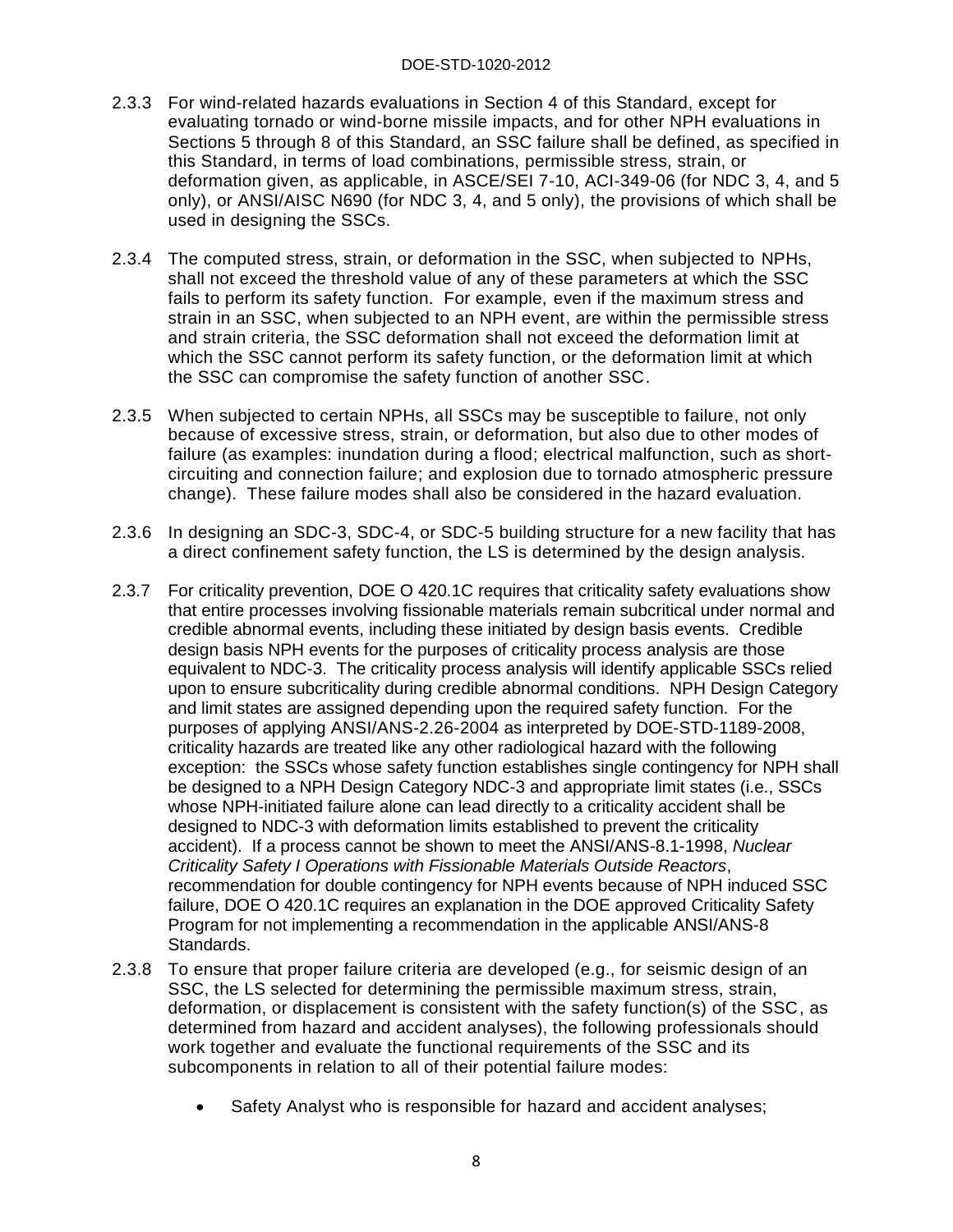#### DOE-STD-1020-2012

- NPH Design Engineer who is responsible for NPH design and for coordinating the selection of SSC LS or failure deformation level and SSC NPH design category; and
- Equipment Expert who is responsible for the mechanical and electrical design of the equipment.
- 2.3.9 Additional Guidance for Hazard Category 1, 2, and 3 Nuclear Facilities with Chemical Hazards. Federal Regulation 10 C.F.R. 830, *Nuclear Safety Management,* and DOE O 420.1C both require evaluation of chemical and toxicological hazards in the design of hazard category 1, 2, and 3 nuclear facilities and protection against these hazards. The NDC for SSCs that provide protection from chemical or toxicological hazards shall be determined based on the unmitigated consequences of SSC failure from an NPH event. The methodology for this categorization should be consistent with DOE-STD-1189-2008 and direction from the responsible program office. The higher of the NDCs determined from the application of radiation dose criteria of Section 2.2.2 and the criteria for chemical dose should be used. The LS should be chosen to be consistent with safety and containment criteria.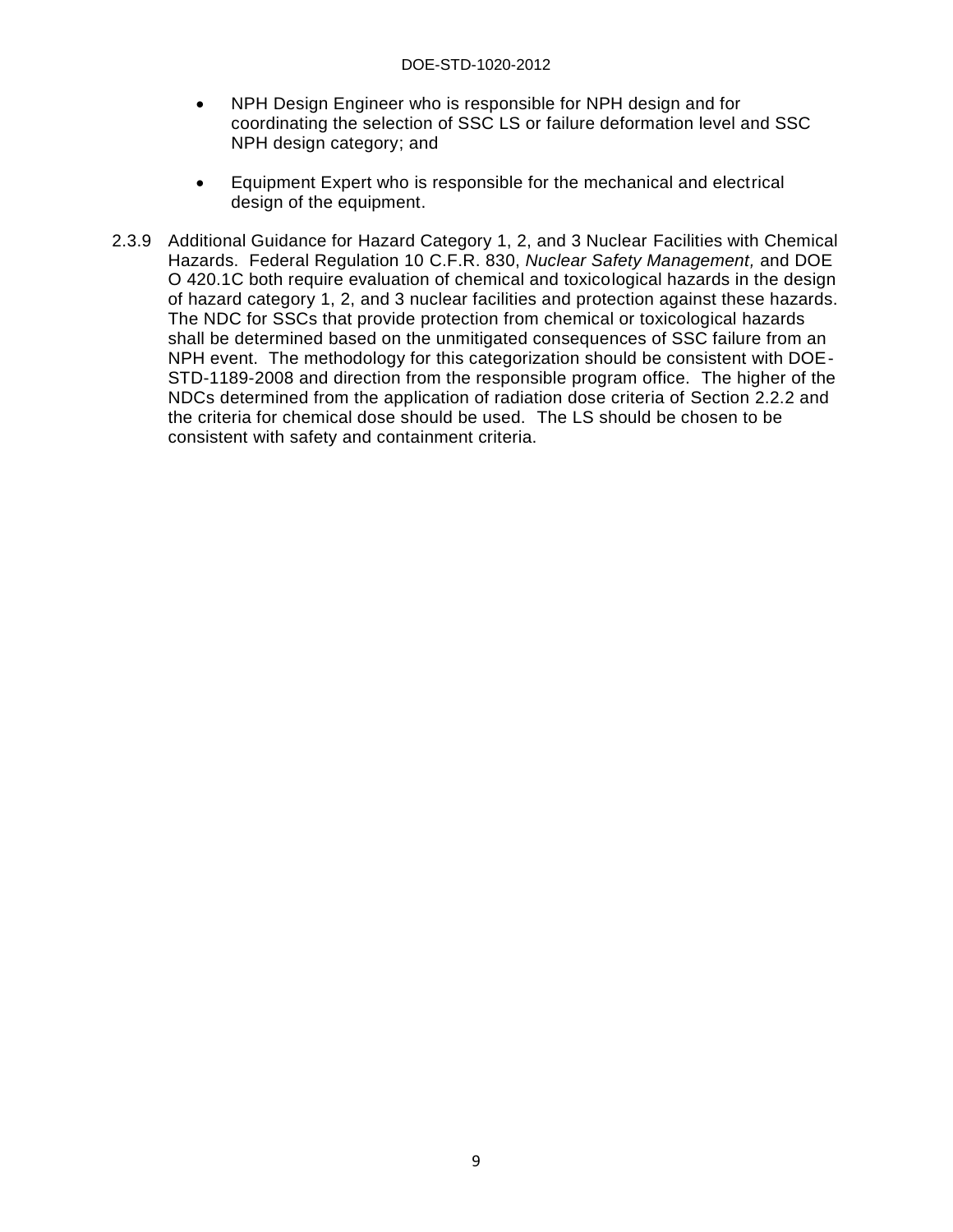## <span id="page-15-0"></span>**3.0 Criteria and Guidelines for Seismic Design**

This section provides criteria and guidance for analysis and design of SSCs for mitigating seismic hazards.

#### <span id="page-15-1"></span>**3.1. Seismic Design Categorization and Limit States**

- 3.1.1 The guidelines and criteria for design categorization and LS of SSCs subjected to seismic hazards shall be the same as those in ANSI/ANS-2.26-2004, except that consequence evaluation criteria shall be as defined in Table 2-1 of this Standard (i.e., categorization guidance, in terms of unmitigated dose consequences, given in Table 2-1 shall take precedence over those in Table A.3 of ANSI/ANS-2.26-2004).
- 3.1.2 For seismic design purposes, SDC-1 SSCs having LS A shall be considered equivalent to Risk Category II of ASCE/SEI 7-10, and SDC-2 SSCs having LS B shall be considered equivalent to Risk Category IV of ASCE/SEI 7-10.
- 3.1.3 SDC-1 and SDC-2 SSCs having safety functions requiring other LS, shall be designed following ASCE/SEI 7-10 provisions for Risk Category II and Risk Category IV, respectively, except as shown in Table 3-1 of this Standard, which replaces the table in Appendix A.1 of DOE-STD-1189-2008. In Table 3-1, the R values given in ASCE/SEI 7-10 have been modified to account for the difference between the limit states achieved by ASCE/SEI 7-10 and the LS A, B, C, and D defined in ANSI/ANS 2.26-2004 and ASCE/SEI 43-05. Following ASCE/SEI 7-10, the term "Occupancy Category" used in ASCE/SEI 7-05 and in the table in Appendix A.1 of DOE-STD-1189-2008 has been substituted with the term "Risk Category."

#### <span id="page-15-2"></span>**3.2. Selection of Design Basis Earthquake (DBE) Return Period to Approximately Meet Target Performance Goal**

- 3.2.1 For SDC-3 through SDC-5 SSCs, DBE return periods given in ANSI/ANS-2.26-2004 and ASCE/SEI 43-05, and appropriate Design Factors in ASCE/SEI 43-05, shall be used to determine the seismic ground motion applicable for the facility site.
- 3.2.2 For SDC-1 and SDC-2 SSCs, the DBE return period on which the seismic provisions of ASCE/SEI 7-10 are based shall be used.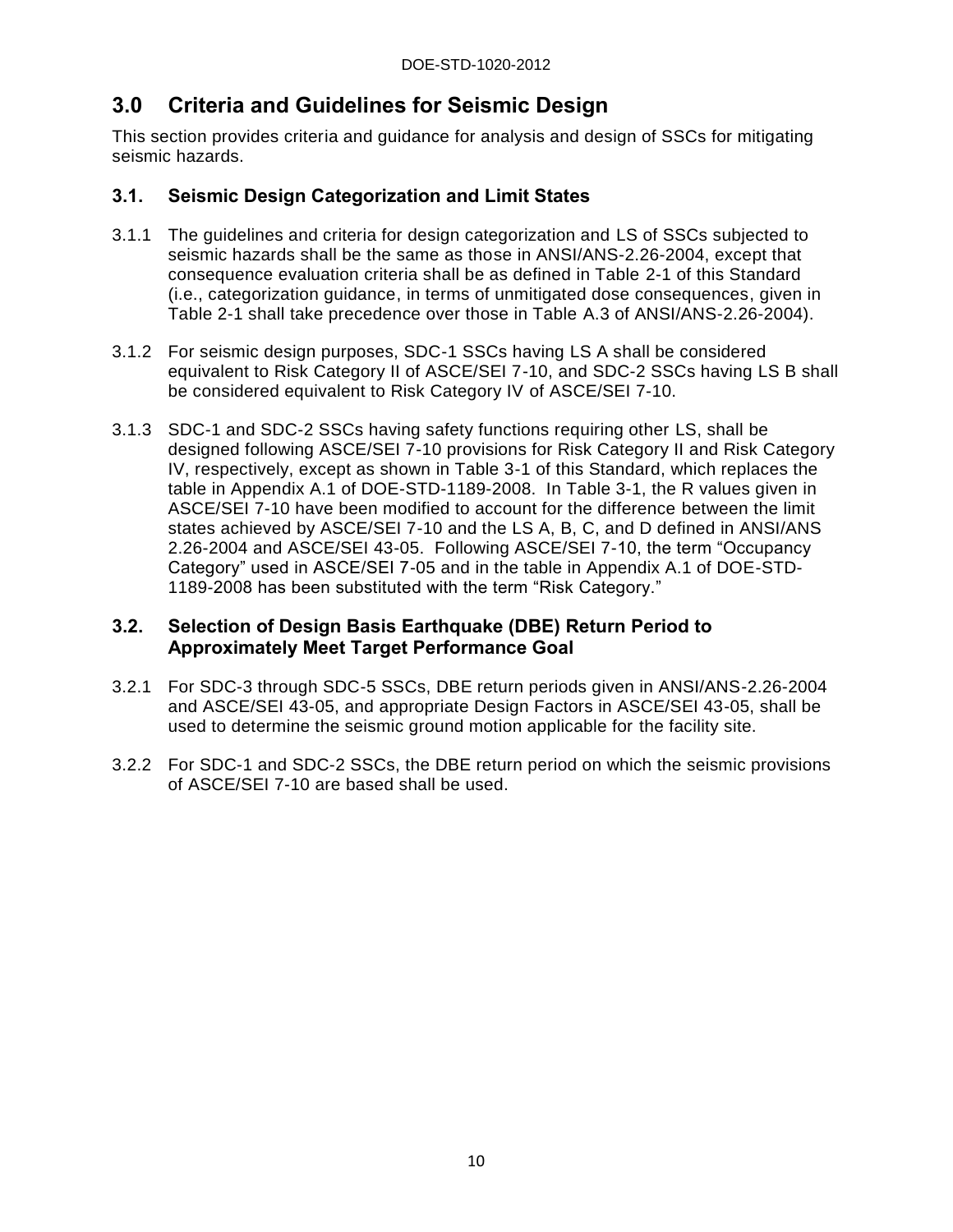| <b>SDC</b> | <b>Limit State</b>                                                         |                                                                                           |                                                                                            |                                                                           |
|------------|----------------------------------------------------------------------------|-------------------------------------------------------------------------------------------|--------------------------------------------------------------------------------------------|---------------------------------------------------------------------------|
|            | A                                                                          | в                                                                                         | C                                                                                          | D                                                                         |
| 1          | ASCE/SEI 7-10,<br>Use Risk Category<br>II,<br>$I = 1.0$<br>$R_a = R^{(1)}$ | ASCE/SEI 7-10,<br>Use Risk<br>Category II,<br>$I = 1.0$<br>$R_a = R/1.25$<br>$R \geq 1.2$ | ASCE/SEI 7-10,<br>Use Risk<br>Category II,<br>$I = 1.0$<br>$R_a = R/1.5$<br>$R_a \geq 1.2$ | ASCE/SEI 7-10,<br>Use Risk<br>Category II,<br>$I = 1.0$<br>$R_a \geq 1.0$ |
| 2          | N/A                                                                        | ASCE/SEI 7-10,<br>Use Risk<br>Category IV,<br>$I = 1.5$<br>$R_a = R$                      | ASCE/SEI 7-10,<br>Use Risk<br>Category IV,<br>$I = 1.5$<br>$R_a = R/1.2$<br>$R_a \ge 1.2$  | ASCE/SEI 7-10,<br>Use Risk<br>Category IV,<br>$I = 1.5$<br>$R_a \geq 1.0$ |

#### <span id="page-16-1"></span>**Table 3-1: Response Modification Coefficients for Seismic Design of SDC-1 and SDC-2 SSCs**

Table notes:

<sup>(1)</sup>  $R =$  Response Modification Coefficient given in ASCE/SEI 7-10.  $R<sub>a</sub>$  = Actual (reduced ) Response Modification Coefficient to be used in the design substituting R values given in ASCE/SEI 7-10 to account for the difference between the limit states achieved by ASCE/SEI 7-10 and the LS A, B, C, and D, as defined in ANSI/ANS-2.26-2004 and ASCE/SEI 43-05. ASCE/SEI 43-05, in Table C1-1, recognizes that Seismic Use Group (SG) I, SG II, and SG III of ASCE/SEI 7-02 (i.e., Risk Categories II, III, and IV, respectively, in ASCE/SEI 7-10) are equivalent to SDC-1 LS-A; SDC-1 LS-B; and SDC-2 LS-B, respectively. Also, it recognizes that SG III of ASCE/SEI 7-02 (i.e., Risk Category IV in ASCE 7-2010) is equivalent to SDC-1 LS-C. Thus, the ratio between LS A and B and between B and C are approximately 1.25 and 1.2, respectively. The  $R_a$  values given above are based on these ratios.

#### <span id="page-16-0"></span>**3.3. Site Characterization**

- 3.3.1 For SDC-3 through SDC-5 SSCs, site characterization for determining the data necessary for performing a site-specific probabilistic seismic hazard assessment (PSHA), and evaluating surface fault rupture hazards and seismic-induced ground failure hazards, shall be performed following the requirements given in ANSI/ANS-2.27-2008. In addition, the following criteria shall be satisfied:
	- Table 1 of ANSI/ANS-2.27-2008 states that for SDC-3, SDC-4, and SDC-5 design response spectra, earthquake sources contributing > 5 percent to the hazard at a site shall be characterized. For DOE purposes, earthquake sources contributing >1 percent to the hazard shall be characterized.
	- Table 1 of ANSI/ANS-2.27-2008 column two is labeled "Maximum Considered Earthquake Spectral Response Acceleration," providing a range of spectral response accelerations for low, moderate and high seismic environments. For DOE purposes, and for consistency with terminology in ASCE/SEI 43-05, this column heading shall be read to mean, "Spectral response acceleration at 1 E-4 annual probability of exceedance."
	- Section 4.4 of ANSI/ANS-2.27-2008 is titled "Characterization for Site Response Analysis." When applying this section to DOE facilities, the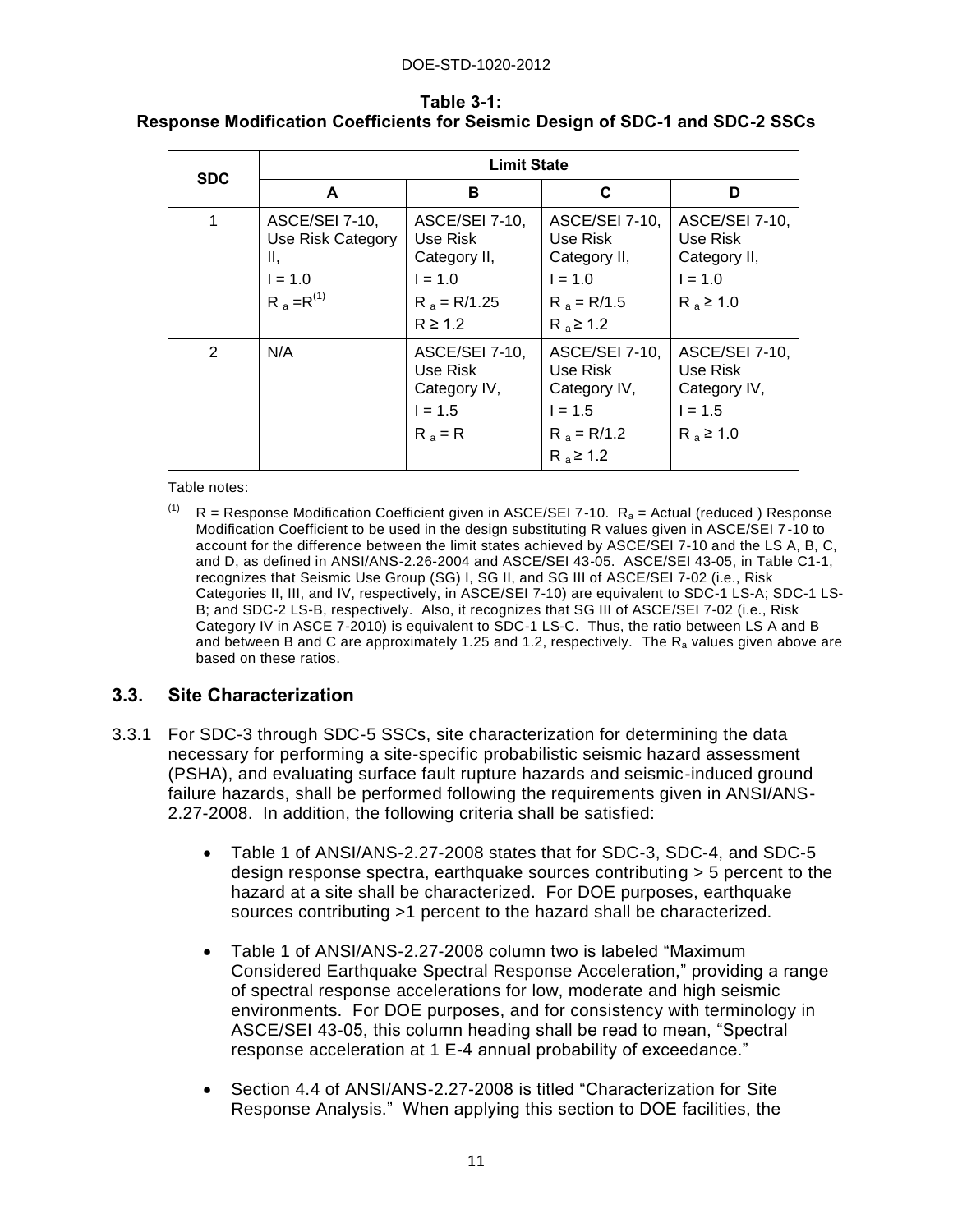contents of ANSI/ANS-2.29-2008 Section 5.4, "Site Response Assessment," shall also be applied.

3.3.2 For SDC-1 and SDC-2 SSCs, site characterization shall be performed in accordance with ASCE/SEI 7-10 to obtain the data necessary for site classification, and for determining site soil properties necessary for designing the SSCs. If applicable, site characterization activities shall also include the collection of data necessary to perform soil-structure interaction and the development of site-specific ground motion.

#### <span id="page-17-0"></span>**3.4 Probabilistic Seismic Hazard Analysis**

- 3.4.1 For facilities having SDC-3 through SDC-5 SSCs, provisions of ANSI/ANS-2.29-2008 shall be used for performing site-specific PSHAs, with the following exceptions:
	- In specifying a lower-bound magnitude as required by Section 5.1.1 of ANSI/ANS-2.29-2008, "Lower-bound Magnitude," the guidance in Electric Power Research Institute Technical Report 1012965, *Use of CAV in Determining Effects of Small Magnitude Earthquakes on Seismic Hazard Analyses*, may be useful. This guidance may be used if site-specific sensitivity analyses demonstrate that site hazard at return periods of interest is not unduly reduced. In no case shall a lower bound be higher than a 5.5 magnitude; and
	- If any of the provisions given in Section 5.4 of ANSI/ANS-2.29-2008, *Site Response Assessment*, is in conflict with any provision given in Section 2.3 of ASCE/SEI 43-05, the provision given in ASCE/SEI 43-05 shall be used. For integrating site response into PSHAs, additional guidance can be obtained from U.S. Nuclear Regulatory Commission (NRC) Regulatory Guide 1.208, *Performance-Based Approach to Define the Site-Specific Earthquake Ground Motion*, and NRC's NUREG/CR-6728, *Technical Basis for Revision of Regulatory Guidance on Design Ground Motions: Hazard- and Riskconsistent Ground Motion Spectra Guidelines*.
- 3.4.2 For use in foundation input motions of embedded structures, it is necessary to define the Uniform Hazard Spectrum (UHS) both at bedrock and ground surface outcrop. In addition, to have compatible foundation motions to the UHS, a suite of representative (equally likely) soil profiles should be provided by the PSHA.
- 3.4.3 For facilities having only SDC-1 and SDC-2 SSCs, it is not necessary to perform a PSHA for determining a site-specific ground motion. However, if a site-specific ground motion is used, or if it is required, the provisions of Sections 11.4.7 and 21 of ASCE/SEI 7-10 shall be used; or a PSHA shall be performed in accordance with ANSI/ANS-2.29-2008 to determine the site-specific ground motion.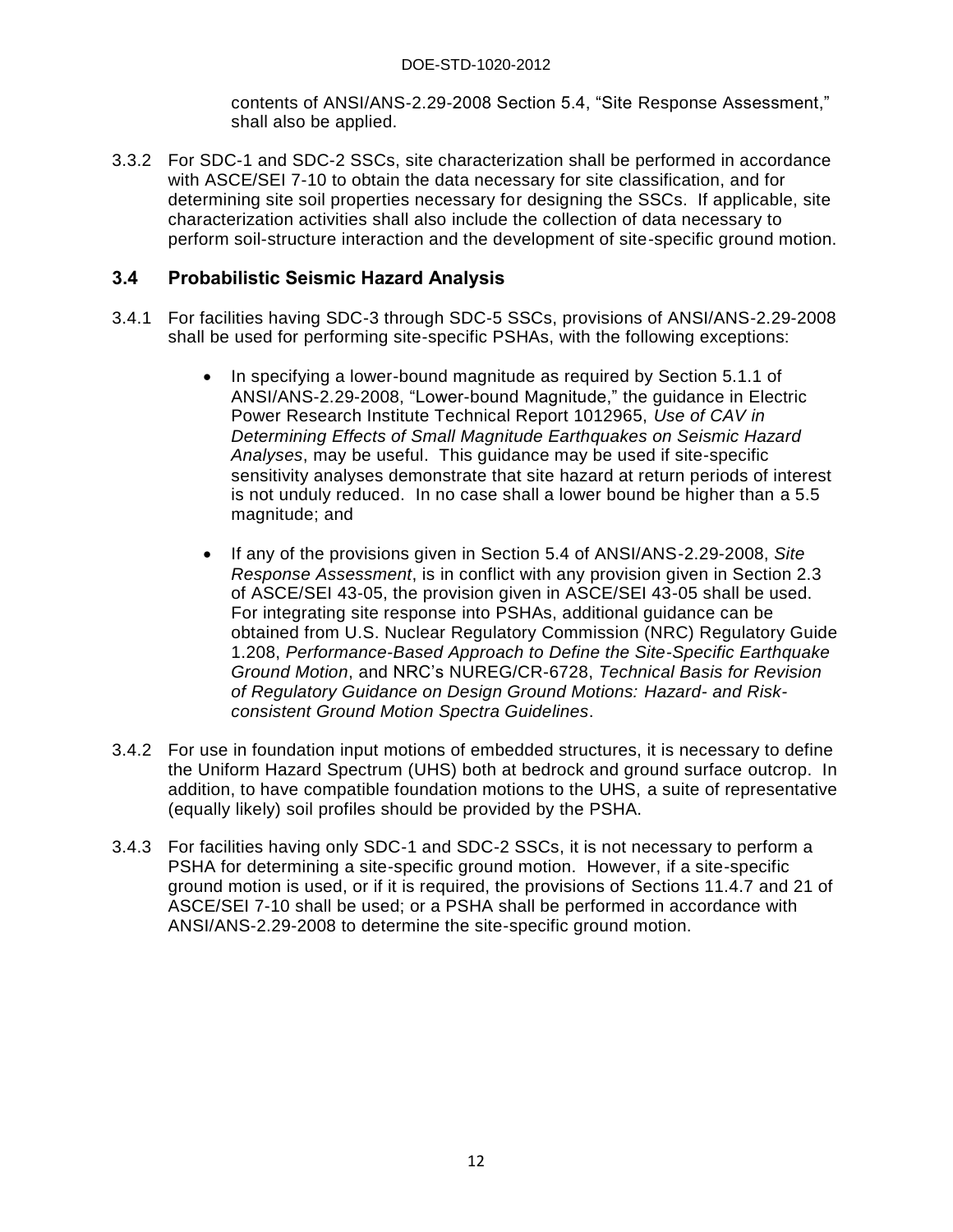#### <span id="page-18-0"></span>**3.5 Building and Equipment Response Analysis to Determine Seismic Demand**

- 3.5.1 For SDC-3 through SDC-5 SSCs, provisions of ASCE/SEI 43-05 and ASCE 4-98, *Seismic Analysis of Safety-Related Nuclear Structures,* shall be used for determining seismic demands, based on the following considerations and exceptions:
	- 3.5.1.1 Design Basis Seismic Ground Motion. For a new facility, the method of determining the design basis seismic ground motion shall be developed by considering the current state-of-the-art methods, including, but not limited to:
		- the requirements of Section 2 of ASCE/SEI 43-05;
		- seismic input requirements given in Section 2 of ASCE 4-98, but only to the extent these are consistent with the requirements of Section 2 of ASCE/SEI 43-05; and
		- NRC Regulatory Guide 1.208.
	- 3.5.1.2 Seismic Soil-Structure Interaction. The requirements of Section 3.3 of ASCE 4- 98 shall be followed, except that the wave incoherence provision, given in Section 3.3.1.10 of ASCE 4-98, shall not be used.
	- 3.5.1.3 Dynamic Response Analyses and Generation of In-Structure Response Spectra. Requirements given in ASCE 4-98 shall be used only to the extent these are consistent with the requirements of ASCE/SEI 43-05.
	- 3.5.1.4 For evaluation of seismic response, the mass and stiffness effects of nonstructural elements of buildings or equipment, even though these elements are not part of the lateral force resisting system, shall be considered.
- 3.5.2 The ASCE/SEI 7-10 provisions applicable for Risk Category II and Risk Category IV SSCs shall be used for determining seismic demands of SDC-1 and SDC-2 SSCs. However, the R values given in ASCE/SEI 7-10 shall be modified as shown in Table 3-1 of this Standard to account for the difference between the limit states achieved by ASCE/SEI 7-10 and the LS A, B, C, and D defined in ANSI/ANS-2.26-2004 and ASCE/SEI 43-05.

#### <span id="page-18-1"></span>**3.6 Building and Equipment Capacity Evaluation**

- 3.6.1 For SDC-3 through SDC-5 SSCs, provisions of ASCE/SEI 43-05 shall be used for determining SSC capacity to withstand the seismic demands combined with other applicable concurrent loads.
- 3.6.2 For SDC-1 through SDC-2 SSCs, provisions of ASCE/SEI 7-10 shall be used for determining SSC capacity to withstand the seismic demands combined with other applicable loads.
- 3.6.3 To evaluate the adequacy of the SSC to withstand the seismic demands combined with other applicable concurrent loads, the ratio of the total demand, D, to SSC capacity, C, shall be computed to code requirements. The computed D/C value shall not exceed unity.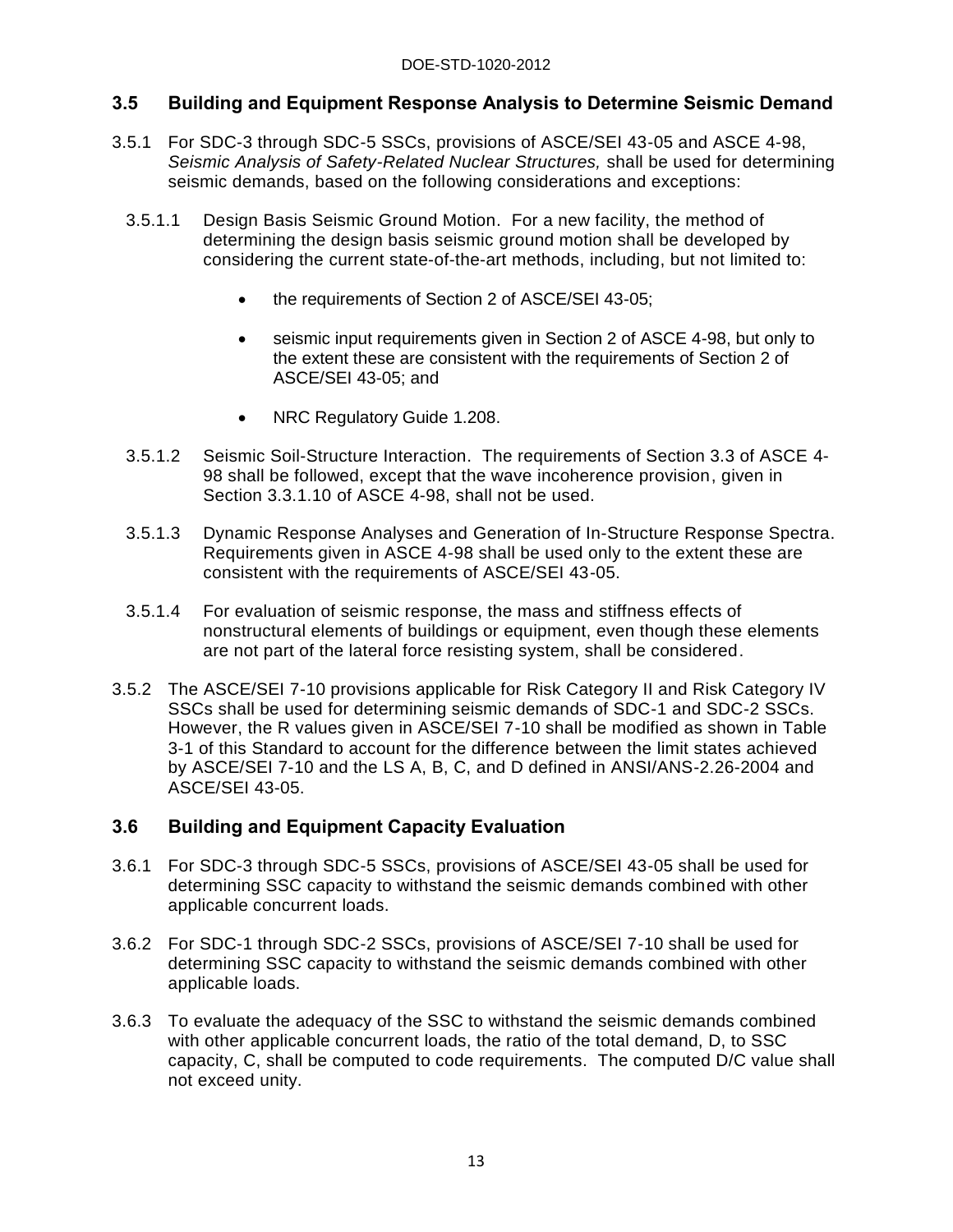- 3.6.4 The following five fundamental principles shall be followed in developing a design to minimize the adverse consequences of earthquake-related hazards. These are as follows:
	- Provide a continuous and traceable load path from surface to foundation;
	- Ensure that all viable loads and load combinations are accounted for;
	- Provide redundant structures or structural elements that can redistribute loads when one structural element is overloaded;
	- Provide ductile elements and connections that can undergo deformations beyond yield without sudden and catastrophic collapse; and
	- Anchor mechanical equipment on roofs to resist specified wind and missile loads.
- 3.6.5 Nonstructural elements attached to the structure shall be designed in a manner that allows for seismic deformations of the structure without excessive damage to the structure.
- 3.6.6 Seismic qualification of equipment may be performed by testing and/or by using actual earthquake experience or generic shake table test data subject to the criteria and limitations given in ASCE 43-05 (see Section 8.3) and DOE/EH-0545.
- 3.6.7 In designing attachments for the distribution lines (e.g., piping, tubing, conduit, or cables, etc.), sufficient flexibility should be provided between the distribution line support nearest to the anchor point and the anchor point so that the distribution system can withstand the postulated relative displacement during a design basis seismic motion.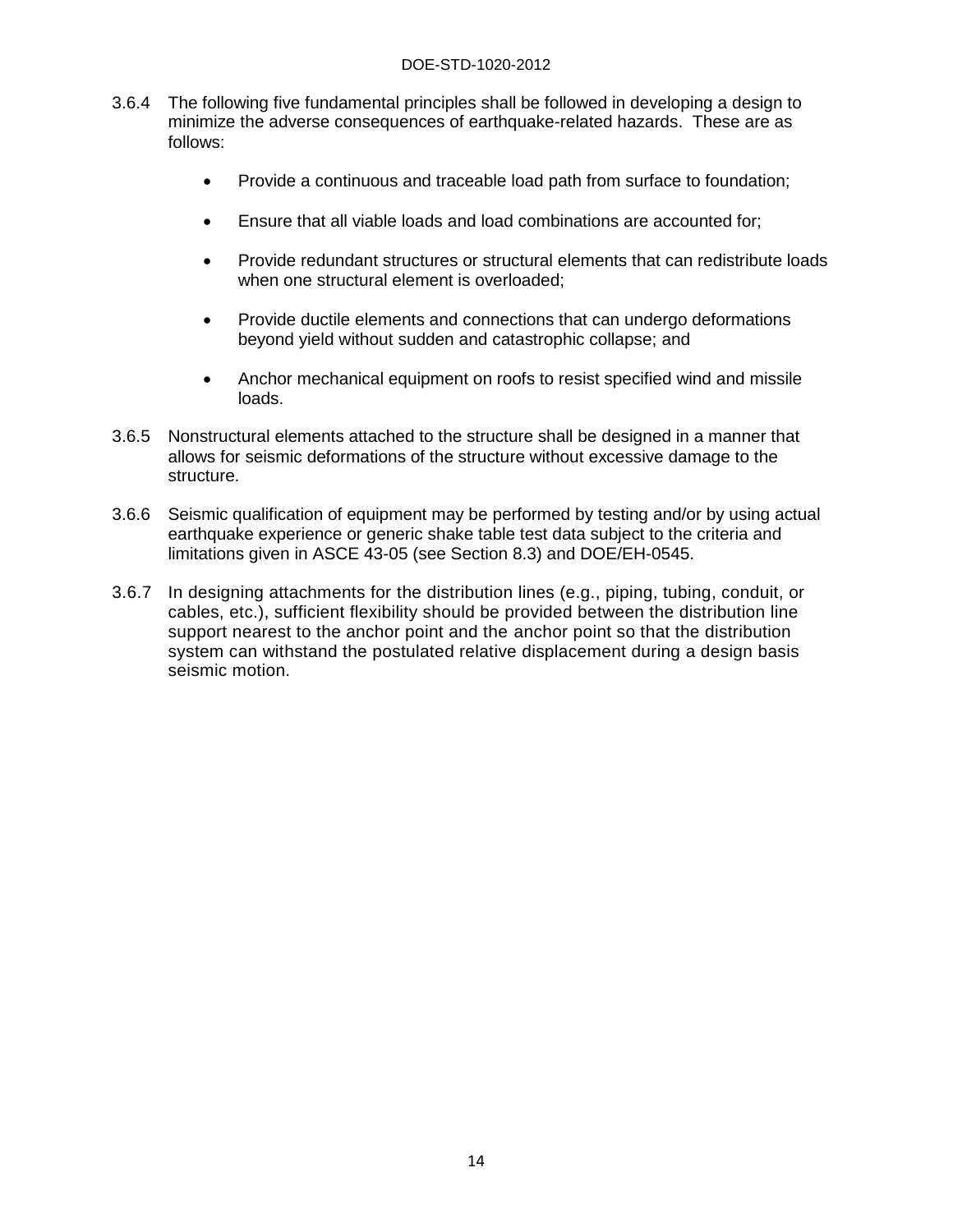## <span id="page-20-0"></span>**4.0 Criteria and Guidelines for Wind, Tornado, and Hurricane Design**

This section provides criteria and guidance for design and evaluation of SSCs for mitigating extreme wind hazards (i.e., extreme straight-line winds, rapid atmospheric pressure changes (APCs) from tornadoes, tornado missiles, hurricanes, and hurricane missiles). It provides guidance and criteria for:

- Determining a WDC of an SSC, based on the severity of SSC failure consequence (Section 4.1);
- Collecting wind speed data at DOE sites for which site-specific data related to straightline wind hazards, tornadoes, and hurricanes are required (Section 4.2);
- Performing Probabilistic Wind Hazard Assessments (PWHAs) on the basis of which design parameters related to the wind-related hazard can be determined (Section 4.3); and,
- Designing SSCs to mitigate the effects of wind-related hazards (Section 4.4).

If a new facility is to be constructed on a site with existing Wind Hazard Analyses, then the Wind Hazard Analysis used for the new facility would need to conform to the requirements of this standard.

WDC-1 and WDC-2 SSCs shall be designed for extreme wind hazards using the criteria given in ASCE/SEI-7-10 for Risk Category II and Risk Category IV facilities, respectively. Accordingly, unless specifically mentioned, the provisions given in Sections 4.2 through 4.5 of this Standard are only applicable to WDC-3, WDC-4, and WDC-5 SSCs. However, if Federal Emergency Management Agency (FEMA) or International Code Council (ICC) requirements are mandated by the local, city, county, or state regulatory agencies for tornado and hurricane shelters, these also shall be used in conjunction with ASCE/SEI 7-10 requirements and the requirements provided in this Standard.

For sites with WDC-3, WDC-4, and WDC-5 SSCs, site-specific design parameters for windrelated hazards (e.g., wind speed, missile characteristics) shall be determined, either using the guidelines and criteria provided in this section, or following the guidelines and criteria provided in ANSI/ANS 2.3-2011, as supplemented in this section. Alternatively, these design parameters may be based on a site-specific PWHA, the development of which shall follow the guidelines and criteria provided in Section 4.3.2 of this Standard.

#### <span id="page-20-1"></span>**4.1. SSC Categorization for Wind Design**

The design categorization process and criteria given in ANSI/ANS-2.26-2004 for seismic hazards shall also be used for wind design categorization as described below, and as previously described in Section 2.

- 4.1.1 Wind design categorization shall be based on the severity of unmitigated failure consequences resulting from all wind-related hazards which include extreme straightline winds, hurricane winds, tornado winds, tornado APC, tornado-generated missiles, hurricane-induced water surges and hurricane-generated missiles that are applicable to the DOE site and facility.
- 4.1.2 The failure of the safety function of some SSCs, when subjected to a wind-related hazard, can occur not only because of excessive rupture, instability, deformation or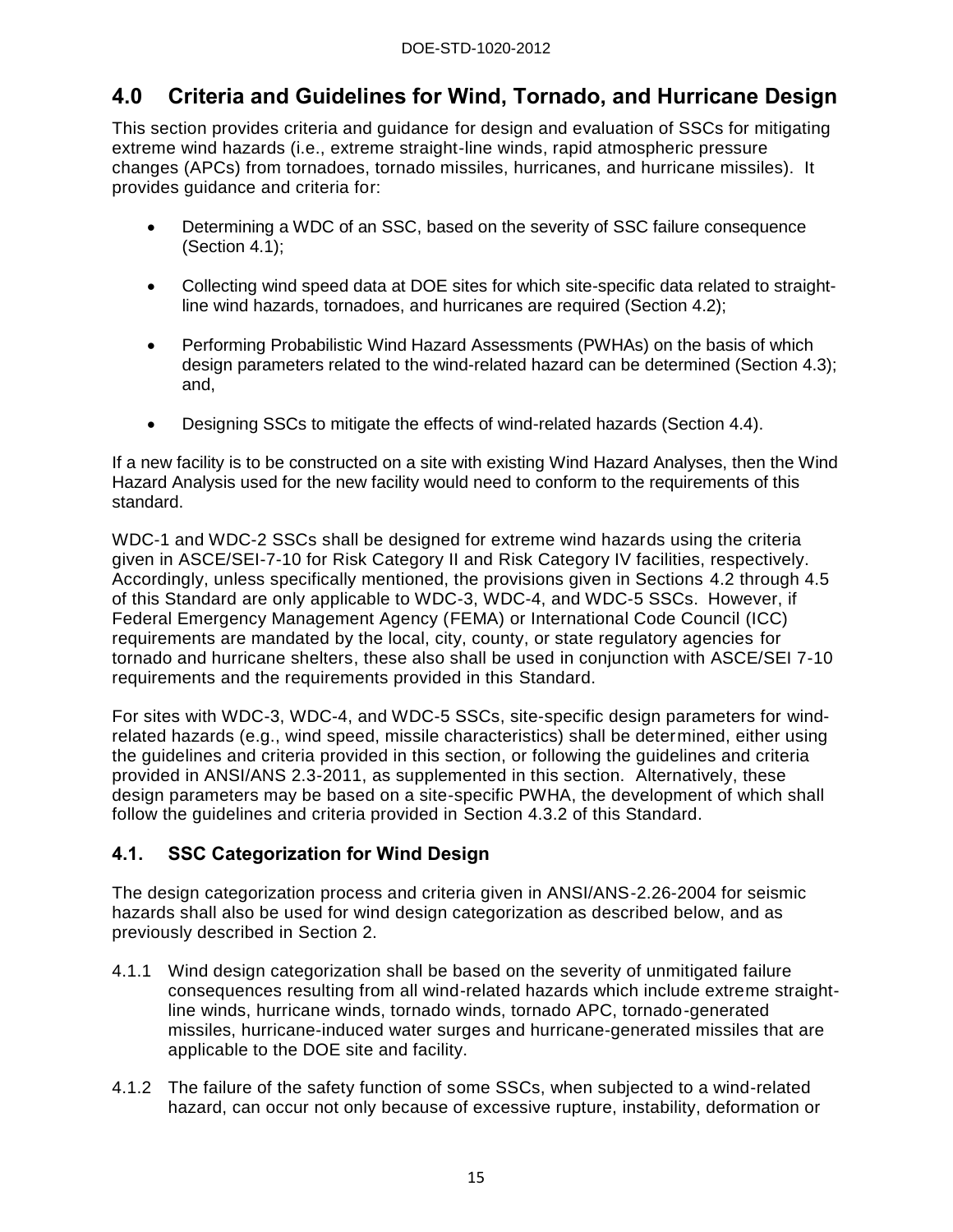#### DOE-STD-1020-2012

distortion failure modes, but also as a result of intrusion of wind-borne water into, or onto, the SSC. Such wind-borne water intrusion-related failure modes (e.g., shorting or malfunctioning of an electric circuit or of mechanical equipment), typically associated with storm surge flooding caused by sustained high winds on large bodies of water, shall be accounted for in determining SSC unmitigated failure consequences in the selection of SSC WDC and related SSC design methods and criteria. See Section 5.0 for flood, seiche and tsunami hazards and Section 7.0 for precipitation hazards.

- 4.1.3 The failure of SSCs caused by rapid APCs from tornado passage shall also be accounted for.
- 4.1.4 Barriers and other SSCs that are provided for wind or missile protection of SSCs with safety functions, shall be placed in a WDC category equal to, or higher than, the category of the SSC to be protected. These protective SSCs, or barriers, shall be designed using stress, strain, or deformation limits appropriate for the protective function and the failure mode of the barrier. For example, a barrier intended to protect a WDC-3 SSC from a wind-borne missile impact may respond inelastically as defined in ACI 349-06 Appendix F and ANSI N690-06 Section NB-3 and considering empirical penetration formulas which demonstrate the target will not be perforated.
- 4.1.5 The site-specific wind-related hazard data collection and PWHA shall be based on the highest WDC category of the SSCs at the site.

#### <span id="page-21-0"></span>**4.2. Site Characterization for Wind-Related Hazard Design**

- 4.2.1 General Requirements
	- 4.2.1.1 Unless the design basis wind-related hazard parameters are determined following the guidelines and criteria given in Section 4.3.3, sites which have facilities with WDC-3, WDC-4, or WDC-5 SSCs shall be characterized for all wind-related hazards following the guidelines and criteria provided in this section (i.e., Section 4.2).
	- 4.2.1.2 The extent and the quality of meteorological data that needs to be collected to characterize wind-related hazards shall meet the requirements of ASCE/SEI 7- 10 for determining the design basis for straight-line and hurricane wind speed and the criteria of ANSI/ANS-2.3-2011 for tornado wind pressure loads, APC and from tornado missiles.
	- 4.2.1.3 Guidance on meteorological monitoring programs can be found in DOE O 458.1, *Radiation Protection of the Public and the Environment*, and ANSI/ANS-3.11- 2010, *Determining Meteorological Information at Nuclear Facility Sites*.
	- 4.2.1.4 For sites with WDC-3, WDC-4, and WDC-5 SSCs, if the design basis windrelated hazard parameters are determined following the guidelines and criteria given in Section 4.3.3, site wind hazard characterization shall be performed following the guidelines and criteria provided in ANSI/ANS-2.3-2011.
	- 4.2.1.5 Sites with only WDC-1 and/or WDC-2 SSCs shall be characterized following the requirements of ASCE/SEI 7-10. For these sites, data necessary for defining the ASCE/SEI 7-10 parameters needed to design the SSCs shall be collected.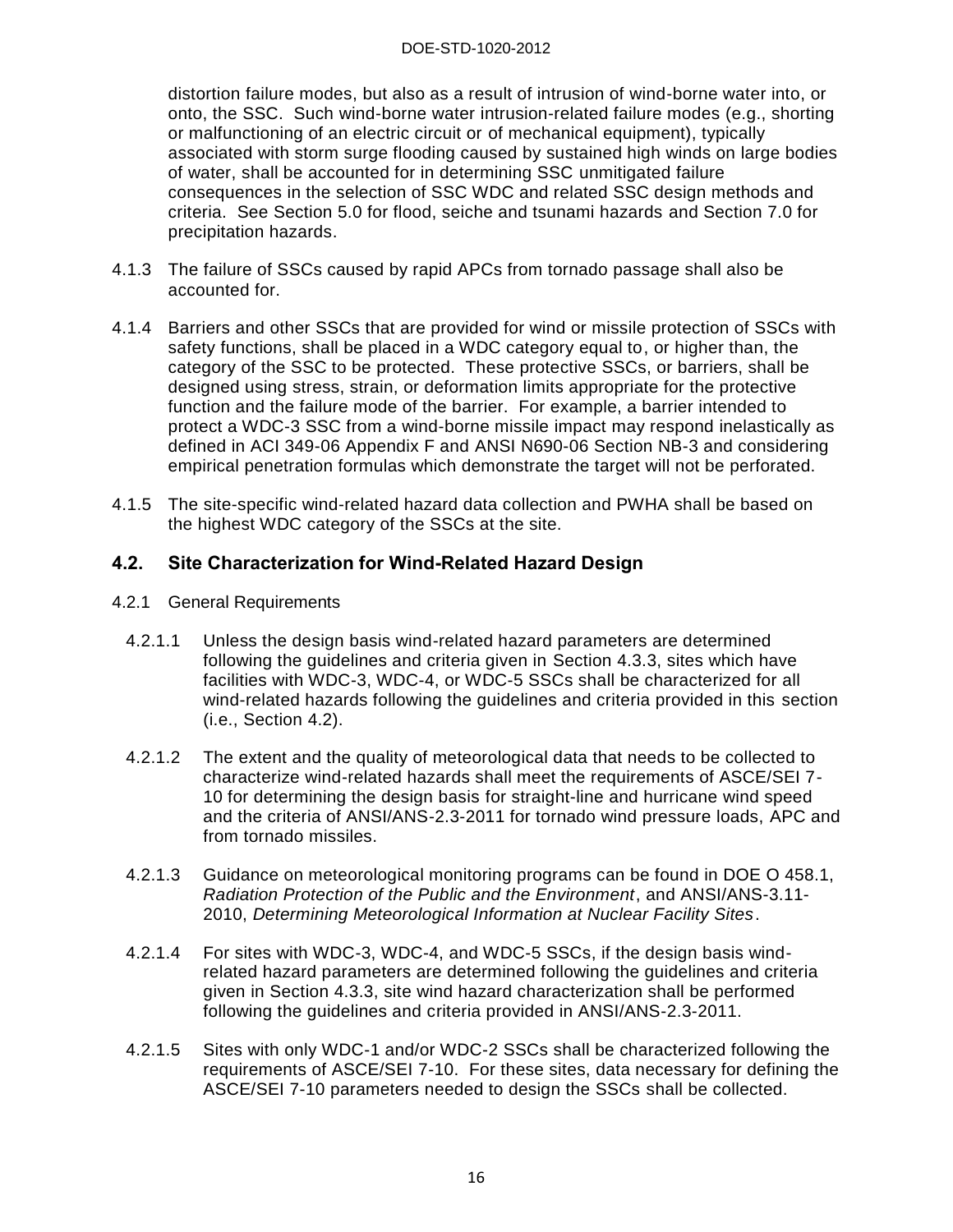#### 4.2.2 Site Description

- 4.2.2.1 For sites using site-specific PWHAs (see Section 4.3), data and information on the geographical location of the facility on the DOE site, that is necessary for estimating the distance from its location to the potential wind-borne missile sources, and sources of hazardous and radioactive materials that may adversely affect the safety and health of the facility workers and the safety functions of SSCs, shall be collected.
- 4.2.2.2 Data for defining the size and orientation of the major facilities at the site, if necessary for determining probabilistic tornado wind speeds and for evaluating tornado missile hazards (see Section 4.3), shall be collected.
- 4.2.2.3 A general location map to clearly define the boundary of the site and to show the distances from the site to natural and anthropogenic features pertinent to being affected by wind-related hazards (e.g., mountains, rivers, lakes, oceans, streams, dams, levees) shall be developed.
- 4.2.2.4 A detailed mapping of topographic, hydrologic, and surface features, as appropriate, for the particular site conditions, with scales and contours suitable for wind-related hazard assessment, shall be performed.
- 4.2.3 Meteorological Data. The sources of atmospheric NPHs to be characterized shall include extreme straight-line winds, hurricane winds, tornado winds and APCs caused by tornadoes. Guidelines and criteria for collecting meteorological data to be used in a site-specific PWHA are provided in the following subsections.
	- 4.2.3.1 Regional Climatology Description and History
		- 4.2.3.1.1 The general climate of the region shall be described with respect to the types of topographic influences, general airflow patterns, temperature and humidity, precipitation, and relationships between regional atmospheric conditions and local meteorological conditions.
		- 4.2.3.1.2 Regional extreme climatology history shall be reported with dates, event descriptions, and related information on their effects.
		- 4.2.3.1.3 This information can generally be located in the Annual Site Environmental Report developed to meet DOE O 450.1A, *Environmental Protection Program*, and requirements at each DOE site.
		- 4.2.3.1.4 This information can also be located in Environmental Impact Statements that have been prepared for the site or in Programmatic Environmental Impact Statements in which the site is one of the possible locations for the new mission.
	- 4.2.3.2 Wind Data Collection. Wind data shall be collected to characterize three types of wind-related hazards: 1) straight-line winds; 2) hurricane winds; and 3) tornado winds. Data sets of historical extreme winds shall be obtained from weather stations that are close enough to sites to spatially represent the site conditions. If more than one station is available, they may be combined, provided they represent the same conditions as those at the site. Specific guidance on spatial representativeness can be located in ANSI/ANS-3.11-2010.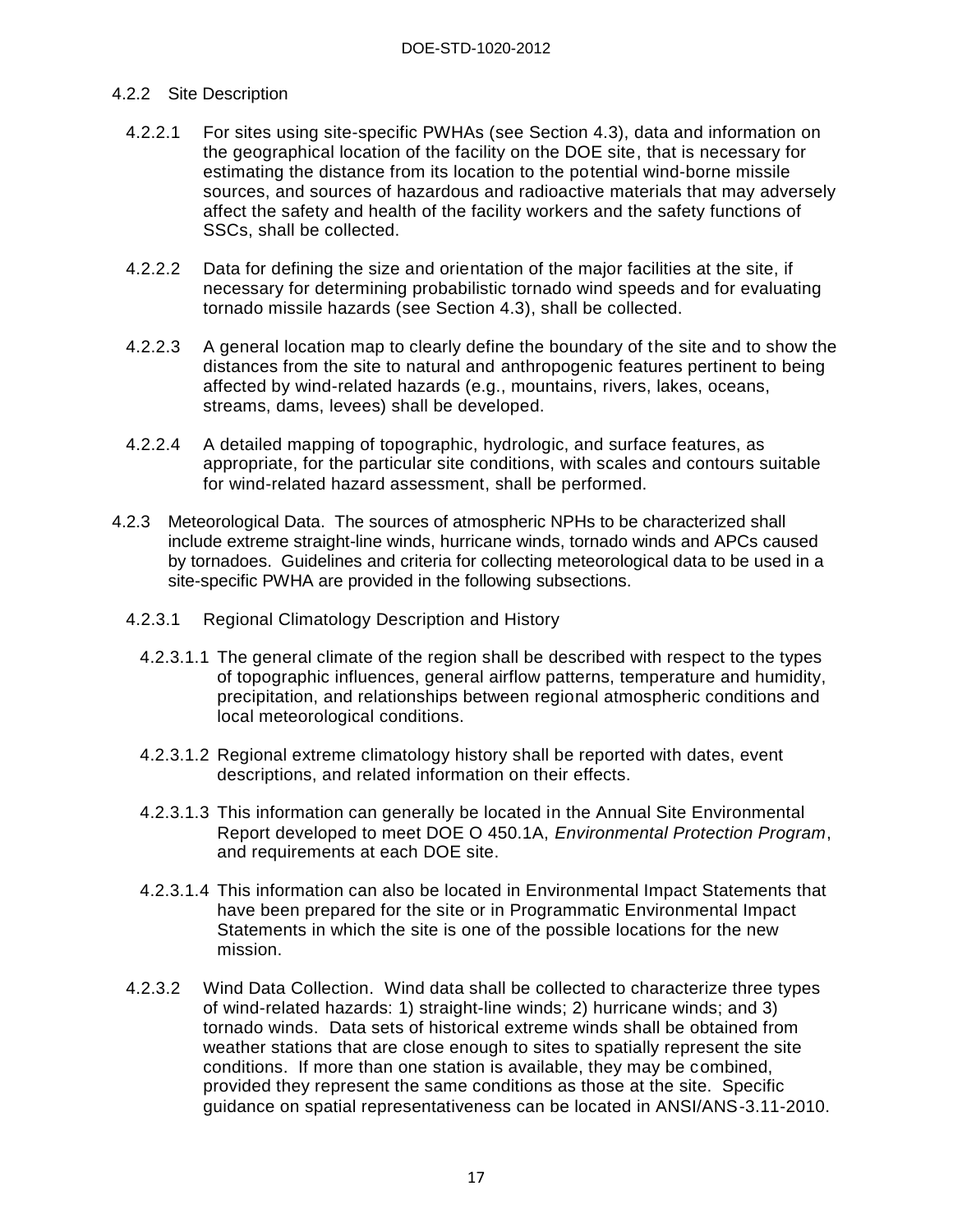Guidelines and criteria for site-specific characterization of each of these three types of wind-related hazards are provided in the following three subsections.

- 4.2.3.2.1 Straight-Line Wind Data. Straight-line winds are non-rotating winds such as those occurring in thunderstorms and during frontal passages. Wind data to determine straight-line intensities shall be collected at locations near the site. On-site meteorological data shall be collected, if available, per guidance in ANSI/ANS-3.11-2010, DOE O 458.1, and in Chapter 4 of DOE/EH-0173T, *Environmental Regulatory Guide for Radiological Effluent Monitoring and Environmental Surveillance*, and meet the following six criteria:
	- There shall be at least ten continuous years of annual extreme wind speed records. However, if longer periods of record exist, the entire period shall be used.
	- The elevations at which wind speeds are recorded shall be 10 meters (33 feet) above ground. The measurement elevation of these wind speeds, if not 10 meters (since wind speed varies with height in the Planetary Boundary Layer), shall be identified and the recorded wind speeds shall be corrected using acceptable logarithmic wind height conversion methods.
	- The type of wind speed parameter recorded over time shall be specified (e.g., fastest-mile, peak speed, 3-second gust speed, etc.).
	- The recorded wind speeds shall be obtained from anemometers located in flat open terrain, if possible.
	- It is possible to utilize meteorological data from on-site stations for which less than ten years of records exist, if there are a sufficient number of historical records from nearby National Weather Service (NWS) stations, within a similar topographic environment.
	- In the absence or lack of sufficient on-site wind record data, it is possible to utilize data collected by federal, state, and local agencies for stations close to the site (i.e., generally within 50 km) and located in a same wind environment. It should be noted that stations close to, but separated by mountainous ranges from the site, may not qualify.
- 4.2.3.2.2 Hurricane Wind and Barometric Pressure Data. Hurricane winds are rotating winds covering a large geographical area, with spatial and temporal variability in wind intensities. Hurricane-prone regions of the continental U.S. are located along the coastal areas since hurricanes draw their energy from the oceans or other large warm water bodies (e.g., Gulf of Mexico). For sites in hurricane-prone areas and for which no up-to-date site-specific PWHA has been performed, the meteorological data of past historical hurricanes within 400 km (250 miles) from the site shall be collected, including:
	- Location of hurricane tracks, including information on longitude and latitude, with landfall locations;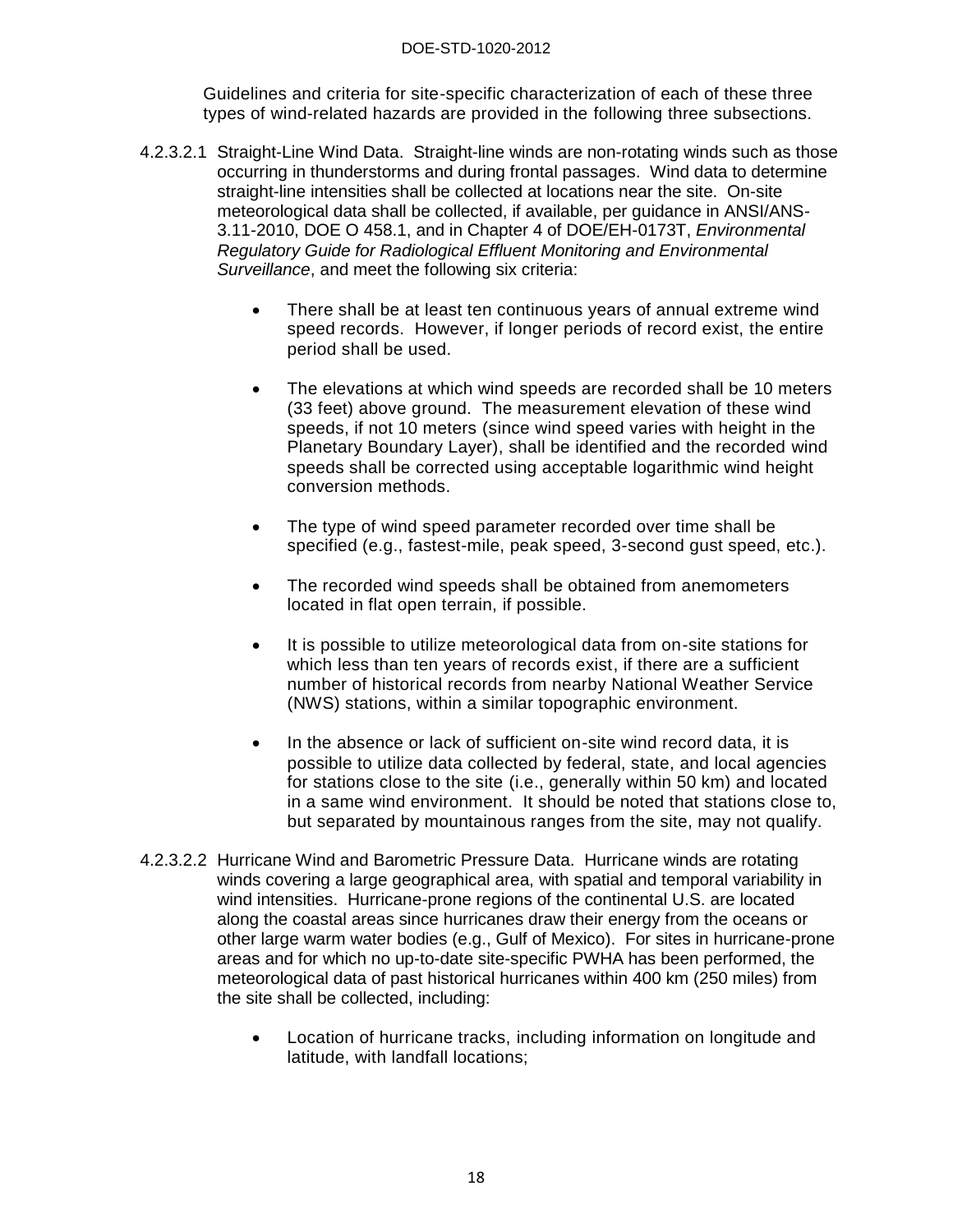- Life-cycle hurricane intensity history, inclusive of Saffir-Simpson scale;
- Reported minimal central barometric pressure near the coast or at point of landfall; and
- Reported maximum translational and rotational wind speeds near the coast or at point of landfall.

Sources of data on hurricanes are available from the National Hurricane Center in Miami, FL, and the National Climatic Data Center (NCDC) in Asheville, NC.

- 4.2.3.2.3 Tornado Wind and Tornado APC Data. Tornado winds are violently rotating winds which can reach speeds in excess of 320 km/hr (200 mph). States in the South Central U.S., especially Oklahoma, Kansas, and neighboring states, have the greatest number of historically-recorded tornadoes. A secondary maximum of tornadoes occur in the Southeastern United States. For sites in tornado-prone areas and for which no up-to-date site-specific PWHA has been performed the following data shall be collected for tornadoes striking within 500 km (310 miles) from the DOE site or reservation:
	- Tornado track, including latitude and longitude;
	- Tornado intensity, using the Enhanced Fujita, or EF, scale;
	- Tornado length and width; and
	- Data and information necessary for characterizing potential tornado wind-borne missiles (e.g., weight, size, and shape).

Sources of data on tornadoes are available from the National Severe Storms Forecast Center in Norman, OK; National Oceanic and Atmospheric Administration; and the NCDC, Asheville, NC.

#### <span id="page-24-0"></span>**4.3. Probabilistic Wind Hazard Assessment and Determination of Wind Design Parameters**

#### 4.3.1 General

- 4.3.1.1 For sites which have facilities with WDC-3, WDC-4, or WDC-5 SSCs, unless ANSI/ANS-2.3-2011 provisions are used, a site-specific PWHA shall be performed and the design basis wind-related hazard parameters shall be determined using guidelines and criteria given in Section 4.3.2.
- 4.3.1.2 Sites for which ANSI/ANS-2.3-2011 provisions are used, the design basis windrelated hazard parameters shall be determined using the guidelines and criteria provided in Section 4.3.3.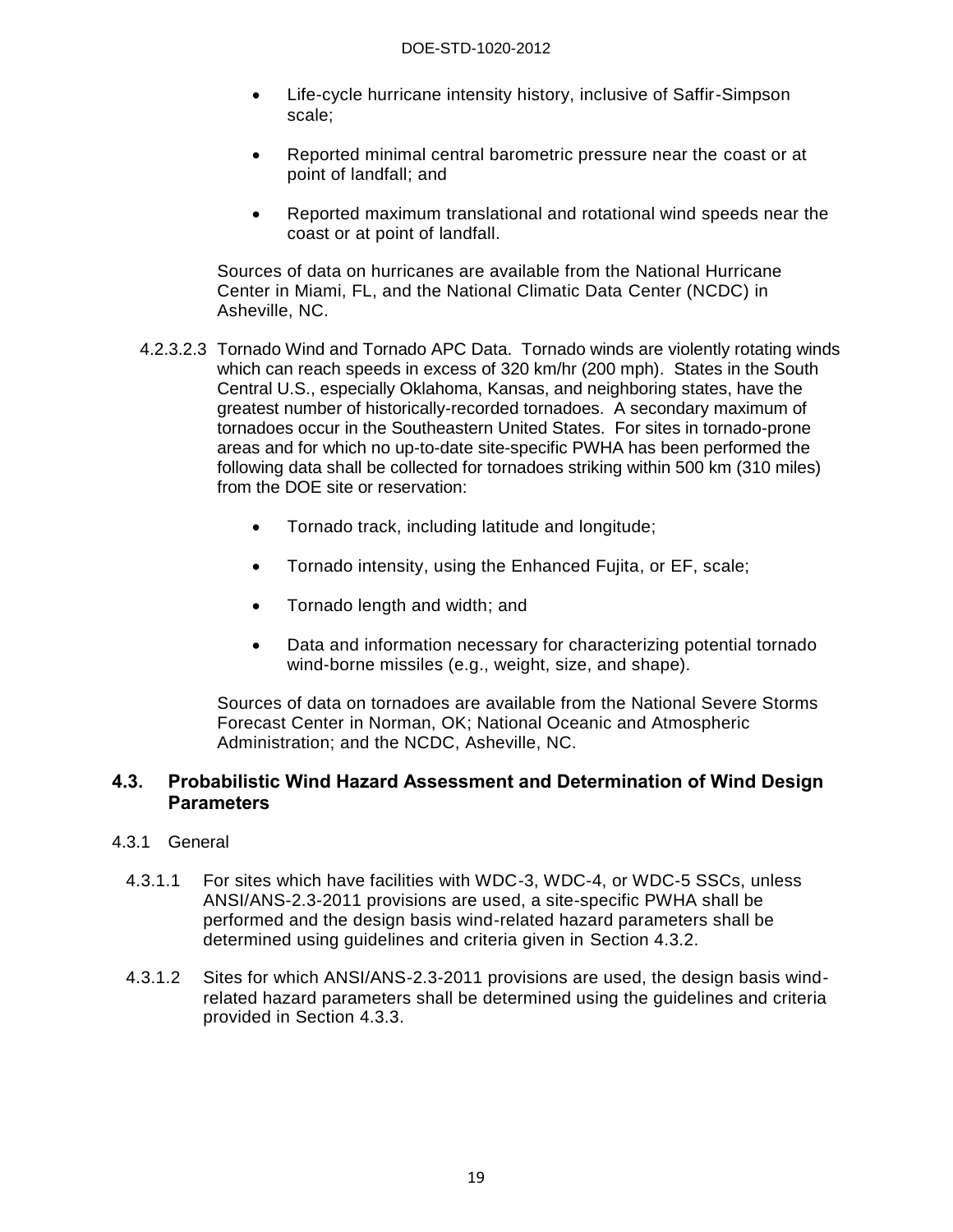- 4.3.2 Sites Using Site-Specific PWHA. Wind-related hazard design parameters for WDC-3, WDC-4, and WDC-5 SSCs at a DOE site or reservation shall be determined based on a PWHA, using the guidelines and criteria provided below. The PWHA shall be based on site-specific data related to wind-related hazards that have been collected in accordance with Section 4.2. The following criteria shall be considered:
	- 4.3.2.1 A PWHA shall be performed for each of the three types of wind-related hazards, as appropriate: 1) extreme straight-line winds; 2) hurricane winds; and 3) tornado winds.
	- 4.3.2.2 Extreme straight-line winds are non-rotating winds caused by air mass thunderstorms and frontal passages. However, both tornadoes and hurricanes have translational and rotational wind components. The applicability and potential for all three types of wind-related hazards shall be determined in the PWHA considering the geographical location of the DOE site or reservation.
	- 4.3.2.3 In addition to the extreme wind-related hazard assessment for tornadoes that would provide design basis tornado wind speed, the tornado hazard assessment has additional components that are specific to this type of meteorological phenomenon. The design basis APC shall also be determined and shall characterize potential site-specific tornado wind-borne missiles (including weight, size, shape, and probable horizontal and vertical velocity), the latter based on the design basis tornado wind speed corresponding to the WDC of the SSC. In the absence of information on site-specific APC and tornado windborne missiles, values recommended in Section 4.3.3 shall be used.
	- 4.3.2.4 The PWHA results shall include a mean wind-related hazard curve (i.e., wind speed at the site as a function of mean return period in years).
	- 4.3.2.5 The method for developing a site-specific PWHA shall be consistent with the prevailing industry practice and guidelines, including those in Section 3.4 of ANSI/ANS-2.3-2011, and shall use the latest available occurrence data considering the uncertainties therein. The site-specific PWHA shall be performed by a panel consisting of at least three subject matter experts (SMEs). The development of a site-specific PWHA shall be subjected to a peer review.
	- 4.3.2.6 The PWHAs for extreme straight-line winds and hurricanes may be combined to produce a single straight-line wind-related hazard curve by assuming that the two types of winds are mutually-exclusive events. This is a very reasonable assumption since the meteorological conditions causing them are very different and their simultaneous occurrence is of very low probability (e.g., frontal passages would likely steer hurricanes away from the site).
	- 4.3.2.7 The design basis extreme straight-line wind, tornado wind, and hurricane wind shall be based on a mean return period as depicted in Table 4-1 and as indicated in the ANSI/ANS-2.3-2011 wind region maps and tables.
	- 4.3.2.8 The return periods for the tornado winds could be justified to be the same as the extreme straight-line and hurricane wind speeds, but higher return periods have been specified in Table 4-1 for the following reasons:
		- the traditional approach for specifying tornado criteria has been to select high return periods, and a precedence for doing this was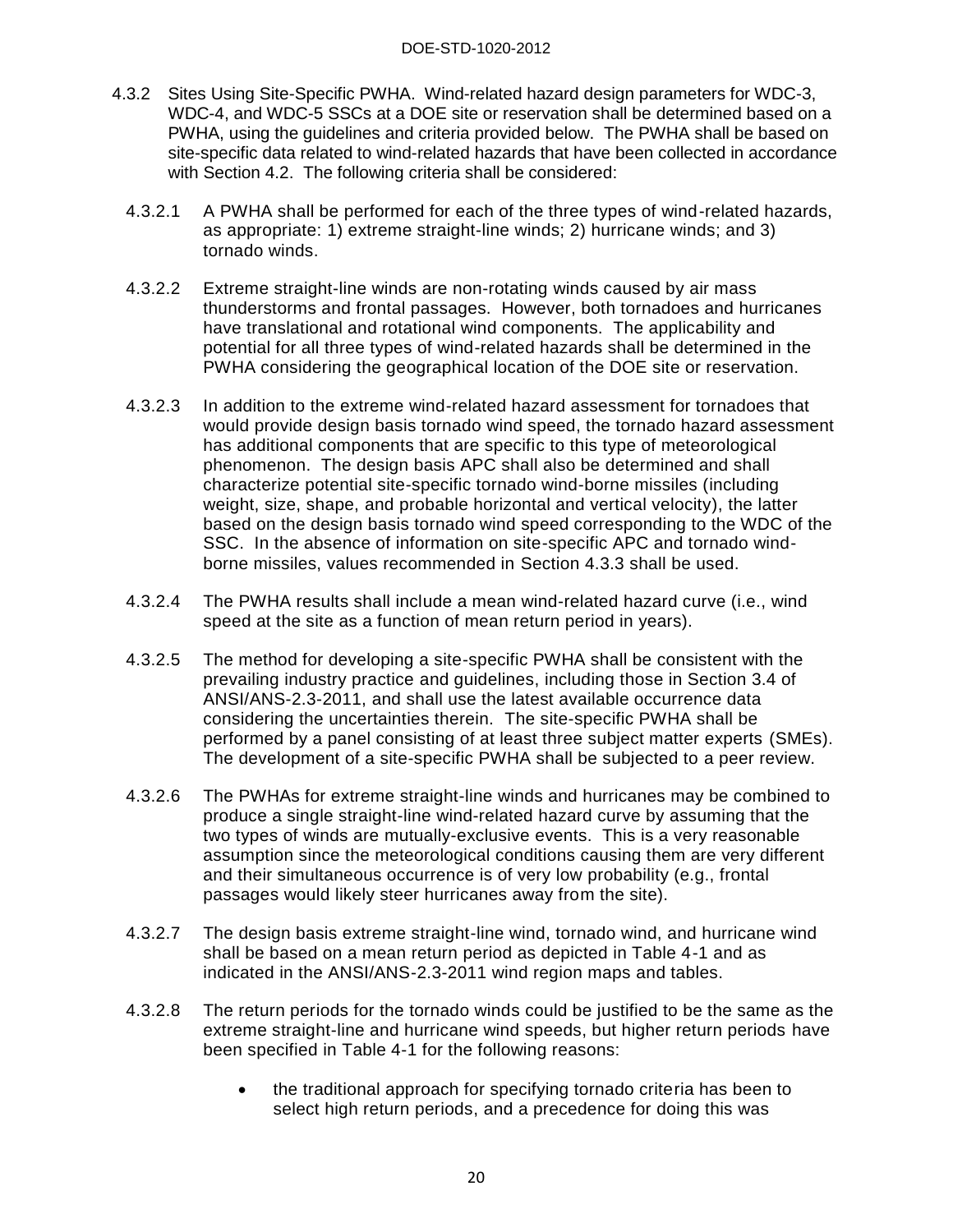established in specifying tornado criteria for commercial nuclear power plants;

- the straight-line wind speeds are larger than the tornado wind speeds at lower return periods; and
- the use of higher return periods for tornadoes has been traditionally justified because it provides additional protection against uncertainty without placing undue hardship on the design.

#### <span id="page-26-0"></span>**Table 4-1: Mean Return Periods for Design Basis Wind Speeds for WDC-3, WDC-4, and WDC-5 SSCs**

|       |                                              | Design Basis Mean Return Period in Years |               |
|-------|----------------------------------------------|------------------------------------------|---------------|
| WDC*  | <b>Extreme Straight-</b><br><b>Line Wind</b> | <b>Hurricane Wind**</b>                  | Tornado Wind* |
| WDC-3 | 2,500                                        | 2,500                                    | 50,000        |
| WDC-4 | 6,250                                        | 6,250                                    | 125,000       |
| WDC-5 | $***$                                        | ***                                      | ***           |

\* Tornado wind hazards need not be considered if the straight-line wind speeds are greater than tornado wind speeds at the design basis return periods tabulated above; or see ANSI/ANS-2.3- 2011 for additional information.

**\*\*** For hurricane-prone areas (i.e., near the Gulf of Mexico and Atlantic coast) only.

\*\*\* Extreme straight-line wind not evaluated. See NRC R.G. 1.76, Rev. 1, "Design Basis Tornado and Tornado Missiles for Nuclear Power Plants", 2007 for tornados and NRC R.G. 1.221, "Design Basis Hurricane and Hurricane Missiles for Nuclear Power Plants," October 2011 for hurricanes.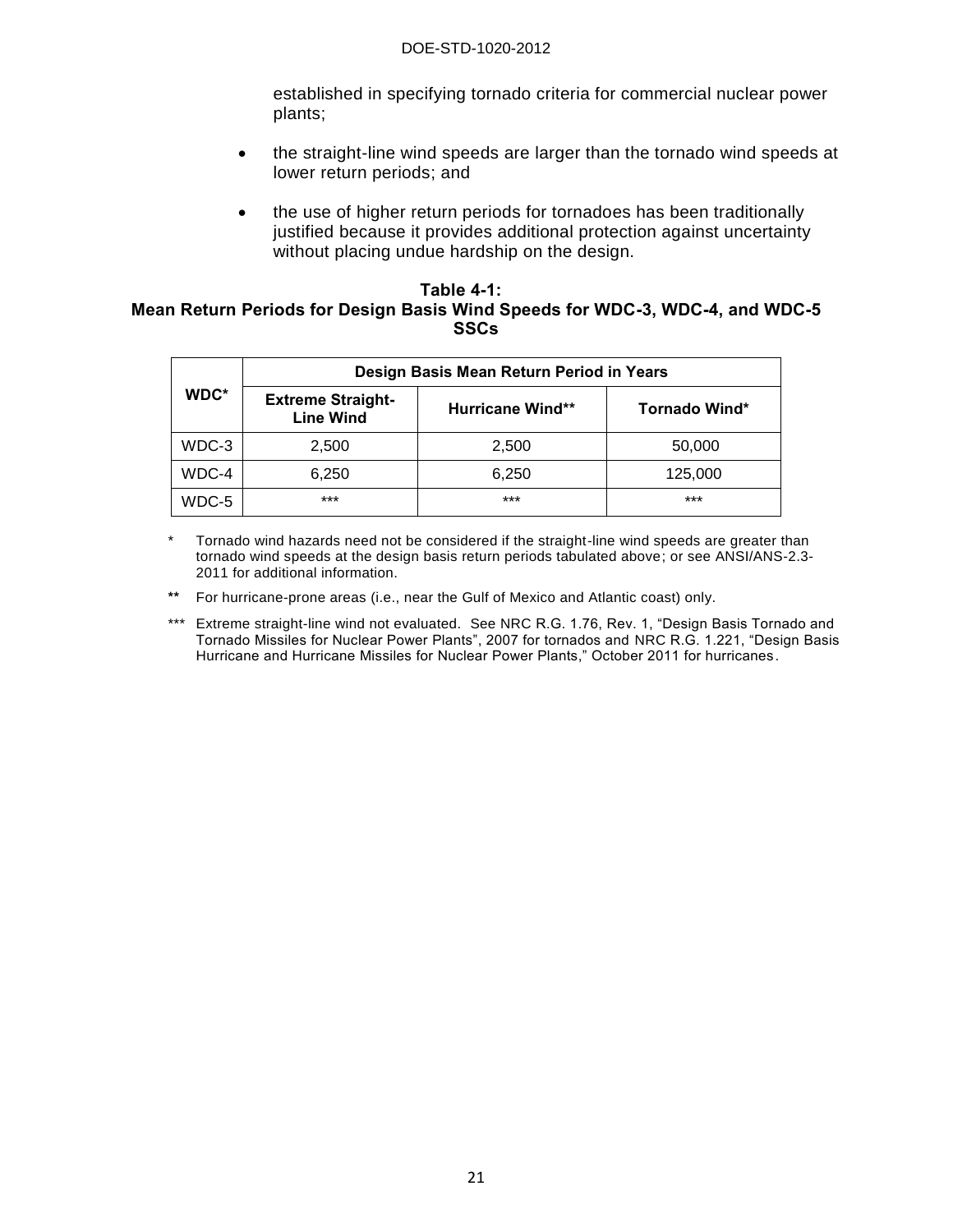- 4.3.3 Sites Using ANSI/ANS-2.3-2011. For sites using ANSI/ANS-2.3-2011, wind-related hazard design parameters for WDC-3, WDC-4, and WDC-5 SSCs for a DOE site shall be determined as specified below:
	- 4.3.3.1 The extreme straight-line wind, tornado wind, and hurricane wind hazard curves, as shown in Figures 3.1-2 through 3.1-4 and in Table 3.1-2 of ANSI/ANS-2.3- 2011, as applicable for the region which is graphically shown in Figure 3.1-1 of ANSI/ANS-2.3-2011, shall be used to determine the design basis wind speeds.
	- 4.3.3.2 The characteristics of tornado and hurricane-borne missiles, shown in Table 4-1 of ANSI/ANS-2.3-2011, shall be used.
	- 4.3.3.3 SSCs that have the potential to be adversely affected by the tornado APC and the impact of missiles resulting from the design basis tornado and hurricane shall be evaluated using the APC values and the missile characteristics given in Tables 3.2-1 and 4-1 of ANSI/ANS-2.3-2011.

#### <span id="page-27-0"></span>**4.4. SSC Design and Evaluation to Mitigate Wind-Related Hazards**

- 4.4.1 General Design Criteria
	- 4.4.1.1 Any SSC that may fail to perform its safety functions when subjected to water intrusion or submergence, or wind-borne missiles resulting from wind-related hazards, shall be protected, either by barriers designed to withstand the effects of wind-related hazards, or by placing the SSCs in a location that precludes missile impact, water intrusion, or submergence.
	- 4.4.1.2 An SSC that may fail to perform its safety function because of structural deformation when subject to the adverse effects of wind-related hazards shall be designed based on the guidelines and criteria provided below.
- 4.4.2 Design of WDC-3, WDC-4, and WDC-5 SSCs
	- 4.4.2.1 WDC-3, WDC-4SSCs shall be designed in accordance with the criteria and methodology contained in this Standard and in ANSI/ANS-2.3-2011, employing the methodology given in ASCE/SEI 7-10 to withstand the applicable design basis wind, and APC.
	- 4.4.2.2 In designing the SSCs to withstand the design basis tornado winds, ASCE/SEI 7-10 methodology for determining straight-line wind loads shall be used, except as specified below:
		- 4.4.2.2.1 In calculating the design basis forces on SSCs corresponding to design basis tornado wind speeds, the ASCE/SEI 7-10 provisions shall be used based on the applicable exposure category.

However, if no data on exposure category is available, Exposure Category C can be used, regardless of the actual terrain roughness*.* 

For these cases, the Velocity Pressure Exposure Coefficient can also be determined assuming Exposure Category C.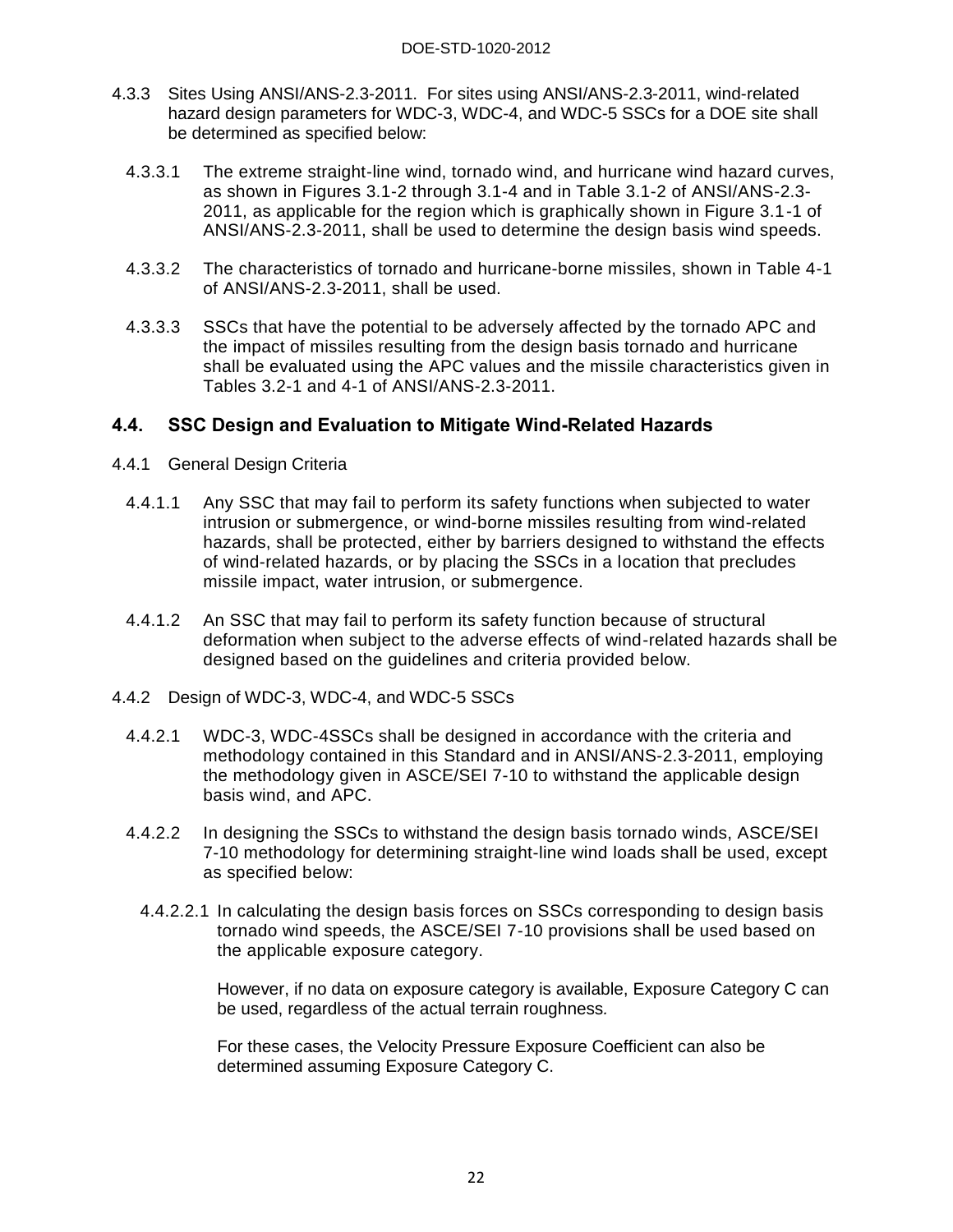4.4.2.2.2 For designing SSCs against extreme straight-line wind, hurricane wind, and tornado wind loads, the following load combinations shall be used for the extreme loads using strength design:

> $D + F + 0.8(L + L_r) + W$  $0.9D + F + W$  $0.9D + W$

where,

D = dead load, F = loads due to normal flood, L = live load,  $L_r$  = roof live load, and W = extreme straight-line wind, hurricane wind, or tornado windload, including APC, as appropriate.

- 4.4.2.3 SSCs, or the barriers protecting safety-related SSCs, shall be designed to withstand the impact of site-specific tornado and hurricane missiles, as characterized in Table 4 of ANSI/ANS-2.3-2011.
	- 4.4.2.3.1 WDC-3, WDC-4, and WDC-5 SSCs subjected to such missile impact shall be designed by calculating the capacity using ASCE/SEI 7-10 criteria for determining wind pressure loads, but appropriately considering the impaction nature of the load, including the deformation characteristics of the missiles.
	- 4.4.2.3.2 For design of barriers to protect such safety-related SSCs against tornado APC or tornado and hurricane missile impact loads, a permissible state of deformation of the barrier beyond yield may be used to calculate the barrier capacity as defined in ACI-349-06 Appendix F or ANSI N690-06 Section NB-3. For example, a concrete wall, acting as missile barrier to protect a fragile safety-related piece of equipment, can be permitted to deform beyond its yield limit. It may be possible to allow the occurrence of perforation or spalling if such does not adversely affect the safety function of the equipment that is being protected. Additional guidance can be obtained for barrier evaluation from the following references:
		- *Report of the ASCE Committee on Impactive and Impulsive Loads,* Volume V, Civil Engineering and Nuclear Power, American Society of Civil Engineers, September, 1980;
		- *Structural Analysis and Design of Nuclear Plant Facilities,* Manuals and reports on Engineering Practice, No. 58, American Society of Civil Engineers,1980;
		- *A Review of Procedures for the Analysis and Design of Concrete Structures to Resist Missile Impact Effects* by Robert Kennedy, Nuclear Engineering and Design, Volume 37, North Holland Publishing Company, 1976; and
		- *Structures, Systems, and Components Evaluation Technical Support Document for the DOE Standard, Accident Analysis for Aircraft Crash into Hazardous Facilities. UCRL-ID-123577. Lawrence Livermore*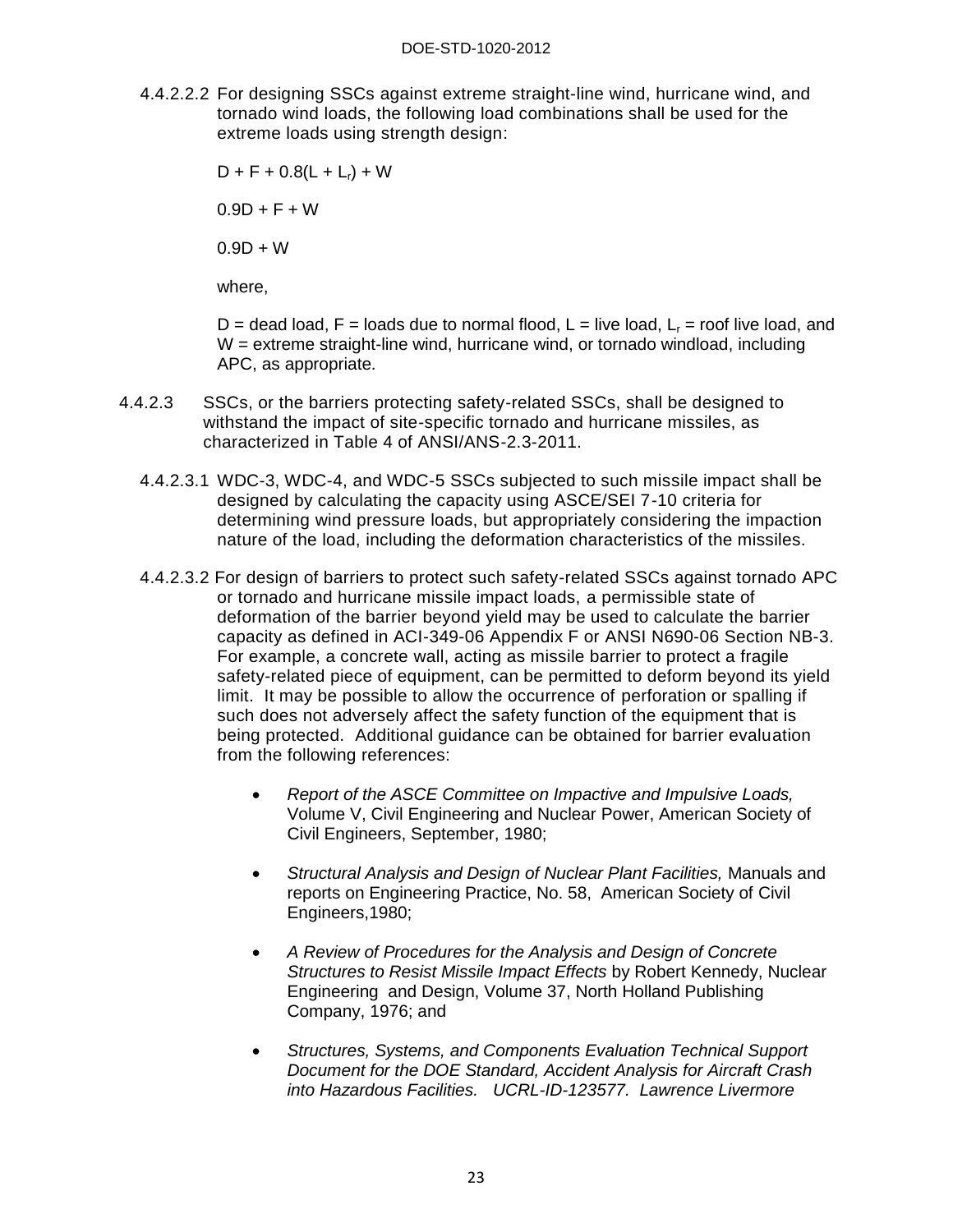*National Laboratory*, 1996 (Technical Support Document to DOE-STD-3014).

- 4.4.2.4 If a structure is not intentionally sealed to maintain an internal negative pressure for confinement of hazardous materials, and if openings greater than one square foot per 1,000 cubic feet of volume are present, or if openings of this size can be caused by missile perforation, the effects of internal pressure should be considered according to the applicable methodology in ASCE/SEI 7-10.
- 4.4.2.5 If a structure is sealed, the APC associated with a tornado, as shown in Table 3.2-1 of ANSI/ANS-2.3-2011, shall be considered instead of internal pressures.
- 4.4.2.6 Since the maximum APC pressure occurs at the center of the tornado vortex where the rotational wind speed is theoretically zero, a more severe loading condition occurs at the radius of maximum tornado wind speed, which is a finite distance from the vortex center. At the radius of maximum wind speed, the APC may be one-half its maximum value. Accordingly, a critical tornado load combination for a sealed building shall be one-half the maximum APC pressure combined with the maximum tornado wind pressure, or one-half wind pressure and maximum APC, whichever controls design.
- 4.4.2.7 A loading condition of APC alone can occur on the roof of a buried tank or sand filter, if the roof is exposed at the ground surface. Since APC pressure always acts outward, a rapid rate of pressure change, which can accompany a rapidly translating tornado, shall be analyzed to ensure that it does not damage safetyrelated ventilation systems.
- 4.4.3 Fundamental SSC Design Guidelines for Wind Loads. The following seven fundamental principles shall be followed in developing a design to minimize the adverse consequences of all types of wind-related hazards for all WDC levels. These are as follows:
	- Provide a continuous and traceable load path from surface to foundation;
	- Ensure that all viable loads and load combinations are accounted for;
	- Provide redundant structures or structural elements that can redistribute loads when one structural element is overloaded;
	- Provide ductile elements and connections that can undergo deformations beyond yield without sudden and catastrophic collapse;
	- Provide missile-resistant walls and roof elements:
	- Anchor mechanical equipment on roofs to resist specified wind and missile loads; and
	- Minimize or eliminate the potential for wind-borne missiles.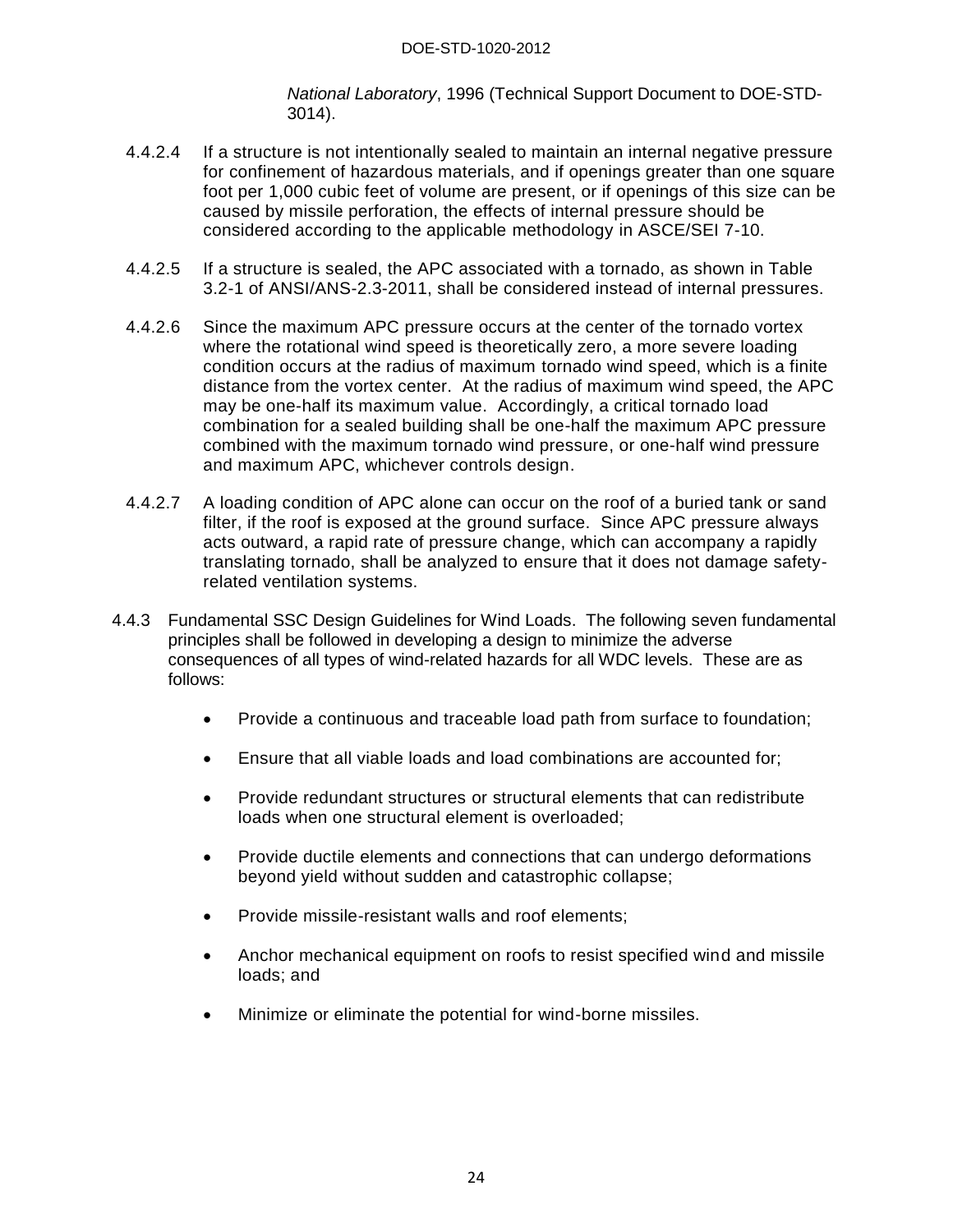## <span id="page-30-0"></span>**5.0 Criteria and Guidelines for Flood, Seiche and Tsunami Design**

This section provides guidance and criteria for design and evaluation of SSCs for mitigating flood hazards (i.e., flood seiche, tsunami). It provides guidance for:

- Determining an FDC of an SSC, based on the severity of SSC failure consequence. (Section 5.1);
- Performing a site flood characterization and characterizing site hydrology and hydrological data (Section 5.2);
- Determination of flood design parameters (Section 5.3);
- Performing probabilistic flood hazard assessments (PFHAs) on the basis of which design parameters are related to the flood hazard [i.e., design basis flood level (DBFL)] (Section 5.4); and
- Designing SSCs to mitigate the effects of flood-related hazards (Section 5.5).

If a new facility is to be constructed on a site with existing Flood Hazard Analyses, then the Flood Hazard Analysis used for the new facility would need to conform to the requirements of this Standard.

Hazards from localized flooding resulting from extreme precipitation (i.e., snow, rain, or ice), and the design of site drainage systems to mitigate these hazards are addressed in Section 7.

For facilities with only FDC-1 and FDC-2 SSCs, the provisions in Sections 5.2 and 5.3 shall be mandatory only to the extent these are necessary to define DBFL in accordance with Section 5.4.1.2.

#### <span id="page-30-1"></span>**5.1. SSC Categorization for Flood Design**

The design categorization process and criteria given in ANSI/ANS-2.26-2004 for seismic hazards shall also be used for flood design categorization, as discussed below and as previously discussed in Section 2 of this Standard.

- 5.1.1 Flood design categorization shall be based on the severity of unmitigated failure consequences resulting from all flood-related and hydrology-related hazards (e.g., river flooding, dam failure, tsunami, landslide, etc.) applicable to the DOE site and facility.
- 5.1.2 The failure of the safety function of some SSCs, when subjected to a flood-related hazard, can occur, not only because of excessive deformation or distortion (e.g., for added hydrostatic or hydrodynamic water pressure), but also as a result of inundation of the SSC or intrusion of flood water into or onto the SSC. In selecting an SSC FDC and SSC design methods and criteria, such inundation and water intrusion-related failure modes (e.g., shorting or malfunctioning of an electric circuit or mechanical equipment) shall also be considered in determining unmitigated SSC failure consequences.
- 5.1.3 In addition to rupture, instability, deformation-related or distortion-related failure modes of the SSCs, potential failure modes resulting from flood waters shall also be considered in determining unmitigated failure consequences.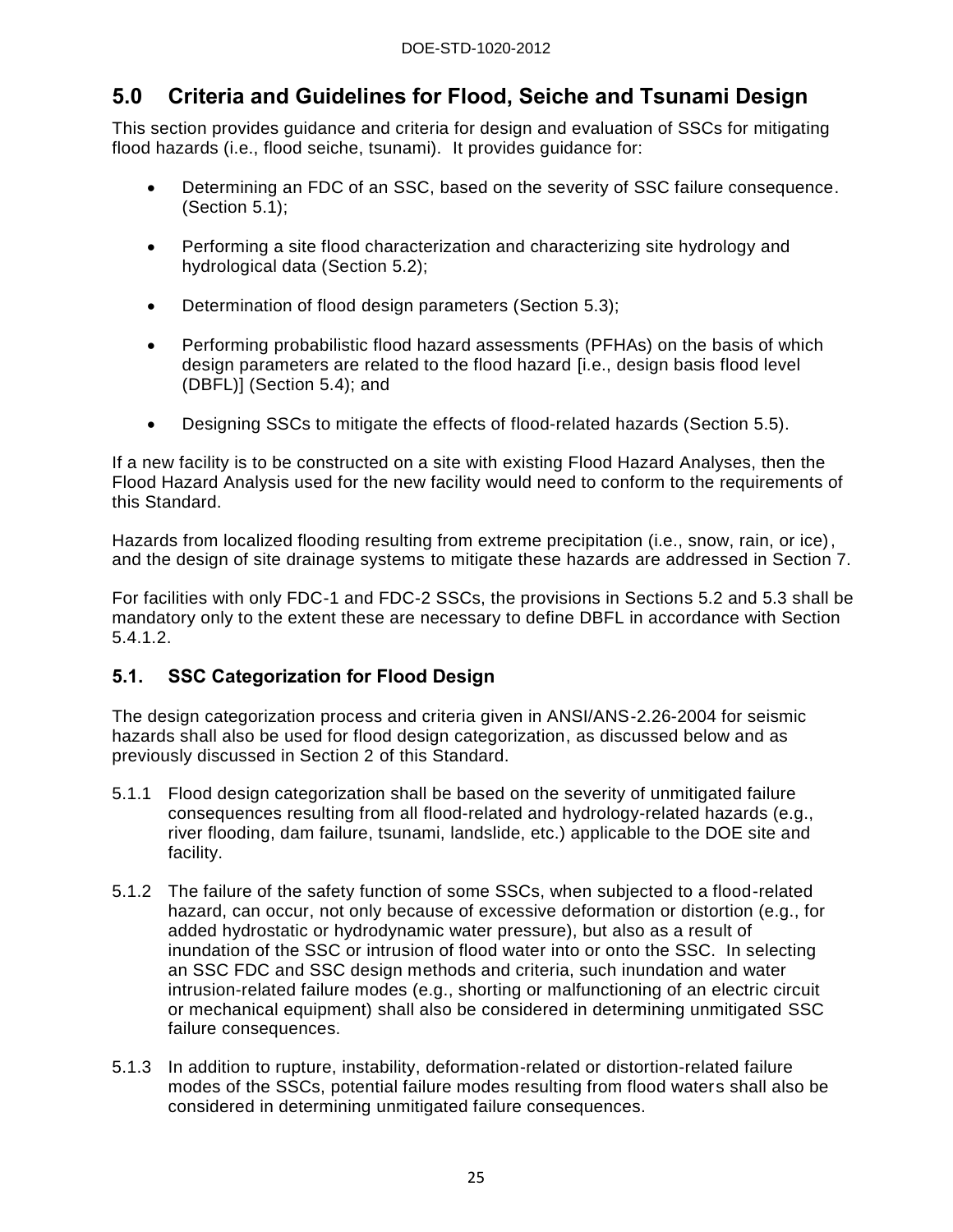- 5.1.4 For a facility in a flood-prone area which has SSCs of FDC-3 or higher, dikes, barriers, and/or enclosures shall be built for providing flood protection to the SSCs. These dikes, barriers, and enclosures shall be placed in an FDC equal to the category of the SSC or SSCs to be protected.
- 5.1.5 These protective SSCs, or barriers, shall be designed using stress, strain, deformation limit, or leak tightness criteria appropriate for the protective function and the failure mode of the barrier. Section 5.5.4.1 provides design criteria for protective SSCs.
- 5.1.6 The site-specific flood hazard-related data collection and PHFA shall be based on the highest FDC category of the SSCs at the site.
- 5.1.7 The DBFL for a facility or a site shall be dependent on the highest category of the SSCs in the facility or at the site.
- 5.1.8 For a large site with varying topography, the DBFL may vary from facility to facility.

#### <span id="page-31-0"></span>**5.2. Site Characterization for Flood Design**

- 5.2.1 General Requirements. The description of general requirements shall, at a minimum, include the following:
	- 5.2.1.1 Off-site precipitation, which includes rain and snow, and hydrologic characteristics of a site and its surroundings, shall be investigated in sufficient scope and detail to obtain the data necessary for performing a PFHA.
	- 5.2.1.2 Site data and information are necessary for identifying and evaluating potential external accident initiators and for identifying and analyzing accident consequences external to the facility (see DOE-STD-3009-94).
	- 5.2.1.3 A topographic map shall show the character of surface drainage patterns and the topographic elevation of the site, relative to nearby hydrologic features (e.g., rivers, streams, lakes, local surface drainage channels, ponds, springs, sinks) at the site.
	- 5.2.1.4 The size of the region to be investigated and the type of data pertinent to the investigations shall be determined by the nature of the region surrounding the proposed or existing site.
	- 5.2.1.5 Site characterization shall be carried out to obtain the data necessary for performing a site-specific PFHA, and design and evaluation of SSCs in accordance with this Standard.
	- 5.2.1.6 The site flood characterization shall be carried out by a review of the pertinent literature and field investigations, and shall follow the requirements given in the following sections.
	- 5.2.1.7 The site flood characterization shall be performed by SMEs recognized in the industry and, preferably, having site-specific knowledge and experience. Data and other relevant information obtained from prior investigations shall be used, supplemented by additional investigations at the specific location, as deemed necessary by the SMEs.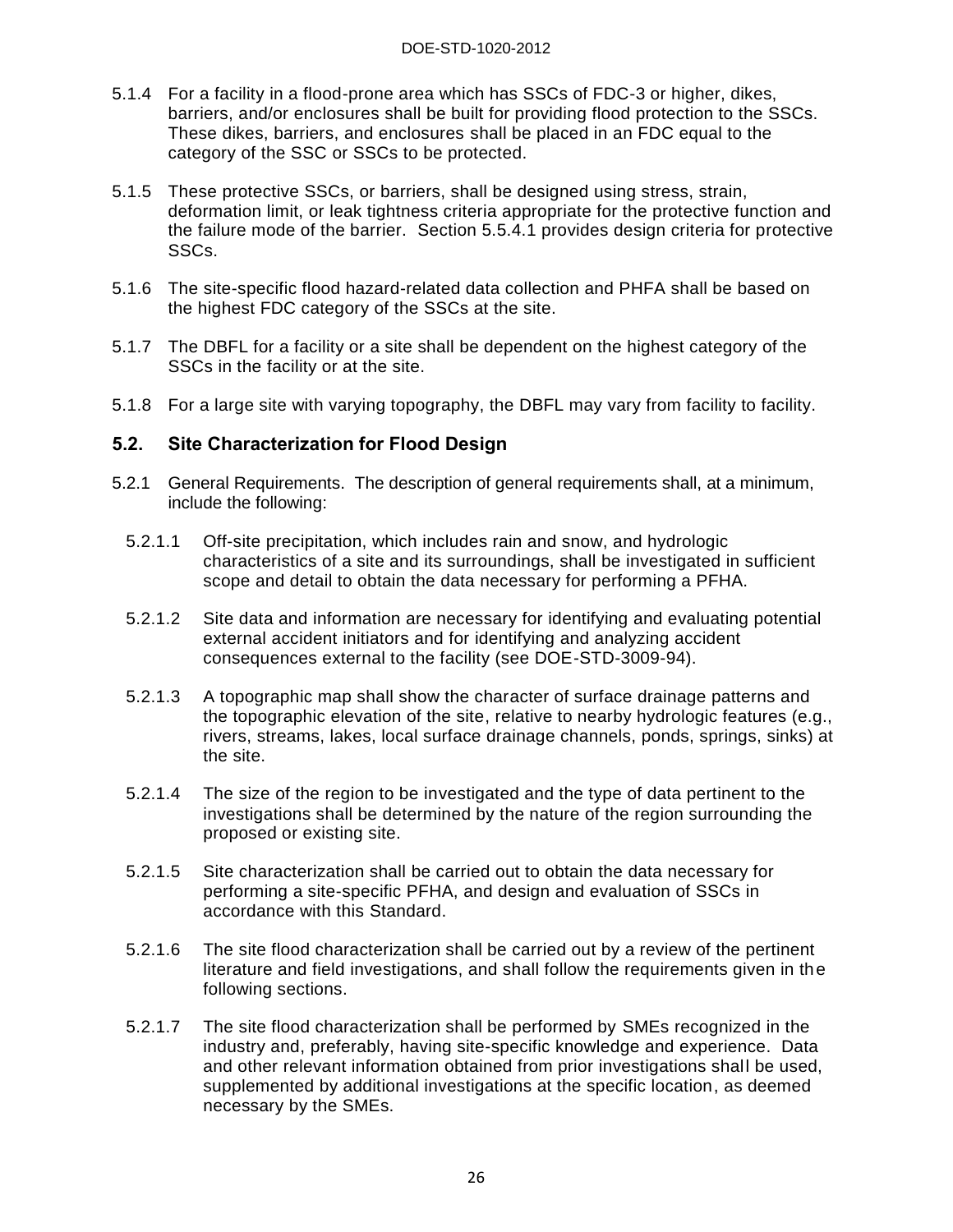- 5.2.1.8 Guidelines and requirements for collecting flood-related hazard data that are necessary for conducting site-specific PFHA are provided below.
- 5.2.2 Site Characterization for Precipitation. Sites, for which no up-to-date site-specific PFHA has been performed in accordance with Section 5.3, shall develop monthly and annual summaries, including averages and periodical extremes, of precipitation and equivalent melted water contents at, or near, the site.
- 5.2.3 Characterization of Site Hydrology and Hydrological Data
	- 5.2.3.1 For sites where no up-to-date site-specific PFHA has been performed in accordance with Section 5.3, a site flood characterization shall be performed in accordance with the guidelines and requirements given in Sections 5.3.1 through 5.3.13.
	- 5.2.3.2 Data provided in flood insurance studies by FEMA, and site-specific hydrological studies performed by DOE, including DOE-sponsored contractors, and other governmental agencies [e.g., the U.S. Army Corps of Engineers (COE), the U.S. Bureau of Reclamation, the U.S. Geological Survey (USGS), the Flood Insurance Administration (FIA), the Department of Water Resources, Agricultural Department, the NWS, the Tennessee Valley Authority (TVA), etc.] may be used.
- 5.2.4 General Guidelines and Requirements for Hydrological Data Collection
	- 5.2.4.1 Data on location, size, shape, and other hydrologic characteristics of streams, lakes, shore regions, and ground water environment influencing the site shall be collected.
	- 5.2.4.2 A quantitative description of existing and planned water control structures that may influence the hydrologic conditions at the site shall be provided.
	- 5.2.4.3 Hydrologic events that are potential sources of flooding for the site shall be determined. Hydrologic hazards listed in Table 5-1 shall be considered and their applicability of each hazard to the PFHA determined.
	- 5.2.4.4 Hydrologic hazard data shall be collected to determine the flood sources and shall be used to evaluate potential flood-related hazards at the site.
	- 5.2.4.5 Data collection processes may be iterative, as follows:
		- Initial data requirements shall focus on the need to identify potential sources of hydrologic flood-related hazards to the site.
		- For each specific hydrologic flood-related hazard, a summary of hazard characteristics shall be provided.
		- The worst case flood-related hazard shall be summarized, and only the worst case flood hazard needs to be summarized in detail.
		- The flood-related hazard summary shall include the proximity of the potential source of flood hazard to the site and also include applicable reasons why certain data sources are unlikely or they present negligible consequences to the site.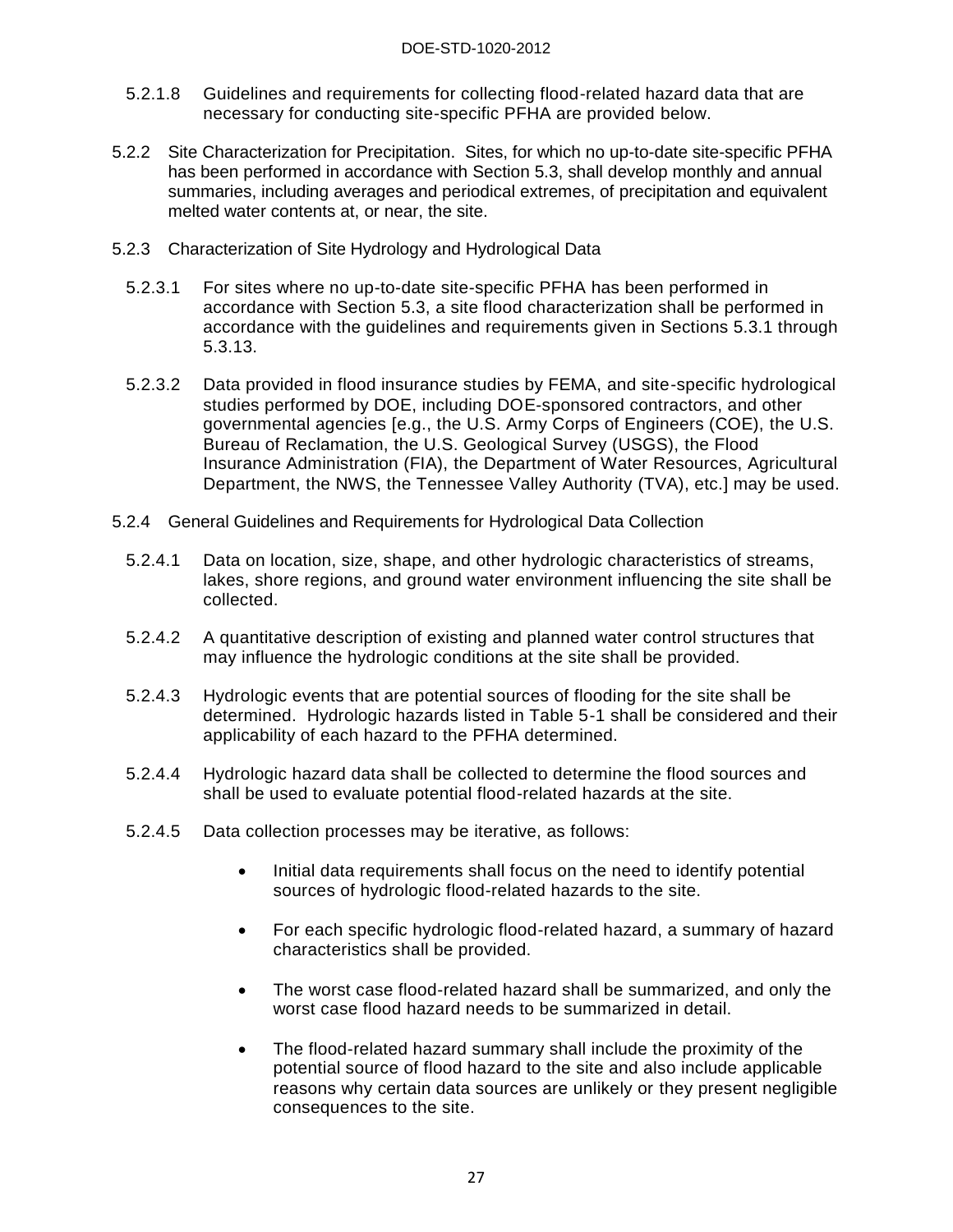- 5.2.4.6 For applicable hydrologic hazards, additional data shall be required to perform a PFHA. Data sources shall include, but not be limited to:
	- Walkdown of site and vicinity;
	- Site-specific and regional topographic maps;
	- Aerial photographs of the site and vicinity;
	- Hydrologic data (i.e., stream gauge data);
	- Historical flood event reports;
	- **•** FEMA flood insurance studies; and
	- Dam-break studies.
- 5.2.4.7 Sources of available data shall include past site-specific hydrologic studies by DOE and DOE-sponsored contractors, studies performed by other government agencies (e.g., the COE, the U.S. Bureau of Reclamation, the USGS, the FIA, the Department of Water Resources, Agricultural Department, the NWS, the TVA, etc.), universities, and national laboratories.
- 5.2.4.8 Local and regional flood history with potential causes of flooding under extreme conditions shall be reported with date, level, peak discharge, and other relevant information.

#### <span id="page-33-0"></span>**5.3. Determination of Flood Design Parameters for Flood-Related Hazards**

Table 5-1 identifies 13 flood-related hazards and the natural and anthropogenic phenomena causing them. The following 13 sections (Sections 5.3.1 through 5.3.13) provide criteria needed to define site specific information for each flood-related hazard.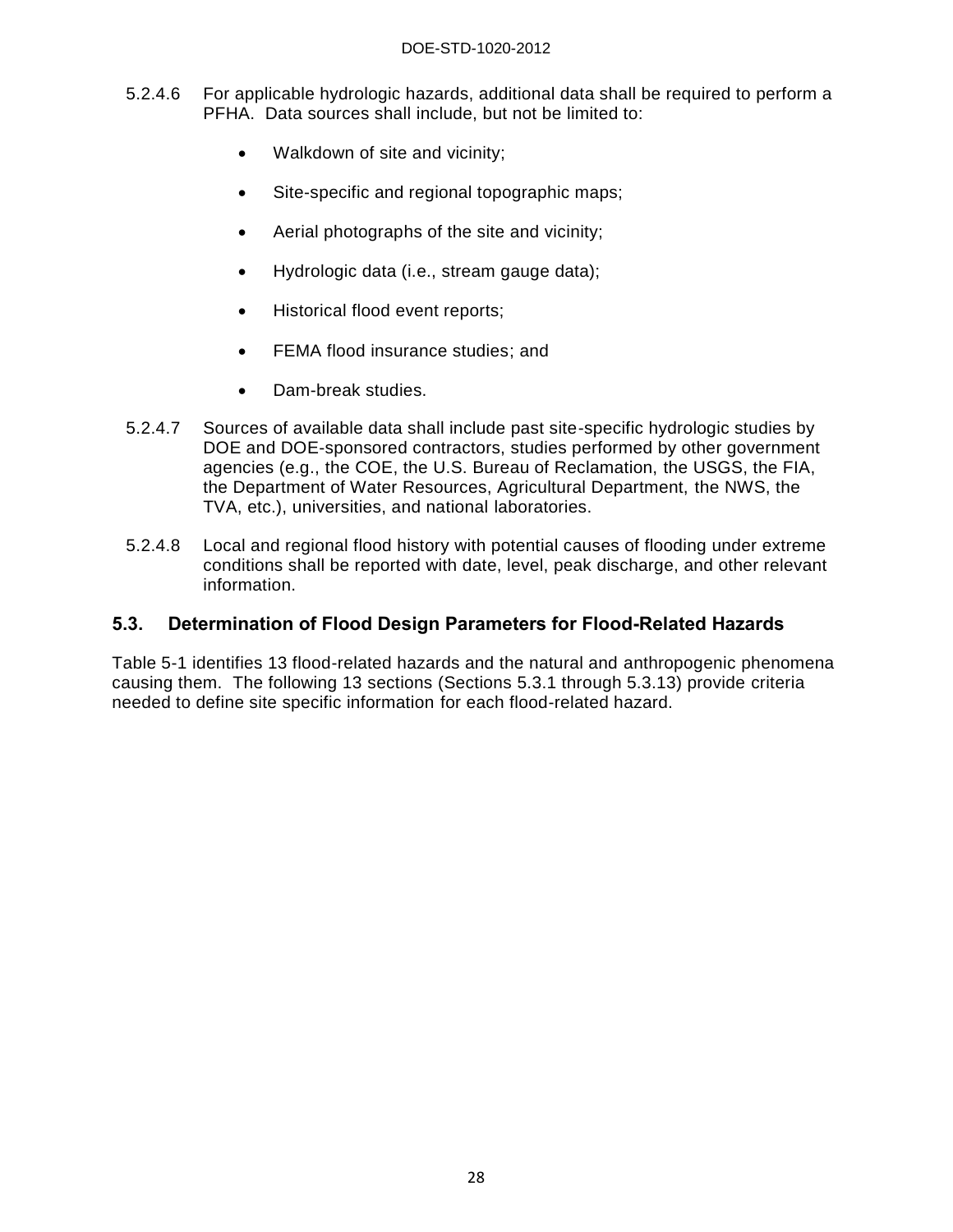#### DOE-STD-1020-2012

#### **Table 5-1: Flood-Related Hazards**

<span id="page-34-0"></span>

| <b>Flood-Related Hazard</b>     | <b>Natural and Anthropogenic Phenomena</b>                                  |
|---------------------------------|-----------------------------------------------------------------------------|
| River Flooding                  | Precipitation, rapid sedimentation, volcano-induced                         |
| Dam, Levee or Dike Failure      | Earthquake, flood, static failure, upstream dam failure, landslide, volcano |
| Storm Surge                     | Hurricane                                                                   |
| Tsunami                         | Earthquake                                                                  |
| Seiche                          | Earthquake, wind                                                            |
| Wave                            | Tsunami, wind                                                               |
| Landslide                       | Precipitation, volcano                                                      |
| <b>Volcano-Created Flood</b>    | Volcano                                                                     |
| <b>Flood Runoff</b>             | Precipitation, ponding, inadequate drainage capacity                        |
| Change in Ground Water<br>Level | Precipitation, ponding, flooding, drought and over pumping                  |
| <b>Mudflow</b>                  | Volcano, earthquake, precipitation                                          |
| <b>Water-Borne Debris</b>       | Damage to upstream objects or landscape that produce debris                 |
| Subsidence-Induced Flooding     | <b>Supercritical Fluid Extraction (SFE)</b>                                 |

#### 5.3.1 River Flooding

- 5.3.1.1 Each river in the regional area of the site that could impact the site shall be identified and characterized with respect to its location and elevation relative to the site and its facilities.
- 5.3.1.2 The boundaries of the region to be investigated for river flooding hazard depends primarily on whether the rivers could cause floods large enough under extreme conditions to contribute to flooding at the site. Regional investigations shall be conducted for rivers relatively close to the site (i.e., rivers with flood plain boundaries less than a few kilometers from the site).
- 5.3.1.3 For rivers that could be potential sources of site flooding, the potential for flooding shall be characterized by collecting the following information:
	- Location and elevation of the rivers at the location nearest the site;
	- Historical records of stream flow data (i.e., maximum yearly peak discharge and stage elevation) with recording location;
	- Maximum flood level that may be expected from a combination of the most critical historical meteorological and hydrologic conditions;
	- Characterization of geometric and hydraulic properties of the channel closest to the site. The geometric properties of the channel include Manning's roughness coefficient and top-width elevation tables for cross sections, and streambed slope; and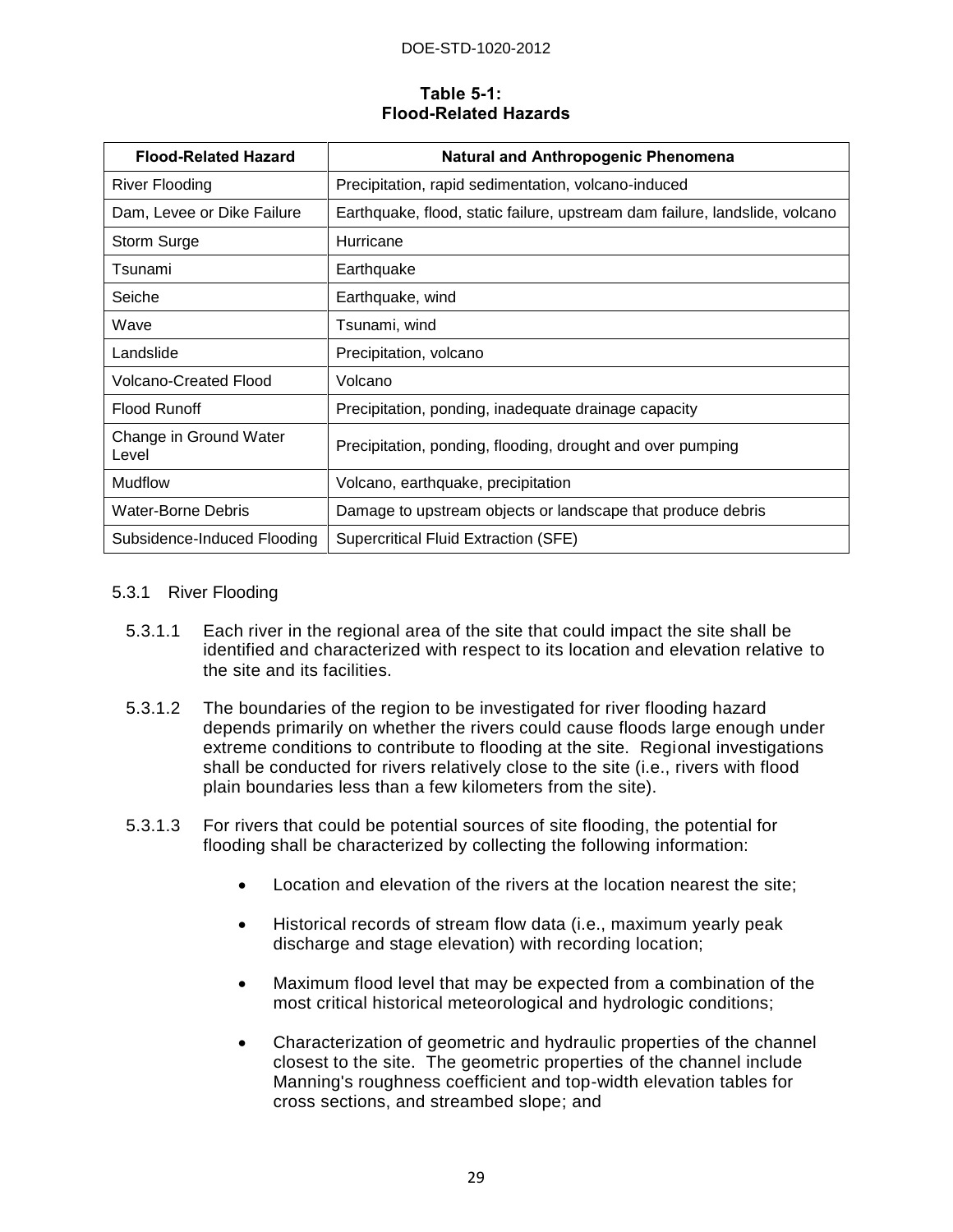- Presence of bridges or natural river flow constrictions that could cause flooding due to ice or debris jams.
- 5.3.1.4 For rivers for which no peak discharge records are available, the following information shall be gathered:
	- Characteristics of the watershed basins of the river; and
	- Properties of the drainage basins including topographic maps of the basin and land cover maps.
- 5.3.2 Dam, Levee, or Dike Failure
	- 5.3.2.1 Historical experiences and analytical studies indicate that floods associated with a dam break can significantly exceed flood levels that occur due to natural events. All dams upstream on rivers in the regional area of the site shall be identified and the following characteristics summarized:
		- Name of dam:
		- Owner of dam;
		- Type of dam (e.g., earth fill, concrete, etc.);
		- Date of dam completion;
		- River name and location (e.g., river mile);
		- Total height of dam;
		- Capacity of dam; and
		- Closest distance from the river to the site.
	- 5.3.2.2 For dams that could pose a threat to the site, should they fail, a detailed collection of data shall be conducted.
	- 5.3.2.3 Failures of dams that could pose a hydrologic hazard to the site include dams close enough to the site with a relatively large storage capacity or distant dams with a large storage capacity. The collection of data shall include existing dam break studies or data necessary to perform dam break analyses.
	- 5.3.2.4 For dams for which dam break studies have been conducted as part of dam safety emergency management planning evaluations, results of these studies shall be collected, including date of study, dam failure scenario (e.g., flood, earthquake, static failure due to internal erosion), peak discharge and elevation at closest point from the site.
	- 5.3.2.5 For dams for which no dam break studies are available, or for which dam break studies are unavailable for all the potential hazards (e.g., seismic, flood, landslide, upstream dam failure), data shall be collected to conduct such studies.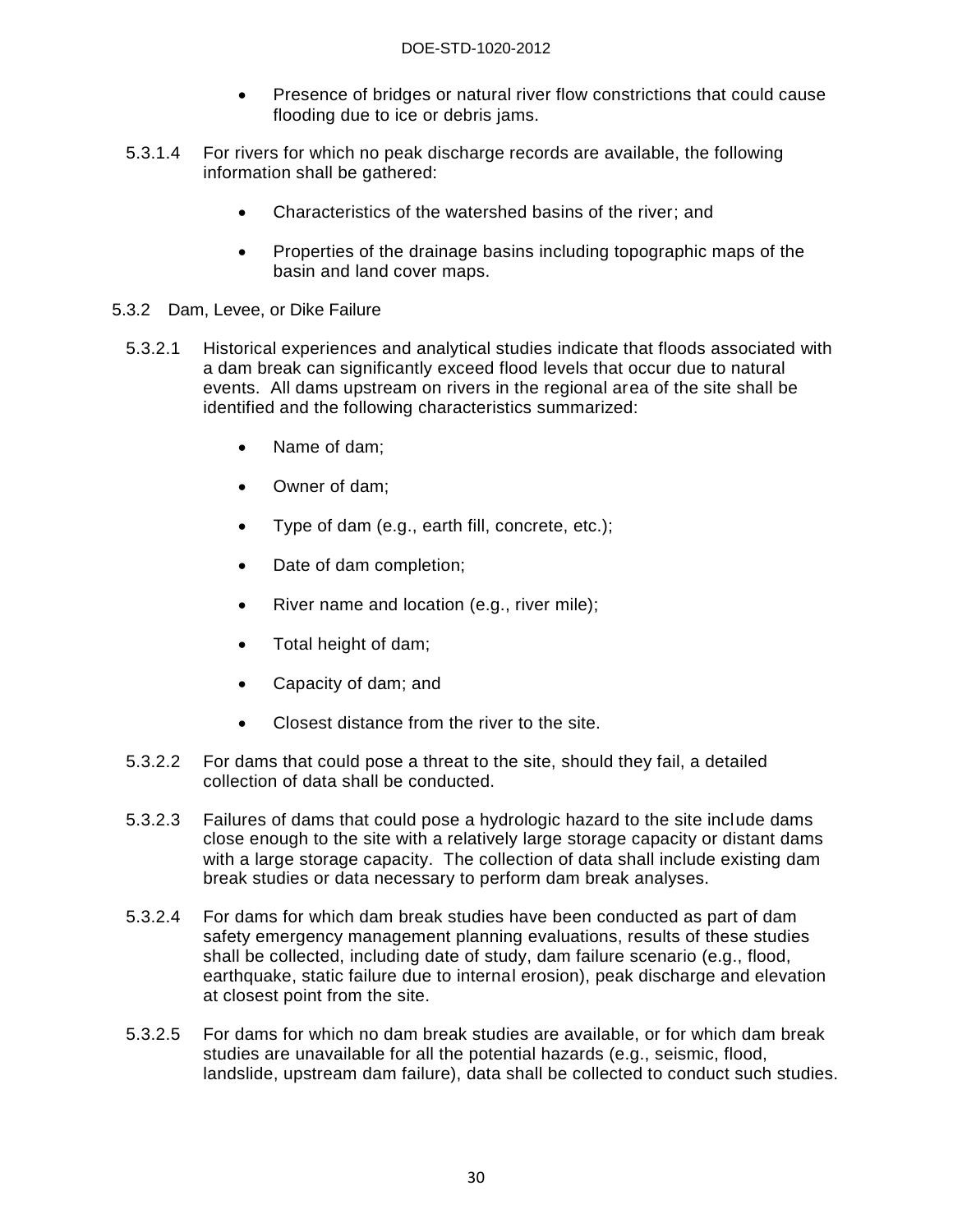#### DOE-STD-1020-2012

- 5.3.2.6 Data to be collected include that which is necessary to perform a river flooding hazard analysis of the river reach upstream of the dam(s), seismic hazard analysis, potential landslide hazard analysis of the embankment or the dam itself, and dam break analysis. These data include:
	- Results of seismic hazard analysis;
	- Data necessary to perform upstream river flooding hazard analysis;
	- Data on dam and dam characteristics necessary to evaluate its resistance to the seismic loads and overtopping, including:
		- **Material properties of the dam and abutment; and**
		- Characteristics of gates and other mechanical equipment which could affect the dam performance.
	- Reservoir depth, length and storage elevation tables;
	- Manning's roughness coefficient, and top-width elevation tables for downstream cross sections;
	- In the case of overtopping events, the depth of overtopping at which failure occurs;
	- In the case of hydrologic events, an inflow hydrograph; and
	- Outflow characteristics for emergency spillway, outlets, and turbines.

#### 5.3.3 Storm Surge

- 5.3.3.1 For sites located within regions that experience hurricanes or strong storm squalls and which are located nearby large bodies of water, data on surges associated with such storms shall be collected from available flood hazard analyses.
- 5.3.3.2 For cases where no such data are available, data necessary to perform a joint probability hurricane frequency hazard analysis shall be collected, along with data on:
	- Bathymetric characteristics of the coastline (i.e., depth tables);
	- Tide levels: and
	- Local topographic data between the site and large bodies of water.

#### 5.3.4 Tsunami

5.3.4.1 Tsunamis are ocean waves generated by vertical sea-floor displacements associated with large offshore earthquakes. Such earthquakes may be those occurring close to a site or at great distances from a site.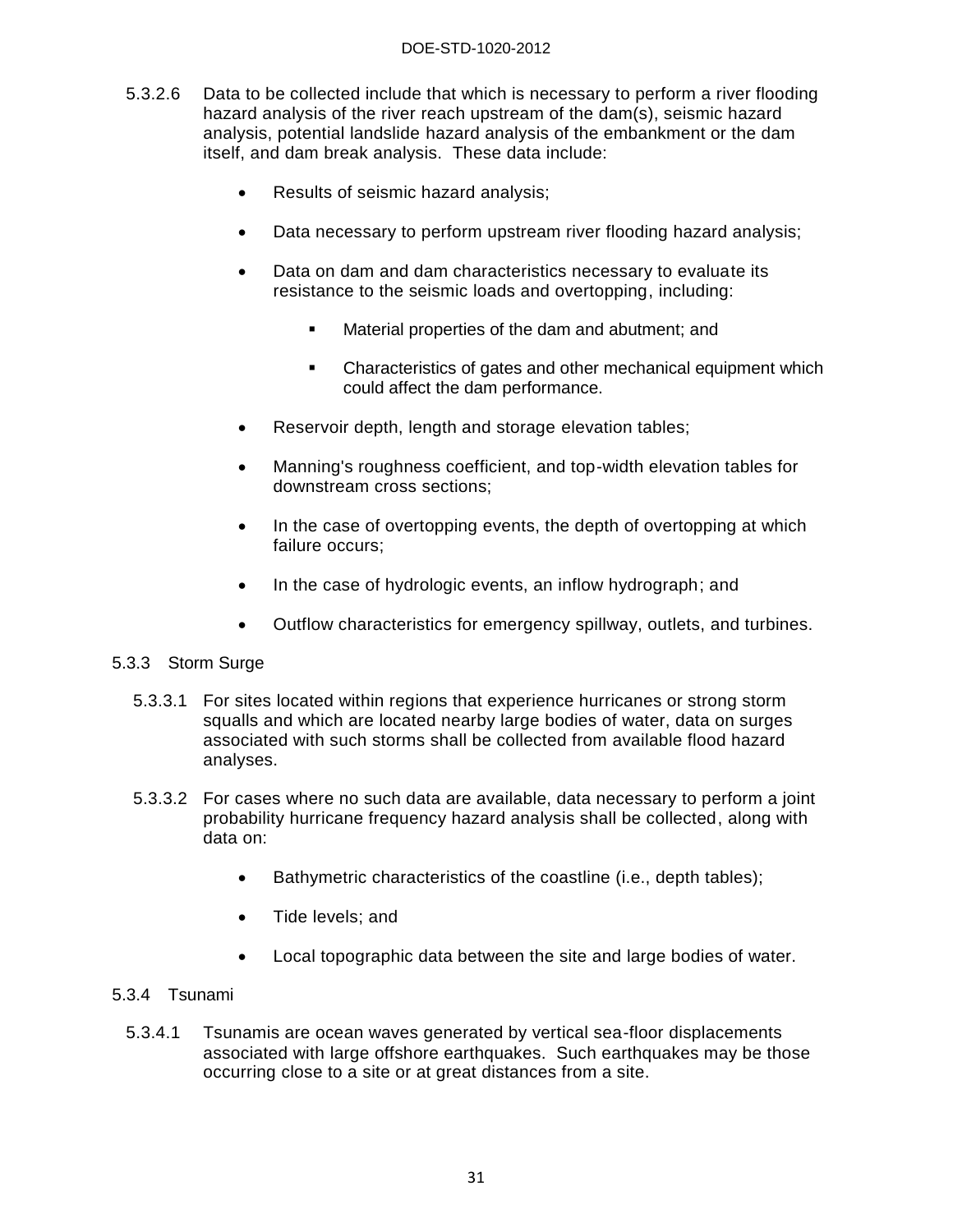- 5.3.4.2 For sites located near an ocean, seismic data shall be collected to assess the potential for off-shore earthquakes which could create a tsunami.
- 5.3.4.3 Data collected shall include historical records of tsunami occurrence in the site region.
- 5.3.4.4 Should the potential for a tsunami exist, local topographic data between the site and the ocean shall be collected and evaluated.
- 5.3.4.5 Paleontological data should be collected for sites containing facilities with SSCs in FDC-4 or FDC-5 where no historical records of tsunamis are available at the site.
- 5.3.5 Seiche
	- 5.3.5.1 Seiches are undulations of the surface of a body of water such as a bay, lake, or reservoir, set up by interaction of the water body with seismic forces and winds.
	- 5.3.5.2 For sites located near large bodies of water, seismic and meteorological data shall be collected to assess the potential of creating seiche effects. See Section 4.2.3 for guidance on meteorological data collection.
	- 5.3.5.3 Should the potential for a seiche exist, local topographic data between the site and large bodies of water shall be collected and evaluated.
- 5.3.6 Wave
	- 5.3.6.1 For sites located near bodies of water and in regions exposed to extreme winds, meteorological data shall be evaluated to assess the wave action. See Section 4.2.3 for guidance on meteorological data collection.
	- 5.3.6.2 Should the potential for a wave hazard exist, water depths, fetch characteristics, and local topographic data between the site and large bodies of water shall be collected and evaluated.
- 5.3.7 Landslide
	- 5.3.7.1 Land sliding into a river can dam the river and pose a flooding hazard upstream within the impoundment area or downstream in the event of overtopping of the dam.
	- 5.3.7.2 Tectonic uplift can have a similar damming effect.
	- 5.3.7.3 If the potential for a landslide hazard exists, relevant information associated with this phenomenon shall be collected and evaluated.
- 5.3.8 Volcano-Created Flood
	- 5.3.8.1 Volcanic eruption debris can create natural dams in narrow valleys which can lead to potential flood hazards resulting from a volcano-created flood.
	- 5.3.8.2 A volcanic eruption can also cause mudflows (see Section 5.3.11), rapid sedimentation in river, and rapid snowmelt, thereby creating potential flood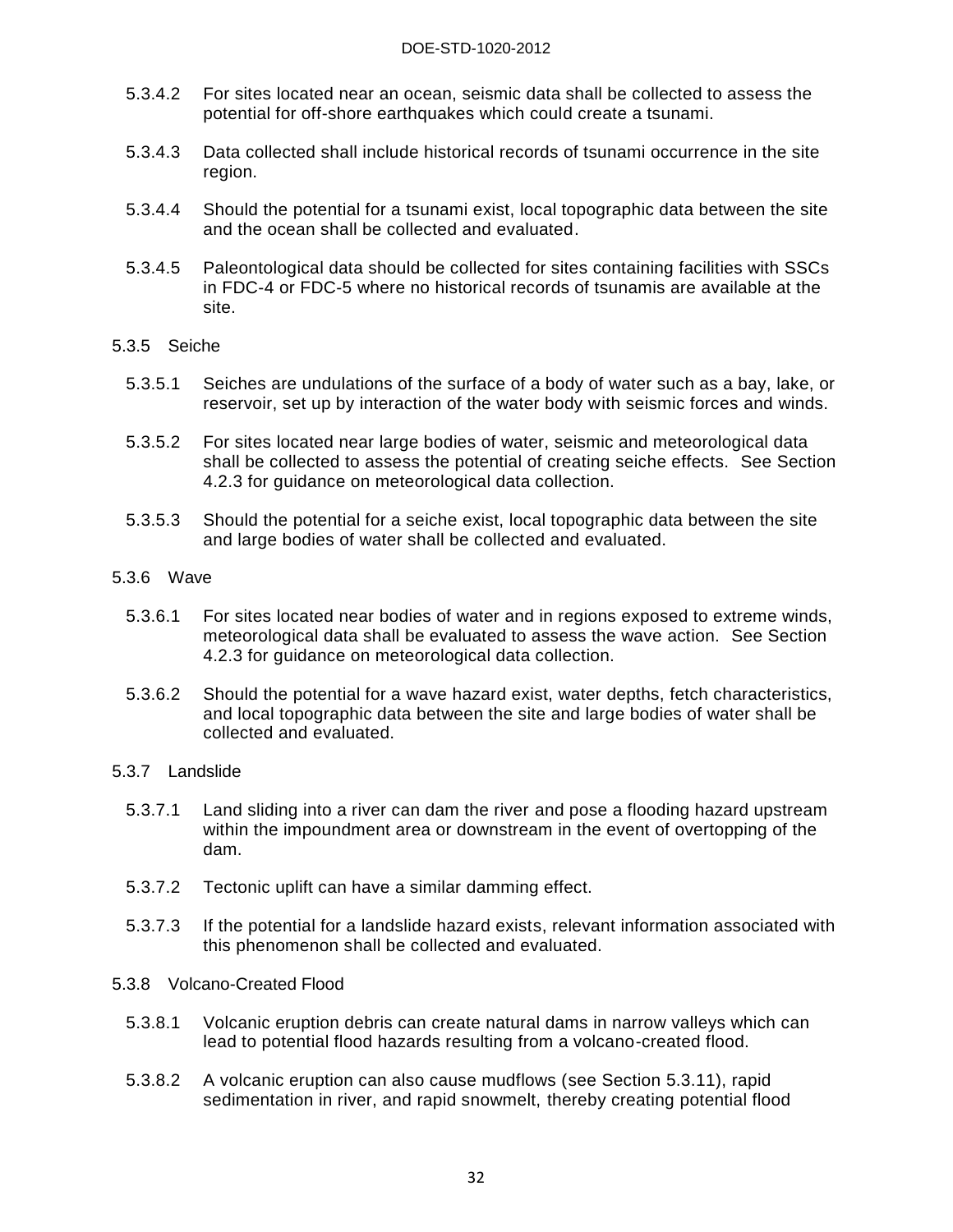hazards. The stability of slopes whose failures may cause this hazard shall be investigated.

- 5.3.8.3 For DOE sites in regions with potential volcanic activity (e.g., the states of Idaho and Washington), topographic data shall be collected to indicate the most likely locations of valley damming which could impact the site. See Section 8.0 with respect to volcano hazards.
- 5.3.9 Flood Runoff
	- 5.3.9.1 Intense precipitation or snow melt may create local ponding or overland flooding when the soil infiltration capacity is exceeded. In addition, drainage capacity may be exceeded creating additional flooding.
	- 5.3.9.2 Local topographic characteristics of drainage areas, including depressions, terrain slope, nature of soil vegetation or Manning's coefficients, and soil infiltration indices, shall be collected.
	- 5.3.9.3 Precipitation and snowfall data shall be collected. See Section 4.2.3 for guidance on meteorological data collection.
- 5.3.10 Change in Ground Water Level
	- 5.3.10.1 Intense precipitation or snow melt and infiltration can cause ground water to rise and eventually flood sites.
	- 5.3.10.2 Over pumping, reduced recharge and droughts can cause significant declines in ground water levels. This can lead to land subsidence and well failure.
	- 5.3.10.3 For sites that use ground water for production, cooling, or human consumption, or that may be subject to land subsidence, records shall be kept of ground water level trends on a quarterly basis.
	- 5.3.10.4 The water-level data shall be adequate to document any long-term safety or environmental effects of ground water withdrawal.
	- 5.3.10.5 For sites with shallow ground water tables, data on regional and local aquifers and aquitards shall be collected, including formations and sources of the aquifers, local well log records, and drainage capacity.

#### 5.3.11 Mudflow

- 5.3.11.1 A mudflow is a rapid and fluid type of downhill [mass wasting;](http://en.wikipedia.org/wiki/Mass_wasting) a rapid movement of a large mass of [mud](http://en.wikipedia.org/wiki/Mud) formed from loose [soil](http://en.wikipedia.org/wiki/Soil) and [water.](http://en.wikipedia.org/wiki/Water) Mudflows can also result from lahar and pyroclastic flows associated with [volcani](http://en.wikipedia.org/wiki/Volcanoes)c eruptions (see Section 5.3.8 and Section 8).
- 5.3.11.2 For sites located in areas where mudflows are possible (e.g., in valleys) relevant information associated with this phenomenon shall be collected and evaluated.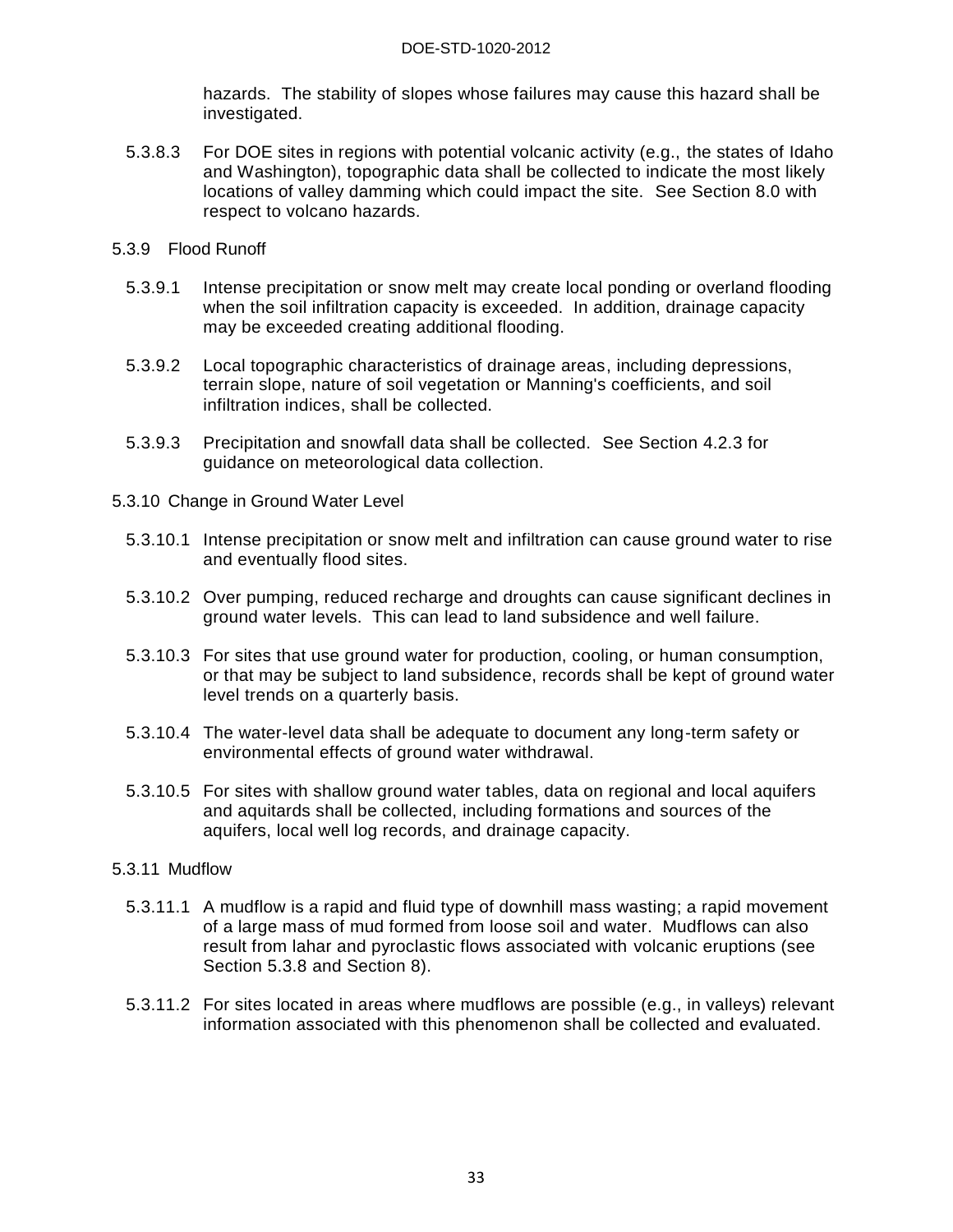#### 5.3.12 Water-Borne Debris

- 5.3.12.1 Water-borne debris can occur from tsunamis and other phenomena that occur upstream of a site, causing damage to the SSCs from the force of the debris.
- 5.3.12.2 For sites located in areas where damage from water-borne debris is possible (e.g., coastal, harbor, estuarine areas) relevant information associated with this phenomenon shall be collected and evaluated.

#### 5.3.13 Subsidence-Induced Flooding

- 5.3.13.1 Subsidence-induced flooding can result from anthropogenic SFE activities (i.e., the process of separating one component - the extractant - from another the matrix - using supercritical fluids as the extracting solvent).
- 5.3.13.2 For sites located in areas where damage from subsidence-induced flooding from SFE activities is possible (e.g., Sacramento Valley, Gulf Coast) relevant information associated with this phenomenon shall be collected and evaluated.

#### **5.4. Probabilistic Flood Hazard Assessment and Determination of Flood Design Parameters**

- 5.4.1 General Requirements
	- 5.4.1.1 For sites and facilities with FDC-3, FDC-4, and FDC-5 SSCs, the results of the PFHA for a given credible flooding source shall be presented in the form of a flood-related hazard curve showing the relationship between flood level and the design basis return period in years. The DBFL for a given SSC shall be the highest flood level considering all the credible flooding sources for the site corresponding to the design basis return period applicable for the FDC of the SSC.
	- 5.4.1.2 For sites and facilities with only FDC-1 and FDC-2 SSCs, the DBFL shall be determined either on the basis of the requirements in International Building Code (IBC) and ASCE/SEI 7-10, or following the applicable provisions of this Standard. However, the DBFL shall not be lower than that determined on the basis of IBC and ASCE/SEI 7-10 requirements.
	- 5.4.1.3 Return periods for determining DBFL for various FDCs of SSCs shall be as provided in Table 5-2A. Design basis flood structural loads in SSCs shall be based on return periods as provided in Table 5-2B. The reason the return periods are higher in Table 5-2A is because these are applicable to those SSCs that are assumed to fail unconditionally due to submergence or water intrusion. For these SSCs, it is not possible to provide margin in the flood design of an SSC for the flood levels from stream/river flooding (i.e., the SSCs are either above the flood level or they are not). For these SSCs, the annual probability of functional failure is the same as the annual probability of hazard occurrence. But, structural components that do not fail unconditionally due to submergence or water intrusion, when designed following design codes, because of built-in structural design conservatism, the design basis annual probability of hazard occurrence can be more (i.e., lower return period) to achieve the same target annual probability of SSC functional failure. Therefore, the return periods in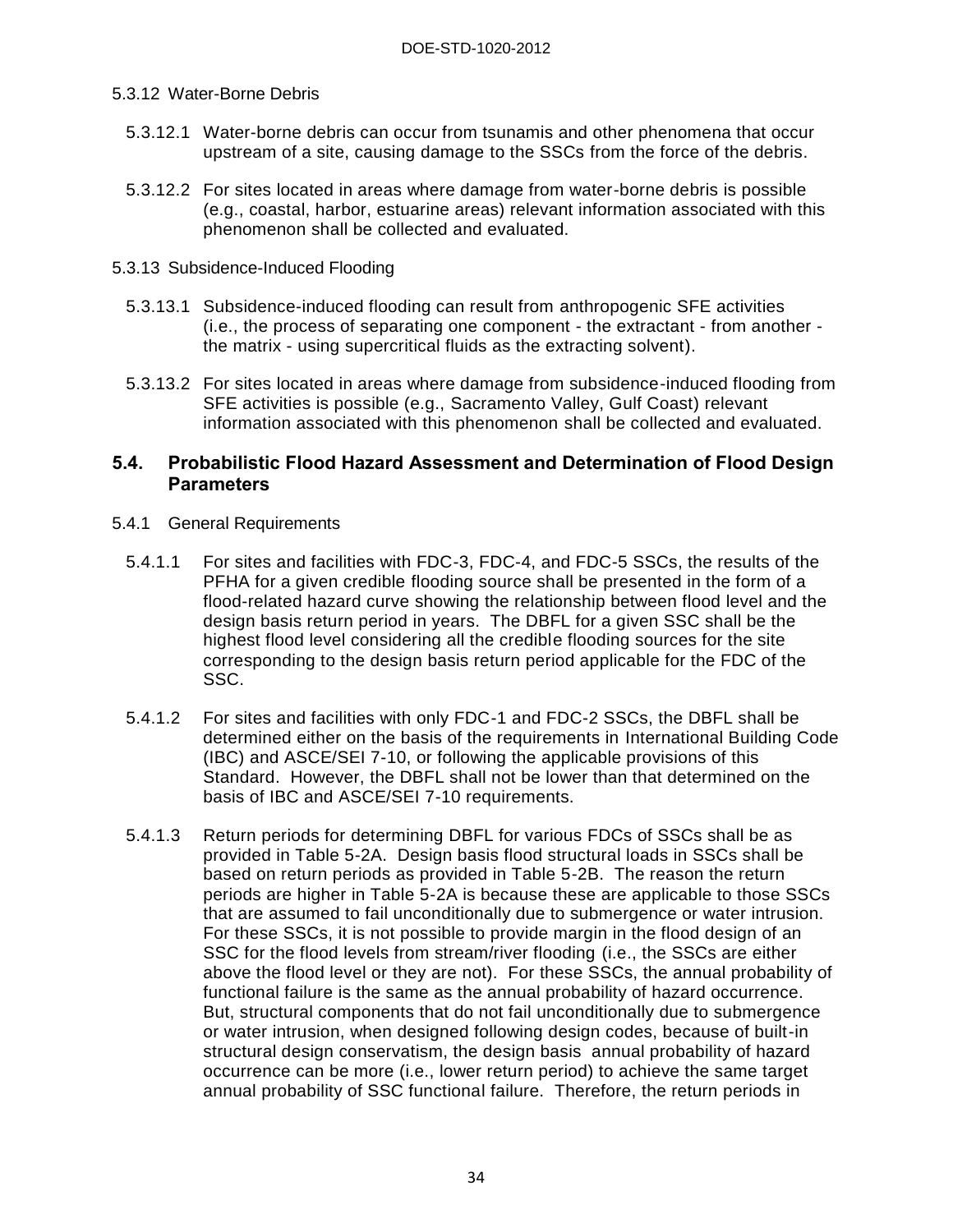Table 5-2A shall be used to determine DBFL's for establishing building elevations, heights of protective barriers, heights of waterproofing, etc. The lower return periods in Table 5-2B (the same as those for extreme wind loads) shall be used to determine design basis flood loads on building structural walls, protective barriers, etc.

- 5.4.1.4 For sites and facilities with FDC-3, FDC-4, and FDC-5 SSCs, a site-specific PFHA shall be performed to develop a flood-related hazard curve to establish the DBFL. Guidelines and criteria for such PFHAs are provided in Section 5.4.2.
- 5.4.1.5 Guidelines and criteria for establishing a DBFL for facilities with only FDC-1 and FDC-2 SSCs are provided in the Section 5.4.3.

#### **Table 5-2A: Return Period for Design Basis Flood Level (DBFL) for Various Flood Design Categories**

| <b>SSC Category</b>             | FDC-1 | FDC-2 | FDC-3  | FDC-4  | FDC-5   |
|---------------------------------|-------|-------|--------|--------|---------|
| <b>Return Period</b><br>(Years) | 500   | 2.000 | 10.000 | 25,000 | 100.000 |

**Table 5-2B: Return Period (Years) for Design Basis Flood Structural Loads** 

| <b>SSC Category</b>             | <b>FDC-1</b> | FDC-2 | FDC-3 | FDC-4 | FDC-5  |
|---------------------------------|--------------|-------|-------|-------|--------|
| <b>Return Period</b><br>(Years) | 100          | 200   | 2,500 | 6.250 | 10,000 |

- 5.4.2 Determination of DBFL for Facilities with FDC-3, FDC-4, and FDC-5 SSCs. For sites and facilities with FDC-3, FDC-4, and FDC-5 SSCs, a site-specific PFHA shall involve the following two steps:
	- Perform a Flood Screening Analysis (FSA) to evaluate the magnitude of flood hazards that may impact the SSCs under consideration. Guidelines and criteria for an FSA are provided in Section 5.4.2.1; and
	- Perform a Comprehensive Flood Hazard Assessment (CFHA), if required, based on the results and conclusions of the FSA. Guidelines and criteria for a CFHA are provided in Section 5.4.2.2.
	- 5.4.2.1 Flood Screening Analysis (FSA). The objective of an FSA is to determine if a CFHA would be necessary for the site by conducting a preliminary PFHA. The FSA shall include the following steps:
		- 5.4.2.1.1 Collect and compile site-specific flood-related hazard related data, identify the potential sources of flooding, if any, and perform a site characterization study following the guidelines and criteria given in Section 5.2.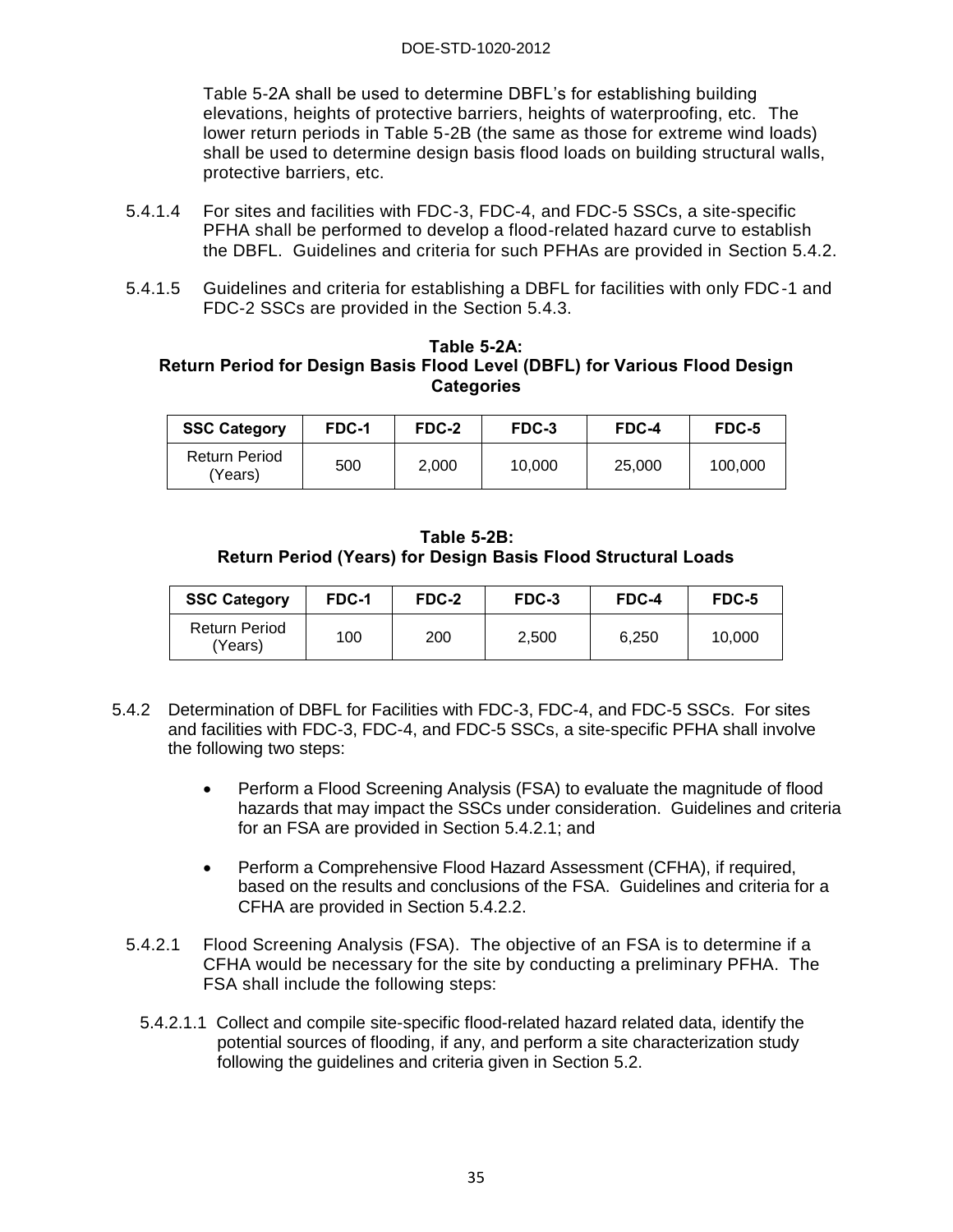The potential sources of flooding to be considered shall include, but not limited to, the following:

- River/stream flooding;
- Dam, dike, or levee failure;
- Local precipitation (i.e., rainfall, ice melt, and snow melt, see also Section 7); and
- Storm surge, seiche, and tsunami.

If the return period for a potential flood source is larger than the design basis return period applicable for the FDC in Table 5-2A, the source does not need to be considered.

5.4.2.1.2 Determine whether the site can be considered a flood-dry site (i.e., whether the facility SSCs in the site can be considered physically removed from the potential sources of flooding so that the safety functions of the SSCs are clearly and obviously unaffected by hazards from any of the potential flooding sources).

> The flood dry-site determination shall be performed by a panel of experts consisting of both flood hazards SMEs and safety evaluation SMEs.

For sites that cannot be clearly demonstrated to be a flood-dry site, perform a preliminary PFHA following the guidelines given below, and determine if a CFHA is necessary:

- Compile, obtain and update a data base of peak discharges for streams/rivers;
- Estimate the probability of exceedance of selected peak discharge levels with associated uncertainty. An acceptable methodology using stream flow data, and including uncertainty estimates due to the statistical model selected and limited flood data is provided in UCRL-21069, *Preliminary Flood Hazard Estimates for Screening Models for Department of Energy Sites*;
- Determine the stage-discharge relationship (a relationship between flow discharge and flood stage); and
- Transform the probability-discharge frequency to stage frequency to determine the probability of exceeding selected stage elevations using the stage-discharge relationship.
- 5.4.2.2 Comprehensive Flood Hazard Assessment (CFHA). When the results of the FSA and preliminary PHFA conclude that a CFHA is a necessary evaluation to be conducted for the site, the CFHA shall be performed.
	- 5.4.2.2.1 The CFHA shall be performed probabilistically, considering and propagating the uncertainties in the parameters used to estimate the DBFL.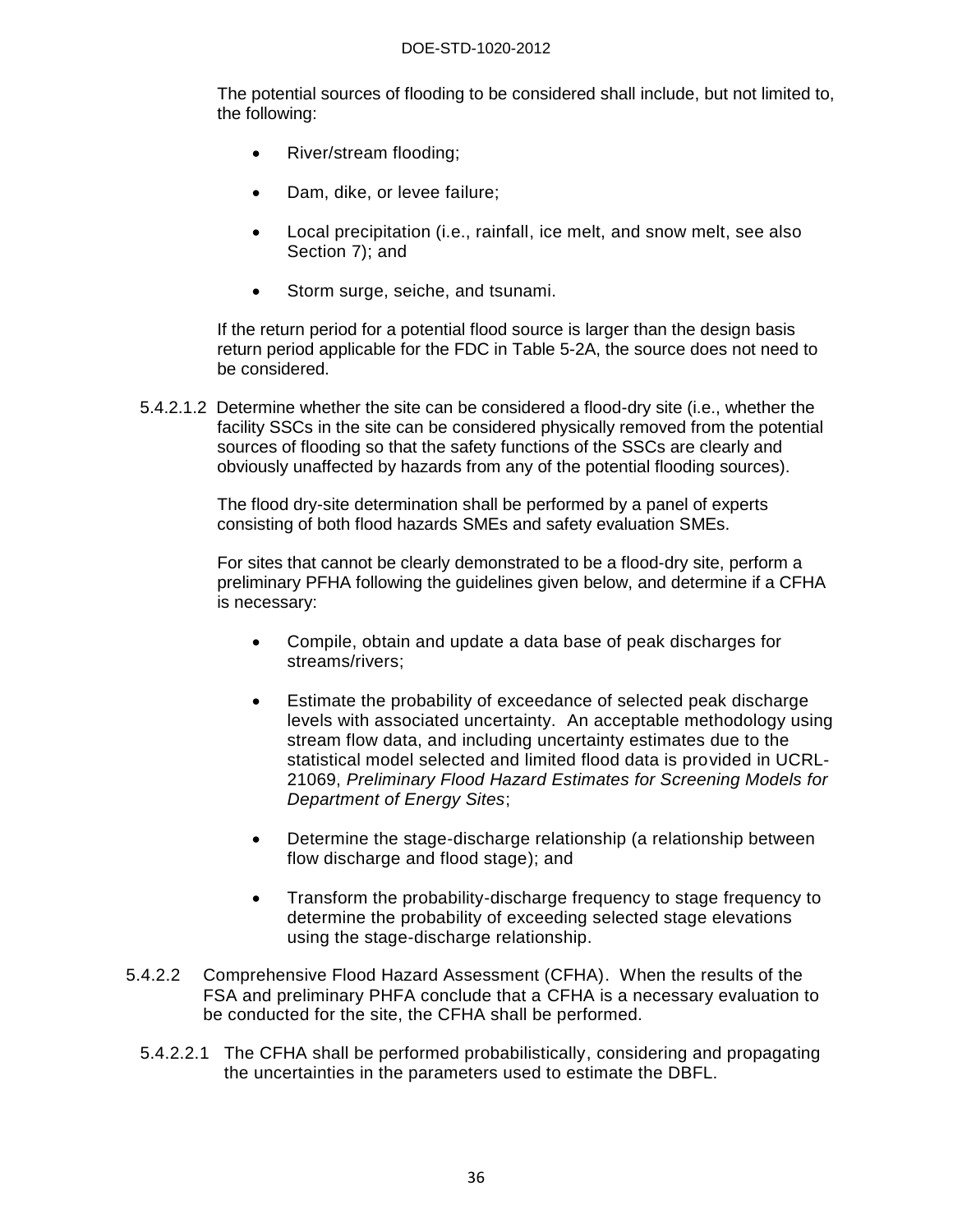#### DOE-STD-1020-2012

- 5.4.2.2.2 A CFHA shall consider meteorological, hydrologic and hydraulic assessments of the potential sources of flood hazards identified in the FSA and the reliability of flood protection systems (e.g., dams, levees), if present.
- 5.4.2.2.3 CFHA considerations should include the following:
	- Estimation of rainfall and snowfall frequency in watersheds;
	- Overland flow assessment due to precipitation;
	- Hydrologic modeling of watershed responses using verified and validated models;
	- Assessment of discharge (i.e., flow rates) and flood elevations using detailed hydraulic modeling techniques;
	- Estimation of joint natural hazard events frequency (e.g., joint probability analysis shall be performed to assess surge level frequencies;
	- Assessment of likelihood of upstream dams and levees failure where all causes of dam failure shall be accounted for; and
	- Assessment of the uncertainty due to the limited data for estimating model parameters, the modeling of physical processes, and the interpretation of the available data.
- 5.4.2.2.4 A full-scope probabilistic approach to model river flooding shall include temporal and spatial frequency estimates of the random meteorological parameters that contribute to precipitation and runoff and an estimate of the modeling uncertainty of the watersheds.
- 5.4.2.2.5 Three acceptable approaches are available to evaluate the frequency of extreme flows and/or levels due to hydrologic events, as follows:
	- Stochastic methods;
	- Probabilistic hydrologic modeling (e.g., Bayesian analysis, joint probability methods, etc.); and
	- Paleohydrological analysis (i.e., evaluating ancient evidence using agedating techniques to deduce early extreme hydrologic events).
- 5.4.2.2.6 Causes of dam failure to be evaluated include:
	- Hydrologic, seismic, hydrostatic, operations-related error;
	- Random structural failure;
	- Upstream dams; and
	- Landslides.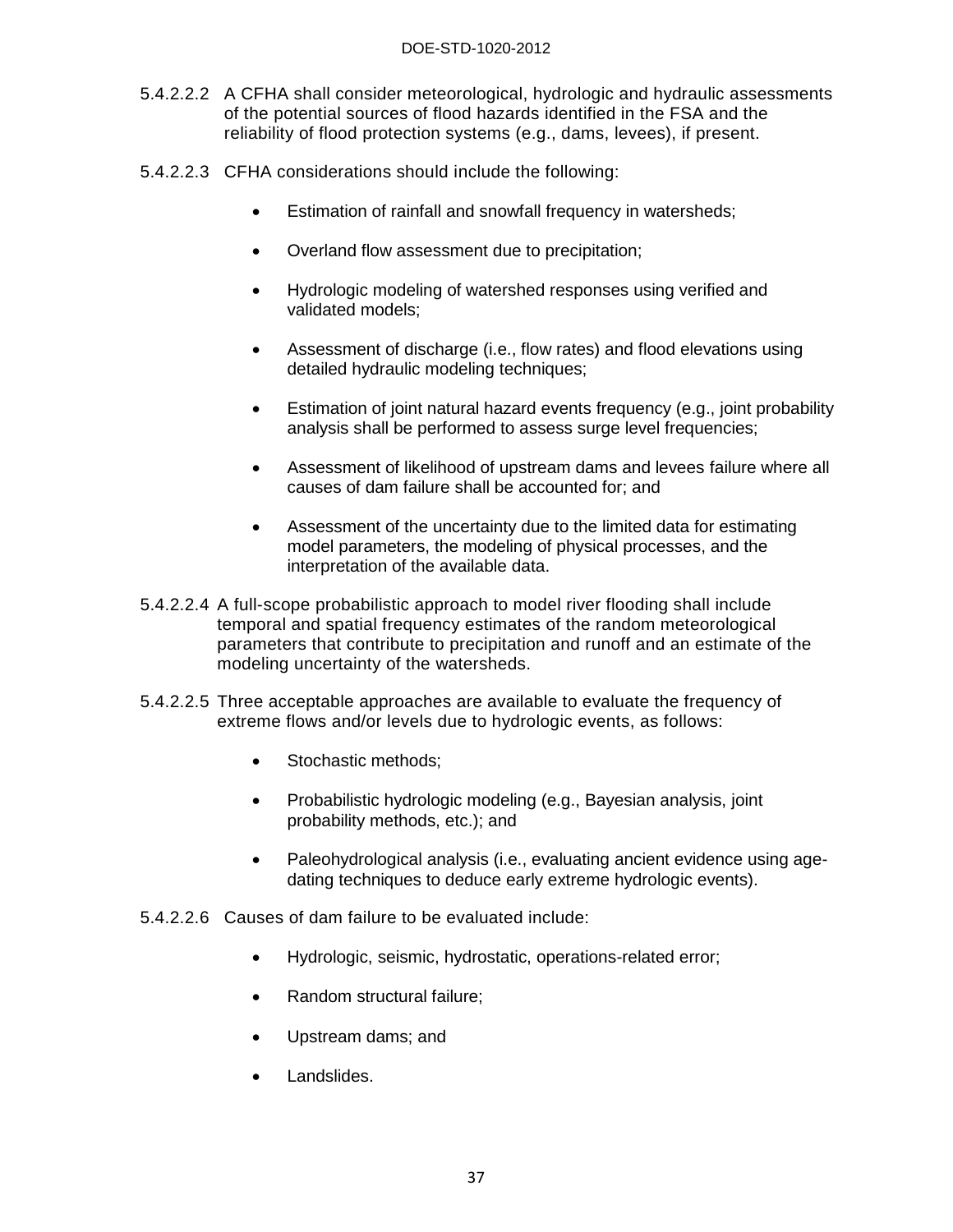- 5.4.2.2.7 Dam failure-induced flood levels shall be determined by analyses using validated dam break models.
- 5.4.2.2.8 Uncertainty for the dam break model analysis parameters (e.g., breach size, time to failure, flood time arrival) shall be accounted for in the analysis.
- 5.4.2.2.9 A simplified dam failure analysis is acceptable if the analysis accounts for uncertainty.
- 5.4.2.2.10 To ensure that the DBFL determined from a CFHA conservatively accounts for a recurrence of the event causing the flooding, a review of the data on historical floods that may have affected the site shall be performed.
- 5.4.2.2.11 Since the hydraulic characteristics of the basin could have changed since the maximum historical flood, the flood level itself may not be able to form a direct comparison to the DBFL. Accordingly, the amount of water produced, or the rainfall intensity and distribution, shall be compared to the event leading to the DBFL.
- 5.4.2.2.12 For FDC 3, FDC-4, and FDC-5 SSCs, the DBFL event shall be equal to, or greater than, the maximum historical event in the basin.
- 5.4.3 Determination of DBFL for Facilities with FDC-1 and FDC-2 SSCs
	- 5.4.3.1 For FDC-1 and FDC-2 SSCs at a site for which a site-specific CFHA has been performed, the DBFL shall be determined using the site-specific flood-related hazard curve.
	- 5.4.3.2 The DBFL shall not be lower than that estimated by utilizing existing flood insurance studies applicable to the site.
	- 5.4.3.3 For FDC-2 SSCs at a site for which no site-specific CFHA has been performed, the DBFL shall be determined based on an FSA following the steps described in Section 5.4.2.1, and recognizing that the DBFL shall correspond to a return period of 1,000 years.
	- 5.4.3.4 For FDC-1 SSCs at a site for which no site-specific CFHA has been performed, the DBFL shall be determined utilizing existing flood insurance studies applicable to the site, but recognizing that the DBFL shall correspond to a return period of 500 years.
- 5.4.4 Flood Event Combinations
	- 5.4.4.1 For each potential flood source, the determination of DBFL shall consider the event combination cases as shown in Table 5-3. The combination of the potential flood sources shall be assumed to be perfectly correlated for the purpose of developing flood hazard curves.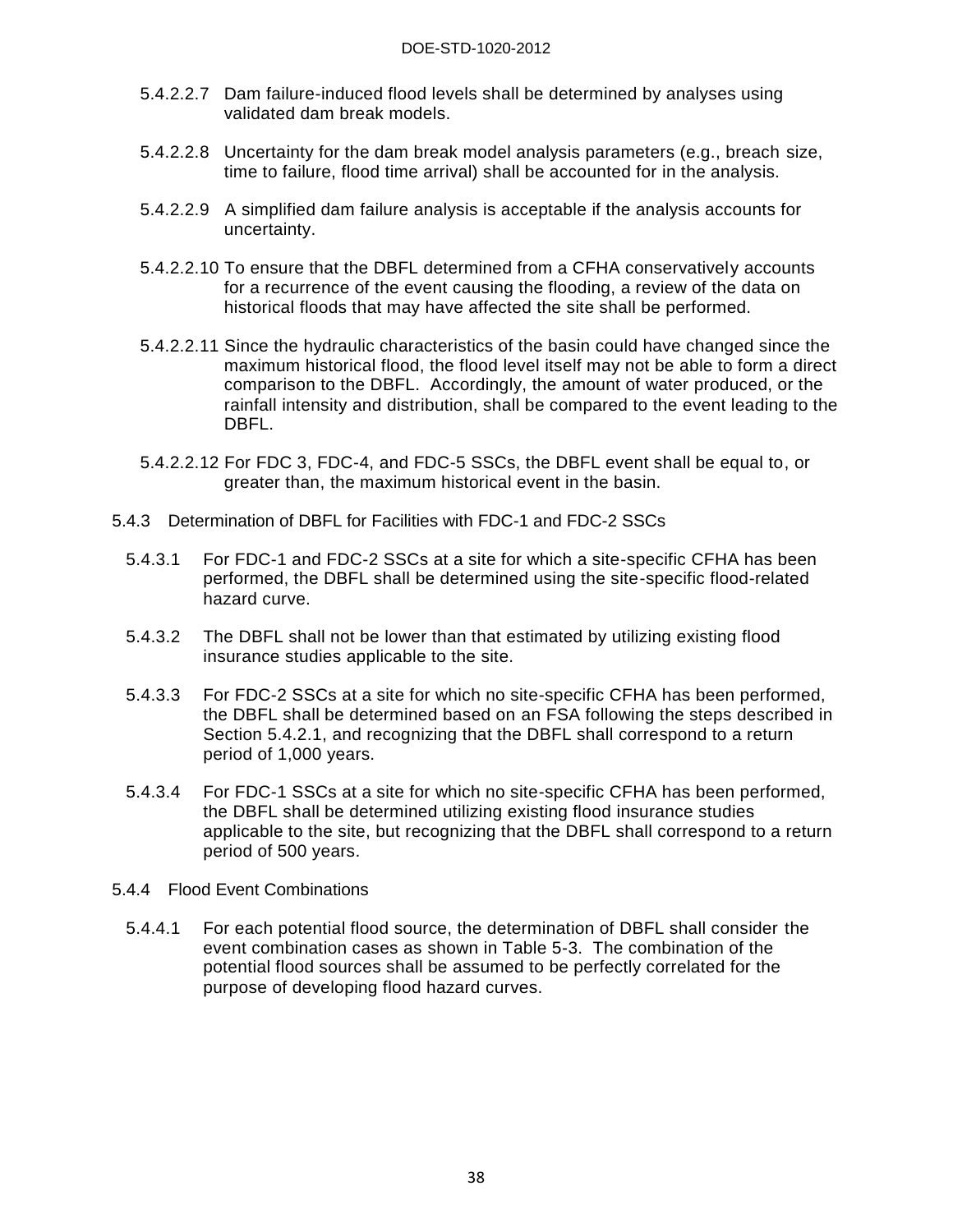## **5.5. SSC Design and Evaluation to Mitigate Flood-Related Hazards**

- 5.5.1 General Flood Design Overview
	- 5.5.1.1 This section presents the design guidelines and criteria for mitigating the floodrelated hazards that are identified, characterized, and assessed in Sections 5.3 and 5.4. This section also presents alternative design strategies for mitigating flood hazards.
	- 5.5.1.2 Guidance is also provided to evaluate SSCs in existing facilities that may not be located above the DBFL determined in accordance with the provisions in Section 9.4.
	- 5.5.1.3 The hazard annual probability levels in Tables 5-2A and 5-2B correspond to the mean hazard.
	- 5.5.1.4 Evaluation of the flood design basis for SSCs consists of the following determinations and evaluations:
		- Determination of the DBFL for each flood-related hazard, as defined by the hazard annual probability of exceedance and applicable combinations of flood hazards;
		- Development of a flood design strategy for the DBFL that satisfies the design requirements (e.g., build above the DBFL, harden the facility, etc.); and
		- Design of civil engineering systems (e.g., buildings, buried structures, site drainage, retaining walls, dike slopes, etc.) to the applicable DBFL and design requirements.
	- 5.5.1.5 For FDC-3, FDC-4, and FDC-5 SSCs, design basis flood loads  $(F_a)$  resulting from flood hazards for return periods shown in Tables 5-2A and 5-2B shall be considered as an Extreme Load category, thus the following strength load combinations shall be used:

 $D + 0.8(L + L_r) + W + F_a$ 

 $0.9D + W + F_a$ , and

 $0.9D + F_a$ 

Where,

 $D =$  dead load; S = snow load (normal); L = live load; W = wind load (normal);  $F_a$  = hydrostatic and hydrodynamic (including wave and impact) loads resulting from the FDC-specific design basis flood hazard (DBFH). Note that, the Dynamic Pressure Coefficient,  $C_p$  (for wave loads, see Section 5.4.4 of ASCE/SEI 7-10) and Importance Coefficient, C<sub>I</sub> (for impact loads from debris, ice, etc., see Section 5.4.5 of ASCE/SEI 7-10) appropriate for the DBFH can be used, if considered applicable, and these coefficients shall not be less those for ASCE/SEI 7-10 Risk Category IV SSCs.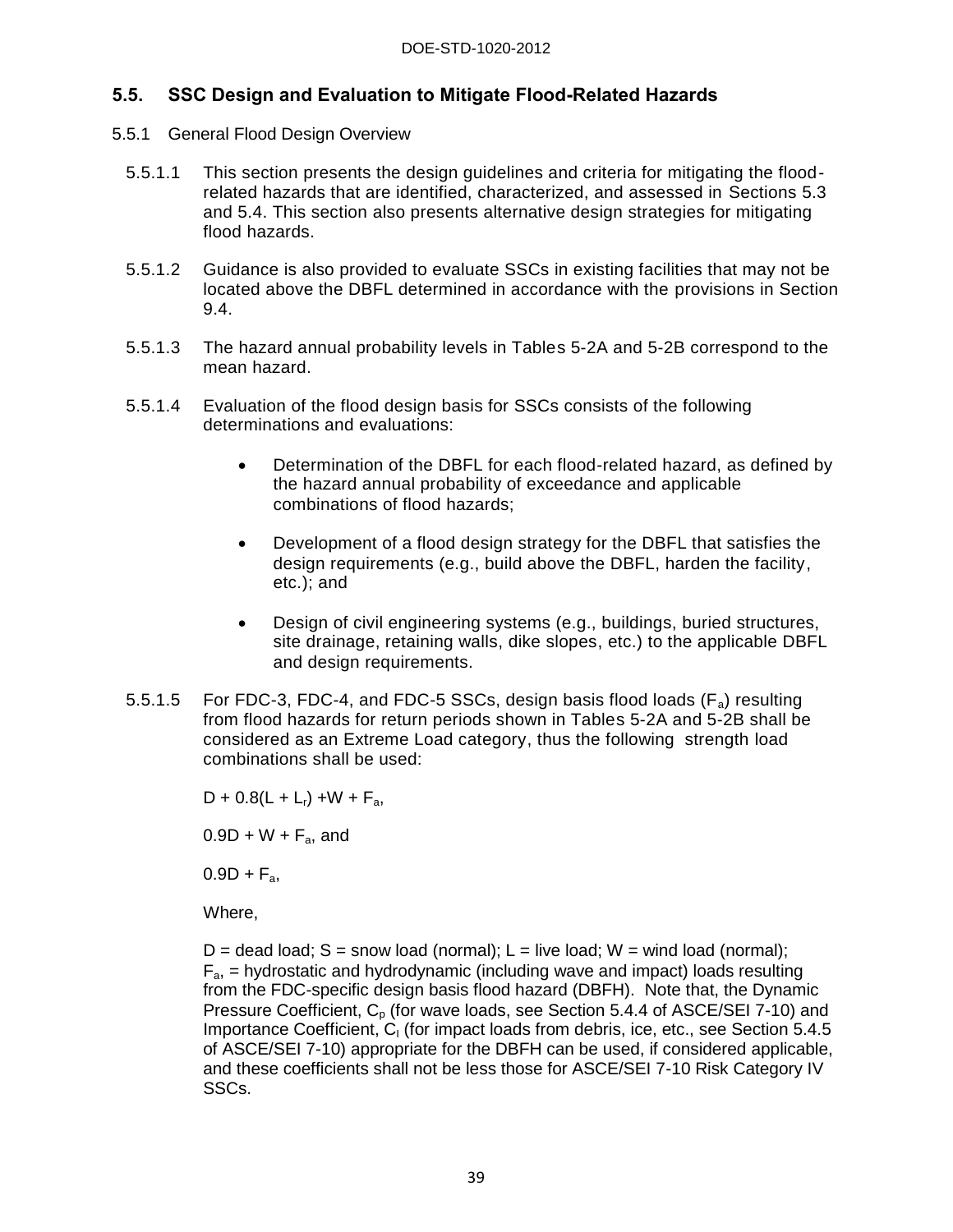- 5.5.1.6 The design of FDC-1, and FDC-2 SSCs, shall meet both of the following requirements:
	- $F_a$  resulting from flood hazards shall be based on requirements given in Section 5.4.1.2, above; and
	- $\bullet$  F<sub>a</sub> for FDC-1 and FDC-2 SSCs resulting from flood hazards shall be based on ASCE/SEI 7-10 requirements for Risk Category II and Risk Category IV SSCs, respectively.
- 5.5.2 Design Basis Flood Level (DBFL)
	- 5.5.2.1 As part of the PFHA that is performed for a site, the sources of flooding (e.g., rivers, lakes, local precipitation) and the individual flood hazards (e.g., hydrostatic forces, ice pressure, hydrodynamic loads) shall be identified.
	- 5.5.2.2 A site or individual SSC may be impacted by multiple sources of flooding and flood hazards (e.g., many sites shall have to consider the hazards associated with river flooding).
	- 5.5.2.3 All sites shall design a storm water management system to handle the runoff due to local (i.e., on-site or near site) precipitation (see Section 7).
	- 5.5.2.4 Events that contribute to the potential for river flooding (i.e., spring snowmelt, upstream-dam failure, etc.) shall be considered as part of a PFHA. Accordingly, at a site there may be multiple DBFLs that shall be considered.
	- 5.5.2.5 For sites with the potential for river flooding, a DBFL shall be determined for river flooding and for local precipitation which determines the design of the site storm water management systems.
	- 5.5.2.6 For sites located on rivers or streams, the meteorological and hydrologic events that produce intense local precipitation are often distinct from those which produce high river flows. In this instance, various aspects of the design for an SSC shall be determined by different flood hazards. As a result, the term DBFL is used in a general sense that applies to the multiple flood hazards that may be included in the design basis.
	- 5.5.2.7 The DBFL for an SSC for a flood hazard (e.g., river flooding, local precipitation) is defined in terms of:
		- Peak-hazard level (e.g., flow rate, depth of water) corresponding to the mean hazard annual probability as shown in Table 5-3, including the combination of flood hazards (e.g., river flooding and wind-wave action) provided in Table 5-4; and
		- Corresponding loads associated with the DBFL peak-hazard level and applicable load combinations (e.g., hydrostatic and/or hydrodynamic forces, debris loads).
	- 5.5.2.8 The first consideration shall be determined as part of the PFHA. Limited FHAs for some DOE sites have been conducted and flood loads have been assessed for the DBFL on an SSC-by-SSC basis.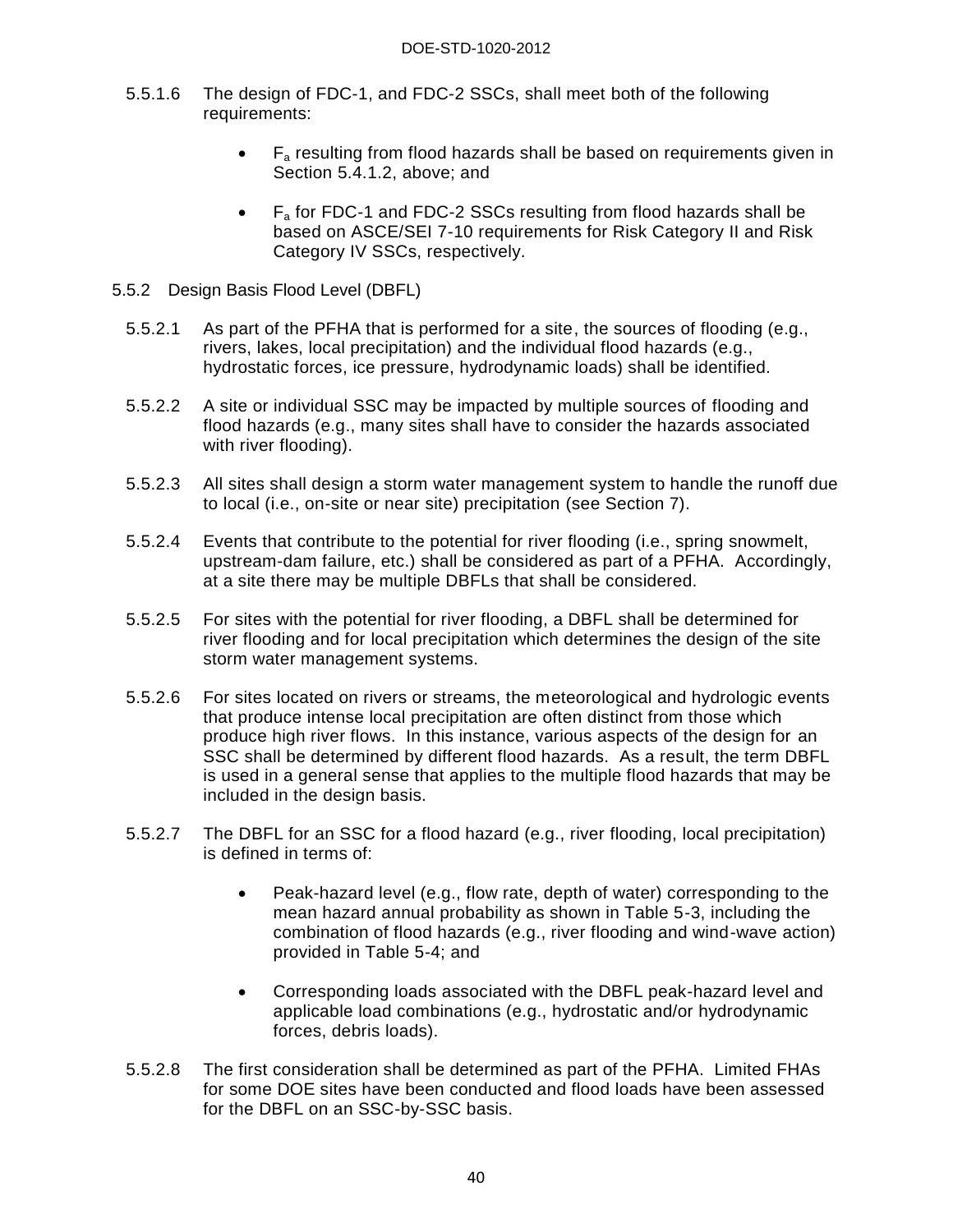- 5.5.2.9 Table 5-3 defines the flood design basis events that shall be considered. The events listed in Table 5-4 should be considered as part of the site PFHA (i.e., if a river is a source of flooding, wind waves shall be considered).
- 5.5.2.10 The DBFL is determined by entering the flood-related hazard curve that includes the combination of events provided in Table 5-3 (e.g., at a site located on an ocean shore, the flood-related hazard curve shall include the effects of storm surge, tides and wind-waves.

| <b>Primary Hazard</b>                 | Case No.       | <b>Event Combinations*</b>                                                                                                                                                                                                                                                                                                                              |  |  |
|---------------------------------------|----------------|---------------------------------------------------------------------------------------------------------------------------------------------------------------------------------------------------------------------------------------------------------------------------------------------------------------------------------------------------------|--|--|
| <b>River Flooding</b>                 | 1              | Peak flood elevation due to all flooding contributors with the<br>exception of upstream dam failure. Note: The hazard analysis for<br>river flooding should include all contributors to flooding, including<br>releases from upstream dams, ice jams, etc.<br>Flooding associated with upstream dam failure is included in the dam<br>failure category. |  |  |
|                                       | $\overline{2}$ | Wind-waves corresponding, as a minimum, to the 2-year wind acting<br>in the most favorable direction coincident with the peak flood (i.e.,<br>Case 1, above) or as determined in a probabilistic analysis that<br>considers the joint occurrence of river flooding and wind-generated<br>waves.                                                         |  |  |
|                                       | 3              | Ice or debris forces (i.e., static and dynamic) and Case 1.                                                                                                                                                                                                                                                                                             |  |  |
|                                       | 4              | Peak and ground water level and Case 1                                                                                                                                                                                                                                                                                                                  |  |  |
|                                       |                | Evaluate the potential for erosion, debris, etc. due to the primary<br>hazard.                                                                                                                                                                                                                                                                          |  |  |
| $\mathbf{1}$<br>Levee/Dam<br>Failure  |                | Peak flood elevation due to all modes of levee or dam failure (e.g.,<br>overtopping, seismically - or landslide-induced structural failure,<br>upstream dam failure, failure due to ice or debris forces (i.e., static<br>and dynamic), etc.).                                                                                                          |  |  |
|                                       | $\overline{2}$ | Wind-waves corresponding, as a minimum, to the 2-year wind acting<br>in the most favorable direction coincident with the peak flood (i.e.,<br>Case 1, above) or as determined in a probabilistic analysis that<br>considers the joint occurrence of river flooding and wind-generated<br>waves.                                                         |  |  |
|                                       | 3              | Evaluate the potential for erosion, debris, etc. due to the primary<br>hazard.<br>Should be evaluated as part of the hazard analysis if overtopping<br>and/or failure occur.                                                                                                                                                                            |  |  |
| <b>Extreme Local</b><br>Precipitation | 1              | Peak flood based on runoff analysis due to extreme precipitation (i.e.,<br>rain, snow melting, ice melting).                                                                                                                                                                                                                                            |  |  |
|                                       |                | Flooding based on the site runoff analysis shall be used to evaluate<br>the site drainage system and flood loads on individual facilities (see<br>Section 7).                                                                                                                                                                                           |  |  |
|                                       | $\overline{2}$ | Ponding on the roof to a maximum depth corresponding to the level<br>of the secondary drainage system (see Section 7).                                                                                                                                                                                                                                  |  |  |

**Table 5-3: Design Basis Flood Event Combinations**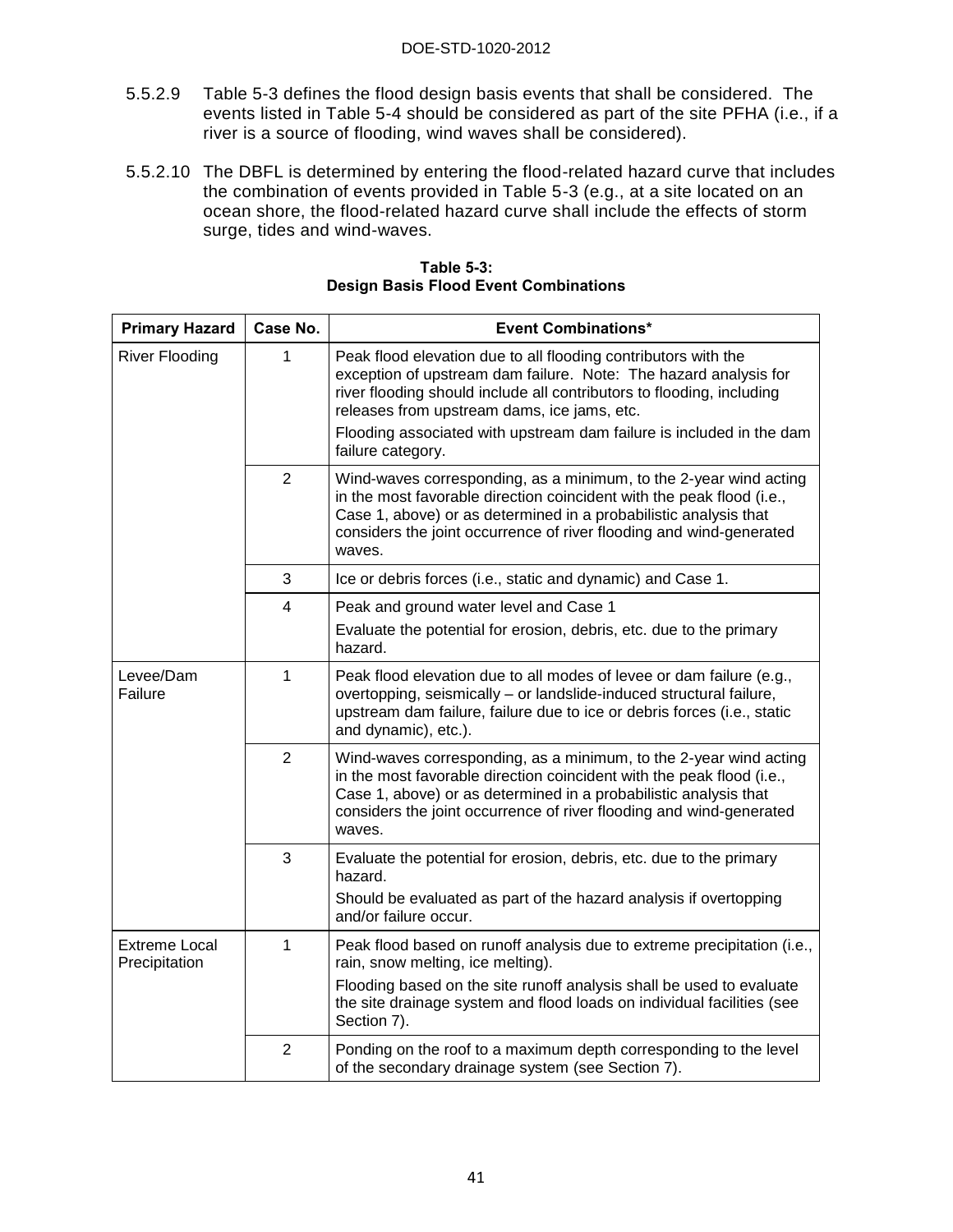| <b>Primary Hazard</b>                                                          | Case No. | <b>Event Combinations*</b>                                                                                                                                                        |
|--------------------------------------------------------------------------------|----------|-----------------------------------------------------------------------------------------------------------------------------------------------------------------------------------|
| Storm Surge,<br>Seiche (due to<br>Hurricane,<br>Seiche, Squall<br>Lines, etc.) |          | Peak flood levels plus mean high tide levels<br>Tide effects corresponding to the mean high tide above the mean low<br>water (MLW) level, if not included in the hazard analysis. |
|                                                                                | 2        | Surge-associated waves and Case 1<br>Wave action should include static and dynamic effects and potential<br>for erosion.                                                          |
| Tsunami                                                                        |          | Tide effects corresponding to the mean high tide above the MLW<br>level, if not included in the hazard analysis.                                                                  |

\* Events are added to the flood level produced by the primary hazard.

#### 5.5.3 Flood Evaluation Process

- 5.5.3.1 The following describes the steps involved in the evaluation of SSCs. The procedure is general and applies to new and existing facilities and it is oriented toward the evaluation of individual SSCs.
- 5.5.3.2 Due to the nature of flood events (i.e., river flooding may inundate a large part of a site and thus many SSCs simultaneously), it may be possible to perform an evaluation for the entire site or a group of SSCs.
- 5.5.3.3 The flood evaluation process is illustrated in Figure 5-1. It is divided into the consideration of regional flood hazards and local precipitation (see Section 7).
- 5.5.3.4 For new construction, the design practice is to construct the SSC above the DBFL, thus avoiding the flood hazard and eliminating the consideration of flood loads as part of the design.
- 5.5.3.5 The design of the site storm water management system and structural systems (i.e., roofs) for local precipitation shall be adequate to prevent flooding that may damage an SSC or interrupt operations (see Section 7).
- 5.5.3.6 To perform the flood evaluation for an SSC, the results of a flood screening analysis or a PFHA shall be available. The steps in the flood-related hazard evaluation process include the following:
	- a) Determine the SSC FDC;
	- b) Determine the DBFL for each type or source of flooding;
	- c) Assess the flood loads (e.g., hydrostatic and hydrodynamic loads) or other effects (e.g., scour, erosion) on an SSC-by-SSC basis;
	- d) For a new facility, locate the SSCs that may malfunction if submerged above the DBFL, if possible. If this cannot be done, proceed to the next step;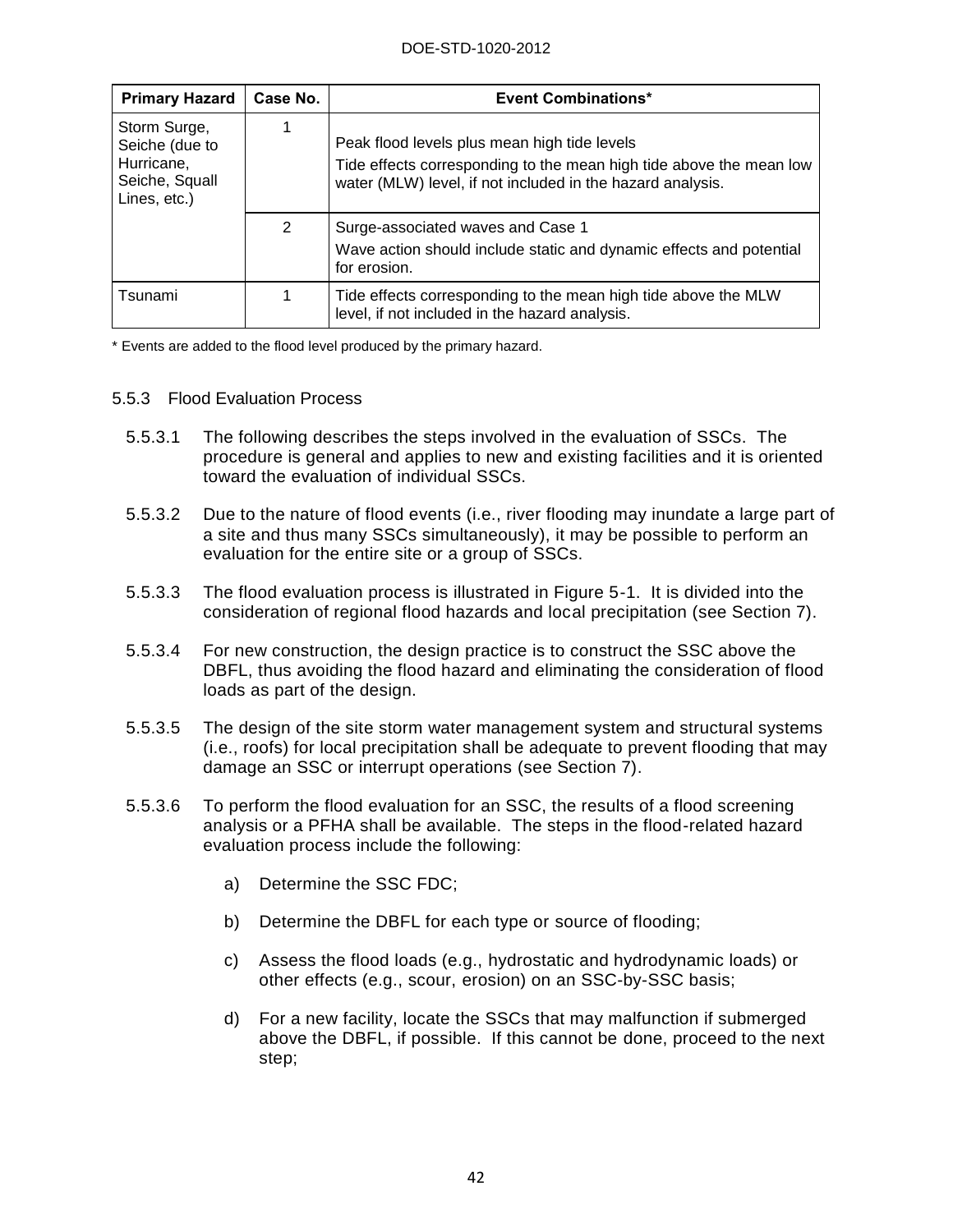- e) Develop a design strategy to mitigate flood hazards that impact the SSC. Options include hardening the SSC and modifying the flood path to provide for occupant safety and to secure vulnerable areas;
- f) If the SSC is located below the DBFL level even if the SSC has been hardened, procedures shall be provided to evacuate personnel if life safety is in danger and to secure the SSC prior to the arrival of the flood;
- g) Following the provisions given in Section 7, develop an initial sitedrainage system and roof-system drainage plan and structural design;
- h) Following the provisions given in Section 7, perform a hydrologic analysis for the site to evaluate the performance of the site storm water management system considering roof drainage, anthropogenic, and natural watercourses for the DBFL local precipitation for each SSC;
- i) The site analysis shall determine the level of flooding, if any, at each SSC. Guidelines for performing a hydrologic analysis are provided in Subsection 5.2.3;
- j) For SSCs where flooding occurs, assess whether the SSC performance is satisfactory;
- k) If the SSC performance is unsatisfactory, a modification of the site storm water management system shall be required. Due to the different DBFLs for different FDC SSCs, this step shall be performed for a number of flood events;
- l) Following provisions given in Section 7, evaluate the drainage and structural design of roof systems for the DBFL local precipitation. The structural design of the roof system shall satisfy design criteria for loads due to ponding that result from clogged/blocked drains and snow and ice loads. These were either developed during the design of existing facilities or shall be those from applicable regulations;
- m) If the design criteria for the roof are exceeded (i.e., deflection, stress allowables), the design shall be revised;
- n) If the DBFL for an SSC due to local precipitation produces unacceptable levels of flooding, design modifications shall be developed. The design modifications shall provide for additional capacity (i.e., runoff capacity, additional strength) to mitigate the damage level; and
- o) For SSCs that are impacted by the DBFL, plans shall be developed to provide for the life safety of personnel and to secure critical areas.
- 5.5.3.7 In principle, each SSC shall be designed in accordance with the requirements for the applicable FDC. However, because floods have a common-cause impact on SSCs that are in proximity to one another, the design basis for the most critical SSC may govern the design for other SSCs or for the entire site. Accordingly, it may be more realistic economically and functionally to develop a design strategy that protects the most critical SSC and simultaneously that of other SSCs (i.e., it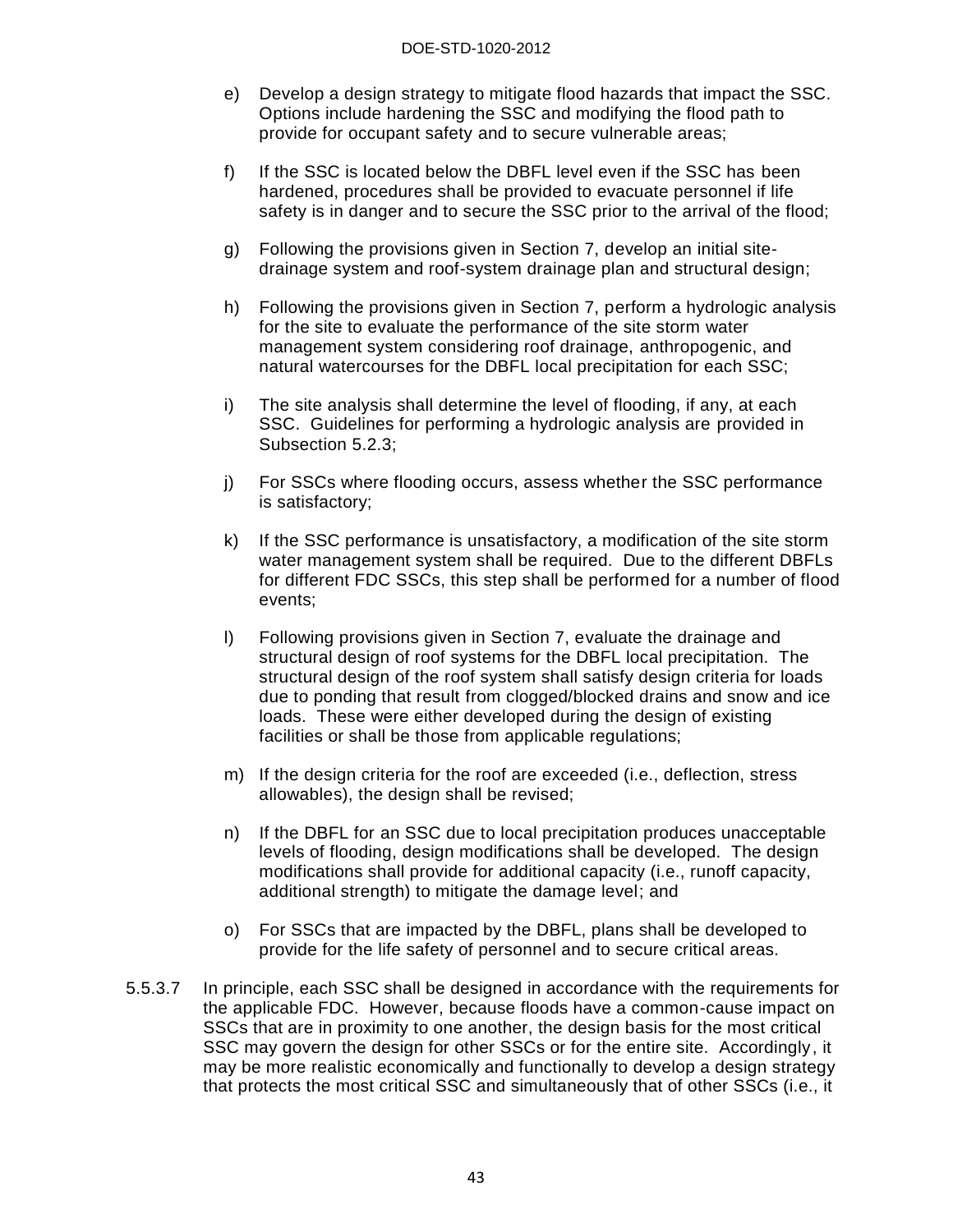may be feasible to harden a site (e.g., construct a levee system), thus protecting all SSCs).

- 5.5.3.8 Conversely, it may be impractical to develop a design strategy that protects the entire site when SSC locations vary substantially (i.e., they are at significantly different elevations or there are large spatial separations).
- 5.5.3.9 The possible structural or functional interaction between SSCs shall be considered as part of the evaluation process. For example, if an SDC-5 SSC requires emergency electric power to protect the SSC, structures that house emergency generators and fuel shall be designed to the DBFL for FDC-5 SSC.
- 5.5.3.10 In general, a systematic review of a site for possible structural or functional dependencies is required. As an aid to the review, the analyst can develop a logic model that displays the functional and structural dependencies between SSCs.

#### 5.5.4 Flood Design Strategies

- 5.5.4.1 All SSCs that are vulnerable to failure due to water intrusion or submergence from flood shall be constructed or placed above the DBFL. If an SSC that is vulnerable to failure due to water intrusion or submergence cannot be placed above DBFL due to cost or other practical considerations, it shall be protected by engineered features that shall be designed to prevent water intrusion resulting from a DBFL that corresponds to the FDC of the SSC that requires protection. The design of the protective features shall be based on the requirements in the NRC Standard Review Plan 2.4.10, *Flooding Protection Requirements,* NRC Standard Review Plan 2.5.5, *Stability of Slopes*, NRC Standard Review Plan 3.4.2, *Analysis Procedures,* NRC Regulatory Guide 1.102, *Flood Protection for Nuclear Power Plants,* and ANSI/ASCE 1-82, N-725 *Guideline for Design and Analysis of Nuclear Safety Related Earth Structures*. All SSCs, including those that are not vulnerable to failure due to water intrusion or submergence, shall be designed to withstand the hydrostatic and hydrodynamic loads resulting from a design basis flood, including those resulting from possible raised ground water level.
- 5.5.4.2 Flood hazards resulting from local precipitation that shall be considered in the design of the site storm water management system, roof systems, etc., are addressed in Section 7.
- 5.5.4.3 Since it may not always be possible to construct all SSCs above the DBFL, alternate design strategies shall be considered. The hierarchy of flood design strategies is as follows:
	- 1) Situate the SSC above the DBFL;
	- 2) Reduce the design basis flood hazard;
	- 3) Harden the site or SSC to mitigate the effects of the DBFL such that the SSC is protected; and
	- 4) Establish plans to safely evacuate employees and secure areas with hazardous, mission-dependent, or valuable materials.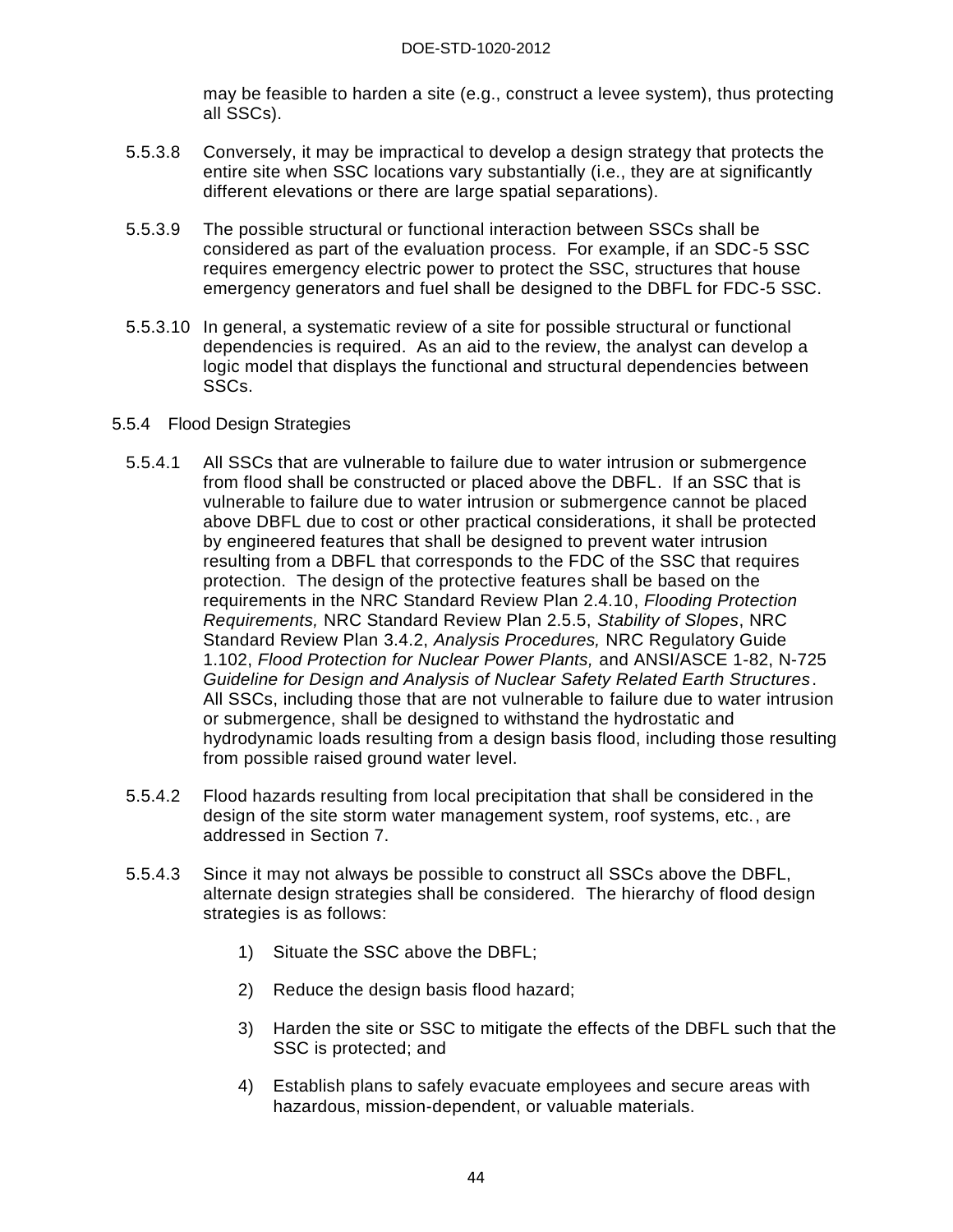- 5.5.4.4 If an SSC is placed above the DBFL, it is considered to be readily protected from flood hazards.
- 5.5.4.5 If an SSC is located below the DBFL, alternatives should be considered to modify the magnitude of the flood or mitigate its effects such that the likelihood of damage and interruption of operations is acceptably low.
- 5.5.4.6 Under certain circumstances the hazard that results from the design basis flood can be modified to limit the magnitude of the hazard. Alternatives include the construction of detention ponds that provide for the collection and controlled release of runoff on-site, modification of stream channels, etc.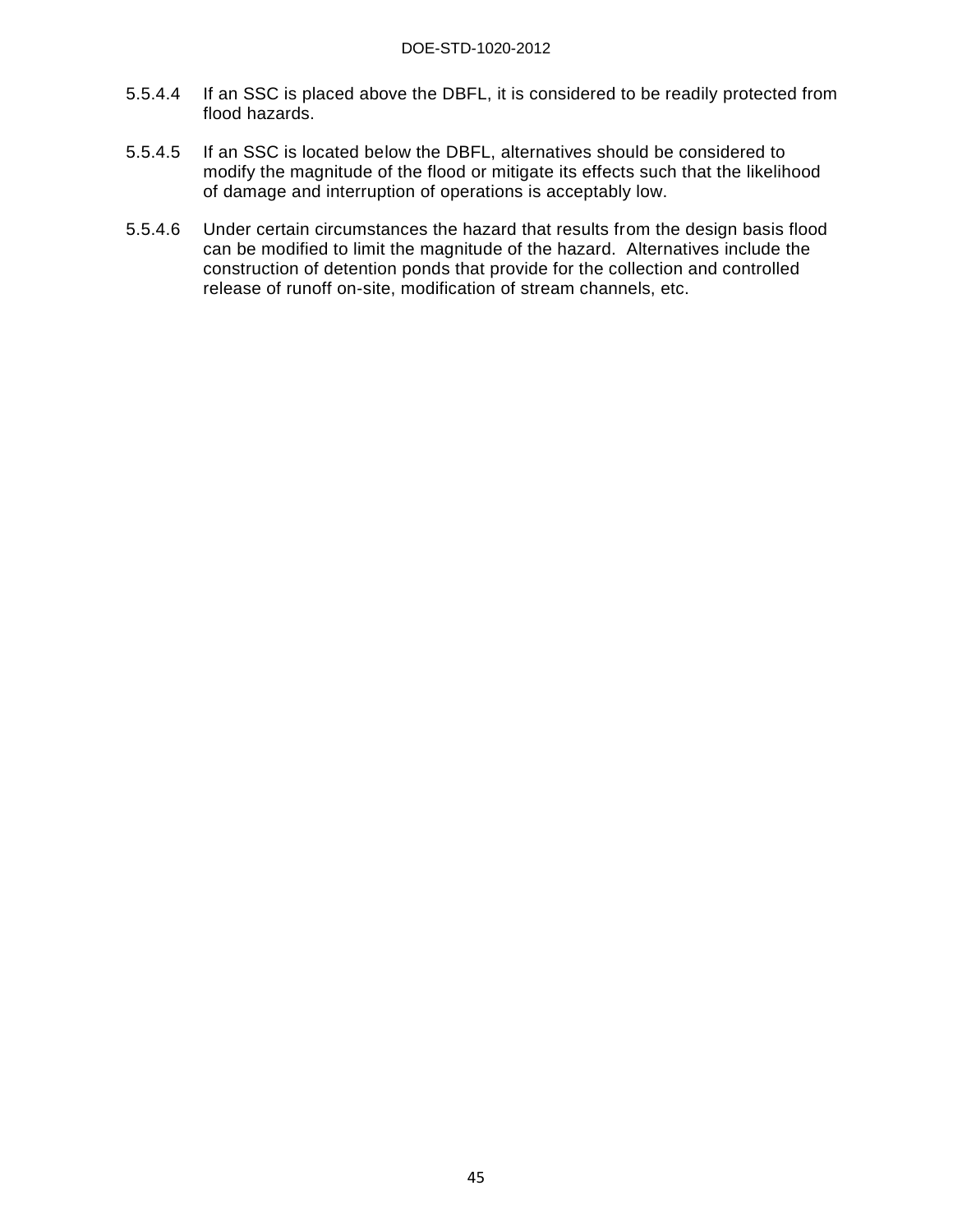#### DOE-STD-1020-2012



**Figure 5-1: Flood Evaluation Process** 

5.5.4.7 The strategy of hardening an SSC is secondary to siting facilities above the DBFL level since some probability of damage does exist and SSC operations may be interrupted. If it is determined that an SSC may be impacted by the DBFL and thus shall be hardened, the designer shall determine the flood loads associated with the DBFL.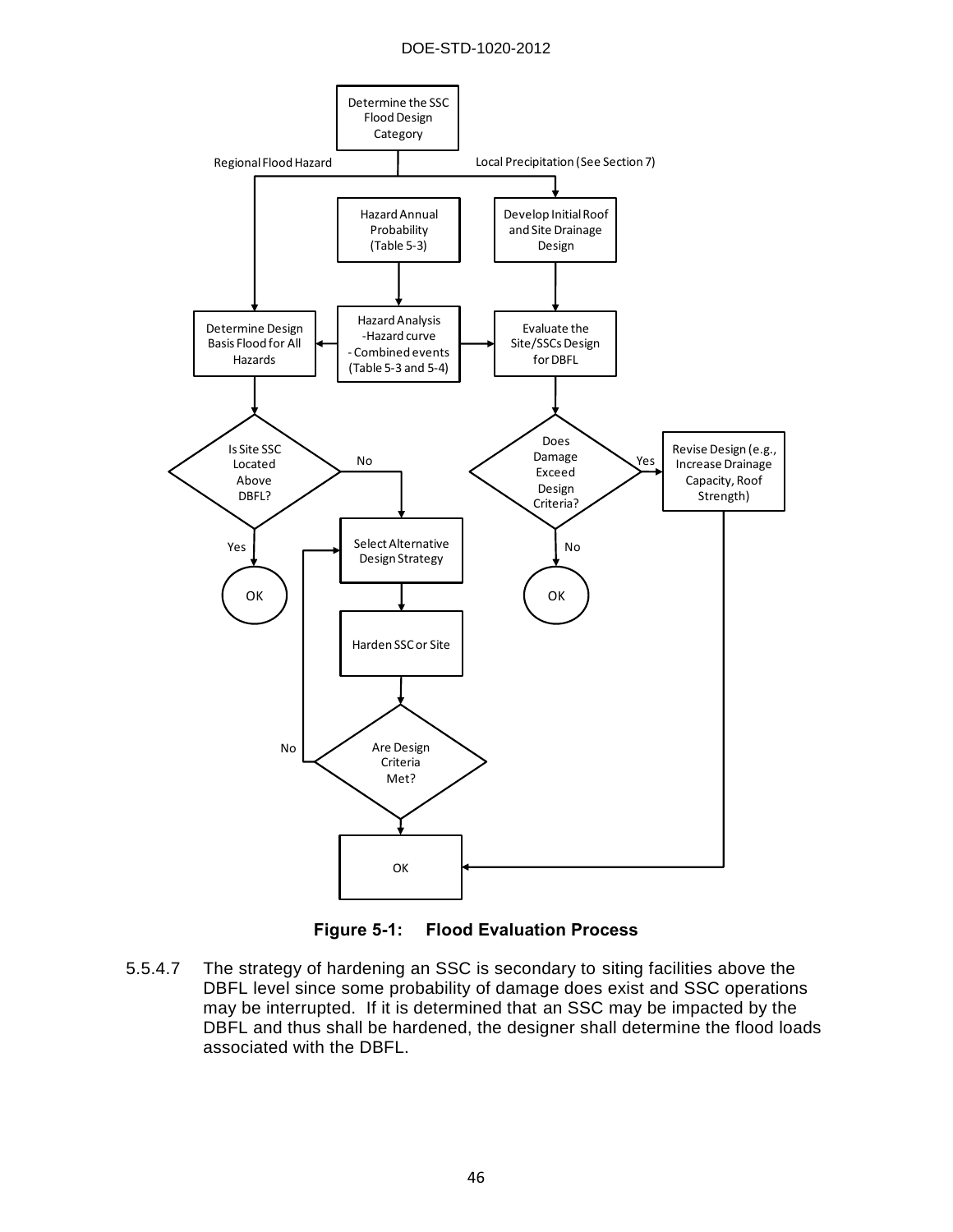- 5.5.4.8 The design of flood mitigation systems (i.e., exterior walls, flood-proof doors, etc.) shall be conducted in accordance with the requirements specified in Section 5.5.4.1.
- 5.5.5 Flood-Related Hazard Design Criteria. Unlike design strategies for seismic-related and wind-related hazards, it is not always possible to provide margin in the flood design of an SSC that is vulnerable to failure due to water intrusion or submergence. For example, the simple fact that a site is inundated, even if structural damage does not occur, causes significant disruption (e.g., down time during the flood, clean-up, etc.). This is often unacceptable in terms of the economic impact and disruption of the mission-dependent function of the site. Accordingly, such SSCs shall be kept above the DBFL to ensure that its safety functions are not interrupted. If mitigation systems, such as watertight doors, sealants, etc., are used, they should be designed in accordance with Section 5.5.4.1.
	- 5.5.5.1 Design of FDC-1 SSCs
		- 5.5.5.1.1 FDC-1 SSCs shall be designed using criteria given in ASCE/SEI 7-10 for Risk Category II, except that the DBFL shall be based on the return periods as given in Tables 5-2A and 5-2B of this Standard. Event combinations that shall be considered are listed in Table 5-3.
		- 5.5.5.1.2 The occupants' safety shall be ensured. Also, adequate time for warning shall be available to ensure that building occupants can be evacuated (i.e., 1 to 2 hours).
		- 5.5.5.1.3 If the building is located above the DBFL, structural and occupant safety requirements are met.
		- 5.5.5.1.4 Where a structure cannot be constructed above the DBFL level, an acceptable design can be achieved by:
			- Reducing the design basis flood hazard or providing flood protection for the site or for the specific structure, such that severe structural damage does not occur; and
			- Developing procedures in order to provide adequate warning and evacuation capability to provide for the safety of building occupants.
	- 5.5.5.2 Design of FDC-2 SSCs
		- 5.5.5.2.1 FDC-2 SSCs shall be designed using criteria given in ASCE/SEI 7-10 for Risk Category IV, except that the DBFL shall be based on the return periods as given in Tables 5-2A and 5-2B. Event combinations that shall be considered are listed in Table 5-3.
		- 5.5.5.2.2 For SSCs that cannot be located above the DBFL, an acceptable design can be achieved by the same measures described for FDC-1.
		- 5.5.5.2.3 Procedures shall be developed to provide for occupant safety and to mitigate the damage to mission-dependent SSCs. These procedures may include installation of temporary flood barriers, removal of equipment to protected areas, anchoring vulnerable items, or installing sumps or emergency pumps.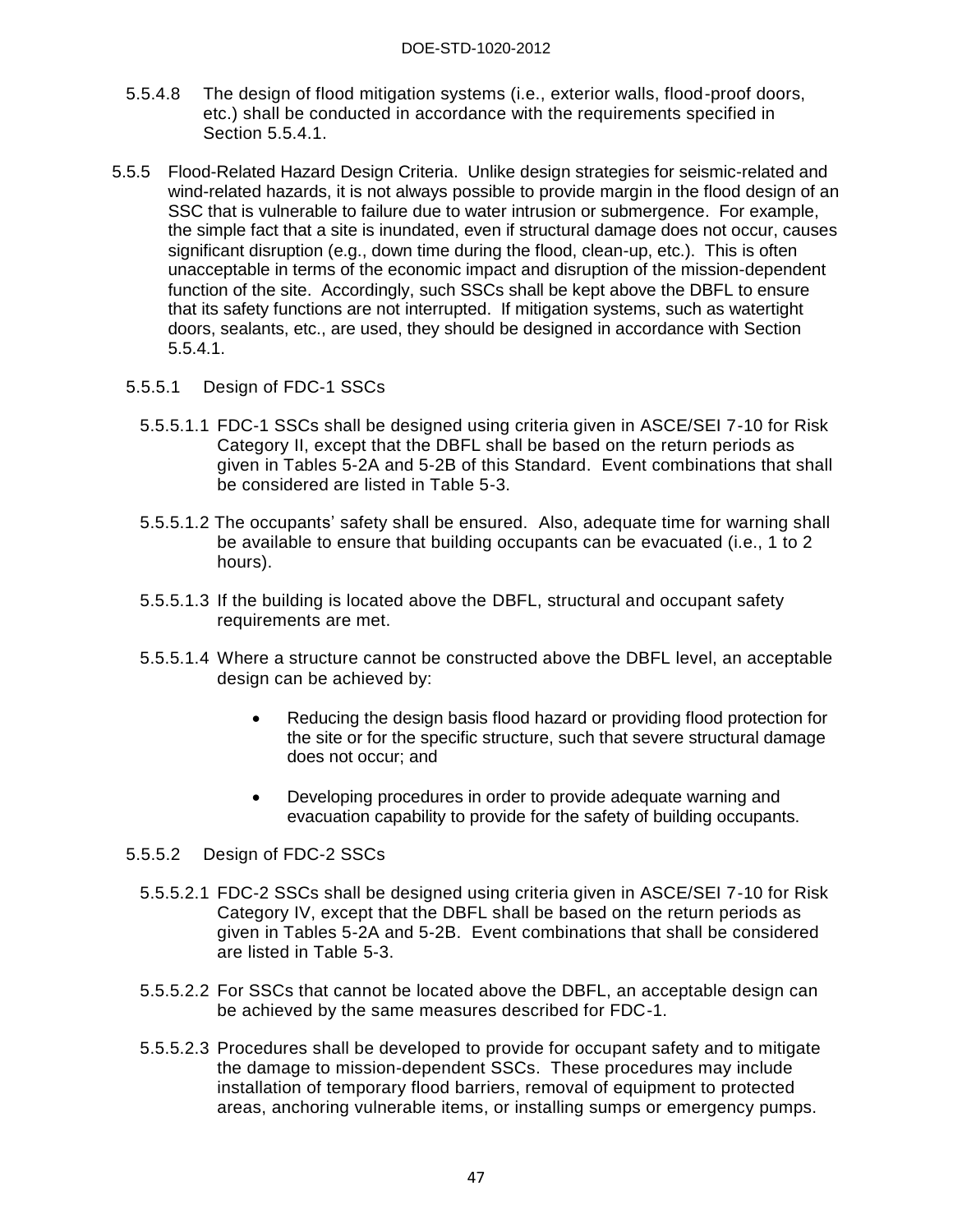#### 5.5.5.3 Design of FDC-3 SSCs

- 5.5.5.3.1 FDC-3 SSCs shall be designed using the NRC requirements identified in Section 5.5.4.1, except that the DBFL shall be based on the return periods given in Tables 5-2A and 5-2B. Event combinations that shall be considered are listed in Table 5-3.
- 5.5.5.3.2 If the design objective is continued function of the facility, including confinement of hazardous materials and occupant safety, FDC-3 SSCs shall be located above the DBFL, if possible, as enumerated in Section 5.5.4.1 above.
- 5.5.5.3.3 If SSCs in this category cannot be constructed above the DBFL level, a design shall be developed that provides continued facility operation. The strategy shall mitigate the flood (i.e., reducing the flood hazards, hardening the facility, building a levee to prevent flood encroachment) to an extent that facility operations can continue.
- 5.5.5.3.4 For SSCs that may be impacted by the DBFL, plans shall be developed to evacuate non-essential personnel, secure hazardous materials, prepare the facility for possible extreme flooding and loss of power, and provide supplies for personnel who may have an extended stay on-site.
- 5.5.5.3.5 Procedures shall be coordinated with the results of the flood hazard analysis, which provides input on the time variation of flooding, type of hazards to be expected and their duration.
- 5.5.5.3.6 The use of plans is not an alternative to hardening a facility to provide adequate confinement unless all hazardous materials can be completely removed from the site.
- 5.5.5.4 Design of FDC-4 SSCs
	- 5.5.5.4.1 FDC-4 SSCs shall be designed using the NRC requirements identified in Section 5.5.4.1, except that the DBFL shall be based on the return periods given in Tables 5-2A and 5-2B. Event combinations that shall be considered are listed in Table 5-3.
	- 5.5.5.4.2 Other design requirements for FDC-4 SSCs are the same as those for FDC-3.
- 5.5.5.5 Design of FDC-5 SSCs. FDC-5 SSCs shall be designed using the NRC requirements for commercial nuclear power plants.
- 5.5.6 Flood Design Practice for SSCs below the DBFL Elevation
	- 5.5.6.1 For SSCs located below the DBFL elevation, mitigation measures shall be designed such that the SSCs meet the structural requirements given in Section 5.5.4.1.
	- 5.5.6.2 In practice, a combination of structural and non-structural measures (i.e., flood warning and planning) can be used to achieve the performance objectives.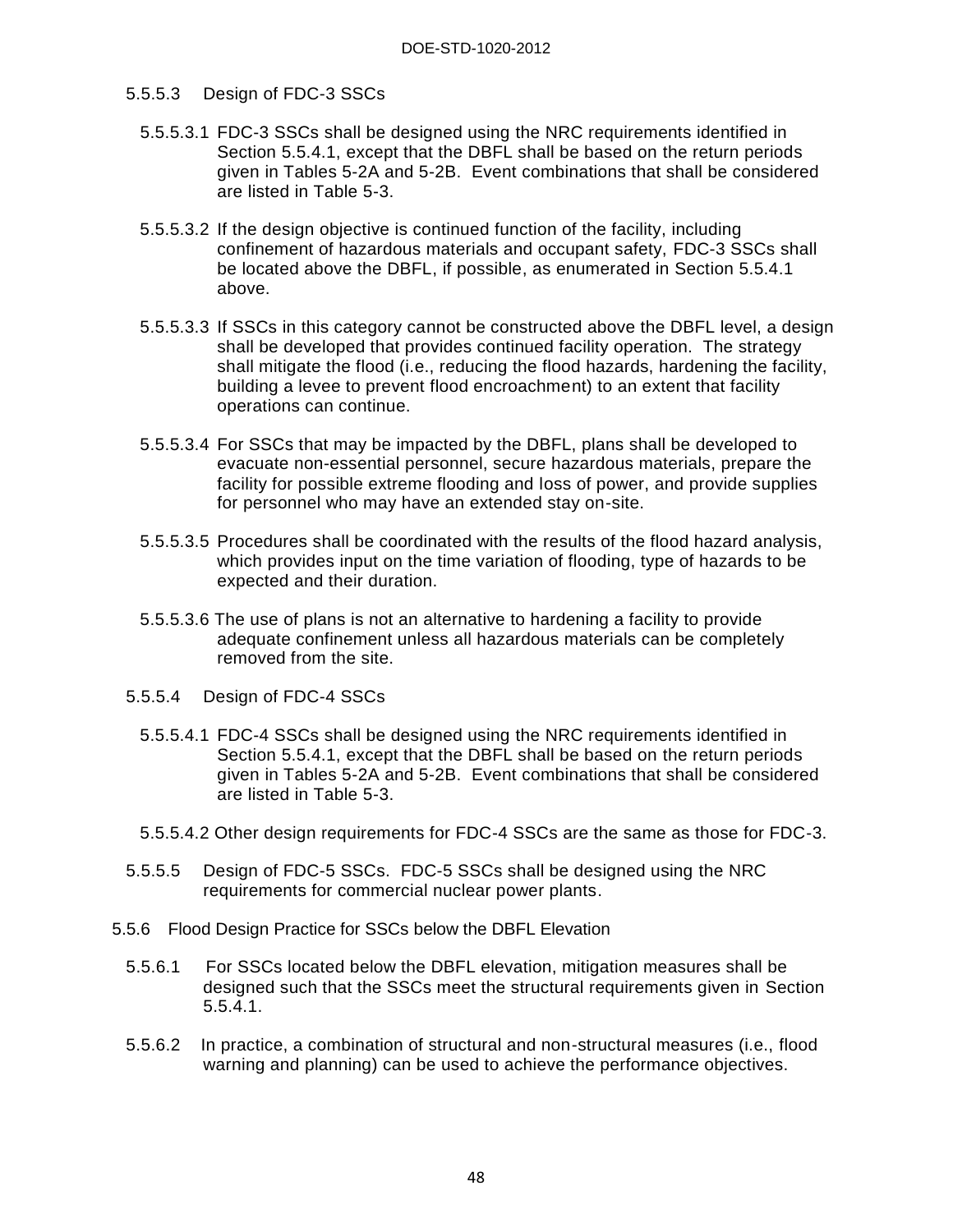- 5.5.6.3 To evaluate the effects of flood hazards, corresponding forces on structures shall be evaluated considering the event combinations given in Table 5-3.
- 5.5.7 Flood Protection. For SSCs that may be exposed to flood hazards (i.e., are located below the DBFL), a number of design alternatives are available. Depending on the flood hazards that an SSC shall withstand, various hardening systems may be considered. These include:
	- Structural barriers (e.g., exterior building walls, floodwalls, watertight doors);
	- Wet or dry flood proofing (e.g., waterproofing exterior walls, watertight doors);
	- Levees, dikes, seawalls, revetments; and,
	- Diversion dams and retention basins.

The design of structural systems (i.e., exterior building walls) shall be developed in accordance with the requirements in Section 5.5.4.1.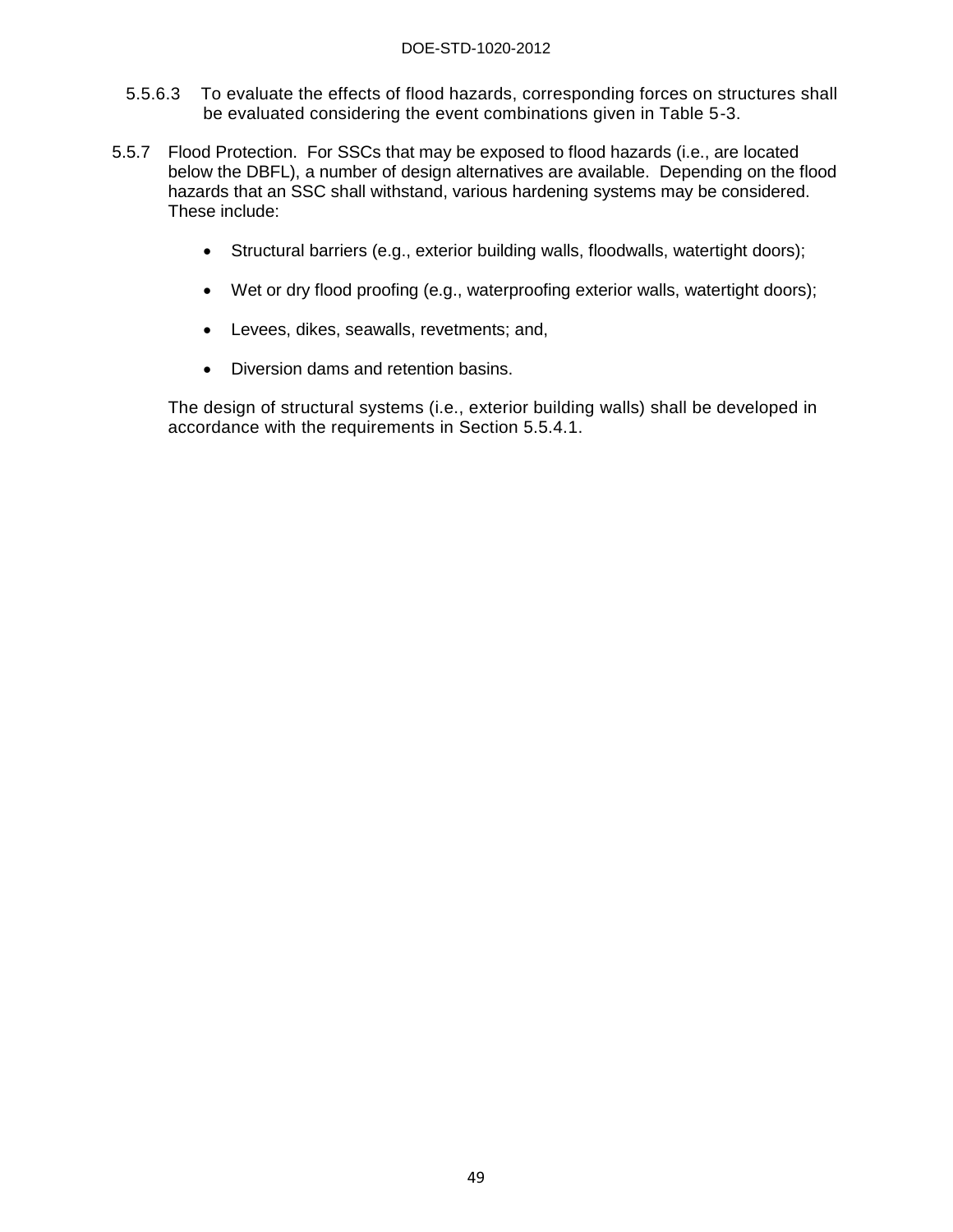# **6.0 Criteria and Guidelines for Lightning Design**

# **6.1. SSC Categorization for Lightning Hazards**

For designing new facilities, while performing the safety and hazard evaluation, the results of which would be used to determine the seismic and other NDC of SSCs (see Section 2), lightning hazards shall also be considered, and the SSCs that would need lightning protection to ensure their safety function shall be identified and listed. The Design Basis of these SSCs shall include the requirement for lightning protection.

In addition to providing lightning protection to the above-identified SSCs, in lightning prone areas, consideration should be given to providing lightning protection for bus shelters, stations, or other structures where personnel may seek shelter from the weather. Annex L of NFPA 780-2011 provides guidance in making this determination.

# **6.2. Designing SSCs for Lightning Protection**

- 6.2.1 SSCs identified in Section 6.1, above, shall be designed to preclude adverse consequences from lightning hazards, and/or shall be protected in accordance with NFPA 780-2011*.* Other risks to SSCs from lightning may be current surges through electrical distribution lines, utility connections, piping and fencing that can be protected by surge protective devices, bonding, and grounding.
- 6.2.2 When lightning protection is required for an SSC, a lightning protection system shall be installed and maintained in accordance with NFPA 780-2011. When a Faraday Shield is employed, the lightning protection system shall be installed and maintained in accordance with DOE-STD-1212-2012*.*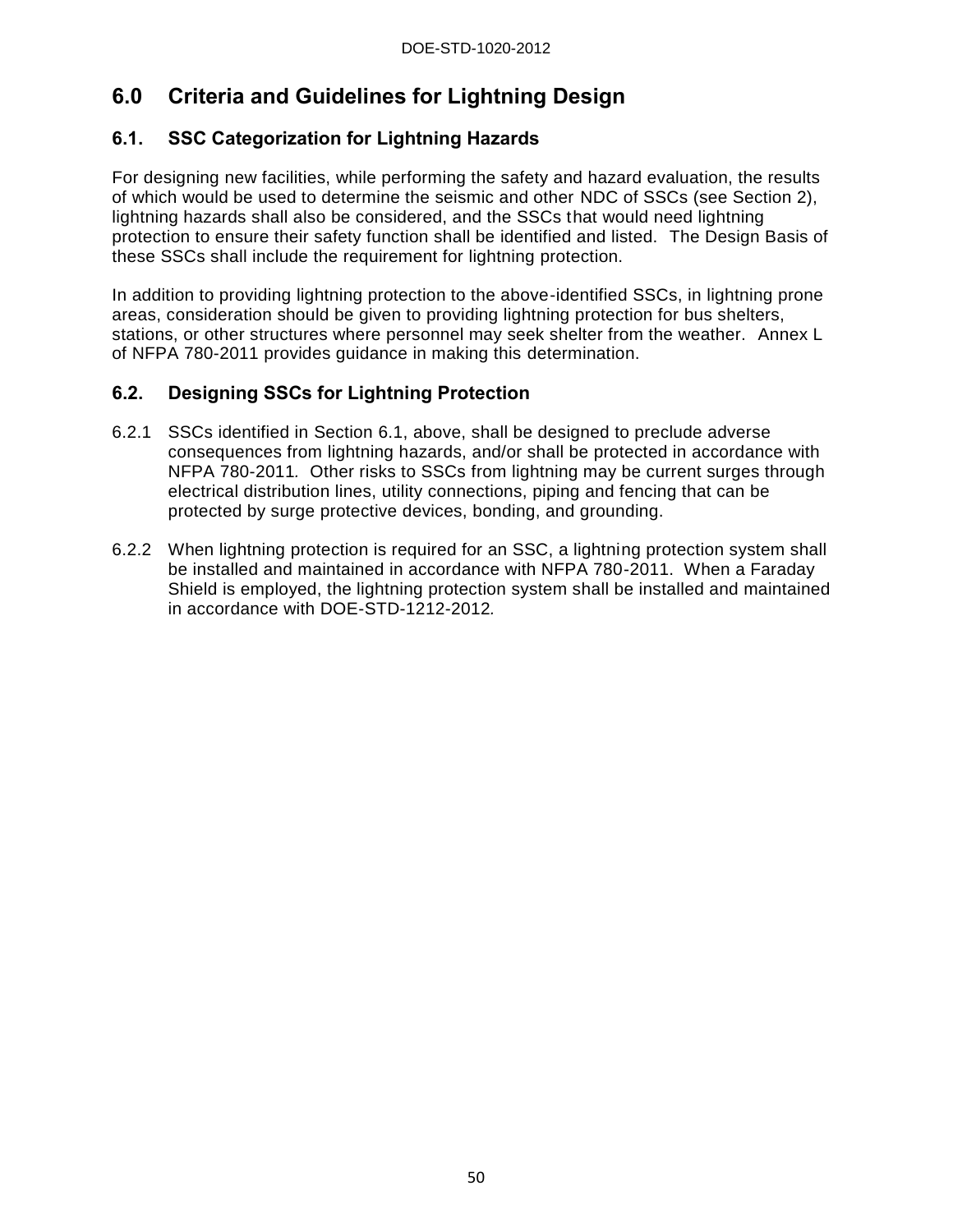# **7.0 Criteria and Guidelines for Precipitation Design**

This section provides criteria and guidelines for design and evaluation of SSCs for mitigating precipitation due to rainfall, snow, and ice. It provides guidance for:

- Determining the PDC of an SSC based on the severity of SSC failure consequence (Section 7.1);
- Performing a site precipitation characterization and characterizing the hydrological and meteorological data (Section 7.2);
- Determination of precipitation design parameters (Section 7.3);
- Performing Probabilistic Precipitation Hazard Assessments (PPHAs) on the basis of which design parameters are related to the precipitation hazard (Section 7.4); and
- Designing SSCs to mitigate the effects of precipitation hazards (Section 7.5).

If a new facility is to be constructed on a site with existing Precipitation Hazard Analyses, then the Precipitation Hazard Analysis used for the new facility would need to conform to the requirements of this Standard.

The precipitation due to rainfall, snow, and ice can result in local site flooding due to site runoff from the precipitation, can result in hydrostatic and hydrodynamic pressures on dikes or barriers used to protect SSCs from the runoff flooding, and can result in roof loadings on the site structures. The site flooding due to runoff of the precipitation should be integrated with the flood hazards studies discussed in Section 5.0.

# **7.1. SSC Categorization for Precipitation Design**

The design categorization process and criteria given in ANSI/ANS-2.26-2004 for seismic hazards shall also be used for precipitation design categorization as discussed below and as previously discussed in Section 2.

- 7.1.1 Precipitation design categorization shall be based on the severity of unmitigated failure consequences resulting from all precipitation-related hazards (e.g., rainfall or snowfall site runoff, roof ponding, etc.) applicable to the DOE site and facility.
- 7.1.2 The failure of the safety function of some SSCs, when subjected to a precipitationrelated hazard, can occur not only because of excessive deformation or distortion (e.g., roof loading), but also as a result of inundation of the SSC or intrusion of precipitation water runoff into or onto the SSC. In selecting an SSC PDC and SSC design methods and criteria, such inundation and water intrusion-related failure modes (e.g., shorting or malfunctioning of an electric circuit or equipment) shall also be considered in determining unmitigated SSC failure consequences.
- 7.1.3 Barriers, enclosures, dikes, and other SSCs, that are provided for precipitation protection of SSCs, with safety functions, shall be placed in a PDC equal to the SSC to be protected.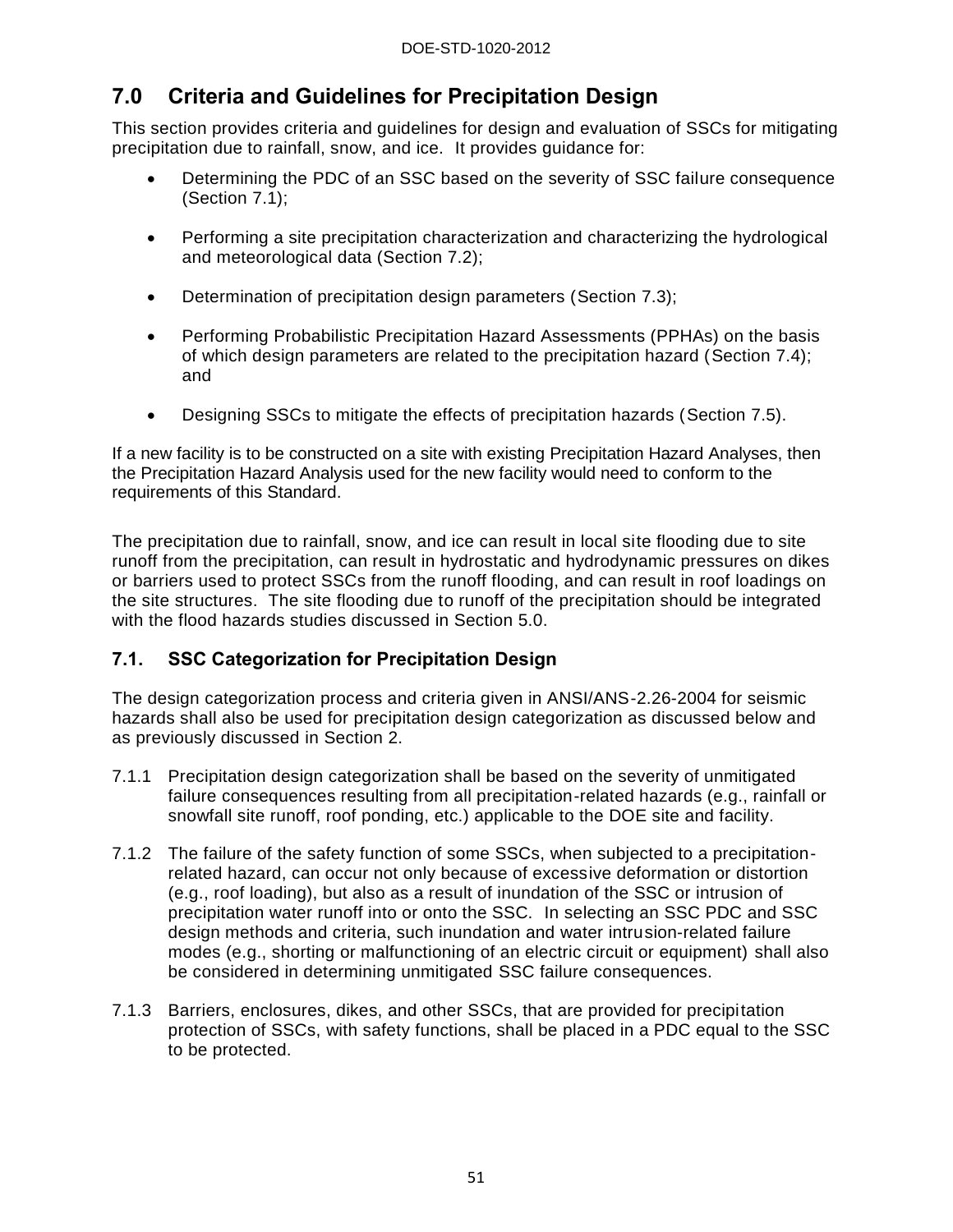- 7.1.4 These protective SSCs, or barriers, shall be designed using stress, strain, deformation limit, or leak tightness criteria appropriate for the protective function and the failure mode of the barrier following the requirements in Section 5.5.4.1.
- 7.1.5 For a large site with varying topography, the precipitation runoff levels may vary from facility to facility.

## **7.2. Site Characterization for Precipitation Design**

- 7.2.1 General Requirements. The description of general requirements shall, at a minimum, include the following:
	- 7.2.1.1 Precipitation, hydrologic characteristics, and meteorological characteristics of a site and its surroundings shall be investigated in sufficient scope and detail to obtain the data necessary for performing a PPHA.
	- 7.2.1.2 The size of the region to be investigated and the type of data pertinent to the investigations shall be determined by the nature of the region surrounding the proposed or existing site.
	- 7.2.1.3 Site characterization shall be carried out to obtain the data necessary for performing a site-specific PPHA, and design and evaluation of SSCs in accordance with this Standard.
	- 7.2.1.4 The characterization of the site precipitation shall be carried out by a review of the pertinent literature and field investigations, and shall follow the requirements given in the following sections.
	- 7.2.1.5 The characterization of the site precipitation shall be performed by SMEs recognized in the industry and preferably having site-specific knowledge and experience. Data and other relevant information obtained from prior investigations shall be used, supplemented by additional investigations at the specific location, as deemed necessary by the SMEs.
- 7.2.2 Site Characterization for Precipitation
	- 7.2.2.1 Sites for which no up-to-date site-specific PPHA has been performed shall develop monthly and annual summaries, including averages and periodical extremes, of precipitation and equivalent melted water contents at or near the site.
	- 7.2.2.2 For sites where no up-to-date site-specific PPHA has been performed, characterization of local site flooding from precipitation runoff shall be performed in accordance with the guidelines and requirements given in Sections 7.3.1.
	- 7.2.2.3 Precipitation data provided in flood insurance studies by FEMA, and site-specific hydrological studies performed by DOE, including DOE-sponsored contractors, and other governmental agencies (e.g., the COE, the U.S. Bureau of Reclamation, the USGS, the FIA, the Department of Water Resources, the Agricultural Department, the NWS, the TVA, etc.) may be used.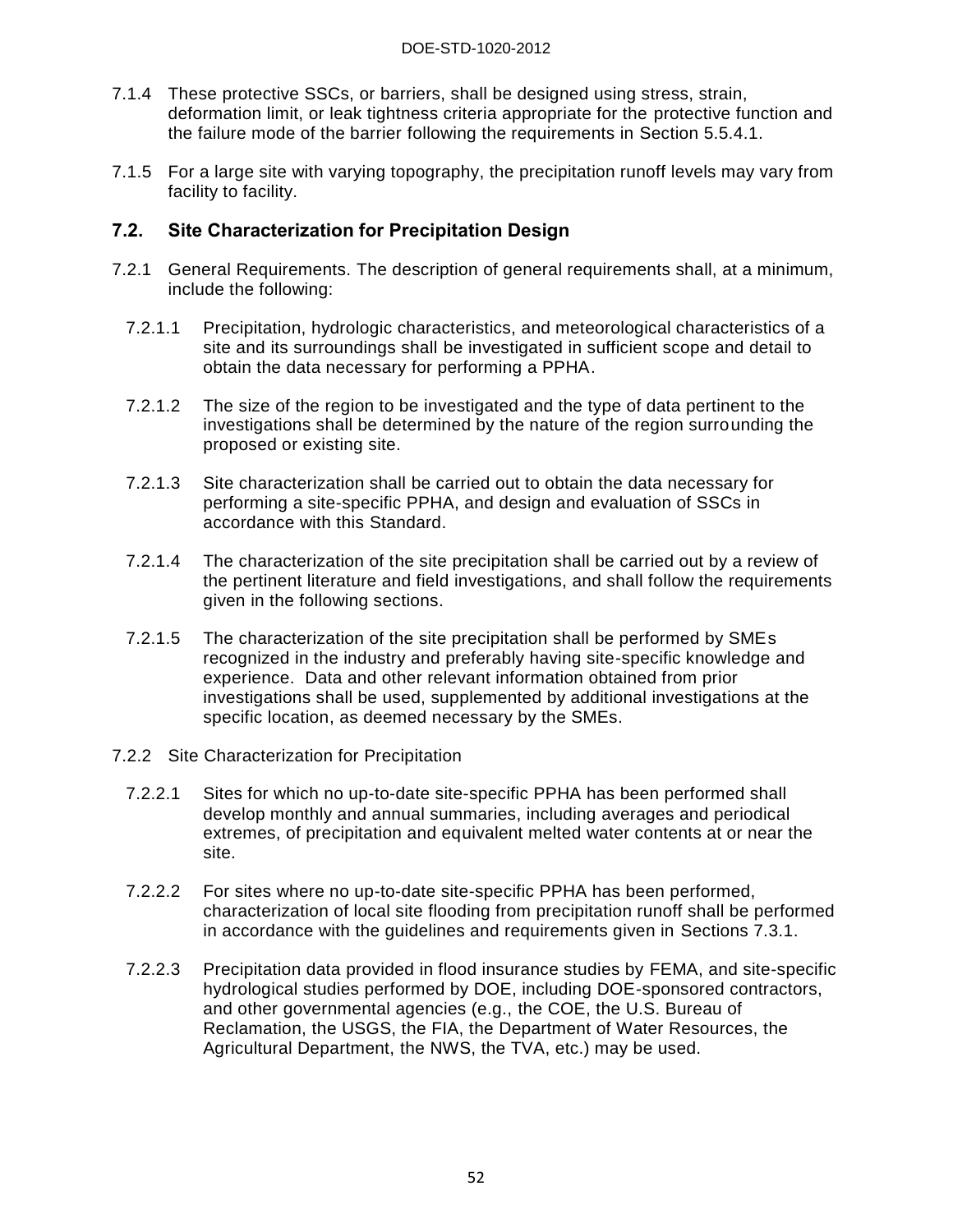- 7.2.2.4 Data on location, size, shape, and other hydrologic characteristics of streams, lakes, shore regions, and ground water environment influencing the site shall be collected.
- 7.2.2.5 A quantitative description of existing and planned water control structures that may influence the hydrologic conditions at the site shall be provided.
- 7.2.2.6 Meteorological events that are potential sources of precipitation for the site shall be determined.
- 7.2.2.7 Topographic data, storm drainage data, and building location data for the site shall be collected and reviewed to determine the applicable watershed areas to be used for evaluating the runoff flooding that can occur on the site.
- 7.2.2.8 New safety-related structures shall not be built in areas where flooding from site precipitation can occur unless flood mitigation measures are provided.

### **7.3. Determination of Precipitation Design Parameters**

The precipitation hazards are site flooding from precipitation and building roof loading from rainfall, snow and ice. The following subsections provide guidance on determination of the precipitation design parameters for each of the precipitation hazards.

- 7.3.1 Site Flooding Precipitation
	- 7.3.1.1 Intense precipitation or snow melt may create local ponding or overland flooding when the soil infiltration capacity is exceeded. In addition, drainage capacity may be exceeded creating additional flooding.
	- 7.3.1.2 Local topographic characteristics of drainage areas, including depressions, terrain slope, nature of soil vegetation or Manning's coefficients, and soil infiltration indices, shall be collected.
	- 7.3.1.3 Site storm water drainage information and information on any site-located dams, levees, dikes, etc. shall be collected.
	- 7.3.1.4 Precipitation (rainfall, snow and ice) data shall be collected. See Section 4.2.3 for guidance on meteorological data collection.
	- 7.3.1.5 Intense precipitation or snow melt and infiltration can cause ground water to rise and eventually flood sites.
	- 7.3.1.6 For sites with shallow ground water tables, data on regional and local aquifers and aquitards shall be collected, including formations and sources of the aquifers, local well log records, and drainage capacity.
	- 7.3.1.7 Site flood studies shall be integrated with the river/stream flood studies discussed in Section 5.0.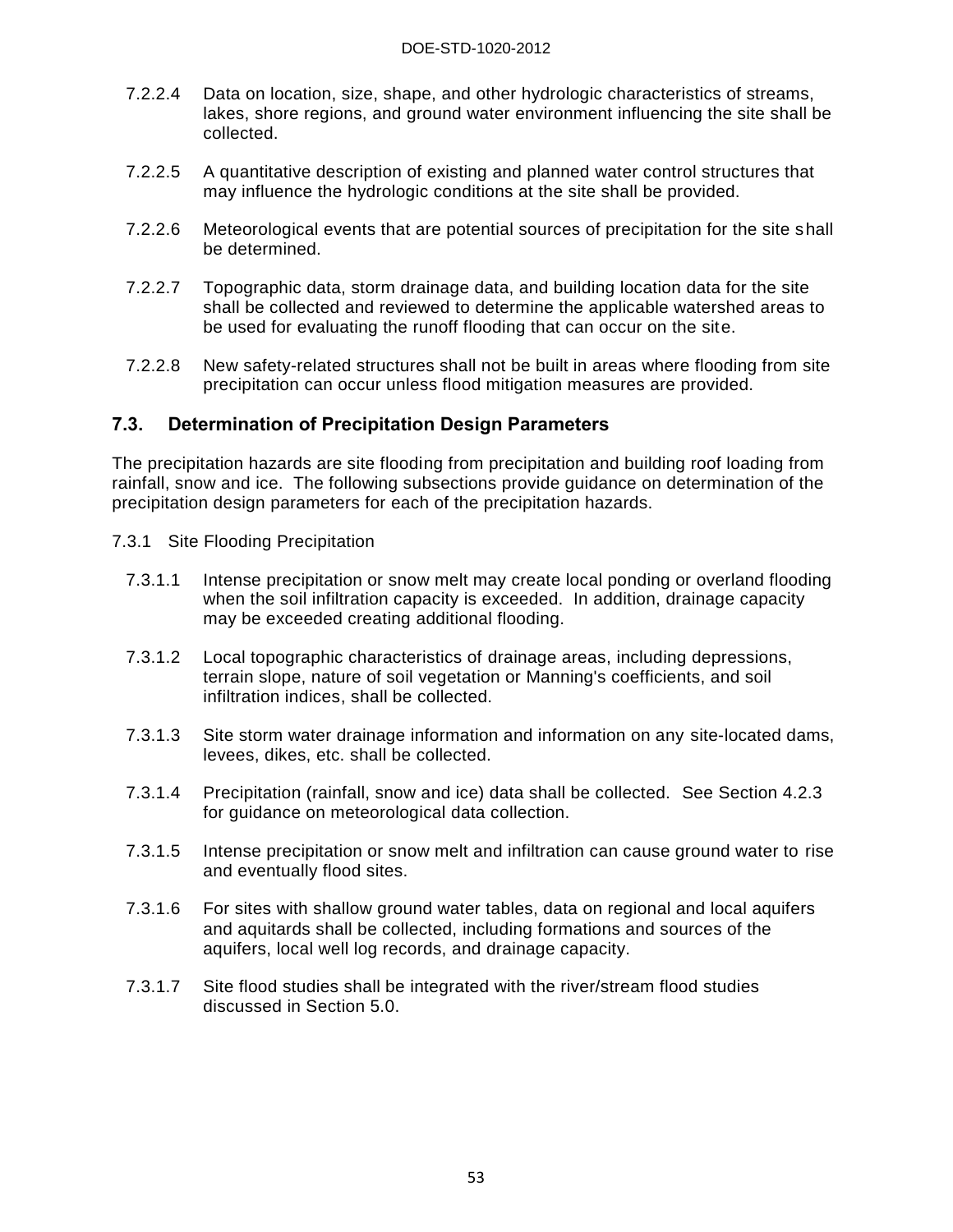### 7.3.2 Building Roof Loading

- 7.3.2.1 Intense rainfall may create roof ponding when there are flat roofs with roof parapets and the roof drainage system is blocked or its drainage capacity is exceeded.
- 7.3.2.2 Building roof information (areas, slopes, parapets, roof drainage systems, roof live load design information, etc.) shall be collected to determine roofs which shall require evaluation.

### **7.4. Probabilistic Precipitation Hazard Assessment and Determination of Precipitation Design Parameters**

- 7.4.1 Determination of the Design Basis Precipitation Level for PDC-1 and PDC-2 SSCs. For sites and facilities with only PDC-1 and PDC-2 SSCs, the design basis precipitation level (DBPL) shall be determined on the basis of the requirements in ASCE/SEI 7-10.
- 7.4.2 Determination of the Design Basis Precipitation Level for PDC-3, PDC-4, and PDC-5 **SSCs** 
	- 7.4.2.1 For sites and facilities with PDC-3, PDC-4, and PDC-5 SSCs, the results of the PPHA shall be presented in the form of a precipitation-related hazard curve (rainfall, snow, and ice) showing the relationship between precipitation level and the design basis return period in years. For site flooding from precipitation, the results should be presented in the form of a flood-related hazard curve showing the relationship between the flood level and the design basis return period in years.
	- 7.4.2.2 Return periods for the design basis precipitation for various design categories of SSCs shall be as provided in Table 7-1 or Table 7-2. Table 7-1 shall be used when evaluating the flooding caused by runoff of the site precipitation. Table 7-2 shall be used when evaluating structures for the effects of loads resulting from precipitation, i.e. roof loadings, loads on dikes/protective structures, etc,. The reason the return periods are higher in Table 7-1 is because it is not possible to provide margin in the flood design of an SSC for the flood levels from site precipitation runoff, i.e., the SSC is either above the flood level or not. For example, the simple fact that a site is inundated (even if structural damage does not occur), will cause significant disruption (e.g., down time during the flood, clean-up, flooding of safety-related equipment). This is often unacceptable in terms of consequences, economic impact, and disruption of the missiondependent function of the site. Under these circumstances, there is no margin, as used in the structural sense that can be provided when a site or SSC is inundated. For defining the structural loads resulting from precipitation, smaller return periods shall be used, as defined in Table 7-2, because the design process does provide margin in the structural design.
	- 7.4.2.3 For winter precipitation loads (rain, snow, and/or ice), the NRC requirements in NUREG-0800, Subsection 2.3.1, R-3, shall be used to determine the extreme structural loads for PDC-3, PDC-4, and PDC-5 SSCs. The NRC requirements state the extreme winter precipitation loads should be based on the weight of the 100-year snowpack at ground level, plus the weight of the 48-hour probable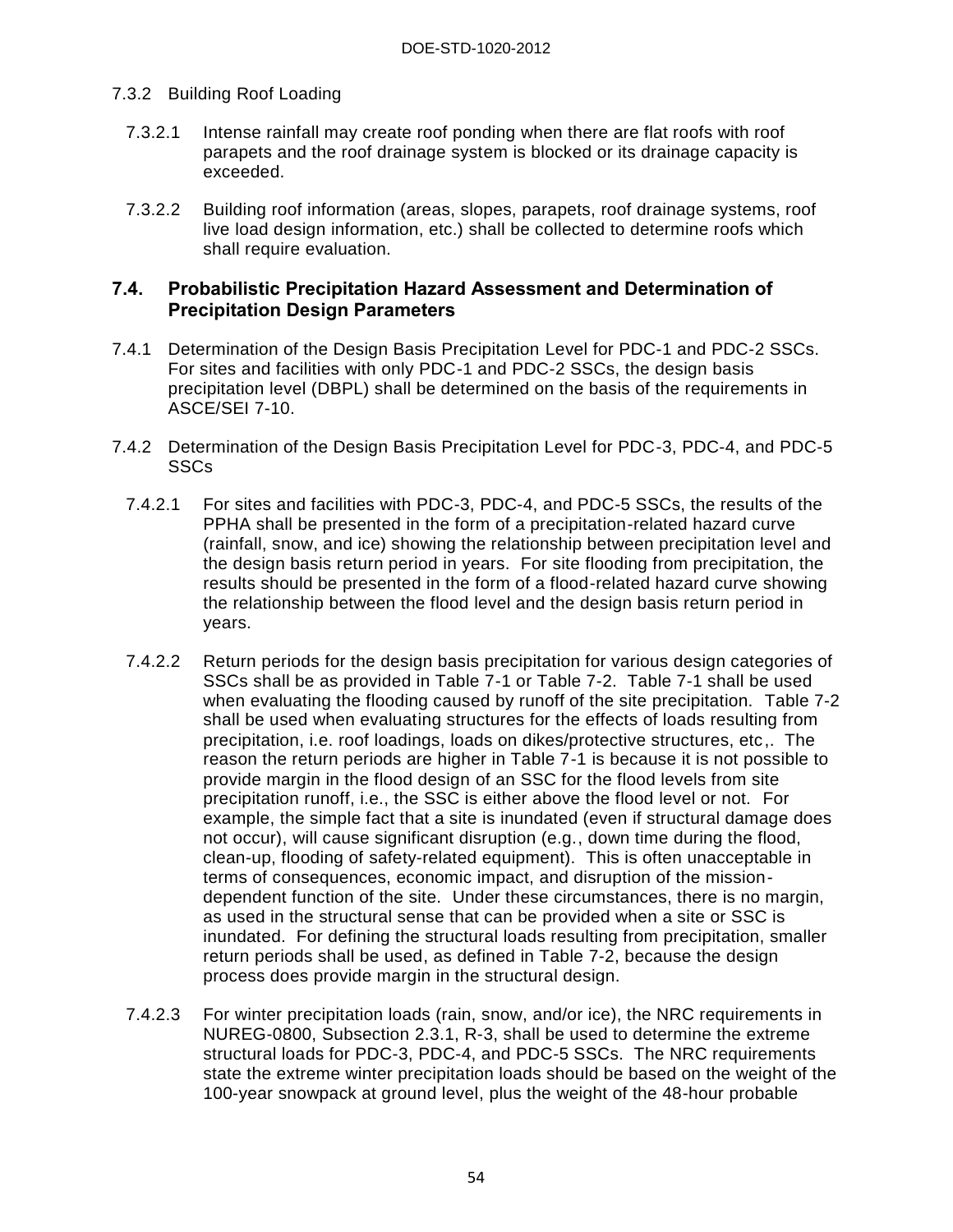#### DOE-STD-1020-2012

maximum winter precipitation (PMWP) at ground level for the month corresponding to the selected snowpack. Depending on the location of the site, the 48-hour PMWP may not necessarily be in the form of frozen participation.

# **Table 7-1:**

## **Return Period (Years) for Design Precipitation Flooding Caused by Precipitation Runoff**

| <b>SSC Category</b>   | PDC-3  | PDC-4  | PDC-5 |
|-----------------------|--------|--------|-------|
| Return Period (Years) | 10,000 | 25,000 |       |

\* Use return periods the same as those used by the NRC for commercial nuclear power plant design

#### **Table 7-2: Return Period (Years) for Design Precipitation Structural Loads**

| <b>SSC Category</b>   | PDC-3 | PDC-4 | PDC-5 |
|-----------------------|-------|-------|-------|
| Return Period (Years) | 2,500 | 6,250 | *     |

\* Use return periods the same as those used by the NRC for commercial nuclear power plant design

## **7.5. SSC Design and Evaluation to Mitigate Precipitation-Related Hazards**

- 7.5.1 General Precipitation Design Overview
	- 7.5.1.1 This subsection presents the design guidelines and criteria for mitigating the precipitation-related hazards, and also presents alternative design strategies for mitigating precipitation hazards.
	- 7.5.1.2 Guidance is also provided to evaluate SSCs in existing facilities that may not be located above the DBFL.
	- 7.5.1.3 Evaluation of the precipitation design basis for SSCs consists of the following determinations and evaluations:
		- Determination of the DBPL for each precipitation-related hazard as defined by the hazard return periods as applicable;
		- Evaluation of the site storm water management system (e.g., site runoff and drainage, roof drainage);
		- Development of a precipitation design strategy for the DBPL that satisfies the design requirements (e.g., build above the DBPL, harden the facility, eliminate roof parapets, develop emergency operations procedures); and
		- Design of civil engineering systems (e.g., buildings, buried structures, site drainage, retaining walls, dike slopes) to the applicable DBPL and design requirements.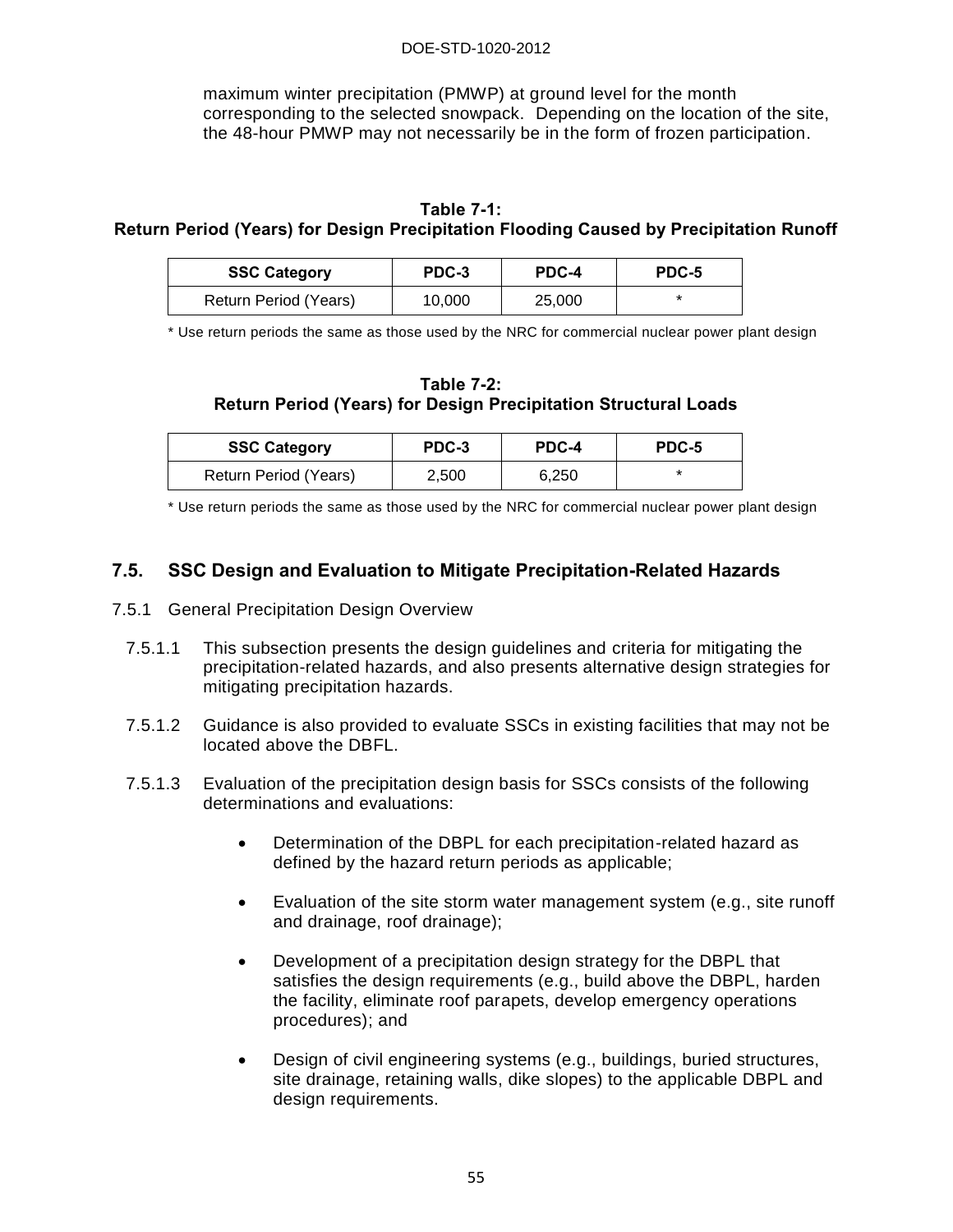- 7.5.2 Precipitation Evaluation Process
	- 7.5.2.1 The following describes the steps involved in the evaluation of SSCs. The procedure is general and applies to new and existing facilities and it is oriented toward the evaluation of individual SSCs.
	- 7.5.2.2 For new construction, the preferred design practice is to construct the SSC above the DBPL flood, and design the roofs for the DBPL loads. Live loads on roofs are typically used to design roofs. This design live load may exceed the DBPL loads, thus mitigating the DBPL loads. The magnitude of the design live loads should be considered in determining the rigor of the PPHA that should be done.
	- 7.5.2.3 Evaluate or develop an initial site-drainage system and roof-system drainage plan and structural design per applicable regulations.
	- 7.5.2.4 Evaluate the drainage and structural design of roof systems for the DBFL local precipitation. The structural design of the roof system shall satisfy design criteria for loads due to ponding that result from clogged/blocked drains and snow and ice loads.
	- 7.5.2.5 If the design criteria for the roof are exceeded (i.e., deflection, stress allowables), the design shall be revised.
	- 7.5.2.6 If the DBPL for an SSC due to local precipitation produces unacceptable levels of flooding, design modifications shall be developed or mitigation measures shall be developed. The design modifications shall provide for additional capacity (i.e., runoff capacity, additional strength) to mitigate the damage level.
	- 7.5.2.7 For SSCs that are impacted by the DBPL, mitigation measures such as emergency operation plans can be developed to ensure the life safety of personnel and to secure critical areas.
- 7.5.3 Precipitation Design Strategies
	- 7.5.3.1 The basic design strategy for an SSC is to construct the SSC above the DBPL. When this can be done, local site precipitation-related flood hazards do not have to be considered in the design basis, except that possible raised ground water level shall be considered.
	- 7.5.3.2 Since it may not always be possible to construct a new SSC above the DBPL level, alternate design strategies shall be considered. The following lists the hierarchy of local site precipitation related flood design strategies:
		- Situate the SSC above the DBPL level;
		- Harden the site or SSC to mitigate the effects of the DBPL such that the SSC is protected; and
		- Mitigate the hazards with emergency operation plans to safely evacuate employees and secure areas with hazardous, mission-dependent, or valuable materials.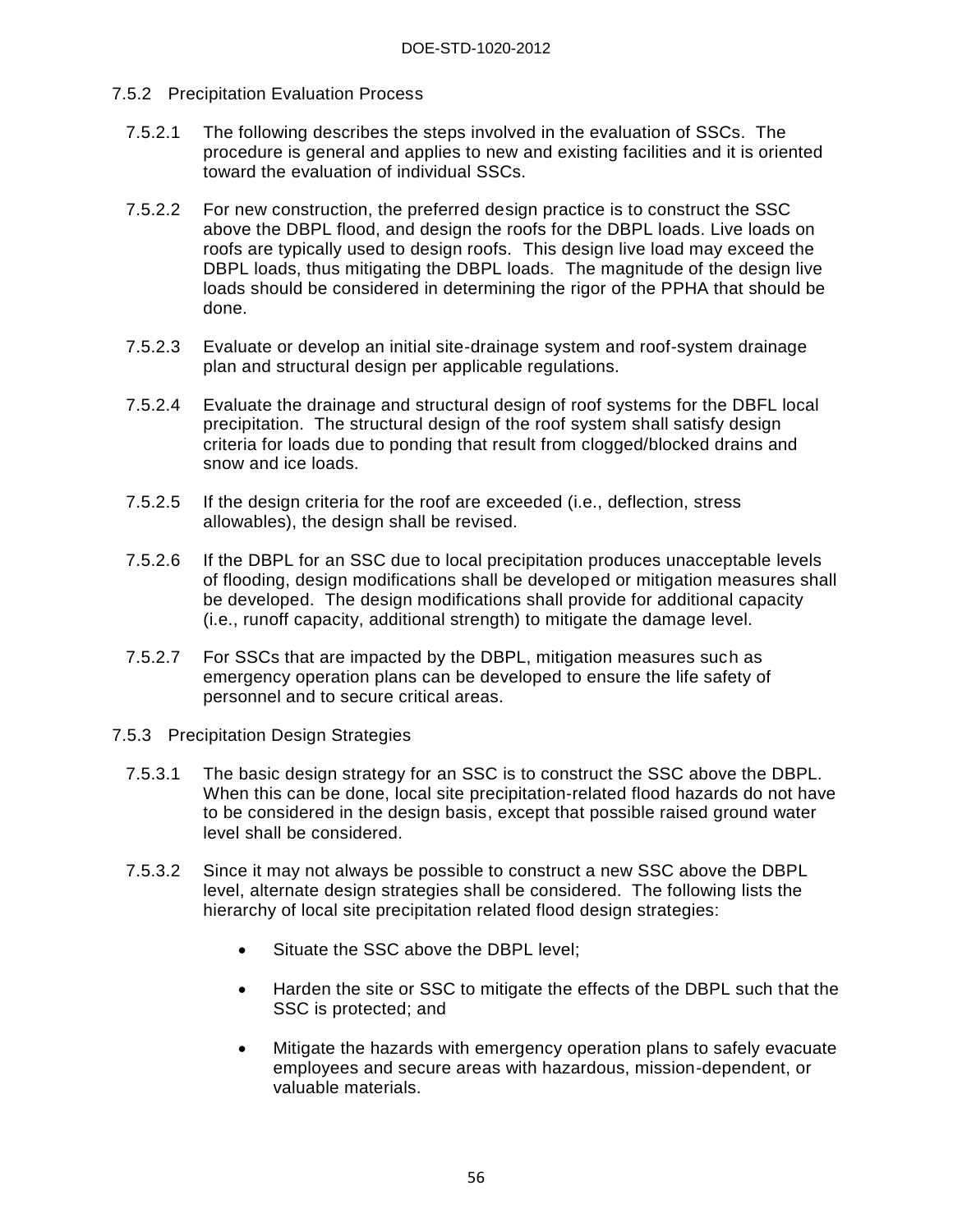- 7.5.3.3 Under certain circumstances the hazard that results from the design basis precipitation flood can be modified to limit the magnitude of the hazard. Alternatives include the construction of detention ponds that provide for the collection and controlled release of runoff on-site, modification of stream channels, etc.
- 7.5.3.4 The strategy of hardening an SSC and providing emergency operation plans is secondary to siting facilities above the DBPL level, since some probability of damage does exist and SSC operations may be interrupted. If it is determined that an SSC may be impacted by the DBPL and, thus shall be hardened, the designer shall determine the flood loads associated with the DBPL.
- 7.5.3.5 The design of flood mitigation systems (i.e., exterior walls, flood-proof doors, etc.) shall be conducted in accordance with the requirements specified in Section 5.5.4.1.
- 7.5.3.6 The evaluation of the site storm water management system and roof design (i.e., drainage and structural capacity) differs somewhat from that for other flood hazards.
	- All sites shall be designed for the effects of local precipitation; and
	- The adequacy of the site storm water management system is measured in terms of the impact of local flooding on SSCs at the site. For example, the initial design of the site storm water management system may correspond to the 25-year rainfall 6-hour storm.
- 7.5.3.7 For PDC-3, PDC-4, and PDC-5 SSCs, the site storm water management system design clearly will not meet the above criterion. However, at this point the only conclusion that can be reached is that the system (i.e., storm sewers, etc.) will be filled to capacity, and the resulting DBPL shall be determined without consideration of the storm sewers.
- 7.5.3.8 The actual impact of the DBPL precipitation on the SSC shall be assessed by conducting a hydrologic evaluation for the site that accounts for natural and anthropogenic watercourses on site, roof drainage, etc. The analysis may conclude that flooding is limited to streets and parking lots. If temporary flooding in these areas does not significantly affect the operation and safety of the SSC, it may be concluded that the design of the site-drainage system (i.e., for the 25 year rainfall) is adequate.
- 7.5.3.9 Conversely, if flooding does result in significant damage that impairs the operation or safety of SSCs, appropriate measures shall be taken to ensure the safety function of the SSC. This may include increasing the capacity of the drainage system, constructing detention ponds on site, or hardening an SSC against the effects of flooding caused by local precipitation.
- 7.5.4 Precipitation-Related Design Criteria
	- 7.5.4.1 Design of PDC-1 and PDC-2 SSCs. PDC-1 and PDC-2 SSCs shall be designed using criteria given in ASCE/SEI 7-10 for Risk Category II and Risk Category IV respectively with the applicable Importance Factor.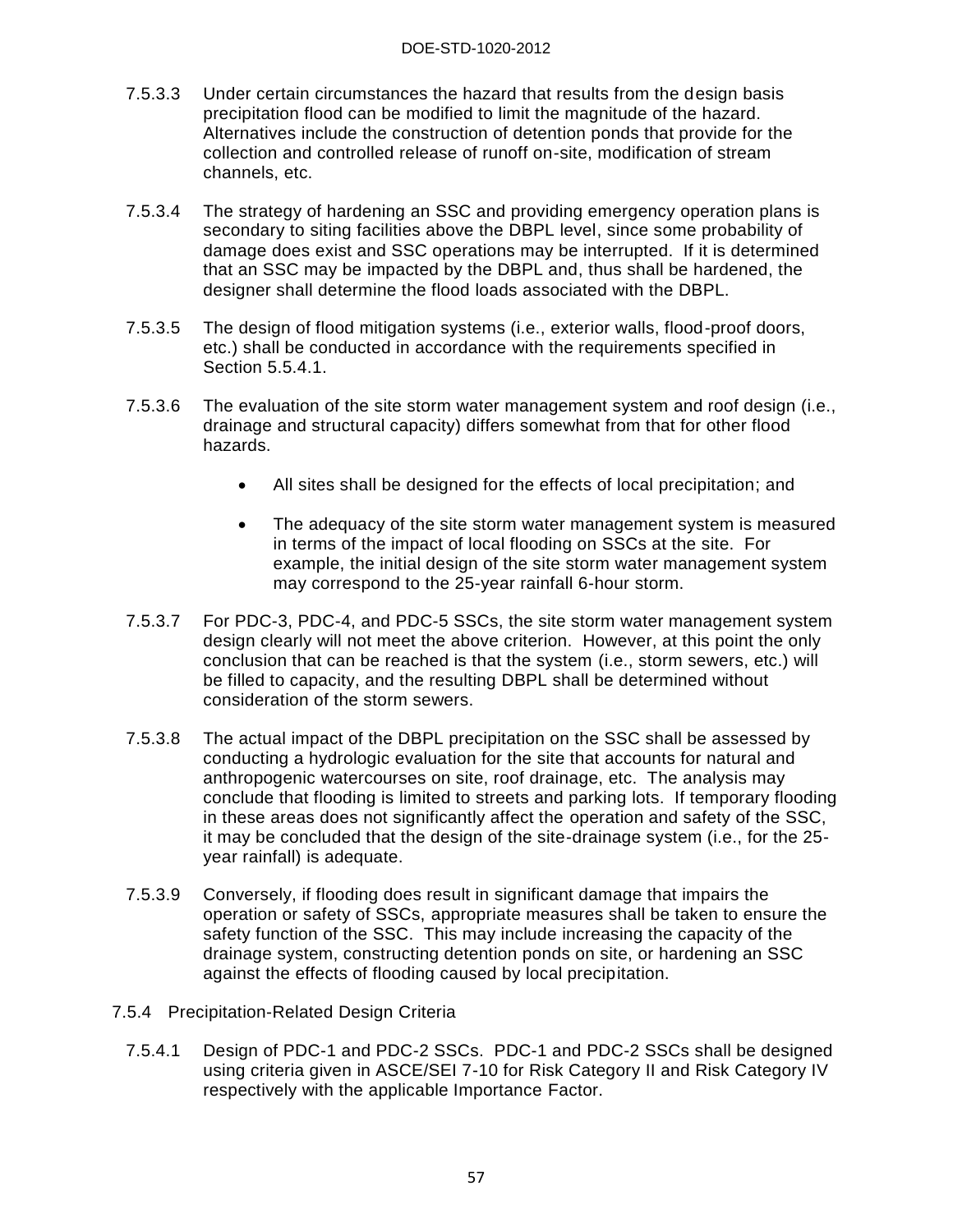- 7.5.4.2 Design of PDC-3, PDC-4, and PDC-5 SSCs. PDC-3, PDC-4 and PDC-5 SSCs shall be designed for the DBPL based on return periods as required in Table 7-1 and Table 7-2. The building structural system shall be capable of withstanding the forces associated with the DBPL or appropriate mitigation actions taken to address the DBPL.
	- 7.5.4.2.1 The following load combinations shall be used for the DBPL flood extreme participation loads on walls, dikes, protective structures, etc:

 $D + 0.8(L + L_r) + W_n + F_a$ 

 $0.9D + W_n + F_a$ 

 $0.9D + F_a$ 

where D is the dead load

L is the live load

L<sub>r</sub> is the roof live load

 $W_n$  is the normal wind

 $F_a$  is the extreme flood load on the walls, etc. considering the static, hydrodynamic, and wave action as appropriate. The flood loads shall be determined using the requirements in Section 5.5.4.1.

7.5.4.2.2 The following load combinations shall be used for the extreme participation defined for the DBPL structural roof loads:

$$
D + 0.8L + (L_r \text{ or } R)
$$

 $0.9D + (L_r \text{ or } R)$ 

 $D + 0.8L + (L_r \text{ or } S)$ 

 $0.9D + (L_r \text{ or } S)$ 

where D is the dead load

L is the live load

L<sub>r</sub> is the roof live load

R is the extreme rainfall load on the roof

S is the snow (considering snow and combinations of snow, rain, and ice) load on the roof

7.5.4.2.3 The use of emergency operation plans is not an alternative to hardening a facility to provide adequate confinement unless all hazardous materials can be completely removed from the site.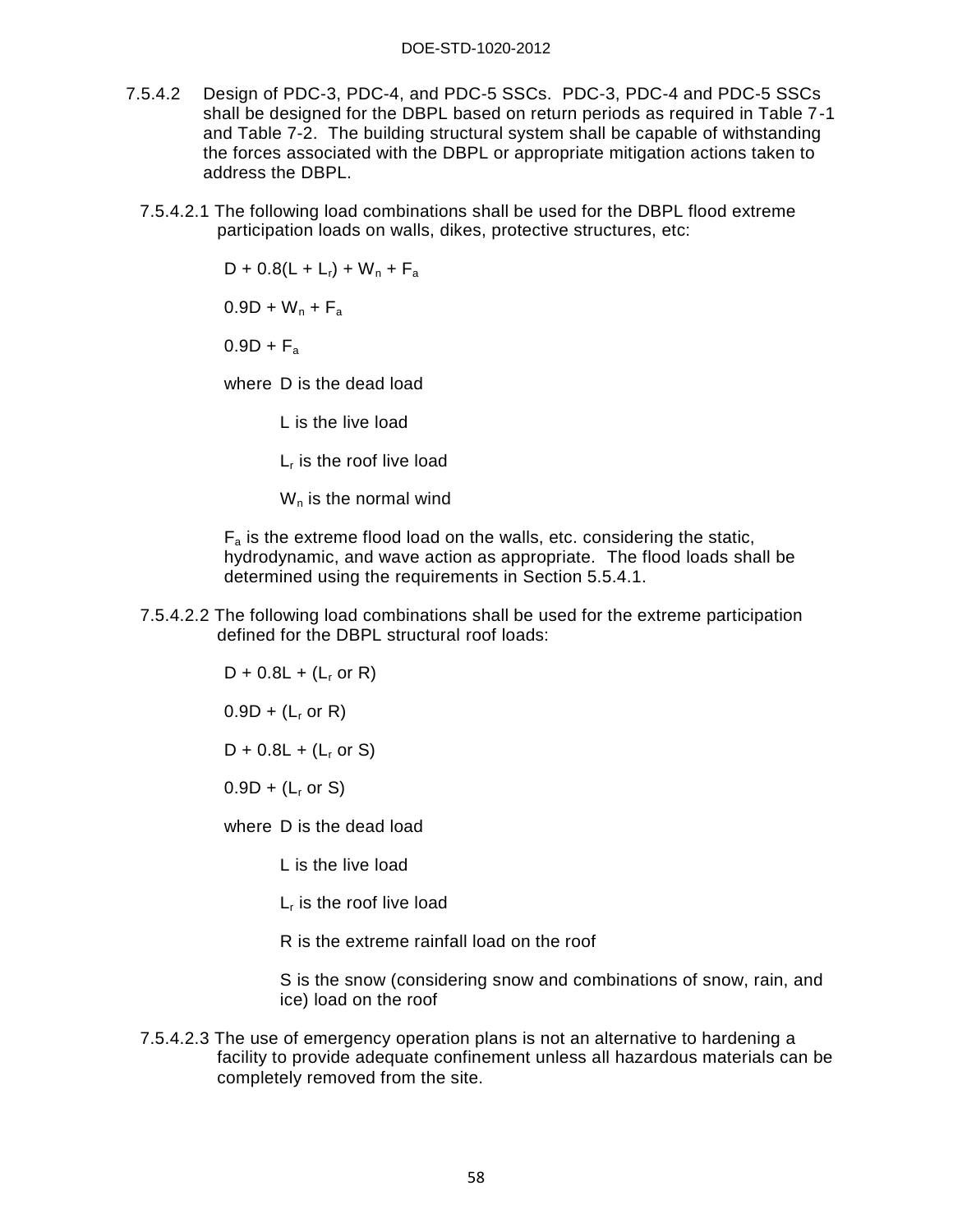- 7.5.5 Site Drainage and Roof Design Considerations
	- 7.5.5.1 For new construction, the storm water-management system (i.e., street drainage, storm sewers, open channels, roof drainage) can be designed according to applicable procedures and design criteria specified applicable regulations.
	- 7.5.5.2 Applicable local regulations shall be considered in the design of the site storm water management system. The minimum design level for the storm water management system is the 25-year, 6-hour storm.
	- 7.5.5.3 Once the site and facility drainage design has been developed, it should be evaluated for the DBFL precipitation for each SSC.
	- 7.5.5.4 The evaluation should consider the site-drainage area, natural and man-made watercourses, roof drainage, etc. The analysis shall also determine the level of flooding that could occur at each SSC.
	- 7.5.5.5 The analyst may choose to evaluate the site storm water management system for the highest category DBFL as a limiting case. If the results of this analysis demonstrate that flooding does not compromise the site SSCs, it may be concluded that the site storm water management system is adequate.
	- 7.5.5.6 Local flooding in streets, parking lots, etc. may occur due to the DBFL precipitation. This is acceptable if the effect of local flooding does not exceed the design requirements. However, if flooding does have an unacceptable impact, increased drainage capacity and/or flood protection shall be required.
	- 7.5.5.7 Building roof design should provide adequate drainage in accordance with applicable regulations.
	- 7.5.5.8 Secondary drainage (i.e., overflow) should be provided at a higher level and have a capacity at least that of the primary drain.
	- 7.5.5.9 Limitations of water depth on a roof are specified by applicable local regulations.
	- 7.5.5.10 The roof should be designed or evaluated to consider the maximum depth of water that could accumulate if the primary drainage system is blocked.
	- 7.5.5.11 Roof drainage systems should be designed according to applicable regulations.
	- 7.5.5.12 The drainage system should be verified as part of the site analysis for the DBFL (discussed above). In the case of rainfall, a limiting check of the roof system structural design should be made.
	- 7.5.5.13 Ponding on the roof is assumed to occur to a maximum depth corresponding to the level of the secondary drainage outlet system (i.e., assuming the primary system has clogged). As part of this evaluation, the deflection of the roof due to ponding shall be considered.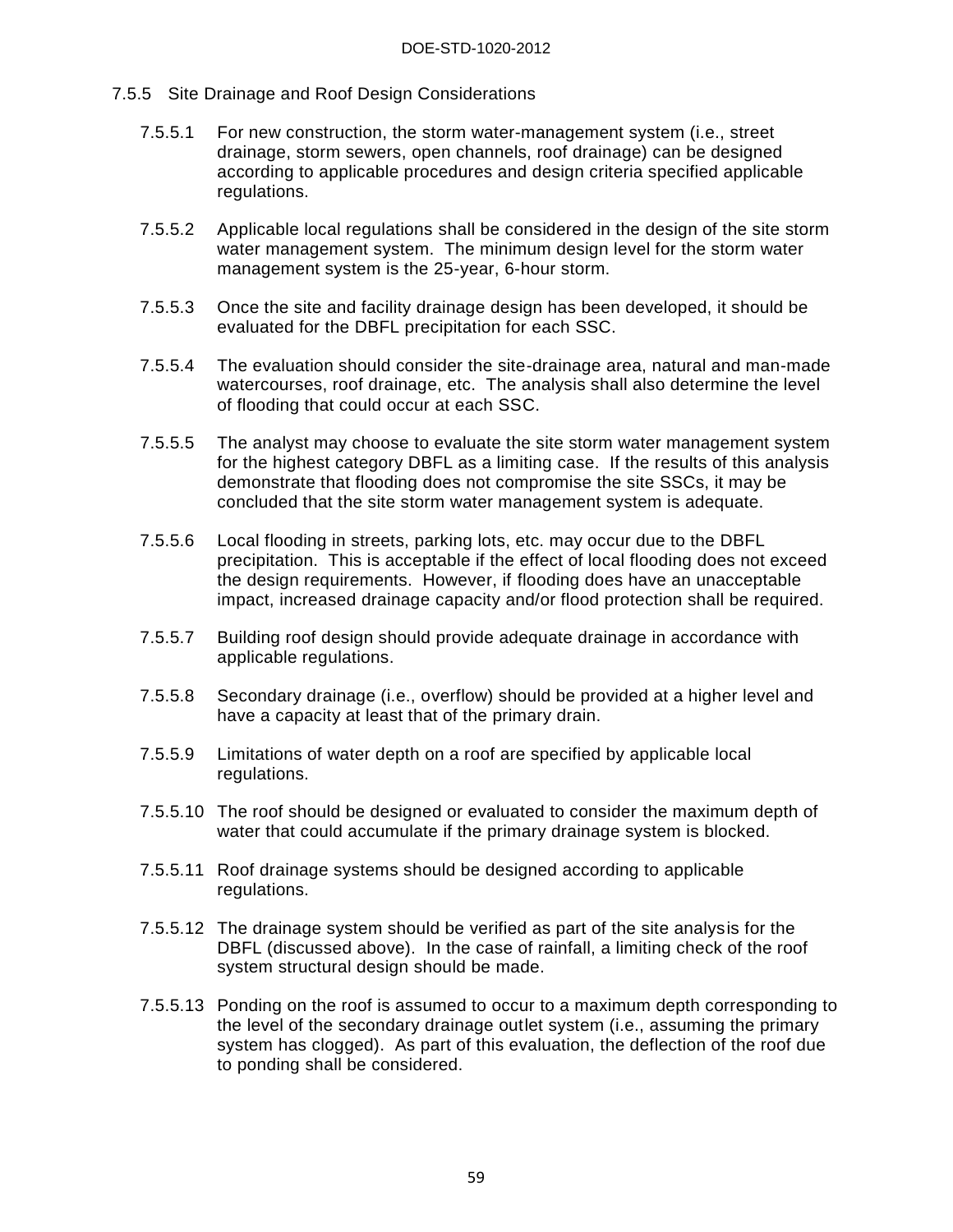# **8.0 Criteria and Guidelines for Volcanic Eruption Design**

The primary design considerations relative to volcanic hazards are from volcanic ash, which can deposit hundreds of kilometers downwind of an eruption. Designing facilities to withstand the effects of more localized hazards such as lava flows, ballistic projections, pyroclastic flows, mudflows, and ground deformation is rarely feasible. Such hazards should be mitigated by siting facilities far enough from active volcanoes to eliminate these hazards.

# **8.1. Applicable Sites**

Volcanic eruptions may pose hazards to select DOE sites in the Western United States (e.g., Idaho National Laboratory, Hanford, and Los Alamos National Laboratory). Volcanic hazards shall be assessed at DOE sites and facilities lying within 400 kilometers (approximately 250 miles) of a volcanic center that erupted within the Quaternary Period (i.e., 2.6 million years before present). This section only applies to DOE facilities with envisioned life spans up to 100 years. This section does not apply to facilities such as geologic repositories with extended performance periods.

# **8.2. Volcanic Hazard Assessment**

Sites within 400 kilometers of a Quaternary volcanic vent shall perform a site volcanic hazards assessment (VHA). Potential volcanic hazards to be assessed include:

- Ashfall (tephra);
- Lava flows;
- Ballistic projections;
- Pyroclastic flows;
- Mudflows (lahars);
- Low-level proximal seismic activity;
- Ground deformation:
- Tsunami (this is addressed separately in Section 5);
- Atmospheric effects, such as lightning and downburst winds; and
- Emissions of gasses that result in acid rains.

# **8.3. Characterization of Volcanic Hazards**

- 8.3.1 Volcanic eruptions are classified on a volcanic explosivity index (VEI) ranging from 0 to 8, with 8 representing the most explosive, voluminous eruptions. Higher VEI eruptions are less common than low VEI eruptions.
- 8.3.2 World-wide eruption data indicate that ashfall impacts from on nuclear facility SSCs eruptions with a VEI of less than 6 will be negligible at distances beyond 400 km. At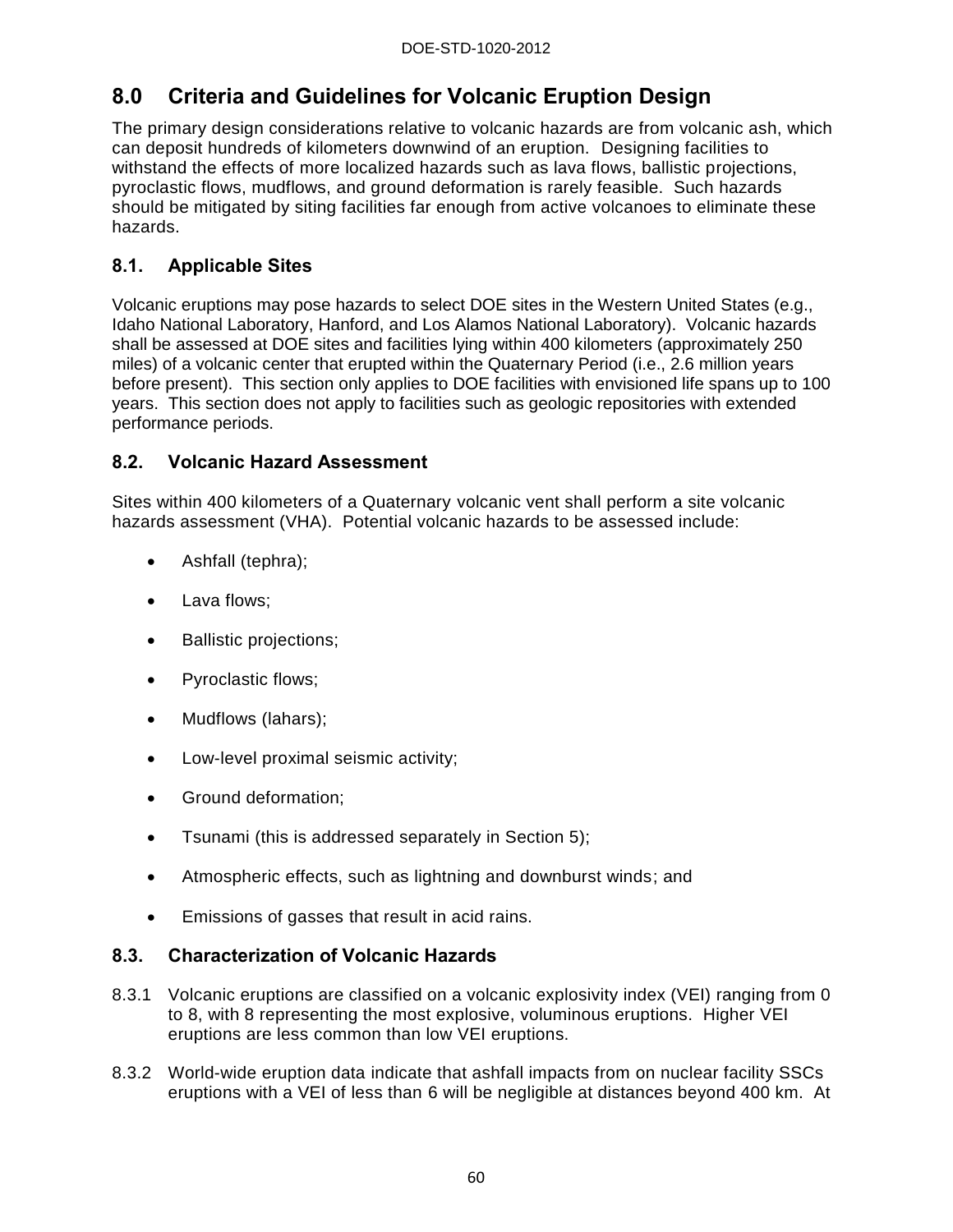such distances, airborne particulates would likely have effects on a facility similar to the effects of a dust storm, and roof loads from ash accumulation would be bounded by other precipitation loads.

- 8.3.3 A VEI of 6 is selected as a benchmark since volcanic systems in the Western U.S. are unlikely to produce eruptions at VEI 6 or above in the life span of a facility. Such catastrophic eruptions generally occur only at highly active centers that would demonstrate indicators of such potential decades in advance.
- 8.3.4 For facilities within 400 km of a volcano with Quaternary activity, the volcanic hazards shall be assessed with a graded approach, considering the distance from the volcano(es) and the level of volcanic activity.
- 8.3.5 For facilities beyond 100 km from the closest Quaternary volcano, only the hazards posed by ashfall and gases need be evaluated.
- 8.3.6 The hazard characterization for facilities between 100 km and 400 km from a Quaternary volcano shall produce a map of all Quaternary volcanoes within 400 km, including distances from the volcanoes to the site boundary. Information on the eruption history of these volcanoes shall be assembled from available literature, such as USGS publications, DOE contractor technical reports, and published geology literature. This information shall include parameters such as eruption ages, estimated volumes, eruption physical characteristics/explosivity, and extent of ashfall, if known.
- 8.3.7 Ash deposits are highly erodible and, as such, poorly preserved in the geologic record. Ashfall thicknesses and eruption volume data may be sparse and highly uncertain. Most volcanoes and volcanic fields in the Western U.S. have been studied to some degree in the past, and parameters, such as the most recent eruption age and eruption characteristics, should be available for most all of them.
- 8.3.8 Eruption characteristics are much easier to assess than eruption volumes, frequencies, and spatial extent.
- 8.3.9 Given the past research on Western U.S. volcanic centers, an adequate VHA for DOE facilities should require minimal additional data collection. In cases where data can be collected, at reasonable time and expense, that will significantly increase understanding of the hazard posed by a volcano, such data collection is prudent. An example would be a radiometric age on an identified, but undated Quaternary ash deposit from a volcanic center within 400 km of a facility.
- 8.3.10 Well-characterized volcanoes outside the Western U.S. may serve as useful analogues for additional data on ashfall parameters (i.e., distances and thicknesses), assuming they demonstrate eruption characteristics similar to the volcanoes of interest to DOE sites.
- 8.3.11 Volcanic eruption characterization is just the first step in a VHA. The wind conditions shall also be characterized, as the wind will control the distribution pattern of an ashfall. Meteorological data shall be assembled to characterize the prevailing winds around the volcanoes of interest. Ideally, these data shall include probabilities by azimuth sector at various altitudes. Information on eruption probabilities, eruption characteristics, or volumes, and wind probabilities can be used to develop an annual frequency of exceedance of ashfall with a given thickness, at a given distance from a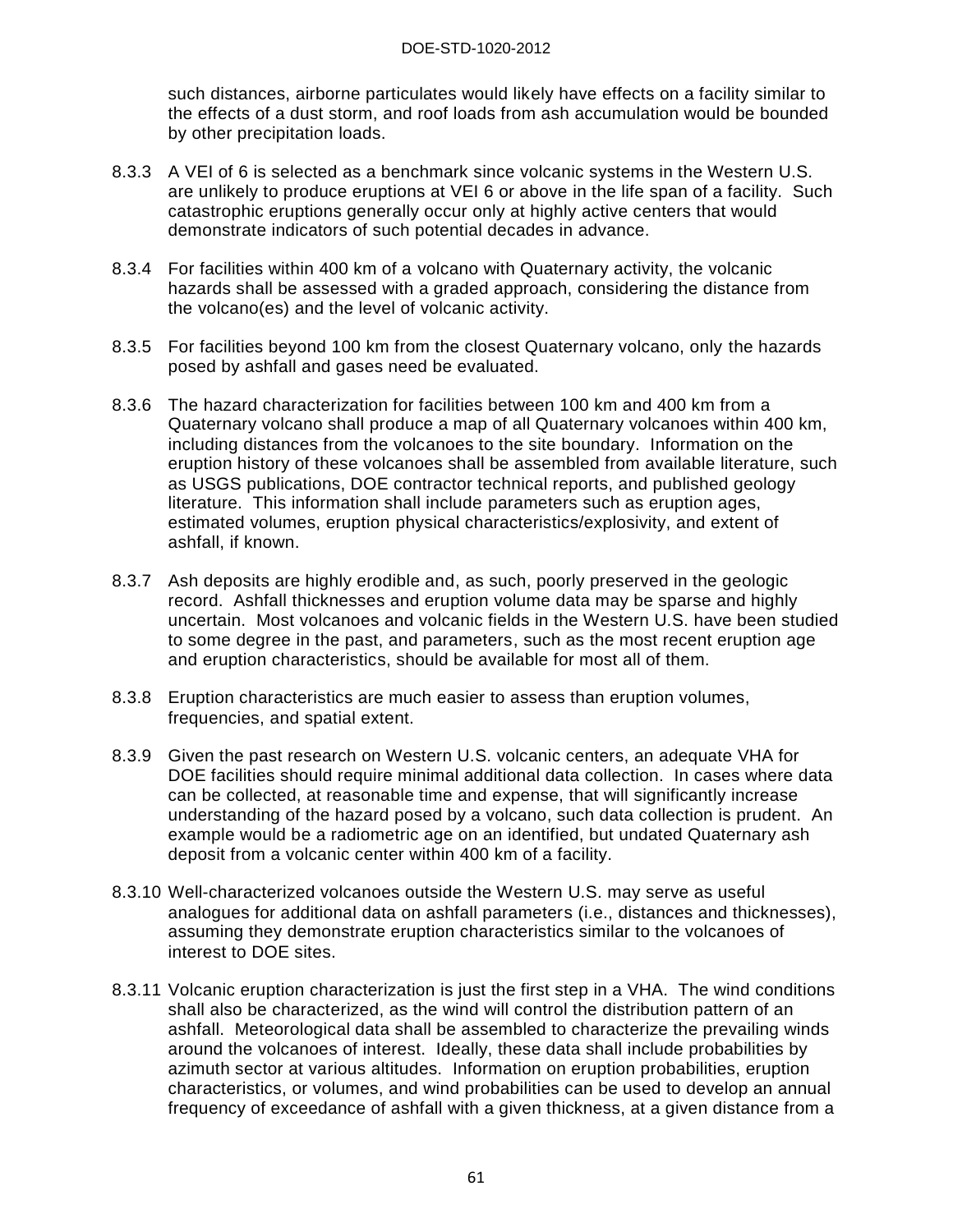volcano. Hoblitt and Scott (2011) provide an example of such a distribution for DOE's Hanford Site from the Cascade Range volcanoes.

- 8.3.12 In most cases, eruption data from relevant volcanoes will be too sparse to construct a probabilistic distribution as Hoblitt and Scott (2011) do for Hanford. With less data, a Monte Carlo simulation to capture the expected ranges of eruption frequency, volume, and wind direction can be constructed to produce ashfall hazard curves (i.e., thickness versus probability of exceedance) for given locations surrounding a volcano.
- 8.3.13 If a facility has ventilation or other systems likely to be impacted by airborne ash, the airborne ash concentration and duration of ashfall are important considerations. Any existing data on eruption durations or ash cloud densities from volcanoes similar to those of interest shall be assembled. In the absence of data, assume that the maximum design ashfall thickness falls over a period of 12 hours. From these values, as well as an assumption of average ash particle size and thus settling velocity, an estimate of cloud density in grams of ash per cubic meter can be obtained.
- 8.3.14 For facilities within 100 km of a Quaternary volcano, the hazards posed by lava flows, pyroclastic flows, and mudflows, in addition to those by ashfall, shall be addressed.
- 8.3.15 If local topography would prevent any of these hazards from impacting the facility, this shall be documented and no further evaluation is required. If topography is not an adequate barrier, geologic data describing the past extent of such features shall be assembled and evaluated.
- 8.3.16 Geologic data are not likely to support a probabilistic assessment of these hazards. An evaluation of the facility impact from the largest credible lava flows, pyroclastic flows, and mudflows by a deterministic analysis shall be performed.

## **8.4. Design Considerations for Volcanic Hazards**

- 8.4.1 The primary design considerations relative to volcanic hazards are structural loading and ash impact on ventilation and other mechanical and electrical systems. To design SSCs in a nuclear facility for volcanic eruption hazards, these shall be categorized using the categorization process and the dose criteria given in Section 2 and Table 2-1. Accordingly, for nuclear facilities, unmitigated consequence of an SSC failure resulting from volcanic eruptions shall be evaluated and compared to Table 2-1 dose criteria to determine appropriate SSC VDC (i.e., VDC-1 through VDC-5). Target performance goals (TPGs) for the five design categories can be selected to be the same as those for seismic hazards given in Table 1-3 of ASCE/SEI 43-05.
- 8.4.2 Ash loads, if applicable for VDC-1 through VDC-5 nuclear SSCs, shall be based on site-specific probabilistic volcanic eruption hazard studies using return periods that are based on the TPGs (see Section 8.4.1, above) and estimated risk reduction factors (RRFs), (see Section 8.4.3, below). The design and evaluations of VDC-3 through VDC-5 SSCs shall be performed using ACI-349-06 and ANSI N690-06 provisions with the following load combinations, in additions to the basic combinations: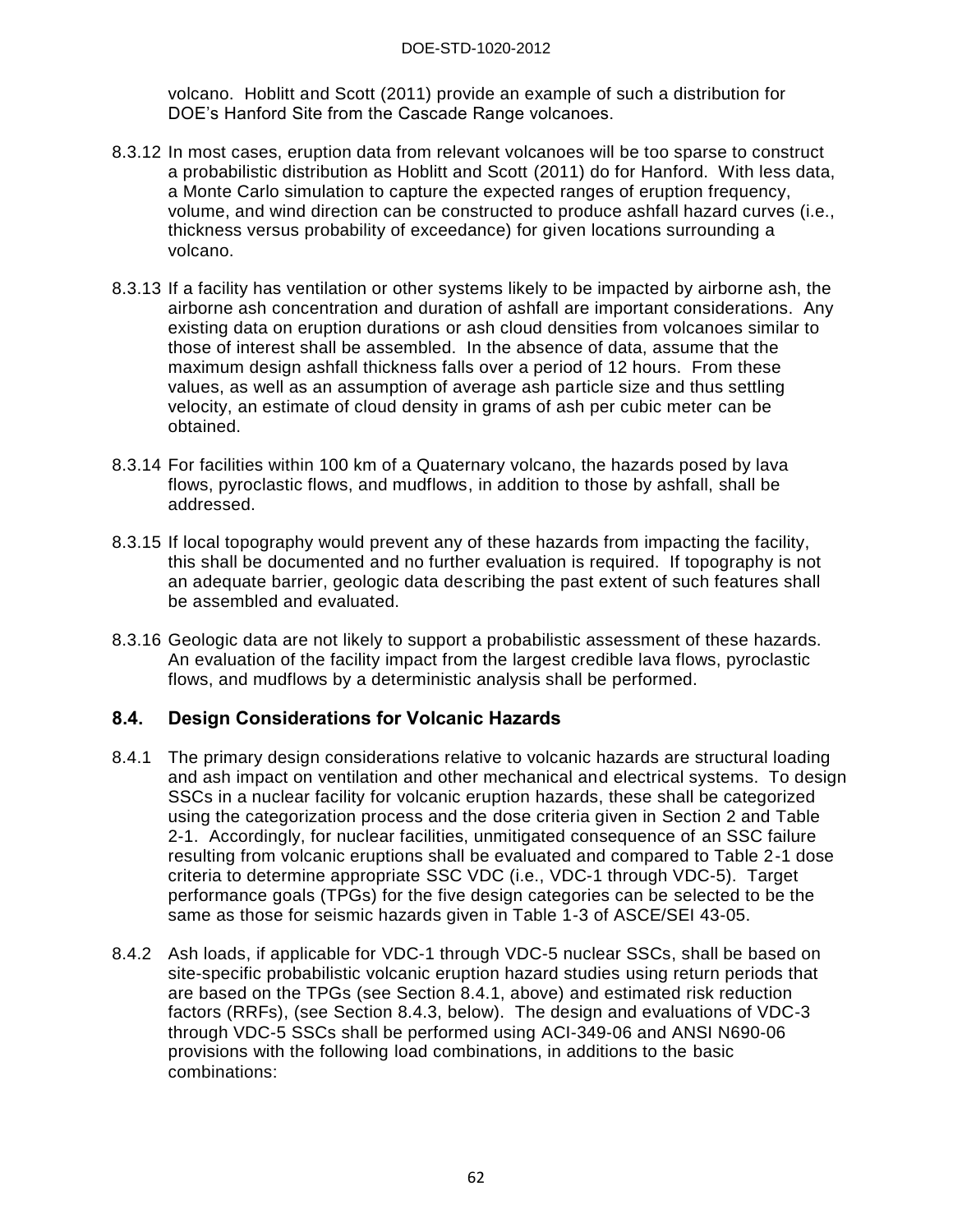$D + 0.8L + (L_r or V)$ 

 $0.9D + (L_r \text{ or } V)$ 

Where, D is the dead load

L is the live load

L<sub>r</sub> is the roof live load

V is the ash load from volcanic eruptions

For VDC-1 and VDC-2, the load combinations in ASCE 7-10 shall be used substituting the ash load, V, for the snow load, S, in the load combinations.

- 8.4.3 For structural design considerations, RRFs may be used to increase the annual probability of hazard exceedance above the performance goals. An RRF is the ratio of the design basis annual probability of hazard exceedance to the performance goal annual probability of exceedance, and it represents conservatism employed in the design or evaluation process. An example of employing RRFs for ashfall at the Hanford Site appears in a 1996 report by Conrads, *Volcanic Ashfall Loads for the Hanford Site*.
- 8.4.4 Structural design shall consider ash density and the impact of precipitation combined with an ashfall. Ash density estimates for volcanoes of interest are likely sparse. Density of uncompacted ash generally decreases with distance from a volcano, and a typical range is 0.5-1.3 g/cm<sup>3</sup>. Saturating volcanic ash with rainfall or melted snow can increase density by 50-100 percent or more, on occasion exceeding a density of 2.0 g/cm<sup>3</sup> as shown in a 2011 USGS document, *Volcanic Ash: Effects & Mitigation Strategies*. Ash particle sizes are very effective for nucleating raindrops, so if an ash cloud interacts with a precipitation front, heavy rainfall and ash saturation is likely. Site meteorological data shall be considered in calculating the probability of ashfall combining with rainfall, and an appropriate ash density derived.
- 8.4.5 Most likely non-structural impact of ashfall is on ventilation systems. Airborne ash concentration estimates, which, as stated above, may be very imprecise, and a likely eruption duration of 12 hours minimum shall be considered in ventilation system design. Key considerations will be filter loading time, cooling coil fouling, ability to keep critical systems in operation during filter change-out, and availability of spare filters.
- 8.4.6 Impacts of ashfall and volcanic gases on other mechanical and electrical systems shall also be evaluated.
- 8.4.7 Facility designs are unlikely to mitigate effects from the largest credible lava flows, pyroclastic flows, and mudflows that might impact a facility within 100 km of a volcanic eruption. However, these phenomena would most likely strike with some advance warning. Therefore, facilities at risk shall develop administrative controls to ensure safe process shutdown and personnel evacuation if the facility is endangered by a volcanic eruption.
- 8.4.8 Secondary effects of these phenomena shall also be considered. For example, lava flows can block rivers that can then flood, as discussed in Section 5.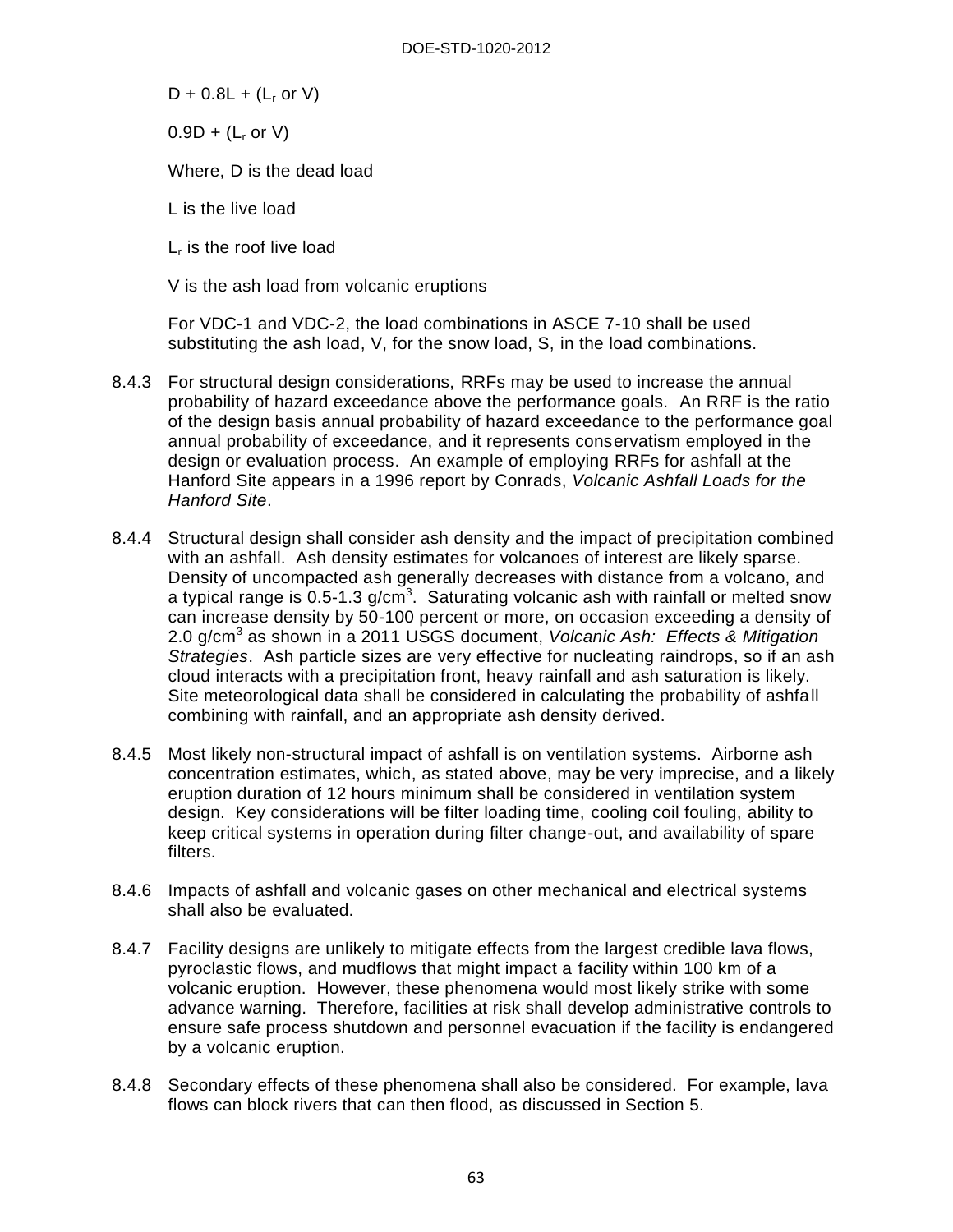# **8.5. Additional Reading**

In contrast to extensive work on seismic, wind, and flood hazards, little guidance has been published on volcanic hazard characterization and mitigation at nuclear facilities. The following documents may be beneficial.

- 8.5.1 A draft International Atomic Energy Agency (IAEA) safety guide, DS405, *Volcanic Hazards in Site Evaluation for Nuclear Installations,* provides guidance on the assessment of volcanic hazards at nuclear facilities world-wide.
- 8.5.2 Hill *et al, Recommendations for Assessing Volcanic Hazards at Sites of Nuclear Installations, in Volcanic and Tectonic Hazard Assessment for Nuclear Facilities,* provides an excellent overview on the topic, but as with the forthcoming IAEA safety guide, it is most useful for facilities located outside the Western U.S., near much more active volcanoes.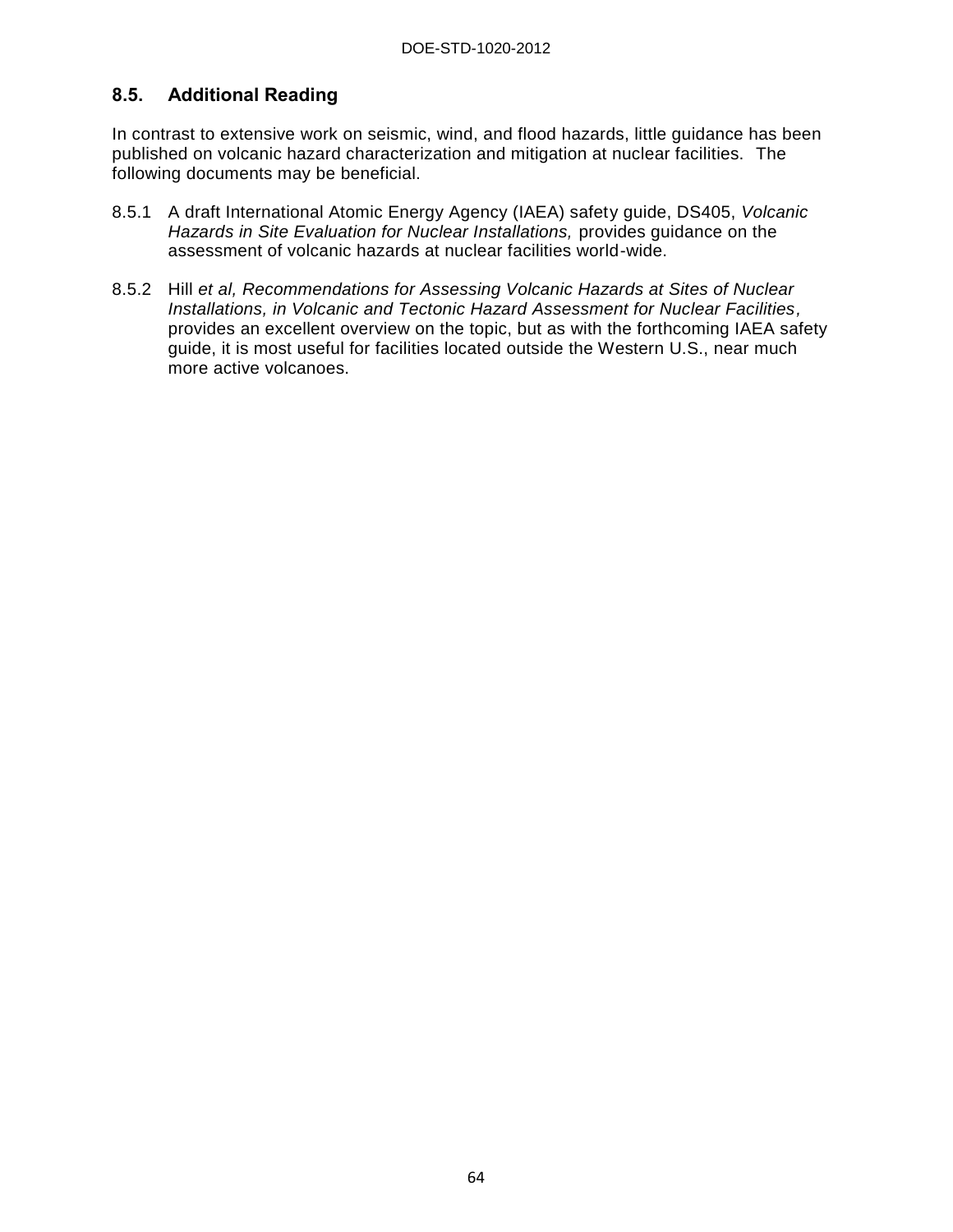# **9.0 Evaluation and Modification of SSCs in Existing Facilities**

This section provides criteria and guidance for existing hazard categories 1, 2 and 3 nuclear facilities with SSCs in NDC-3 or higher for:

- NPH design and evaluation of SSCs in existing facilities for major modifications (the term "major modification" is defined in DOE-STD-1189-2008);
- Periodic review and update of NPH assessments;
- Facility condition assessments; and
- Potential evaluation and upgrading/modification of SSCs due to changes in the NPH assessments.

Criteria and guidance for evaluation of existing nuclear, radiological, and chemical hazard facilities with SSCs in NPH Design Categories below NPH Design Category 3 is given in Section 2.1.4

# **9.1. NPH Design and Evaluation of Existing Facilities for Major Modifications**

For major modifications of existing facilities, the design of SSCs shall be based on the methods and criteria given in this standard for new facilities with the following caveat. On a case-by-case basis, analyses may be performed to evaluate the need to upgrade existing SSCs (including interfacing SSCs) in accordance with these criteria. Sections 9.3 and 9.4 provide guidance on the conduct of such analyses. The analyses shall be submitted to the DOE for approval, in the form of a report or a section in the project's Safety Design Strategy (see DOE-STD-1189), with recommendations and justification for the recommendations.

## **9.2. Periodic Review and Update of NPH Assessments**

- 9.2.1 At a frequency not to exceed ten years, the following aspects of NPH assessments shall be reviewed for changes that would warrant updating the assessments:
	- NPH data and data collection methods;
	- NPH modeling techniques, either generic or specific to the region of interest; and
	- NPH assessment methods.
- 9.2.2 Consistent with DOE 420.1C, a preliminary estimate of whether changes to data, models, or methods are "significant" and warrant updating the assessments should be performed and consider the following criteria:
	- Are the changes to data, models, or methods likely to cause a change in the estimates of the major inputs to hazard calculations?
	- Given potential changes to the hazard inputs, by what magnitude might the calculated hazard results change, and how might the results impact current site design standards?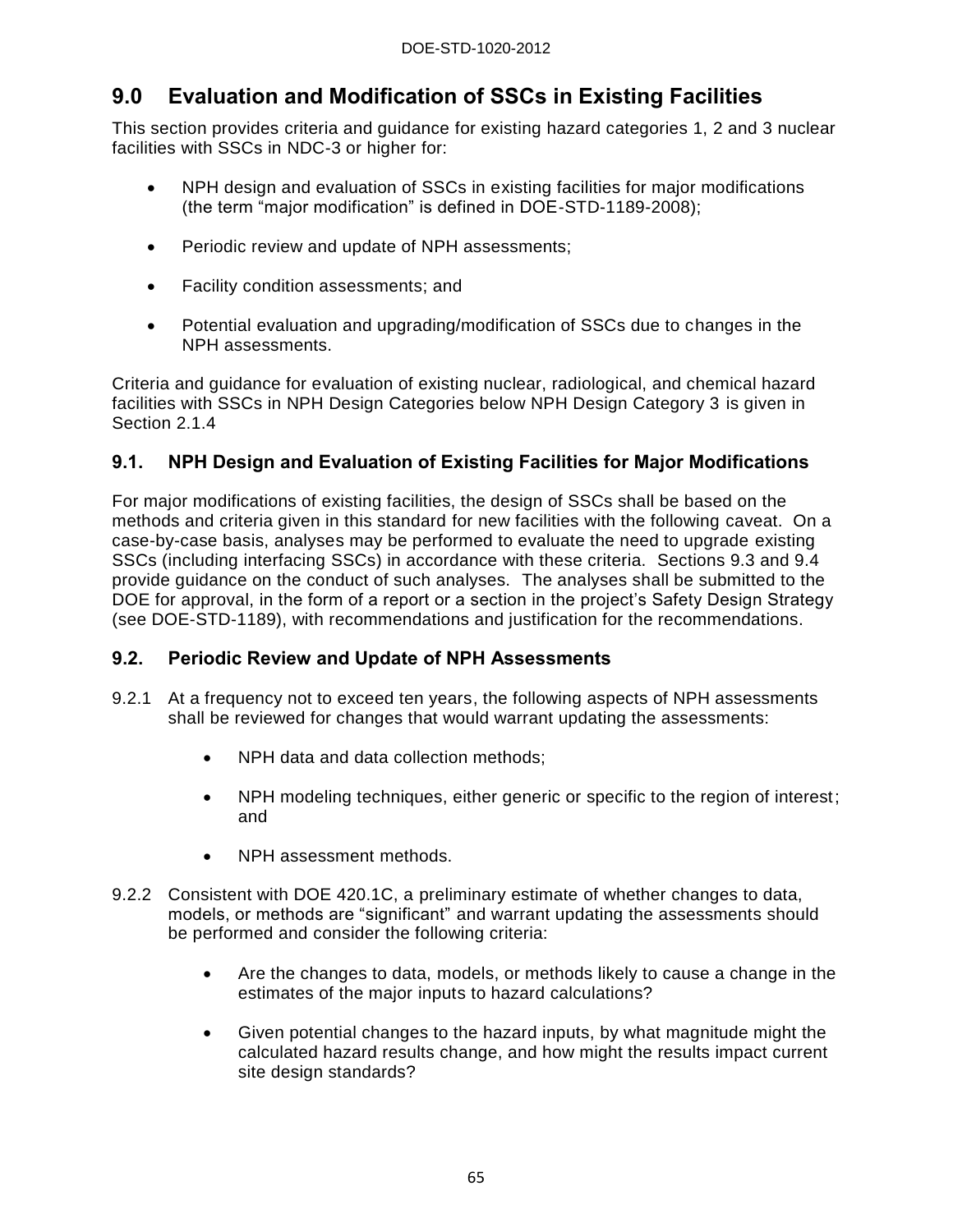- 9.2.3 The preliminary estimate of how hazard results might change from new inputs will likely be imprecise. An expected significant increase in the hazard results would clearly favor completion of a new assessment. However, even if hazard results are not expected to change significantly, large changes to the input parameters may warrant a new assessment to ensure the NPH assessment continues to have a viable technical basis.
- 9.2.4 In the case of seismic hazard assessments, a determination of whether an existing assessment remains adequate for future use should consider the criteria in Section 4.1 of ANSI/ANS-2.29-2008 for the suitability of existing studies. Additional guidance on the bases for updating existing seismic assessments can be obtained from NUREG-2117, *Practical Implementation Guidelines for SSHAC Level 3 and 4 Hazard Studies*.
- 9.2.5 A decision on updating an NPH assessment should consider the intended application of the assessment results. Such considerations include:
	- The number of facilities affected by the NPH assessment, and the hazards posed by the facilities;
	- The life-cycle stages of the facilities affected by the NPH assessment;
	- Whether the assessment results will be used as design input for any future facilities;
	- NUREG-2117, Chapter 6; and
	- NUREG-CR 6372, *Recommendations for Probabilistic Seismic Hazard Analysis: Guidance on Uncertainty and use of Experts*, Appendices Vol. 2, Appendix G.
- 9.2.6 If the review and evaluation of the changes warrants an update, the updated assessment shall be performed following the criteria in this Standard for new facilities.
- 9.2.7 If the review and evaluation of the changes does not warrant an update, the review and evaluation results shall be justified and documented.

## **9.3. Facility Condition Assessments**

- 9.3.1 Facility condition assessments performed as a result of an updated NPH assessment are required only for hazard category 1, 2, and 3 nuclear facilities. The following subsections describe the decision process to proceed with a quantitative NPH evaluation of affected SSCs, development of NPH mitigation plans, and collection of data to support evaluations.
- 9.3.2 If an updated NPH assessment results in an NPH level that exceeds the level used for the facility and/or SSCs in the current Documented Safety Analysis (DSA), an assessment shall be performed to determine if the NPH design of facility and/or SSCs may not meet the design criteria given in this Standard for new facilities. This assessment should be performed by subject matter experts based on a review of the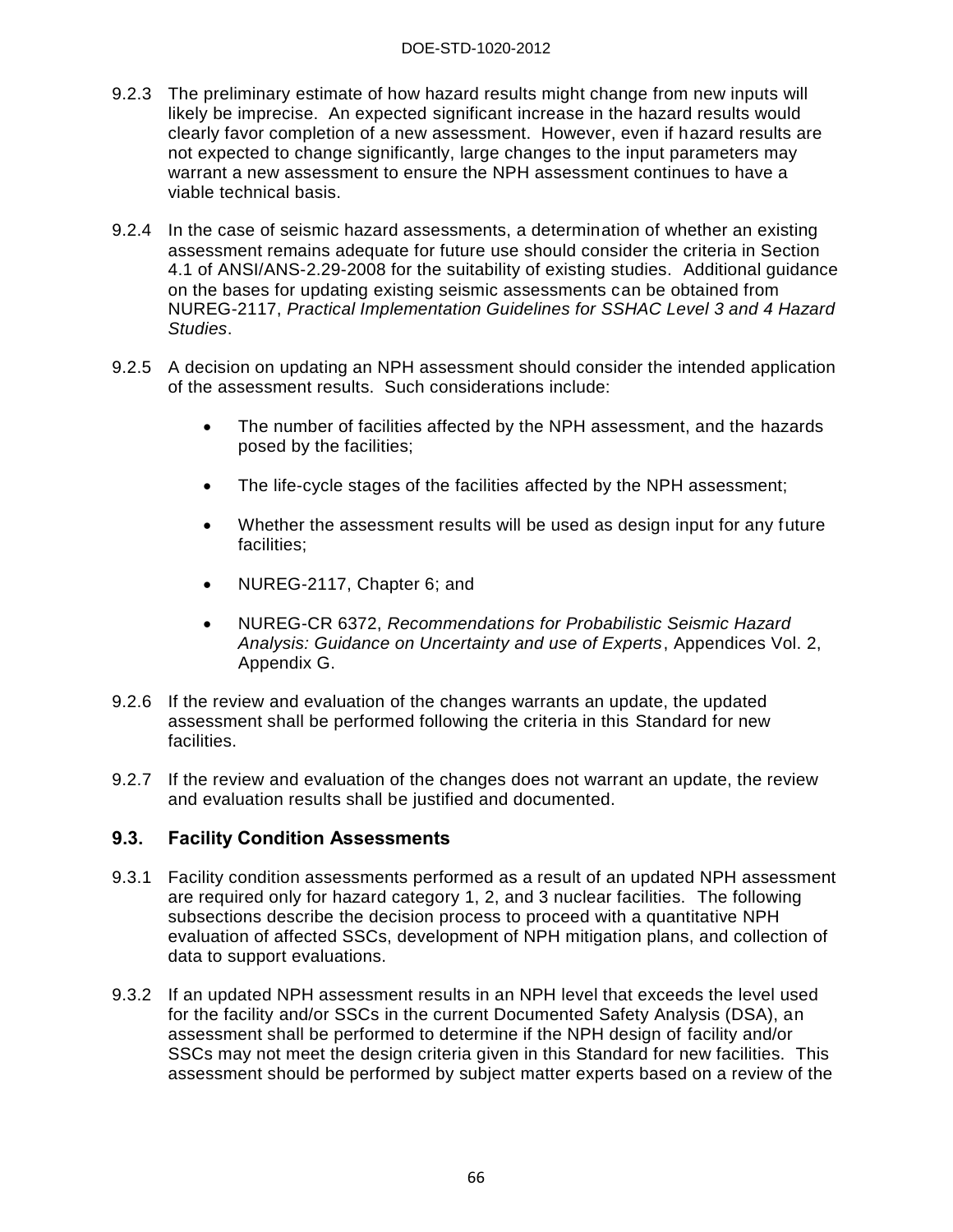existing NPH design and evaluation basis documents and the results of the updated NPH assessment, and should be peer reviewed.

- 9.3.3 If the peer-reviewed assessment concludes that the increase in the NPH level will not result in the failure of SSC safety function, the assessment and the peer review process and results shall be documented and submitted to DOE for review and for determining additional actions or further evaluation, if any.
- 9.3.4 If the peer-reviewed assessment concludes that the increase in the NPH level may result in the failure of the safety function of any SSC, a plan shall be established for a quantitative NPH evaluation of the affected SSCs using the criteria and methods given in this Standard for new facilities. The plan shall incorporate a schedule for evaluation, taking into account programmatic mission considerations, and the safety significance of the potential failure of the SSCs due to natural phenomena. The plan, along with the assessment and peer review process and results, shall be documented and submitted to DOE for review and for determining additional actions or further evaluation. Note: If the assessment identifies an Unreviewed Safety Question (USQ) or Potential Inadequate Safety Analysis (PISA), refer to DOE Guide 424.1-1B, *Implementation Guide for Use in Addressing Unreviewed Safety Question Requirements*, for additional information.
- 9.3.5 An NPH mitigation plan shall be developed for the SSCs that are found to have NPH design inadequacy, based on the above quantitative evaluation. This plan, to be submitted to DOE for review, shall address how the inadequacies will be rectified (physical retrofitting versus demonstration of adequacy using more refined analysis methods), and should consider cost-versus-risk reduction of potential improvements; possible time or funding constraints, and programmatic or facility mission. Also, it should incorporate a prioritized schedule for upgrading the SSCs. If a structural upgrade is required for any existing facility that can be performed quickly and inexpensively, it should be implemented.
- 9.3.6 Priorities should be established on the basis of the NDC (e.g., SDC, WDC, FDC, PDC, VDC), cost of strengthening, and margin between as-is SSC capacity and the capacity required by the criteria in this Standard. For SSCs which are within 10 percent of meeting the criteria in this Standard, the risk from non-compliance is likely to be small and it may not be cost effective to strengthen the SSC in order to obtain a small reduction in risk. As a result, as specified below, some relief from the criteria in this Standard is permitted for evaluation of existing SSCs. It is permissible to perform such evaluations using natural phenomena hazard exceedance probability of twice the value (i.e., half the return period) specified for new design, provided that the resulting reduction in the hazard level is less than, or equal to, 20 percent. This amount of relief is within the tolerance of meeting the performance goals and is only a minor adjustment of the corresponding NPH design and evaluation criteria. In addition, it is consistent with the intent of the Federal Executive Order 12941 developed by the ICSSC. When upgrading becomes necessary, the design should be based on the design criteria for new SSCs defined in this Standard.
- 9.3.7 For facilities with a remaining service life of five years or less, it may not be necessary to upgrade the facility SSCs for NPH mitigation, unless the presence of hazardous materials or other special conditions present an exceptionally high risk to occupants or the public at large. The guidelines given in ICSSC RP-5 may be used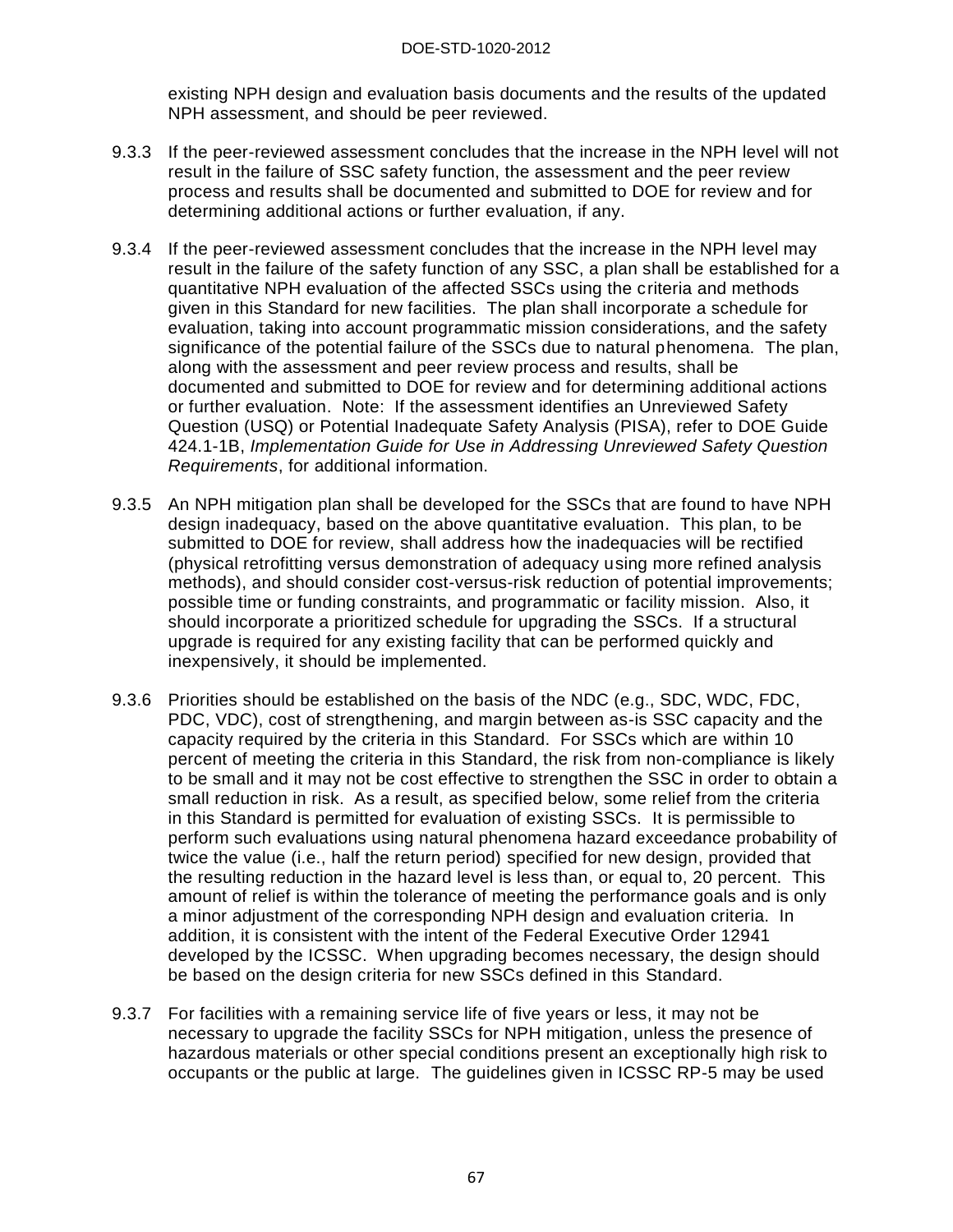for defining the "exceptionally high risk" facilities. For nuclear facilities, the designation of "exceptionally high risk" facility should additionally be based on:

- Hazard category of the facility;
- The percent by which the revised design basis ground acceleration exceeds that used in the original design;
- The total number of safety significant and safety class SSCs that do not meet the design requirements;
- The dose that a co-located worker and a member of the public may likely receive resulting from the NPH-related failure;
- The number of co-located workers and members of the public that are likely to be adversely affected; and
- Strategic and economic importance of the facility.
- 9.3.8 The following data and information should be collected to support the evaluation of the existing SSCs:
	- The safety basis documentation to identify and list individual safety SSCs in the safety basis of the facility;
	- Identification of the safety function, functional requirements and NPH performance criteria for each of the SSCs from the safety basis documentation;
	- Construction or fabrication of as-built drawings and specifications of the SSCs;
	- Data and information from site visits and walk-downs performed to verify that the SSCs are built according to written plans and specifications;
	- Modifications not shown on the drawings or physical deteriorations;
	- Documents that establish an appropriate determination of material properties to be used in the analyses; and
	- Data related to ductile design details that are necessary to evaluate the appropriate inelastic energy absorption factor, Fμ, that can be used for seismic re-evaluation.

Using the above data and information, an evaluation of the SSCs should be performed using the criteria given in this Standard. For the SSCs that do not meet the criteria, a revised evaluation should be performed using median values of material properties if median values were not used in the original design (the use of median values of material properties should be obtained, which will allow an estimate of the degree of conservatism in the design if other than median values were used in the original design). Applicable industry practice should be followed in developing sampling criteria to determine median values.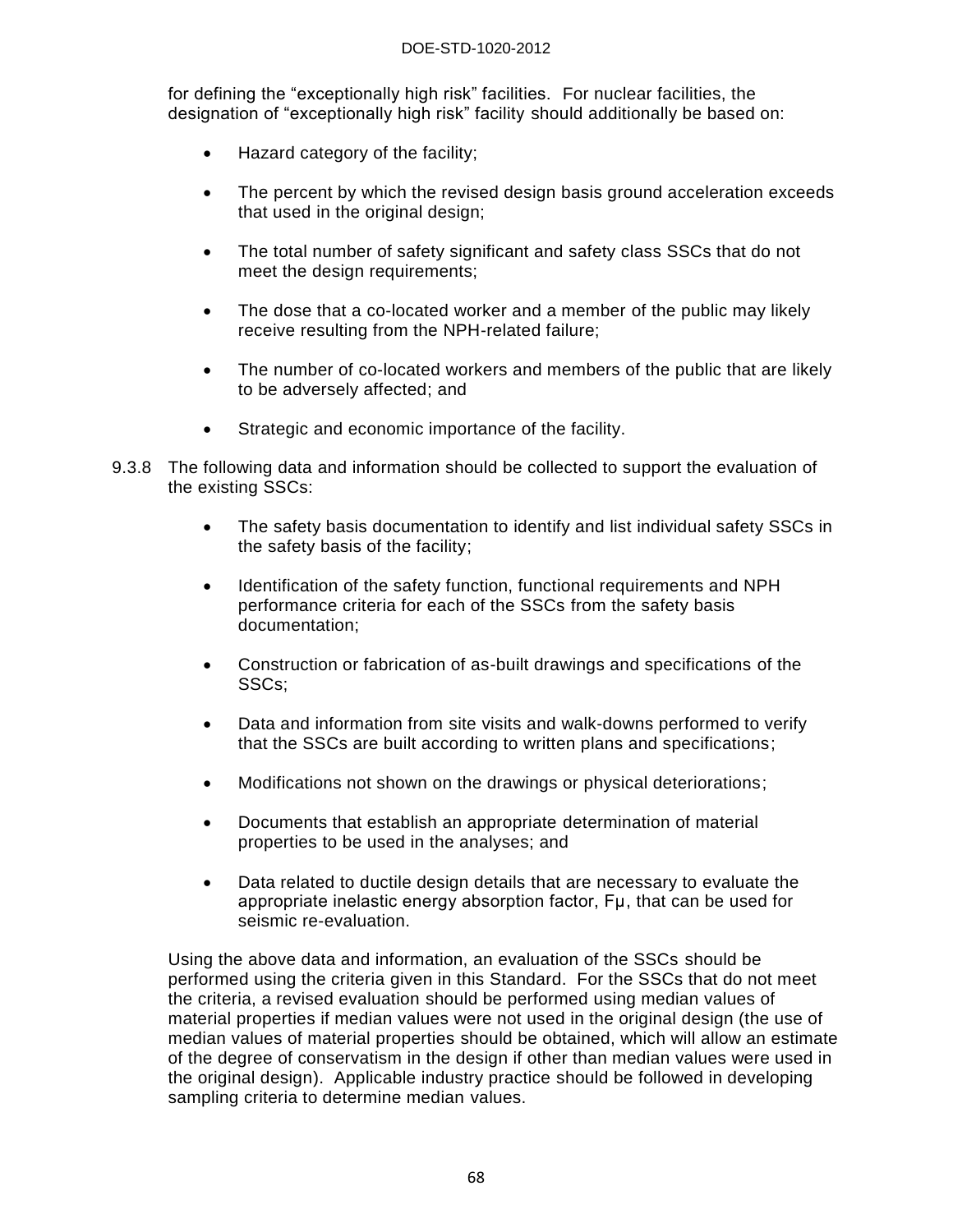# **9.4. Guidelines for NPH Evaluation of SSCs in Existing Facilities**

Note: The sections below provide additional guidelines for different NPHs (e.g., seismic, wind, flood and precipitation).

9.4.1 Seismic Evaluation. To comply with Public Law 102-614 and Executive Order 12941, the guidelines provided in ICSSC RP-8, shall be used to: determine when a seismic evaluation and retrofitting of existing nuclear facility will be necessary; and establish the evaluation and mitigation requirements.

In addition, general guidelines for the seismic evaluation of existing facilities presented in the following documents should also be considered:

- *Techniques for the Seismic Rehabilitation of Existing Buildings*, FEMA 547, 2006;
- *Rehabilitation of Existing Buildings*, ASCE/SEI 41-06, Structural Engineering Institute of the American Society of Civil Engineers, 2006;
- *Standard for the Seismic Evaluation of Buildings*, ASCE/SEI 31-03, Structural Engineering Institute Of the American Society of Civil Engineers, 2003;
- *Seismic Evaluation Procedure for Equipment in U.S. Department of Energy Facilities*, DOE-EH-0545, 1997; and
- *Generic Implementation Procedure (GIP) for Seismic Verification of Nuclear Plant Equipment*, Revision 3A, Seismic Qualification Utility Group, 1997.

These documents, and the peer-reviewed consensus documents referenced therein, should be used to develop a plan and criteria document for evaluating seismic adequacy of existing facilities, as well as for specific guidelines on upgrading and retrofitting until a revision or addendum to this section of this Standard is published by DOE that provides specific guidelines as to seismic upgrading or retrofitting of existing DOE facility SSCs. The plan should consider cost-versus-risk-reduction and remaining facility life to prioritize detailed and refined seismic evaluation, and upgrading of candidate facilities. High priority should be given to those SSCs identified as weak links by the preliminary investigation and to SSCs that are most important to personnel safety and operations with hazardous materials. Input from safety personnel and/or accident analyses should be used as an aid in determining safety priorities.

Once the as-is condition of a facility has been verified and deficiencies or weak links have been identified, detailed seismic evaluation and/or upgrading of the facility should be considered. Obvious deficiencies that can be readily improved should be remedied as soon as possible. A realistic schedule to address all safety-related deficiencies shall be developed.

Seismic evaluation for existing facilities would be similar to evaluations performed for new designs except that a single as-is configuration is evaluated instead of several configurations in an iterative manner (as is often required in the design process). The evaluation of existing facilities for seismic hazards can result in a number of options based on the evaluation results. If the existing facility can be shown to meet the design and evaluation criteria presented in Section 3 and good seismic design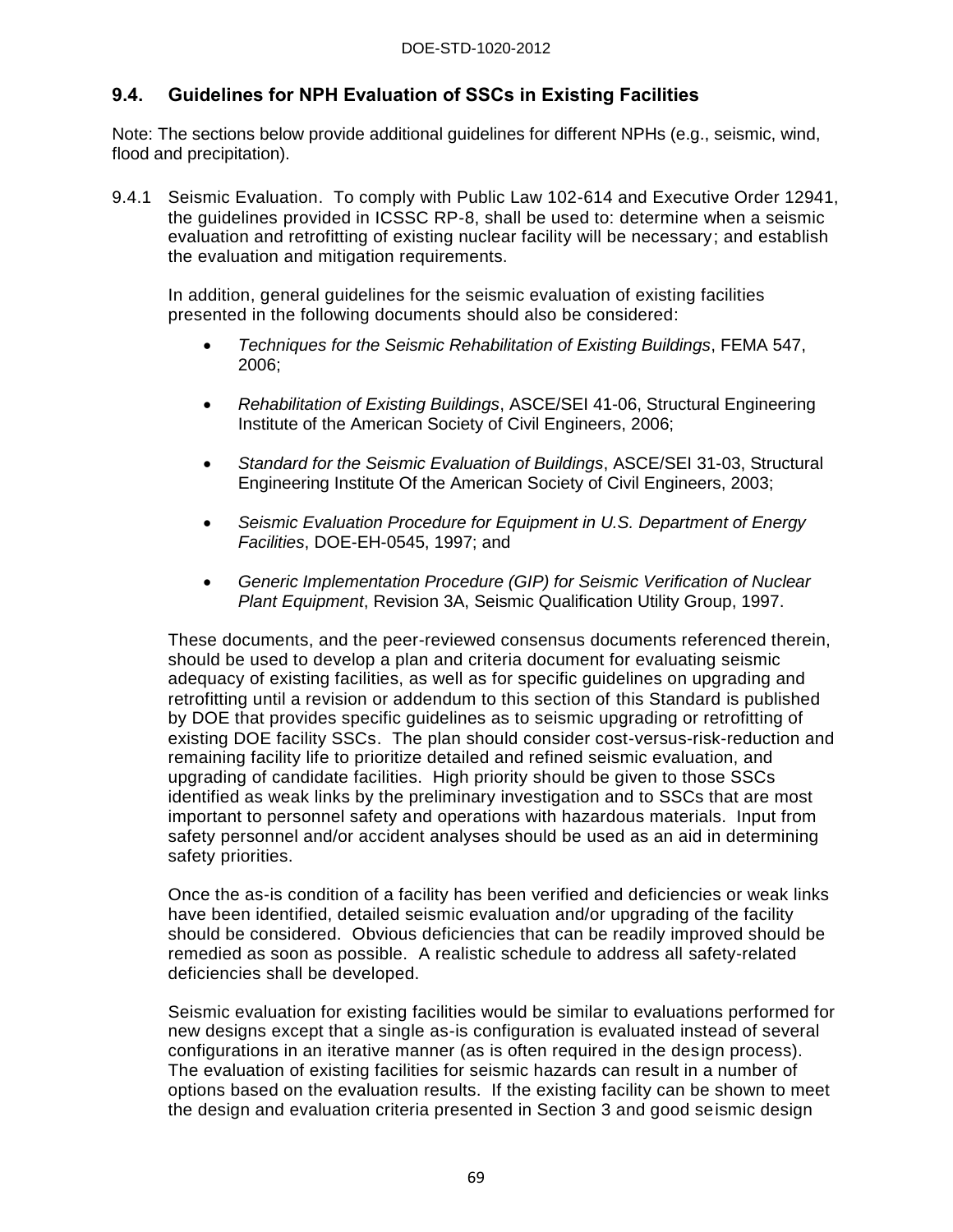practice had been employed, the facility would be judged to be adequate for potential seismic hazards to which it might be subjected. If the facility does not meet the seismic evaluation criteria of Section 3, an analysis should be conducted to determine appropriate action. Several alternatives may be considered:

- If an existing SSC is close to meeting the criteria, a slight increase in the annual risk to natural phenomena hazards can be allowed within the tolerance of meeting the target performance goals (See Section 9.3). Note that reduced criteria for seismic evaluation of existing SSCs is supported in NISTIR 890-4062, *Guidelines for Identification and Mitigation of Seismically Hazardous Existing Federal Buildings* and ICSSC RP-8 documents. As a result, some relief in the criteria may be allowed by performing the evaluation using higher hazard exceedance probability as permitted in Section 9.3, above.
- The SSC may be strengthened such that its seismic resistance capacity is sufficiently increased to meet these seismic criteria. When upgrading is required, it should be designed for the current design criteria.
- The usage of the facility may be changed such that it falls within a less hazardous performance category and, consequently, less stringent seismic requirements.
- It may be possible to conduct the aspects of the seismic evaluation in a more rigorous manner that removes conservatism such that the SSC may be shown to be adequate. Alternatively, a probabilistic assessment might be undertaken in order to demonstrate that the performance goals can be met.
- 9.4.2 Wind Hazard Evaluation. The following guidelines may be used for evaluating WDC-1 through WDC-5 SSCs in an existing facility:
	- 9.4.2.1 The key to the evaluation of existing SSCs is to identify potential failure modes and to calculate the minimum wind speed that would cause the postulated failure. A critical failure mechanism could be the failure of the main wind-force resisting system of a structure, a breach of the structure envelope that allows release of toxic materials to the environment, or a breach which results in wind and water damage to the building contents. Also, in-situ strengths of existing structures need to be adequately estimated when required.
	- 9.4.2.2 Experience from wind storm damage investigations provides the best guidelines for anticipating the potential performance of existing SSCs under wind loads. Mehta *et al*, *Procedures for Predicting Wind Damage to Buildings,* provides a methodology for estimating the performance of existing SSCs based on identification of weak links in the building structure. The approach is directed primarily to structures, but can be adapted to systems and components as well.
	- 9.4.2.3 The methodology described in Mehta *et al*, *Procedures for Predicting Wind Damage to Buildings,* involves two levels of evaluation:
		- Level I, essentially a screening process, should be performed before proceeding to Level II, which is a detailed evaluation.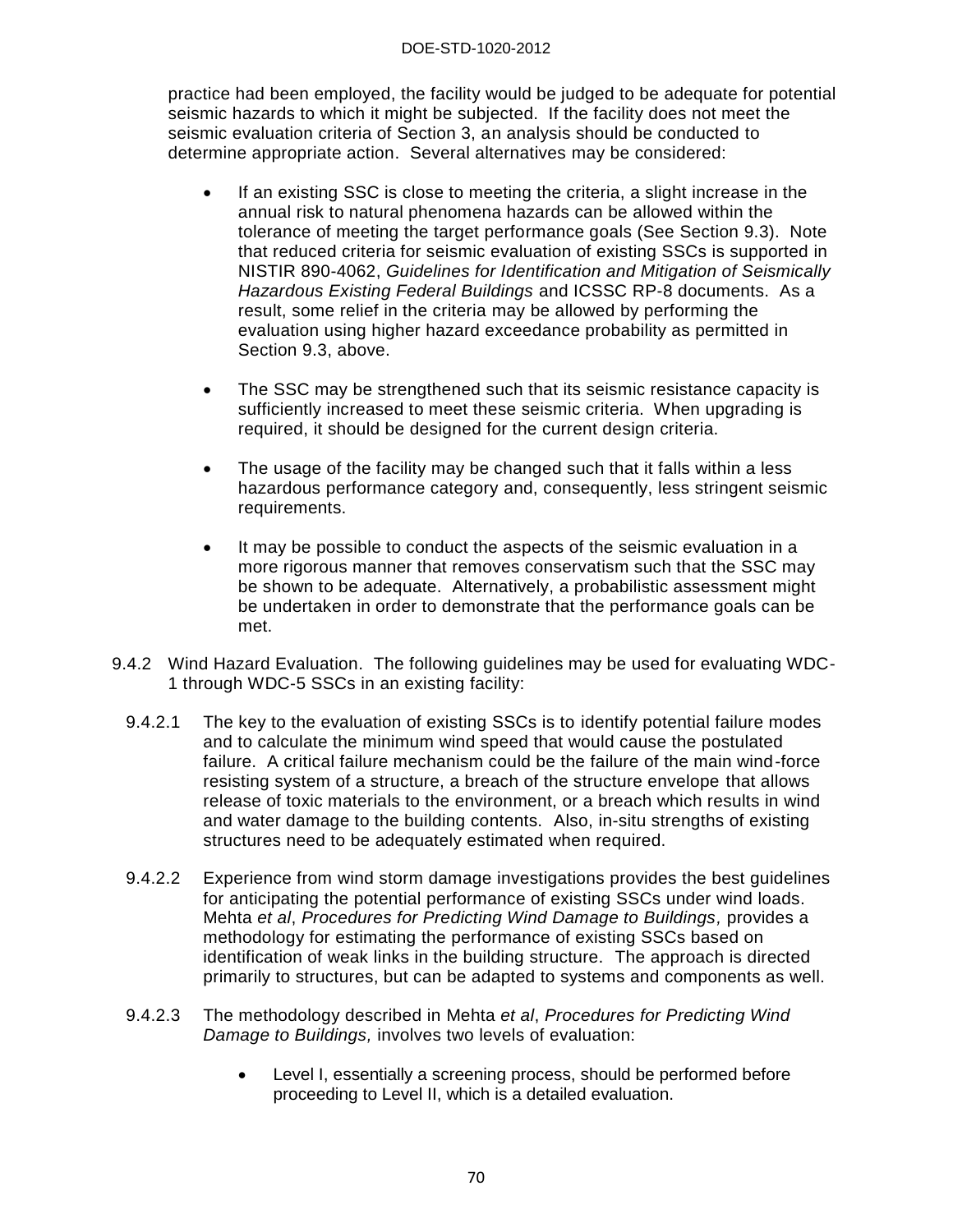- The Level II process includes the following three steps:
	- Data collection;
	- **Analysis of element failures; and,**
	- **•** Postulation of failure sequence.
- 9.4.3 Flood Hazard Evaluation. The following guidelines may be used for evaluating FDC-1 through FDC-5 SSCs in an existing facility:
	- 9.4.3.1 SSCs in existing facilities may be situated below the DBFL as defined in this Standard. In this case, an evaluation shall be performed to determine the level of external flooding, if any, that can be sustained, without negating the SSC functional safety requirements.
	- 9.4.3.2 This level is referred to as the Critical Flood Elevation (CFE). If the CFE is higher than the DBFL, no further evaluation will be necessary.
	- 9.4.3.3 This situation may not be unique for existing facilities. For new facilities, it may not be possible to situate all facilities above the DBFL, in which case other design strategies shall be considered. For example, it may be possible to wetproof an SSC, thus allowing some level of flooding to occur.
	- 9.4.3.4 For each SSC, there is a critical elevation, which, if exceeded, causes damage or disruption such that design safety requirements are not satisfied. The CFE may be located:
		- Below grade due to the structural flooding vulnerability of exterior walls or instability due to uplift pressures on supporting or enclosing the safety function of the structure;
		- At the elevation of utilities that support SSCs; or
		- At the actual base elevation of an SSC.

Typically, the first floor-elevation or a below-grade elevation (i.e., foundation level) is assumed to be the critical elevation. However, based on a review of an SSC, it may be determined that greater flood depths shall occur to cause safety function failure (e.g., critical equipment or materials may be located above the first floor). If the CFE for an SSC exceeds the DBFL, the design criteria is satisfied. If the CFE does not exceed the DBFL, options shall be considered to harden the SSC or relocate it.

- 9.4.4 Precipitation Hazard Evaluation. The following guidelines are provided for use in evaluating PDC-1 through PDC-5 SSCs in an existing facility:
	- 9.4.4.1 The precipitation evaluations of the SSCs may be performed using the same criteria as for new facilities; and
	- 9.4.4.2 For SSCs that are impacted by the precipitation evaluations, the following mitigation measures can be considered: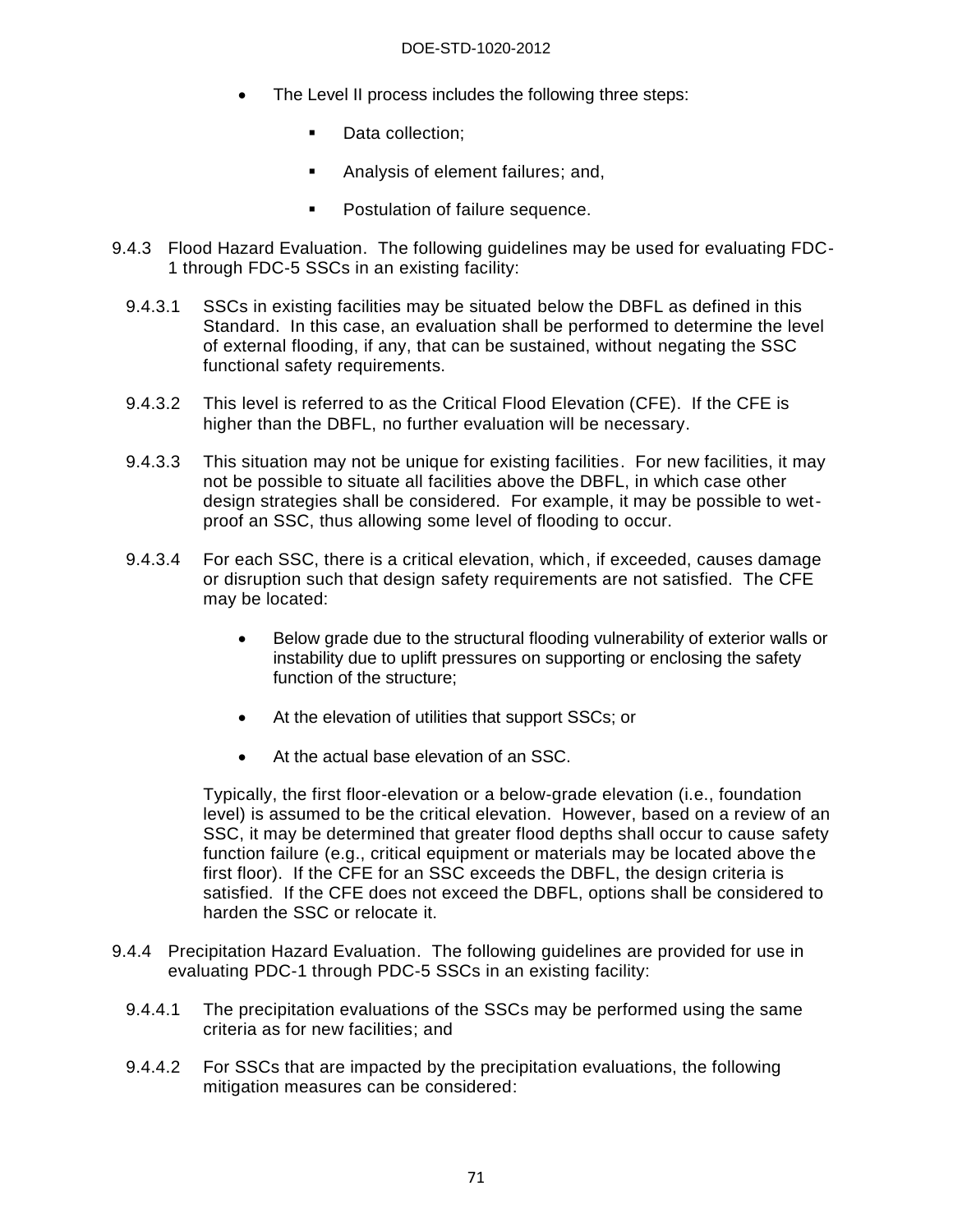#### DOE-STD-1020-2012

- modifying roofs to minimize ponding on the roofs, such as removing roof parapets, increasing the size and number of scupper openings in the roof parapets;
- providing protective shielding structures for critical SSCs to prevent water intrusion from potential roof leaks;
- relocating critical SSCs away from potential roof leaks;
- providing protective dikes around the facility;
- relocating critical SSCs to higher elevations in the facility to protect from precipitation runoff;
- modifying site grading or provide detention ponds to protect the facility; and
- implementing emergency operations plans to secure areas where critical SSCs are located.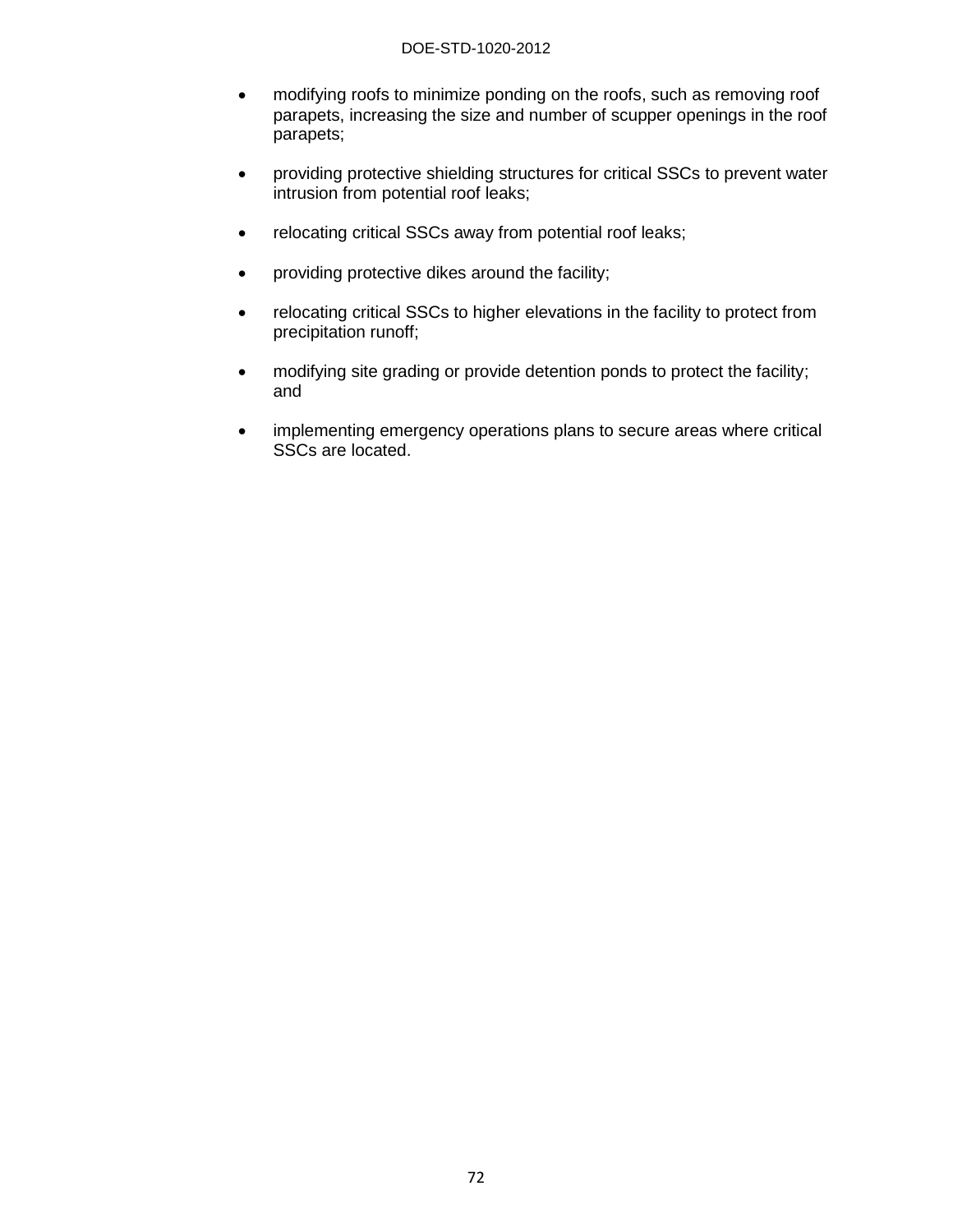# **10.0 Quality Assurance and Peer Review**

The activities related to the design, construction, and evaluation of SSCs performed to meet the criteria given in this Standard shall meet the applicable quality assurance requirements of DOE O 414.1D, *Quality Assurance*, using a graded approach and an approved quality assurance plan. In addition, for nuclear facilities, as defined in 10 C.F.R. § 830.3, *Nuclear Safety Management Rule*, ASME NQA-1, *Quality Assurance Requirements for Nuclear Facility Applications*, Part I and applicable requirements of Part II, shall be the preferred consensus standard for developing the quality assurance plan. Additional quality assurance and peer review requirements from ASCE/SEI 43-05 and ANSI/ANS 2.29 shall be implemented, as applicable, to supplement the requirements set forth above. The peer review provisions given in ASCE/SEI 43-05 for seismic design and evaluation shall also be used in the design and evaluation for other NPHs for design categories 3, 4 and 5.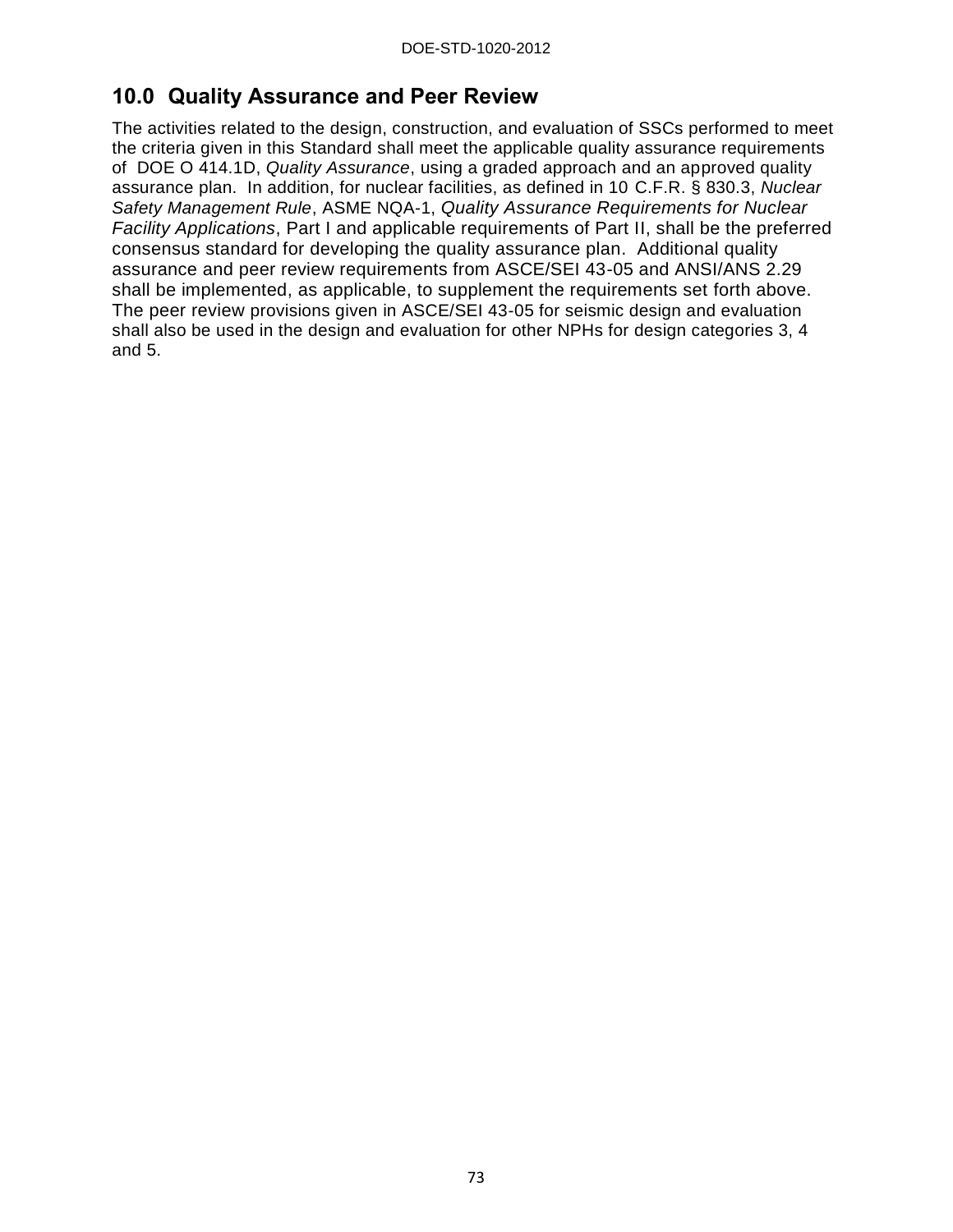# **References**

# **Executive Orders**

Executive Order 12941, *Seismic Safety of Existing Federally Owned or Leased Buildings*, 1994

## **Code of Federal Regulations**

U.S. Department of Energy, *Nuclear Safety Management Rule,* 10 C.F.R. § 830.3, 2001

# **DOE Directives**

DOE O 414.1D, *Quality Assurance,* 2011

DOE O 420.1C, *Facility Safety*, 2012

DOE O 450.1A, *Environmental Protection Program,* 2003

DOE O 458.1, Change 2, *Radiation Protection of the Public and the Environment,*  2011

DOE M.440.1-1A, *Explosives Safety,* 2006

DOE G 420.1-2, *Guide for the Mitigation of Natural Phenomena Hazards for DOE Nuclear and Non-Nuclear Facilities*, 2002

DOE G 424.1-1B, *Implementation Guide for Use in Addressing Unreviewed Safety Question Requirements,* 2010

## **DOE Technical Standards**

DOE-STD-1020-2002, *Natural Phenomena Hazards Design and Evaluation Criteria for Department of Energy Facilities*, 2002

DOE-STD-1021-93 (Reaffirmed in 2002), *Natural Phenomena Hazards Performance Categorization Guidelines for Structures, Systems, and Components*, 1993

DOE-STD-1022-94 (Reaffirmed in 2002), *Natural Phenomena Hazards Site Characterization Criteria,* 1994

DOE-STD-1023-95 (Reaffirmed in 2002), *Natural Phenomena Hazards Assessment Criteria*, 1995

DOE-STD-1066-2012, *Fire Protection,* 2012

DOE-STD-1189-2008, *Integration of Safety into the Design Process,* 2008

DOE-STD-1212-2012, *Explosives Safety,* 2012

DOE-STD-3009-94, Change Order 3, *Preparation Guide for U.S. Department of Energy Nonreactor Nuclear Facilities Documented Safety Analyses*, 2006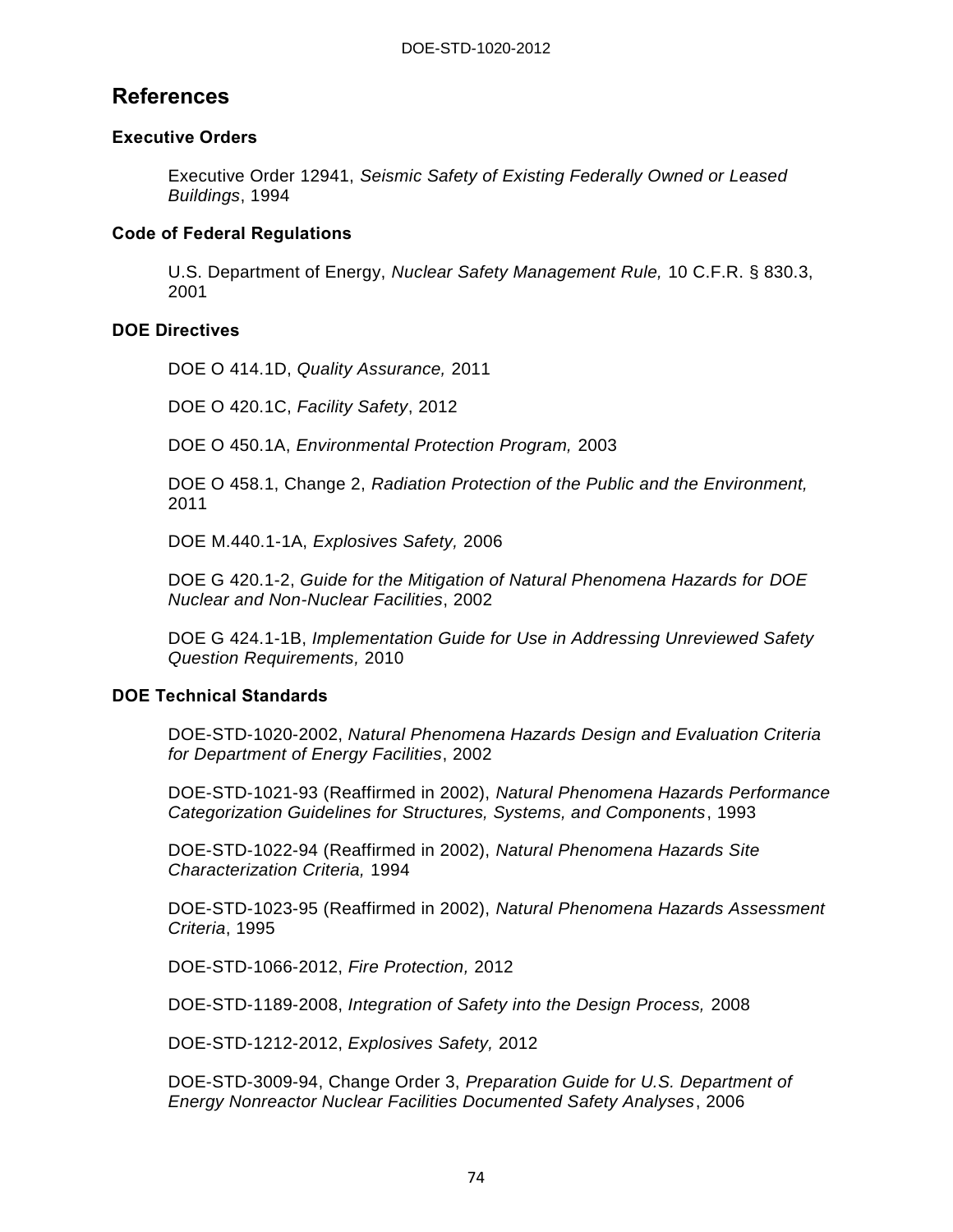#### **Other DOE Documents**

DOE/EH-0173T, *Environmental Regulatory Guide for Radiological Effluent Monitoring and Environmental Surveillance*, 2004

DOE/EH-0545, *Seismic Evaluation Procedure for Equipment in U.S. Department of Energy Facilities*, 1997

Hossain, Quazi, et al, Technical Support Document for DOE-STD-3014-2006 (Accident Analysis for Aircraft Crash into Hazardous Facilities), *Structures, Systems, and Components Evaluation Technical Support Document*, UCRL-ID-123577, 1996

McCann, M.W. and A.C. Boissonnade, *Preliminary Flood Hazard Estimates for Screening Models for Department of Energy Sites*, Lawrence Livermore National Laboratory, UCRL-21045, 1988

#### **U.S. Nuclear Regulatory Commission Documents**

NUREG-2117, *Practical Implementation Guidelines for SSHAC Level 3 and 4 Hazard Studies*, 2012

NUREG/CR-6372, *Recommendations for Probabilistic Seismic Hazard Analysis: Guidance on Uncertainty and Use of Experts*, 1997

NUREG/CR-6728, *Technical Basis for Revision of Regulatory Guidance on Design Ground Motions: Hazard- and Risk-consistent Ground Motion Spectra Guidelines*, 2001

Regulatory Guide 1.76, Rev. 1, *Design Basis Tornado and Tornado Missiles for Nuclear Power Plants*, 2007

Regulatory Guide 1.102, *Flood Protection for Nuclear Power Plants,* 1976

Regulatory Guide 1.208, *Performance-Based Approach to Define the Site-Specific Earthquake Ground Motion*, 2007

Regulatory Guide 1.221, Design Basis Hurricane and Hurricane Missiles for Nuclear Power Plants, 2011

Standard Review Plan, NUREG-0800, Section 2.4.10, Revision 3, *Flooding Protection Requirements,* 2007

Standard Review Plan, NUREG-0800, Section 2.5.5, Revision 4, *Stability of Slopes,*  2010

Standard Review Plan, NUREG-0800, Section 3.4.2, Revision 3, *Analysis Procedures*, 2007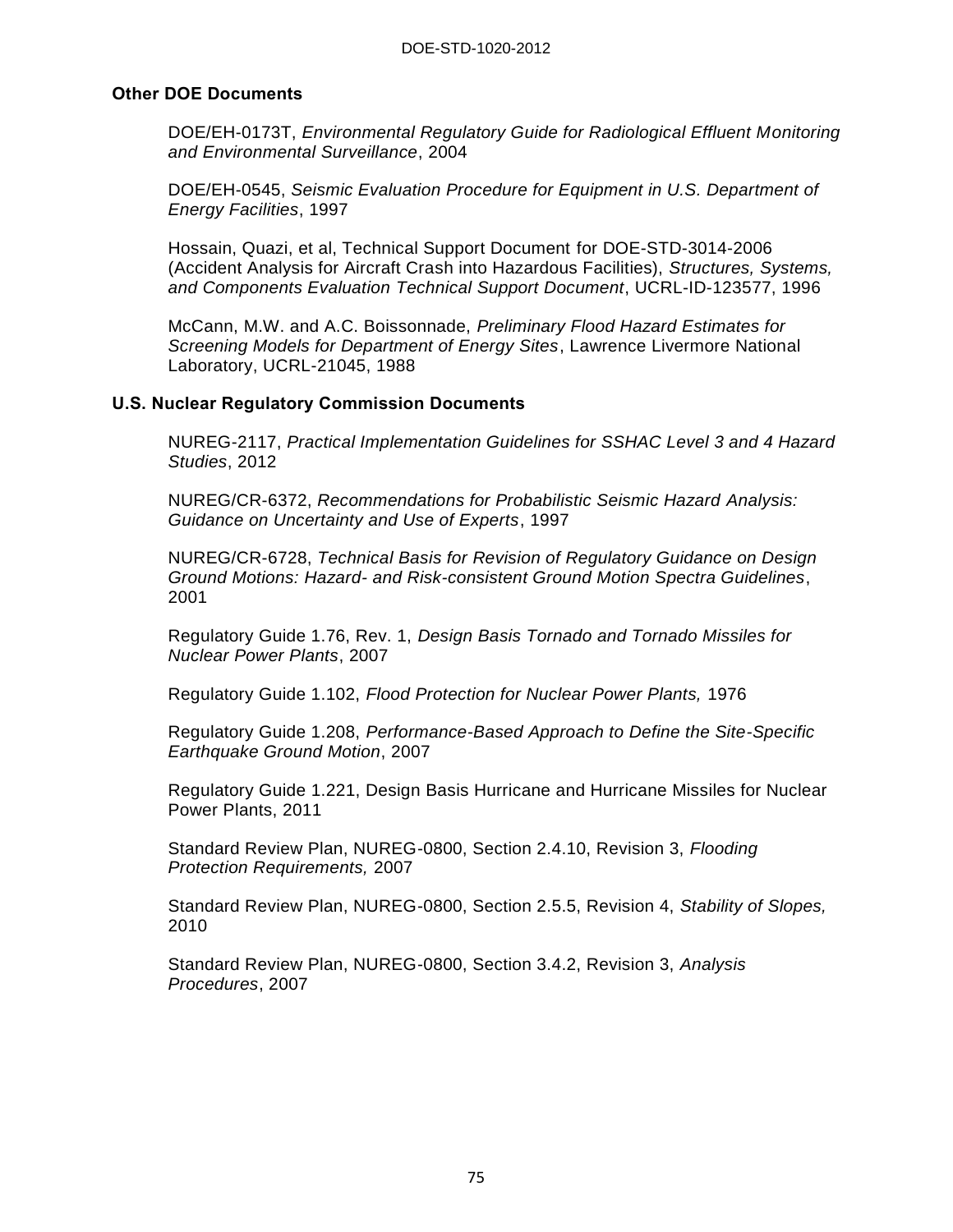#### **National Institute of Standards and Technology Documents**

NISTIR 890-4062, ICSSC RP-3, *Guidelines for Identification and Mitigation of Seismically Hazardous Existing Federal Buildings,* 1989

NISTIR 5734, ICSSC RP-5, *ICSSC Guidance on Implementing Executive Order 12941 on Seismic Safety of Existing Federally Owned or Leased Buildings*, 1995

NIST GCR 11-917-12, ICSSC RP-8, *Standards of Seismic Safety for Existing Federally Owned and Leased Buildings,* 2011

#### **Other Government Documents**

Federal Emergency Management Agency, FEMA 547, *Techniques for the Seismic Rehabilitation of Existing Buildings*, 2006

#### **Non-Government Standards**

#### **American National Standards Institute/American Institute of Steel Construction**

ANSI/AISC N690-06, *Specification for Safety-Related Steel Structures for Nuclear Facilities*, 2006

#### **American National Standards Institute/American Nuclear Society**

ANSI/ANS-2.26-2004 (R2010), *Categorization of Nuclear Facility Structures, Systems, and Components for Seismic Design*, 2004

ANSI/ANS-2.27-2008, *Criteria for Investigation of Nuclear Facility Sites for Seismic Hazard Assessment*, 2008

ANSI/ANS-2.29-2008, *Probabilistic Seismic Hazards Analysis*, 2008

ANSI/ANS-2.3-2011, *Estimating Tornado, Hurricane, and Extreme Straight-Line Wind Characteristics at Nuclear Facility Sites*, 2011

ANSI/ANS-3.11-2010, *Determining Meteorological Information at Nuclear Facility Sites*, 2010

ANSI/ANS-8.1-1998 (R2007), *Nuclear Criticality Safety I Operations with Fissionable Materials Outside Reactors*, 1998

#### **American Society of Civil Engineers**

ANSI/ASCE 1-82, N-725, *Guideline for Design and Analysis of Nuclear Safety Related Earth Structures*, 1982

ASCE 4-98, *Seismic Analysis of Safety-Related Nuclear Structures,* 1998

*Report of the ASCE Committee on Impactive and Impulsive Loads,* Volume V, Civil Engineering and Nuclear Power, September, 1980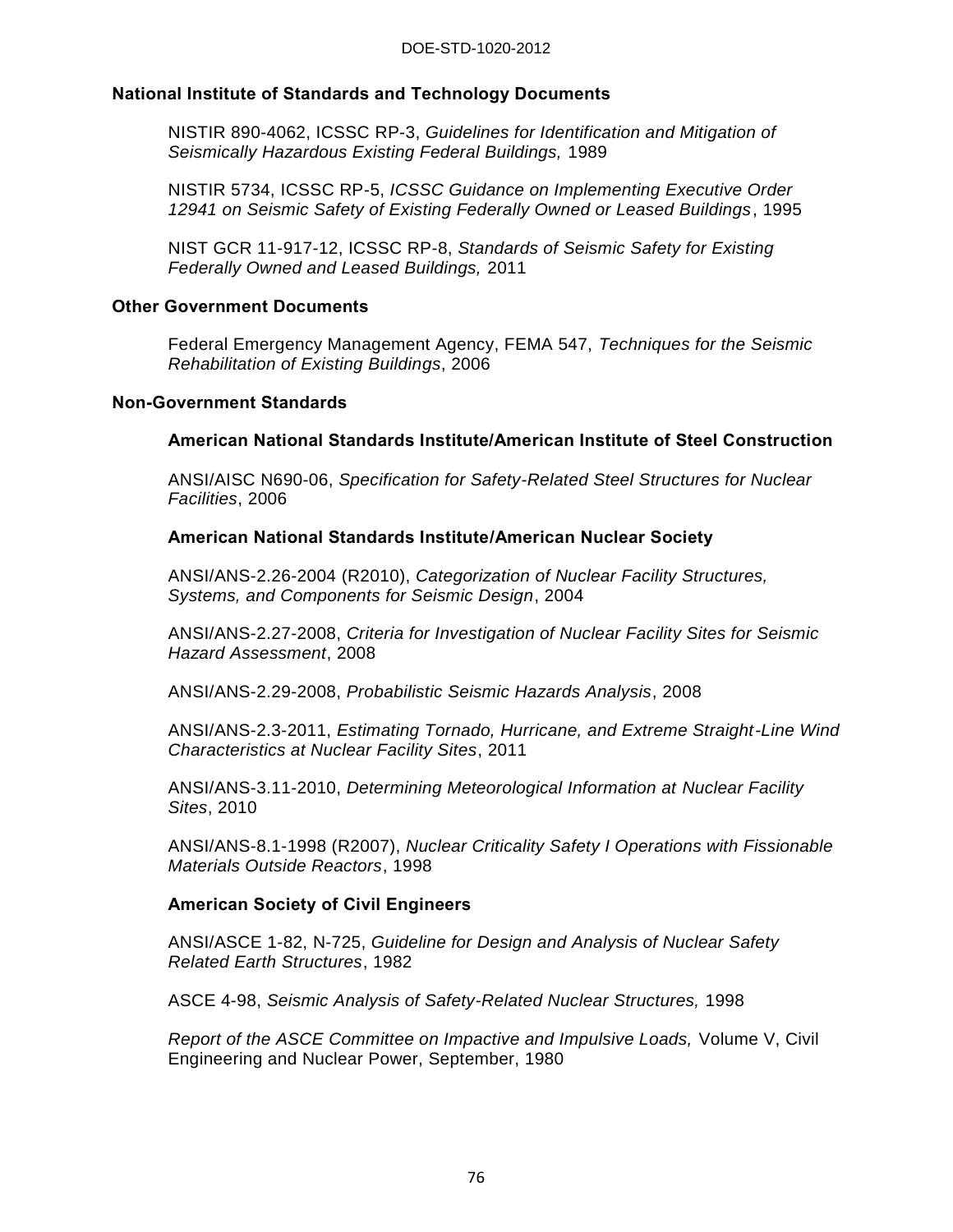Manuals and reports on Engineering Practice, No. 58, *Structural Analysis and Design of Nuclear Plant Facilities,*1980

# **American Society of Mechanical Engineers**

ASME NQA-1-2008 with the NQA-1a-2009 addenda, *Quality Assurance Requirements for Nuclear Facility Applications,* 2009

# **National Fire Protection Association**

NFPA 780-2011, *Standard for the Installation of Lightning Protection Systems*, 2011

# **Structural Engineering Institute of the American Society of Civil Engineers**

ASCE/SEI 7-10, *Minimum Design Loads for Buildings and Other Structures*, 2010

ASCE/SEI 7-05, *Minimum Design Loads for Buildings and Other Structures*, 2005

ASCE/SEI 7-02, *Minimum Design Loads for Buildings and Other Structures*, 2002

ASCE/SEI 31-03, *Standard for the Seismic Evaluation of Buildings,* 2003

ASCE/SEI 41-06, *Rehabilitation of Existing Buildings,* 2006

ASCE/SEI 43-05, *Seismic Design Criteria for Structures, Systems and Components in Nuclear Facilities*, 2005

#### **Other**

American Concrete Institute, ACI 349-06, *Code Requirements for Nuclear Safety-Related Concrete Structures and Commentary,* 2006

Conrads, T.J., *Volcano Ashfall Loads for the Hanford Site*, Westinghouse Hanford Company, WHC-SD-GN-ER-30038, Rev. 0, 1996

Electric Power Research Institute, Program on Technology Innovation, Technical Report 1012965, *Use of CAV in Determining Effects of Small Magnitude Earthquakes on Seismic Hazard Analyses*, Palo Alto, CA, 2005

Hill, B.E., Aspinall, W.P., Connor, C.B., Komorowski, J.-C., and Nakada, S., *Recommendations for Assessing Volcanic Hazards at Sites of Nuclear Installations, in Volcanic and Tectonic Hazard Assessment for Nuclear Facilities*, C.B. Connor, N.A. Chapman, and L.J. Connor, eds., Cambridge University Press, 638 p., 2009

Hoblitt, R.P., and Scott, W.E., *Estimate of Tephra Accumulation Probabilities for the U.S. Department of Energy's Hanford Site, Washington*, U.S. Geological Survey Open-File Report 2011-1064, 2011

International Atomic Energy Agency, *Volcanic Hazards in Site Evaluation for Nuclear Installations*, Draft Specific Safety Guide DS 405, 2010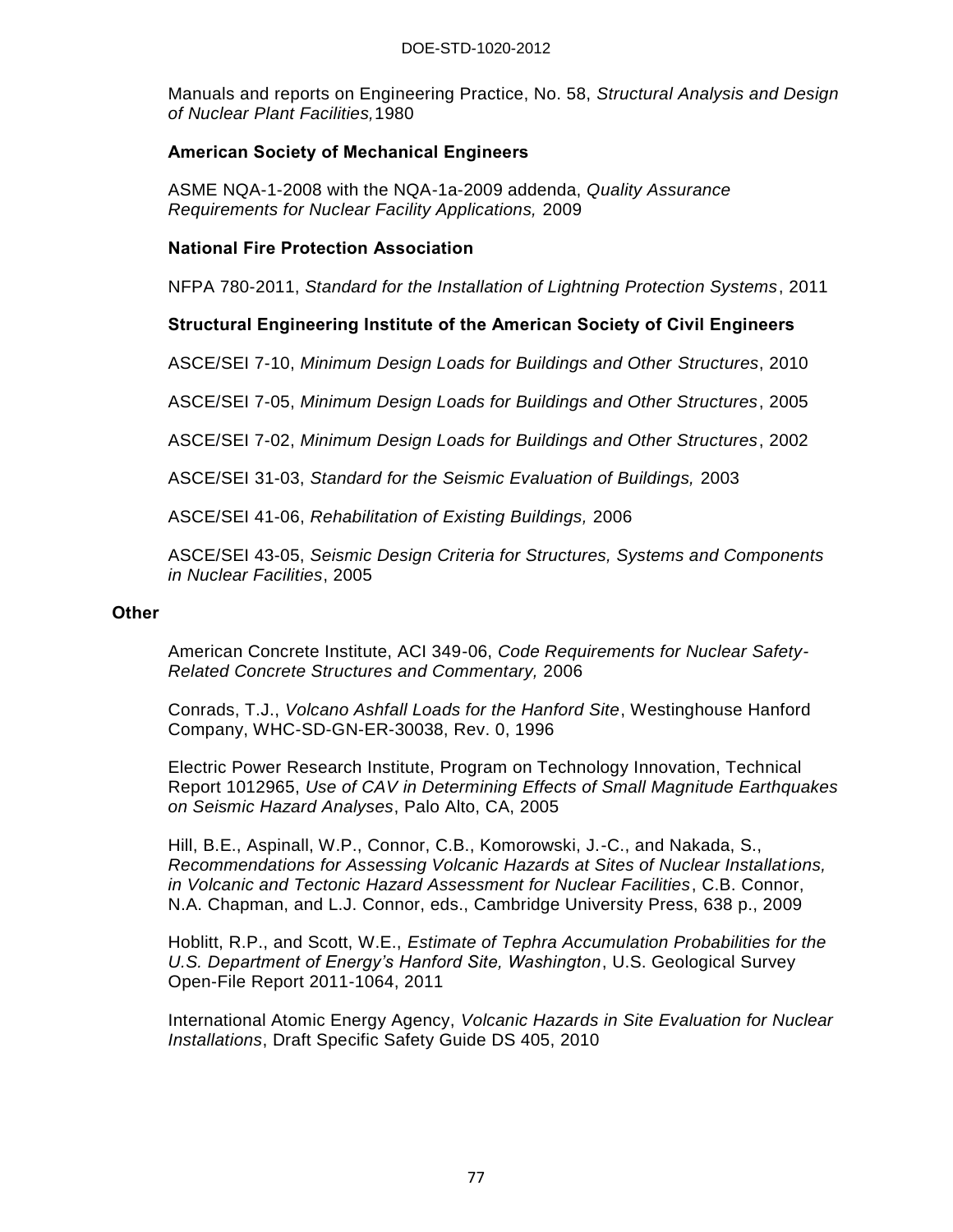#### DOE-STD-1020-2012

Kennedy, Robert, *A Review of Procedures for the Analysis and Design of Concrete Structures to Resist Missile Impact Effects, Nuclear Engineering and Design*, Volume 37, North Holland Publishing Company, 1976

Mehta, K. C., McDonald, J. R., and Smith, D. A., *Procedures for Predicting Wind Damage to Buildings,* Journal of the Structural Division, ASCE, Vol.107, No. ST 11, 2089-2096, 1981

Newhall, C.G., and Hoblitt, R.P., *Constructing Event Trees for Volcanic Crises*, Bulletin of Volcanology, v. 64, pp. 3-20, 2002

Newhall, C.G., and Self, S., *The Volcanic Explosivity (VEI): An Estimate of Explosive Magnitude for Historical Volcanism*, Journal of Geophysical Research, v.87, pp. 1231-1238, 1982

Seismic Qualification Utility Group, *Generic Implementation Procedure (GIP) for Seismic Verification of Nuclear Plant Equipment*, Revision 3A, 1997

U.S. Geological Survey, *Volcanic Ash: Effects & Mitigation Strategies*, http://volcanoes.usgs.gov/ash/build/index.html, referenced on March 16, 2011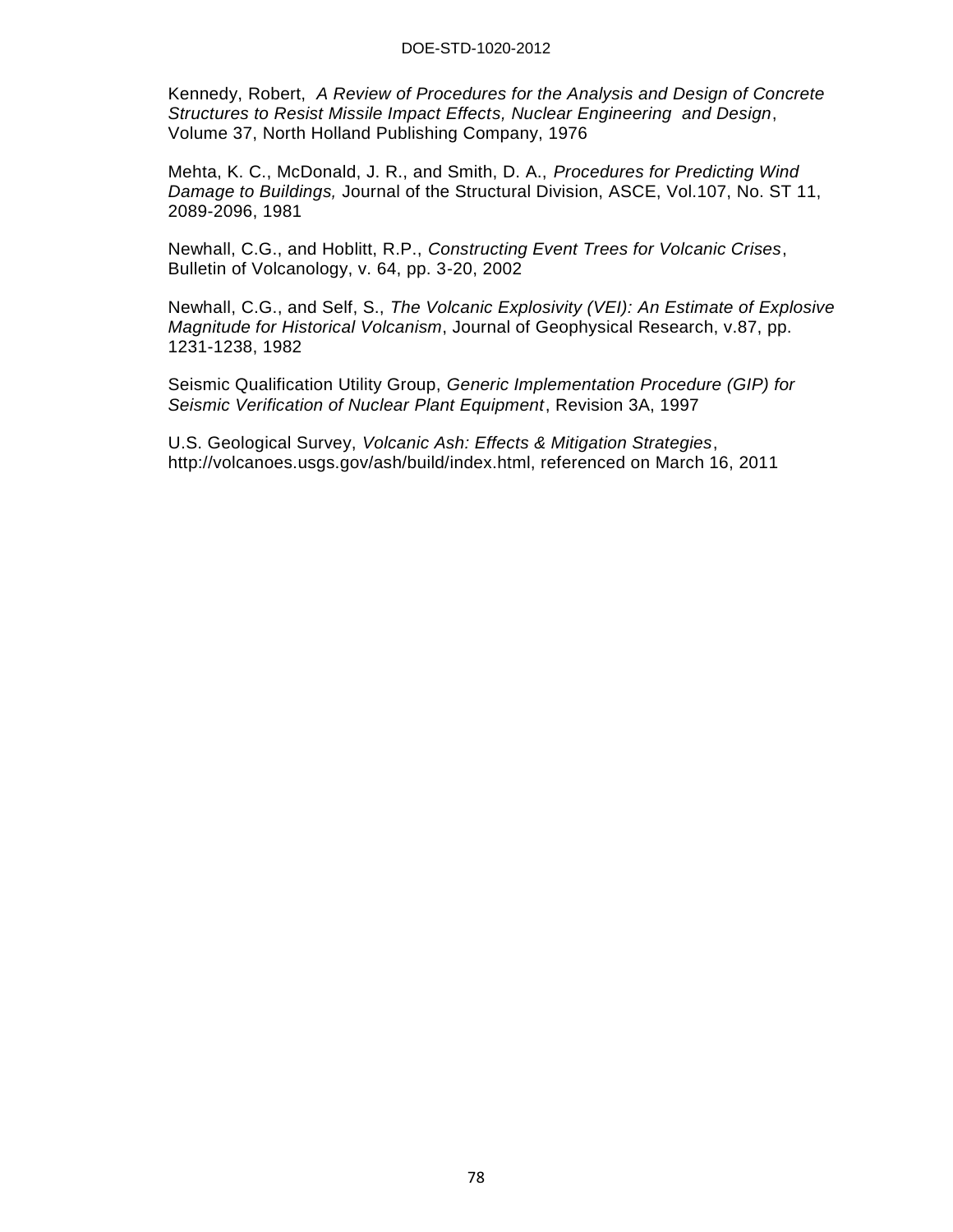# **Appendix A. Glossary**

This glossary explains important terms in this Standard. To the extent practical, standard definitions have been used. In some cases, the general definitions have been supplemented in order to explain more fully how the term is used in this Standard.

**Enhanced Fujita (EF) Scale:** A rating system originally devised (Fujita [1]) to facilitate categorizing tornadoes according to the damage they produce and later modified (Enhanced Fujita [2]) and adopted by the National Weather Service. Enhanced Fujita (EF) scale winds are defined to apply at the 33 ft (10 m) height. [Source ANSI/ANS 2.3-2011]

**Hazard Curve:** Curve that gives the probability of a certain ground motion parameter [usually the peak ground acceleration (PGA), peak ground velocity (PGV), or response spectral values] being exceeded. Hazard curves are generally generated for periods of exposure of one year, and they give annual probabilities of exceedance. [Source ANSI/ANS-2.27-2008]

**Limit State (LS):** The limiting acceptable deformation, displacement, or stress that a SSC may experience during, or following, an earthquake and still perform its safety function. Four limit states are identified and used by ANSI/ANS-2.26-2004 and ASCE/SEI 43-05. [Source ANSI/ANS-2.27-2008]

**Risk Category:** A categorization of buildings and other structures for determination of flood, wind, snow, ice, and earthquake loads based on the risk associated with unacceptable performance. [Source ASCE/SEI 7-10]

**Safety Class Structures, Systems, and Components:** The structures, systems, or components, including portions of process systems, whose preventive or mitigative function is necessary to limit radioactive hazardous material exposure to the public, as determined from safety analyses: [Source 10 C.F.R. 830]

**Safety Significant Structures, Systems, and Components:** The structures, systems, and components which are not designated as safety class structures, systems, and components, but whose preventive or mitigative function is a major contributor to defense in depth and/or worker safety as determined from safety analyses. [Source 10 C.F.R. 830]

**Safety Structures, Systems, and Components**: The set of both the safety class structures, systems, and components, and the safety significant structures, systems, and components. [Source 10 C.F.R. 830]

**Seismic Design Category (SDC):** A category assigned to an SSC that is a function of the severity of adverse radiological and toxicological effects of the hazards that may result from the seismic failure of the SSC on workers, the public, and the environment. SSCs may be assigned to SDCs that range from 1 through 5. For example, a conventional building whose failure may not result in any radiological or toxicological consequences is assigned to SDC-1; a safety-related SSC in a nuclear material processing facility with a large inventory of radioactive material may be placed in SDC-5. ANSI/ANS-2.26-2004 provides guidance on the assignment of SSCs to SDCs. [Source ANSI/ANS-2.27-2008]

**Target Performance Goal:** Target mean annual frequency of an SSC exceeding its specified limit state. Target performance goals of 1x10<sup>-4</sup>/year, 4x10<sup>-5</sup>/year, and 1x10<sup>-5</sup>/year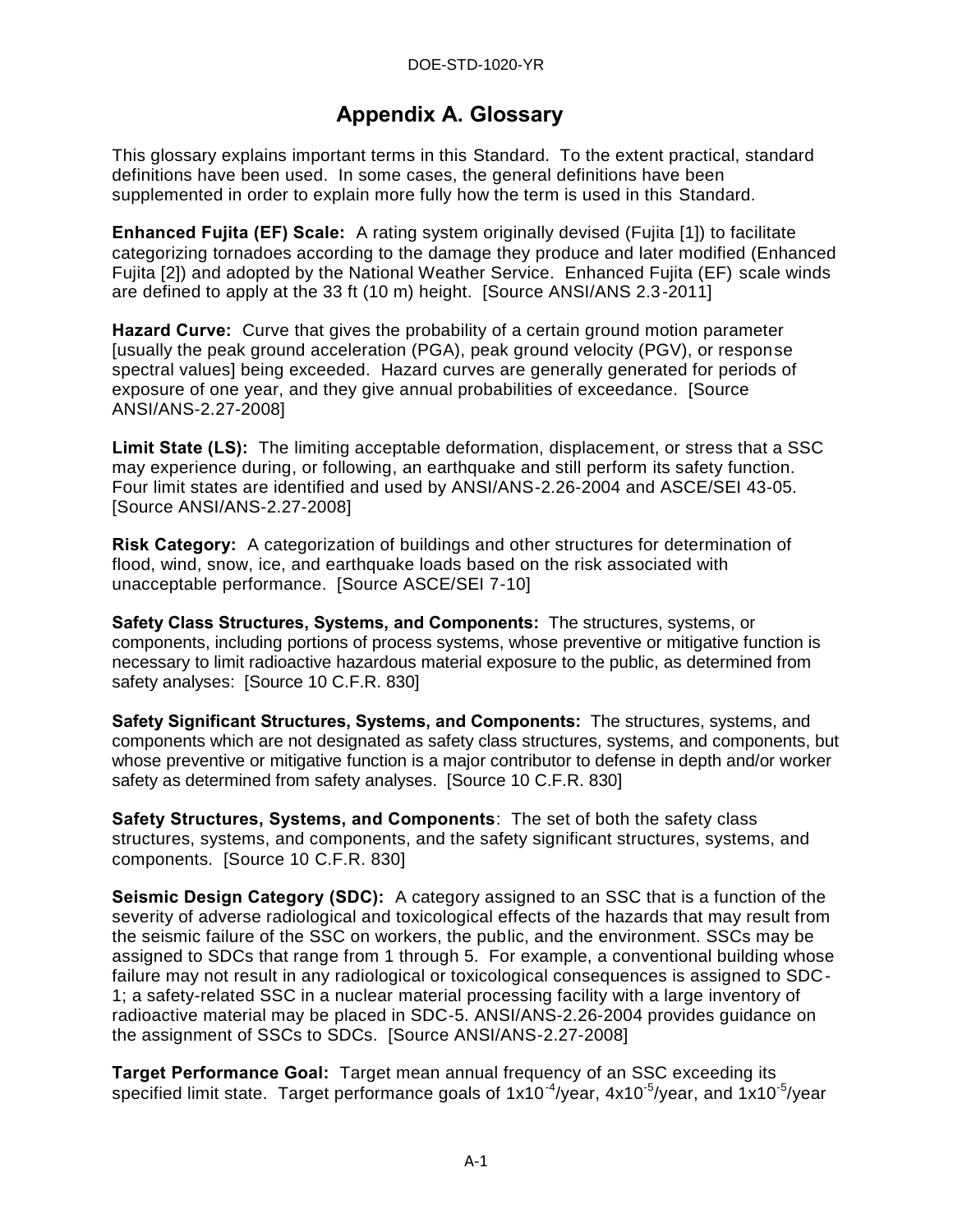are used in ASCE/SEI 43-05 for SSCs defined at SDC-3 or higher. [Source ANSI/ANS-2.27- 2008]

**Return Period and Annual Probability of Exceedance:** The likelihood of natural phenomena hazards are evaluated on a probabilistic basis for these performance goalbased NPH criteria. The frequency of occurrence of parameters describing the external hazard severity (such as earthquake ground acceleration, wind speed, or depth of inundation) is estimated by probabilistic methods. Common frequency statistics employed for rare events such as natural phenomena hazards include return period and annual probability of exceedance. Return period is the average time between consecutive events of the same or greater severity (for example, earthquakes with maximum ground acceleration of 0.2g or greater). The return period is only an average duration between events and should not be construed as the actual time between occurrences, which would be highly variable. A given event of return period, self straining force (T), is equally likely to occur any year, thus the probability of that event being exceeded in any one year is 1/T. The annual probability of exceedance, p, of an event is the reciprocal of the return period of that event (i.e.,  $p = 1/T$ ). As an example, consider a site at which the return period for an earthquake of 0.2g or greater is 1,000 years. In this case, the annual probability of exceedance of 0.2g is  $10^{-3}$  or 0.1 percent.

It is of interest in the design of facilities to define the probability that an event will be exceeded during the design life of the facilities. For an event with return period, T, and annual probability of exceedance, p, the exceedance probability, EP, over design life, n, is given by:

$$
(A-1) \quad EP = 1 - (1-p)^n = 1 - (1-1/T)^n 1 \approx e^{-n/T}
$$

Where EP and p vary from 0 to 1, and n and T are expressed in years. As an example, the exceedance probabilities over a design life of 50 years of a given event with various annual probabilities of exceedance are as follows:

| р         | EP over 50 years |
|-----------|------------------|
| $10^{-3}$ | 0.05             |
| $10^{-4}$ | 0.005            |
| $10^{-5}$ | 0.0005           |

Hence, an event with a 10<sup>-3</sup> annual probability of exceedance (1,000 year return period) has a 5 percent chance of being exceeded in a 50-year period, while an event with a 10<sup>-4</sup> annual probability of exceedance has only a 0.5 percent chance of being exceeded during a 50 year period.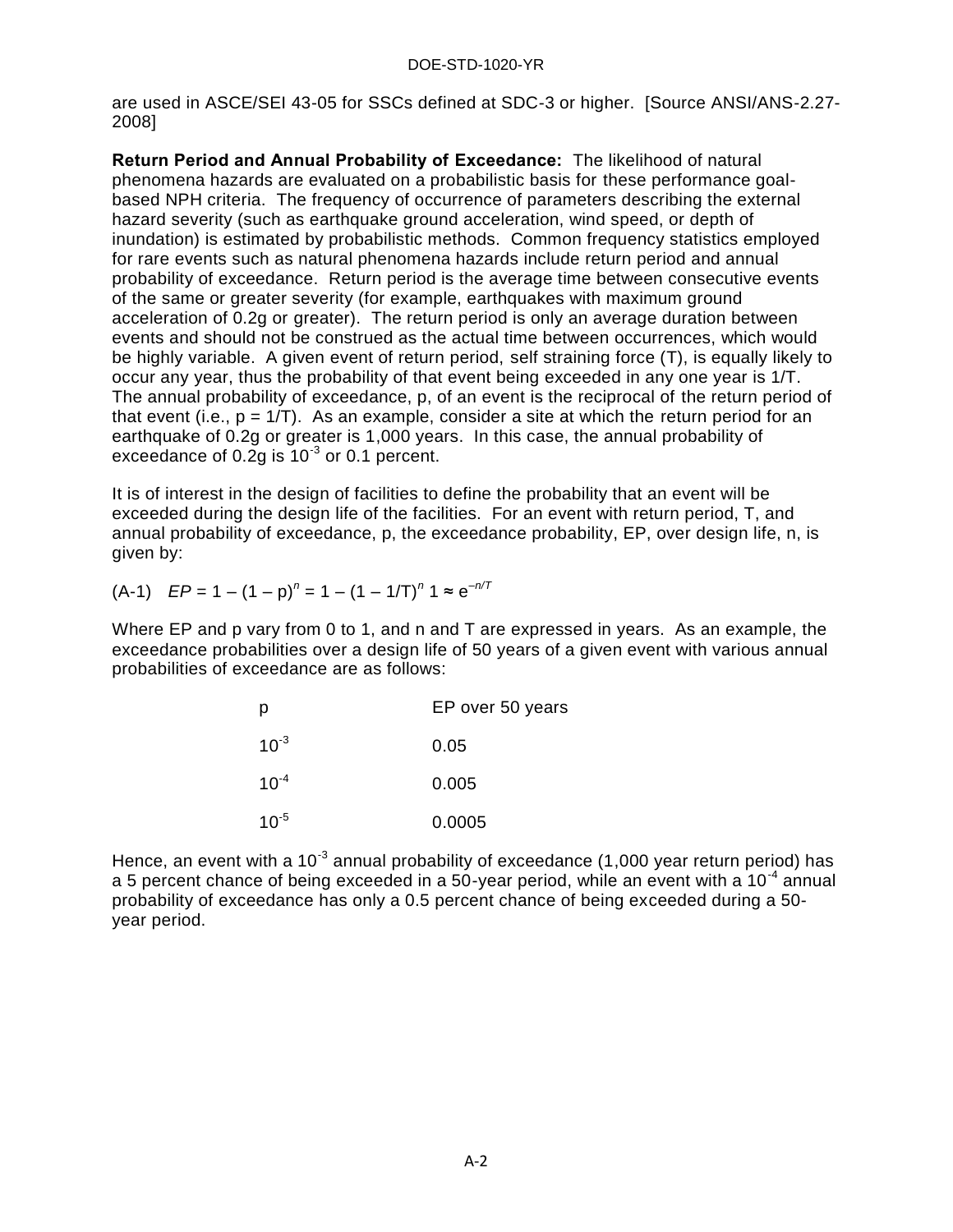# **Appendix B. Abbreviations and Acronyms**

| <b>ACI</b>   | American Concrete Institute                                    |
|--------------|----------------------------------------------------------------|
| <b>ANS</b>   | American Nuclear Society                                       |
| <b>ANSI</b>  | American National Standards Institute                          |
| <b>APC</b>   | Atmospheric Pressure Change                                    |
| <b>ASCE</b>  | American Society of Civil Engineers                            |
| <b>CFE</b>   | <b>Critical Flood Elevation</b>                                |
| <b>CFHA</b>  | <b>Comprehensive Flood Hazard Assessment</b>                   |
| C.F.R.       | Code of Federal Regulations                                    |
| <b>COE</b>   | U.S. Army Corps of Engineers                                   |
| D            | Dead Load                                                      |
| DBE          | Design Basis Earthquake                                        |
| <b>DBFH</b>  | Design Basis Flood Hazard                                      |
| <b>DBFL</b>  | Design Basis Flood Level                                       |
| <b>DBPL</b>  | Design Basis Precipitation Level                               |
| <b>DOE</b>   | Department of Energy                                           |
| <b>DSA</b>   | Documented Safety Analysis                                     |
| EF           | Enhanced Fujita scale                                          |
| F            | Loads due to normal flood                                      |
| $F_a$        | Hydrostatic and Hydrodynamic (including wave and impact) loads |
| <b>FDC</b>   | <b>Flood Design Category</b>                                   |
| FEMA         | <b>Federal Emergency Management Agency</b>                     |
| <b>FIA</b>   | Flood Insurance Administration                                 |
| <b>FSA</b>   | <b>Flood Screening Analysis</b>                                |
| G            | Guide                                                          |
| L            | Importance Factor                                              |
| IAEA         | International Atomic Energy Agency                             |
| <b>IBC</b>   | <b>International Building Code</b>                             |
| ICC          | <b>International Code Council</b>                              |
| <b>ICSSC</b> | Interagency Committee on Seismic Safety in Construction        |
| L            | Live Load                                                      |
| $L_{\rm r}$  | Roof Live Load                                                 |
| LS           | <b>Limit State</b>                                             |
| M            | Manual                                                         |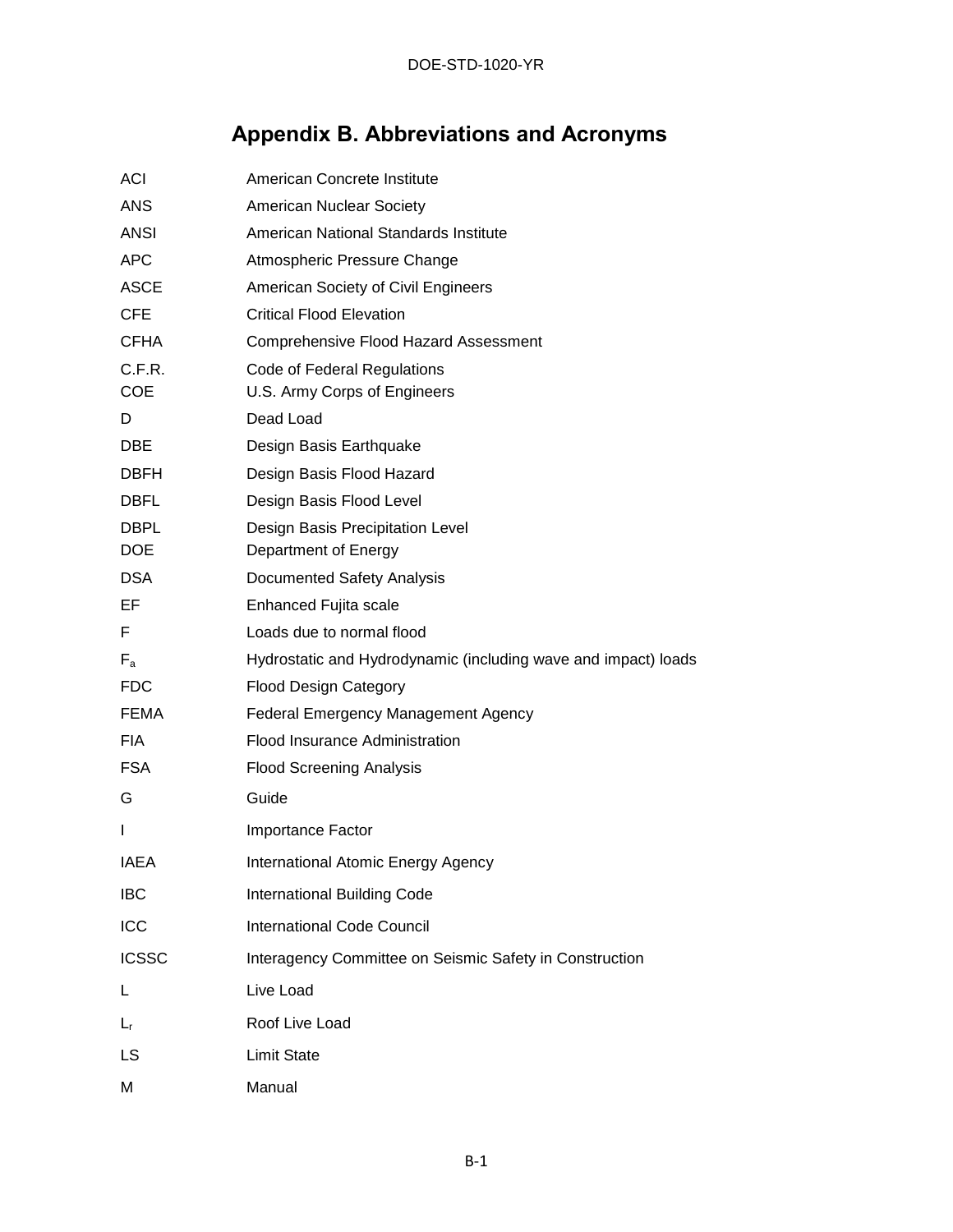| <b>MLW</b>   | <b>Mean Low Water</b>                          |
|--------------|------------------------------------------------|
| <b>NCDC</b>  | <b>National Climatic Data Center</b>           |
| <b>NDC</b>   | <b>NPH Design Category</b>                     |
| <b>NFPA</b>  | <b>National Fire Protection Association</b>    |
| <b>NIST</b>  | National Institute of Standards and Technology |
| <b>NPH</b>   | Natural Phenomena Hazard                       |
| <b>NRC</b>   | <b>Nuclear Regulatory Commission</b>           |
| <b>NUREG</b> | NRC technical document                         |
| <b>NWS</b>   | <b>National Weather Service</b>                |
| O            | Order                                          |
| <b>PDC</b>   | <b>Precipitation Design Category</b>           |
| <b>PFHA</b>  | Probabilistic Flood Hazard Assessment          |
| <b>PMWP</b>  | Probable Maximum Winter Precipitation          |
| <b>PPHA</b>  | Probabilistic Precipitation Hazard Assessment  |
| <b>PSHA</b>  | <b>Probabilistic Seismic Hazard Assessment</b> |
| <b>PWHA</b>  | <b>Probabilistic Wind Hazard Assessment</b>    |
| <b>RRF</b>   | <b>Risk Reduction Factor</b>                   |
| S            | Snow Load                                      |
| <b>SDC</b>   | Seismic Design Category                        |
| SEI          | <b>Structural Engineering Institute</b>        |
| <b>SFE</b>   | <b>Supercritical Fluid Extraction</b>          |
| SG           | Seismic Use Group                              |
| <b>SME</b>   | <b>Subject Matter Expert</b>                   |
| <b>SSC</b>   | Structure, System and Component                |
| <b>STD</b>   | Standard                                       |
| т            | <b>Self Straining Force</b>                    |
| TEDE         | <b>Total Effective Dose Equivalent</b>         |
| <b>TPG</b>   | <b>Target Performance Goal</b>                 |
| <b>TVA</b>   | <b>Tennessee Valley Authority</b>              |
| <b>UHS</b>   | Uniform Hazard Spectrum                        |
| <b>USGS</b>  | <b>United States Geological Survey</b>         |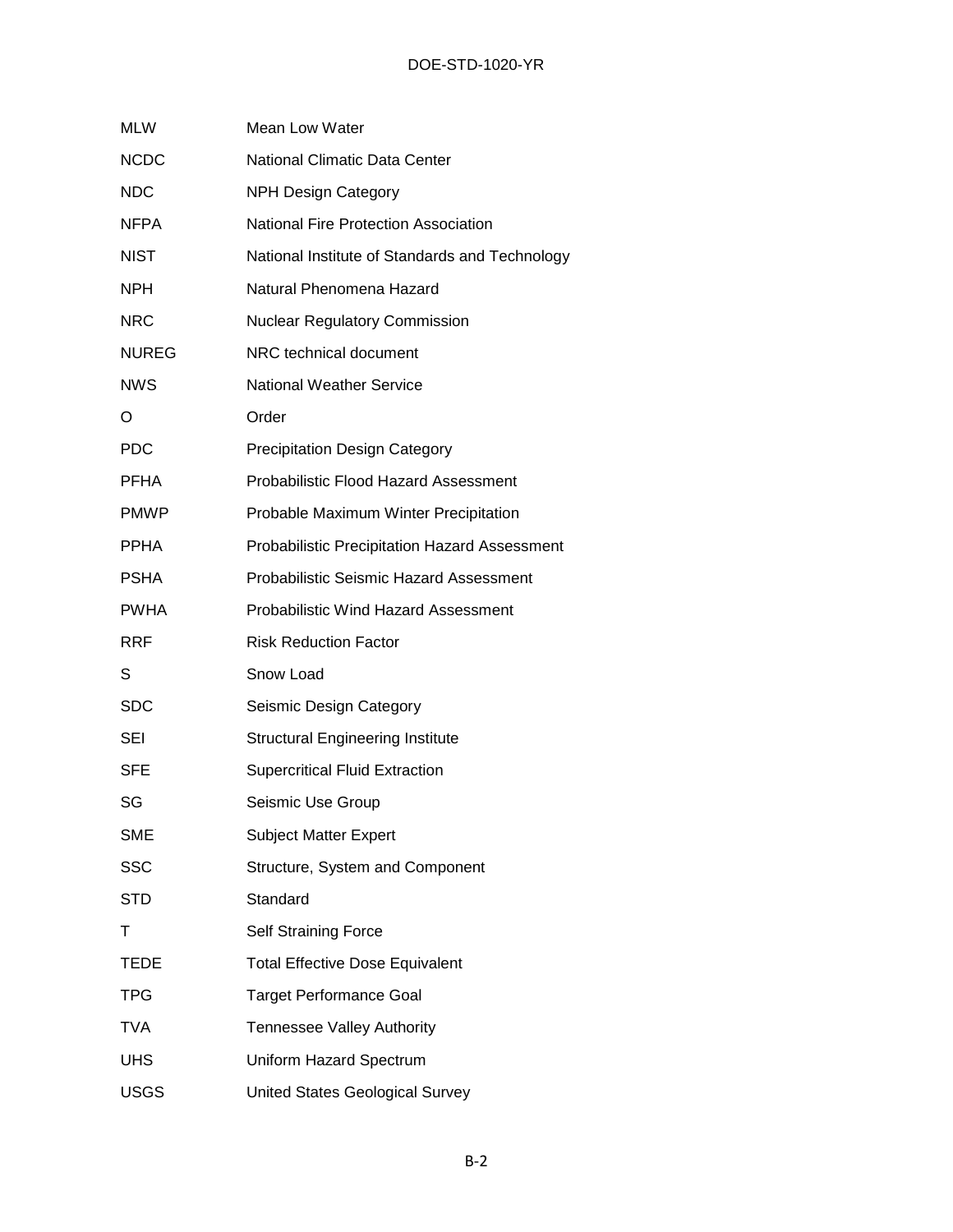- VDC Volcanic Design Category
- VEI Volcanic Explosivity Index
- VHA Volcanic Hazards Assessment
- W Extreme straight-line wind, hurricane wind, or tornado windload
- W<sub>n</sub> Normal wind
- WDC Wind Design Category